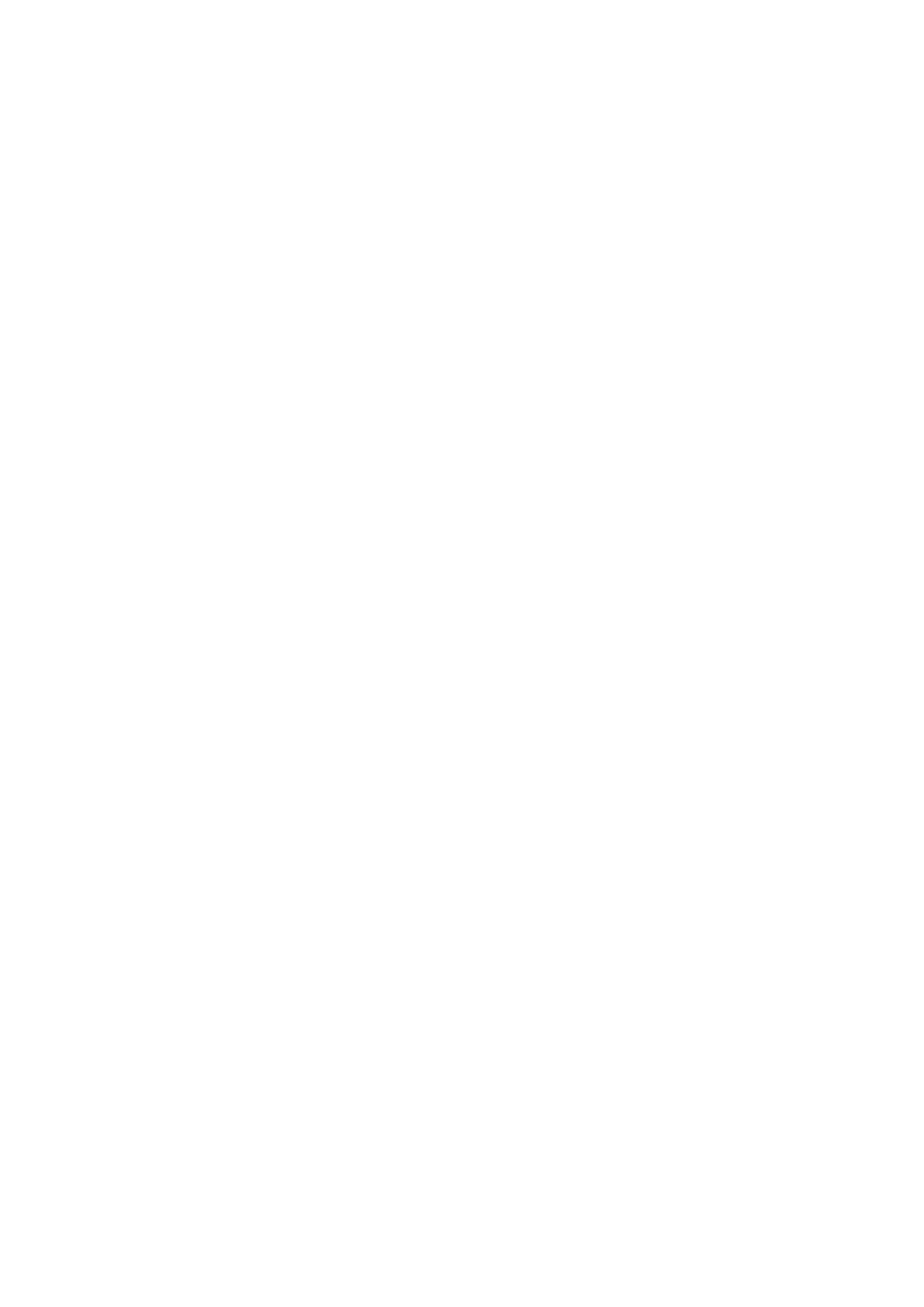# Acknowledgments

Prima facea, I am grateful to the God for the good health and wellbeing that were necessary to complete this thesis.

I am greatly indebted to my advisors *Emmanuel HUMBERT* and *Romain GICQUAUD* for their continuous support of my Ph.D study and the related research. This thesis could not have been completed without their help, patience and encouragement. On this occasion, I would also like to thank *Luc MOLINET*, my Master advisor, who provided me the opportunity of working under the supervision of Emmanuel and Romain.

I feel very honored when *James ISENBERG* and *Piotr CHRUŚCIEL* agreed to be the Thesis defense reporters. I would also like to express my thanks to *Laurent VÉRON* and *Erwann DELAY* for their acceptance of becoming the members of the jury.

During the three years of my Ph.D study, I have been pleased with the friends in the laboratory: *Quoc Hung NGUYEN, Julie OGER, Steve KARAM, Oussama YOUSSOUF, Andre KABAKOUALA, Abdolhakim SHOUMAN*, *Gabriel LAGASQUIE* and *Xavier LACHAUME*, who have kindly spent their time with me in the stimulating discussions as well as sharing moments of daily life. In particular, I am really thankful to *Thi Thao VU*, my girlfriend, who with great sensitivity is always behind me in contented time and in discontented.

Last but not least, I would like to thank my family: my parents and my brother and my sister for supporting me spiritually throughout writing this thesis and my life in general.

> With warm regards, The-Cang NGUYEN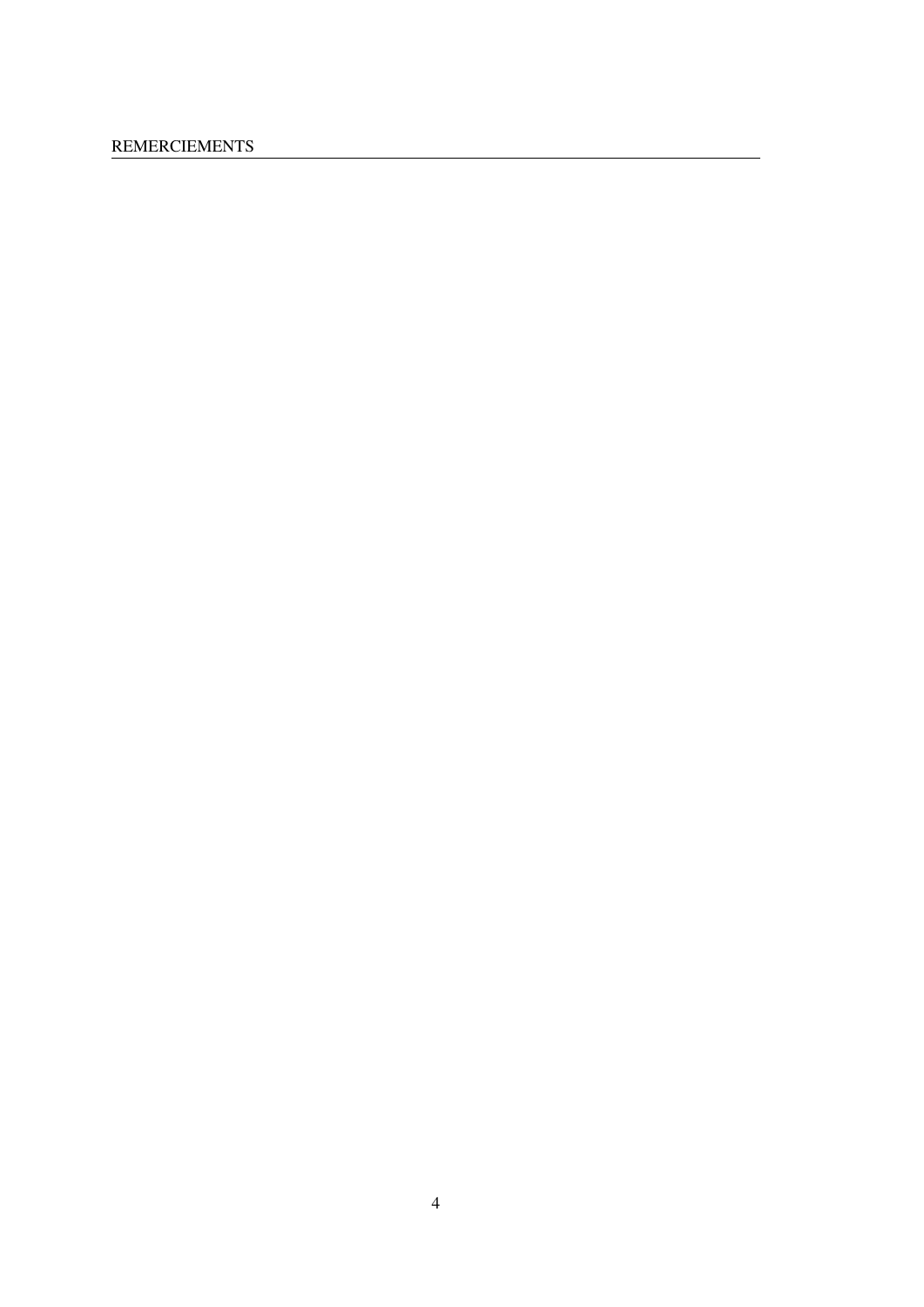# Résumé

Dans cette thèse nous étudions deux problèmes issus de la relativité générale : la construction de données initiales pour le problème de Cauchy des équations d'Einstein et le théorème de la masse positive.

Nous construisons tout d'abord des données initiales en utilisant la méthode dite conforme introduite par Lichnerowicz [\[Lichnerowicz, 1944\]](#page-102-0), Y. Choquet-Bruhat–J. York [\[Choquet-Bruhat](#page-100-0) [et York, 1980\]](#page-100-0) et Y. Choquet-Bruhat–J. Isenberg– D. Pollack [\[Choquet-Bruhat](#page-100-1) *et al.*, 2007a]. Plus particulièrement, nous étudions les équations –de contrainte conforme– qui apparaissent dans cette méthode sur des variétés riemanniennes compactes de dimension  $n \geqslant 3$ . Dans cette thèse, nous donnons une preuve simplifiée du résultat de [Dahl *et al.*[, 2012\]](#page-101-0), puis nous étendons et nous généralisons les théorèmes de M. Holst–G. Nagy–G. Tsogtgerel [Holst *et al.*[, 2009\]](#page-102-1) et de D. Maxwell [\[Maxwell, 2009\]](#page-103-0) dans le cas de données initiales à courbure moyenne fortement nonconstante. Nous donnons au passage un point de vue unifié sur ces résultats. En parallèle, nous donnons des résultats de non-existence et de non-unicité pour les équations de la méthode conforme sous certaines hypothèses.

Pour le second problème, nous étudions le théorème de la masse positive sur des variétés asymptotiquement hyperboliques. Plus précisément, nous montrons que la positivité de la masse sur une variété asymptotiquement hyperbolique est préservée par les chirurgies de codimension au moins 3. Par conséquent, nous étendons l'un des résultat principaux de l'article d'E. Humbert et A. Hermann [\[Humbert et Herman, 2014\]](#page-102-2) aux variétés asymptotiquement hyperboliques en montrant que le théorème de la masse positive est vrai sur les variétés asymptotiquement hyperboliques de dimension  $n \geq 5$  pourvu qu'il le soit pour une seule variété asymptotiquement hyperbolique simplement connexe non spin de dimension *n*.

Cette thèse ne requière aucune connaissance particulière hormis un bagage minimal en analyse géométrique.

Mots clés : équations d'Einstein, méthode dite conforme, théorème de la masse positive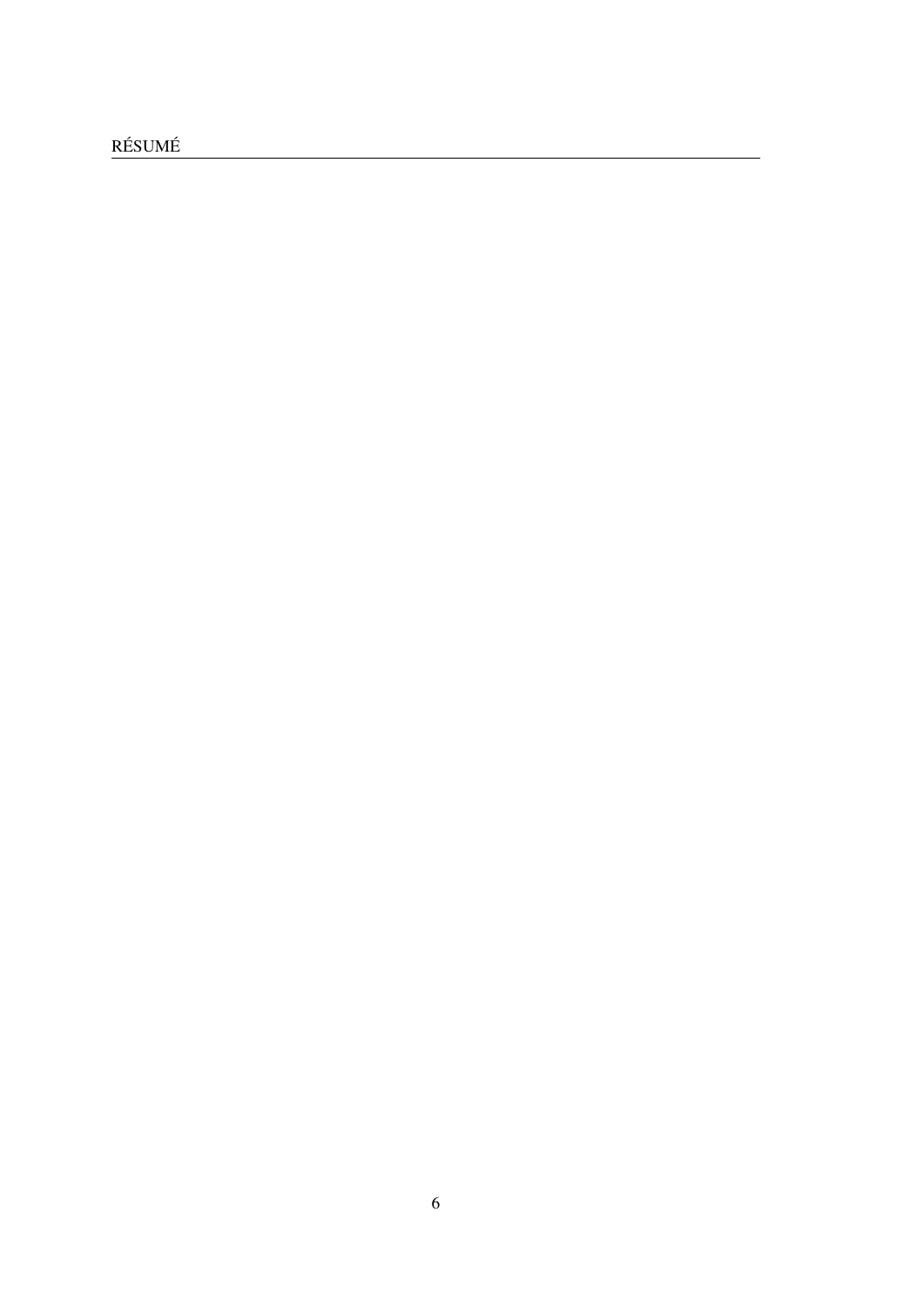## Abstract

The aim of this thesis is the study of two topical issues arising from general relativity: finding initial data for the Cauchy problem with respect to the Einstein equations and the positive mass theorem.

For the first issue, in the context of the conformal method introduced by Lichnerowicz [\[Lichnerow](#page-102-0)[icz, 1944\]](#page-102-0), Y. Choquet-Bruhat–J. York [\[Choquet-Bruhat et York, 1980\]](#page-100-0) and Y. Choquet-Bruhat–J. Isenberg–D. Pollack [\[Choquet-Bruhat](#page-100-1) *et al.*, 2007a], we consider *the conformal constraint equations* on compact Riemannian manifolds of dimension  $n \geq 3$ . In this thesis, we simplify the proof of [Dahl *et al.*[, 2012,](#page-101-0) Theorem 1.1], extend and sharpen the far-from CMC result proven by Holst– Nagy–Tsogtgerel [Holst *et al.*[, 2009\]](#page-102-1), Maxwell [\[Maxwell, 2009\]](#page-103-0) and give an unifying viewpoint of these results. Besides discussing the solvability of the conformal constraint equations, we will also show nonexistence and nonuniqueness results for solutions to the conformal constraint equations under certain assumptions.

For the second one, we are interested in studying the positive mass theorem on asymptotically hyperbolic manifolds. More precisely, we prove that positivity of the mass of an asymptotically hyperbolic manifold is kept under a finite sequence of surgeries of codimension at least 3. As a consequence, we extend one of main results of Humbert–Hermann [\[Humbert et Herman, 2014,](#page-102-2) Theorem 8.5] to asymptotically hyperbolic manifolds, that is the positivity of the mass holds on all asymptotically hyperbolic manifolds of dimension  $n \geq 5$ , provided it is so on a single simply connected non-spin asymptotically hyperbolic manifold of the same dimension.

This thesis is mainly self-contained except for minimum background in Geometric Analysis.

Keywords : Einstein constraint equations, non-constant mean curvature, conformal method, positive mass theorem.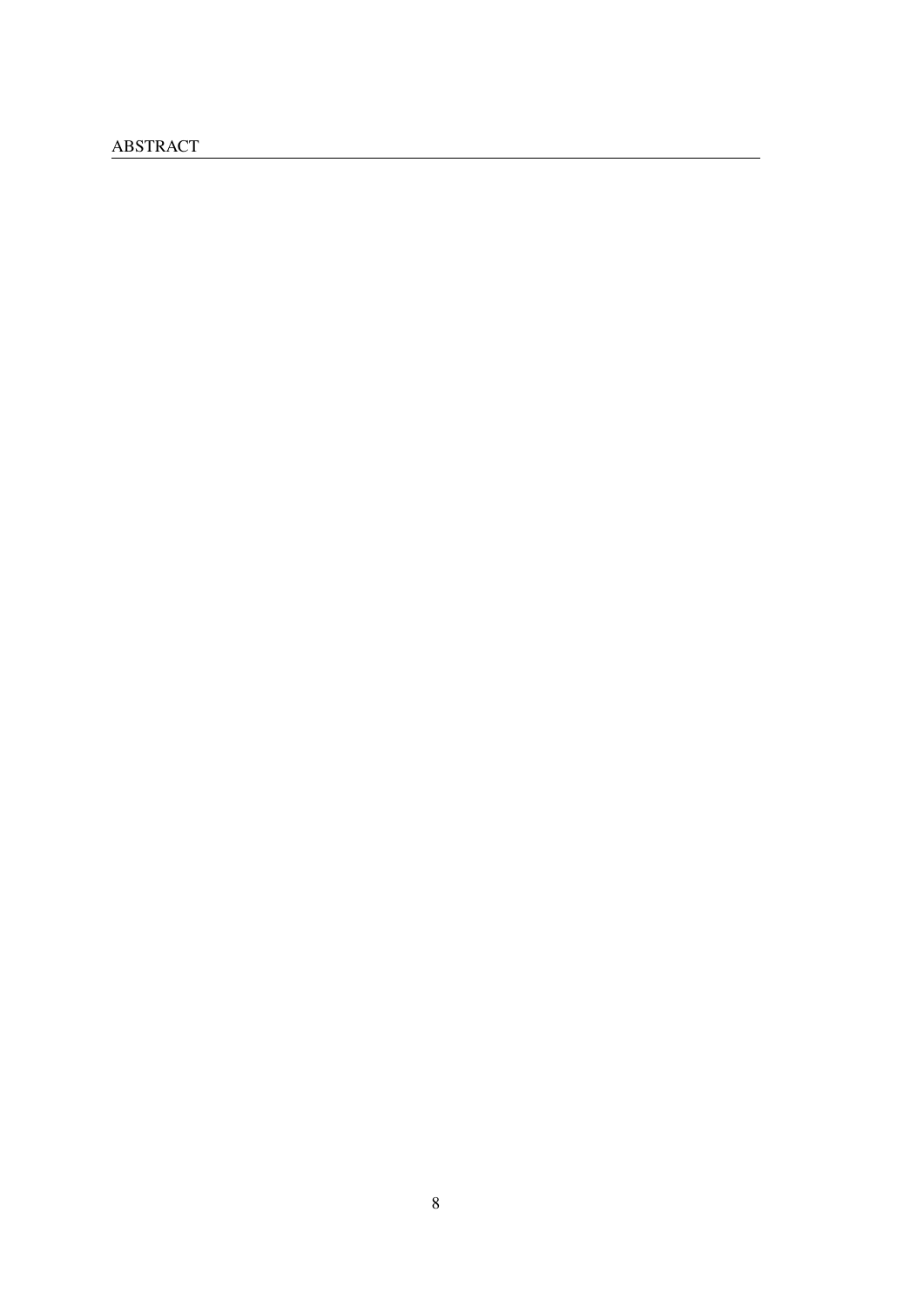# **Contents**

|                      | <b>General Introduction</b>                                                                     |                                                                                         |                                                                                                                           |    |  |  |  |
|----------------------|-------------------------------------------------------------------------------------------------|-----------------------------------------------------------------------------------------|---------------------------------------------------------------------------------------------------------------------------|----|--|--|--|
| 1                    |                                                                                                 |                                                                                         | <b>The Lichnerowicz Equation</b>                                                                                          | 21 |  |  |  |
|                      | 1.1                                                                                             |                                                                                         |                                                                                                                           | 21 |  |  |  |
|                      | 1.2                                                                                             |                                                                                         |                                                                                                                           | 21 |  |  |  |
|                      | 1.3                                                                                             |                                                                                         |                                                                                                                           | 26 |  |  |  |
| $\overline{2}$       | <b>Applications of Fixed Point Theorems to the Vacuum Einstein Constraint Equations</b>         |                                                                                         |                                                                                                                           |    |  |  |  |
|                      |                                                                                                 |                                                                                         | with Non-Constant Mean Curvature                                                                                          | 31 |  |  |  |
|                      | 2.1                                                                                             |                                                                                         |                                                                                                                           | 31 |  |  |  |
|                      | 2.2                                                                                             |                                                                                         |                                                                                                                           | 32 |  |  |  |
|                      | 2.3                                                                                             |                                                                                         |                                                                                                                           | 41 |  |  |  |
|                      |                                                                                                 | 2.3.1                                                                                   |                                                                                                                           | 41 |  |  |  |
|                      |                                                                                                 | 2.3.2                                                                                   | Existence Results for Modified Constraint Equations                                                                       | 42 |  |  |  |
|                      |                                                                                                 | 2.3.3                                                                                   | A Sufficient Condition to the Existence of Solutions And Sufficient Condition to the Existence of Solutions               | 50 |  |  |  |
| $\mathbf{3}$         |                                                                                                 | <b>Nonexistence and Nonuniqueness Results for Solutions to the Vacuum Einstein Con-</b> |                                                                                                                           |    |  |  |  |
|                      |                                                                                                 |                                                                                         | <b>formal Constraint Equations</b>                                                                                        | 53 |  |  |  |
|                      | 3.1                                                                                             |                                                                                         |                                                                                                                           | 53 |  |  |  |
|                      | 3.2                                                                                             |                                                                                         | Proof of Theorem 3.1.1 $\ldots$ $\ldots$ $\ldots$ $\ldots$ $\ldots$ $\ldots$ $\ldots$ $\ldots$ $\ldots$ $\ldots$ $\ldots$ | 55 |  |  |  |
|                      | 3.3                                                                                             |                                                                                         |                                                                                                                           | 59 |  |  |  |
| $\blacktriangleleft$ | <b>Solutions to the Einstein-Scalar Field Constraint Equations with a Small TT-Tensor</b><br>63 |                                                                                         |                                                                                                                           |    |  |  |  |
|                      | 4.1                                                                                             |                                                                                         |                                                                                                                           | 63 |  |  |  |
|                      | 4.2                                                                                             |                                                                                         |                                                                                                                           | 64 |  |  |  |
|                      | 4.3                                                                                             |                                                                                         |                                                                                                                           | 66 |  |  |  |
|                      |                                                                                                 | 4.3.1                                                                                   |                                                                                                                           | 67 |  |  |  |
|                      |                                                                                                 | 4.3.2                                                                                   |                                                                                                                           | 72 |  |  |  |
|                      |                                                                                                 |                                                                                         |                                                                                                                           |    |  |  |  |

[5 Existence and Nonuniqueness Results for Solutions to the Einstein-Scalar Field Con-](#page-80-0)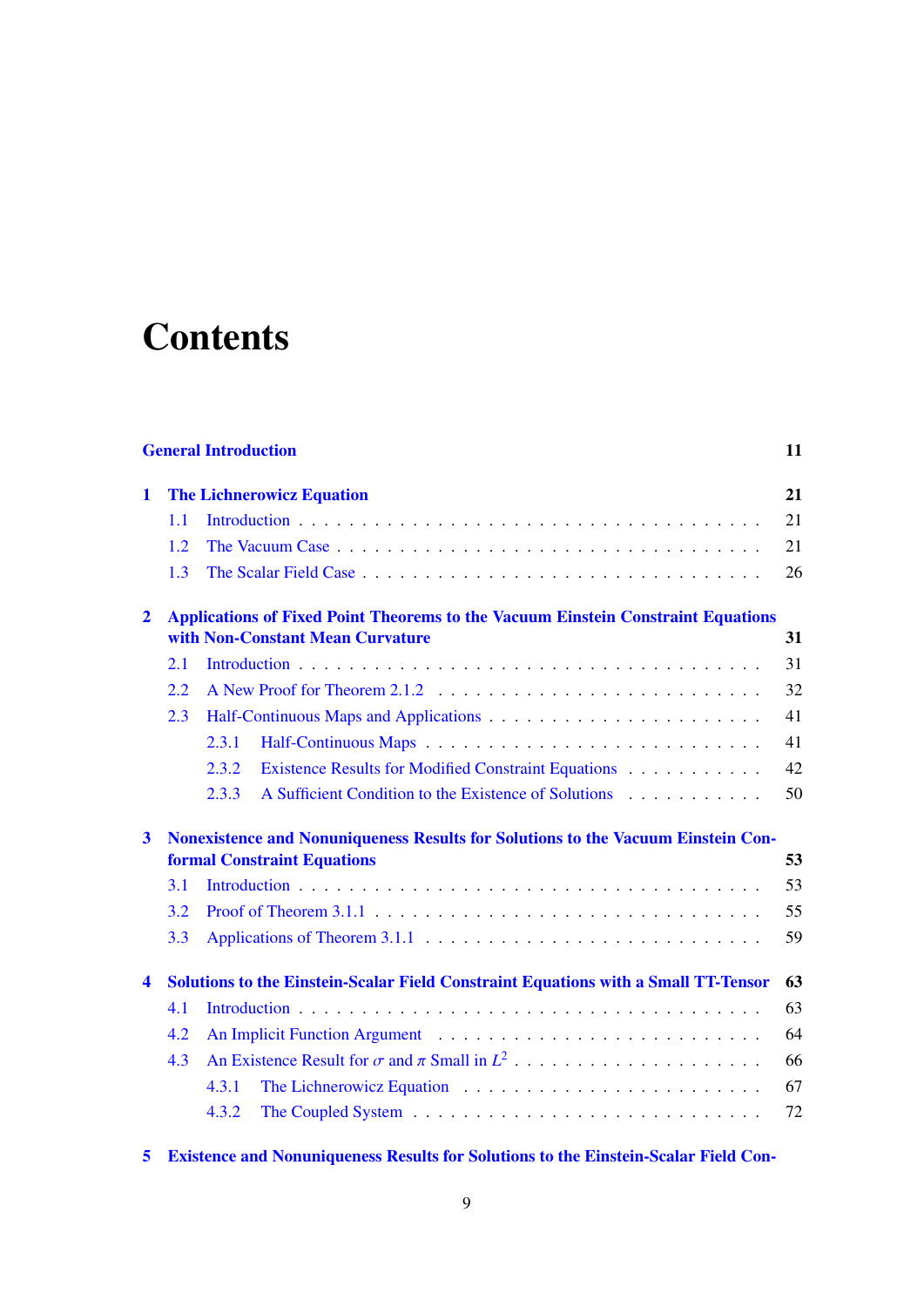|     | <b>formal Constraint Equations</b>                                                          | 81  |  |  |  |
|-----|---------------------------------------------------------------------------------------------|-----|--|--|--|
| 5.1 |                                                                                             | 81  |  |  |  |
| 52  |                                                                                             | 82  |  |  |  |
|     |                                                                                             | 85  |  |  |  |
|     | <b>6 On the Positive Mass Theorem for Asymptotically Hyperbolic Manifolds</b>               |     |  |  |  |
| 6.1 |                                                                                             | 87  |  |  |  |
|     |                                                                                             | 88  |  |  |  |
| 6.3 |                                                                                             | 90  |  |  |  |
|     | 6.4 On the rigidity case of the positive mass theorem $\dots \dots \dots \dots \dots \dots$ | 94  |  |  |  |
|     | <b>Bibliography</b>                                                                         | 101 |  |  |  |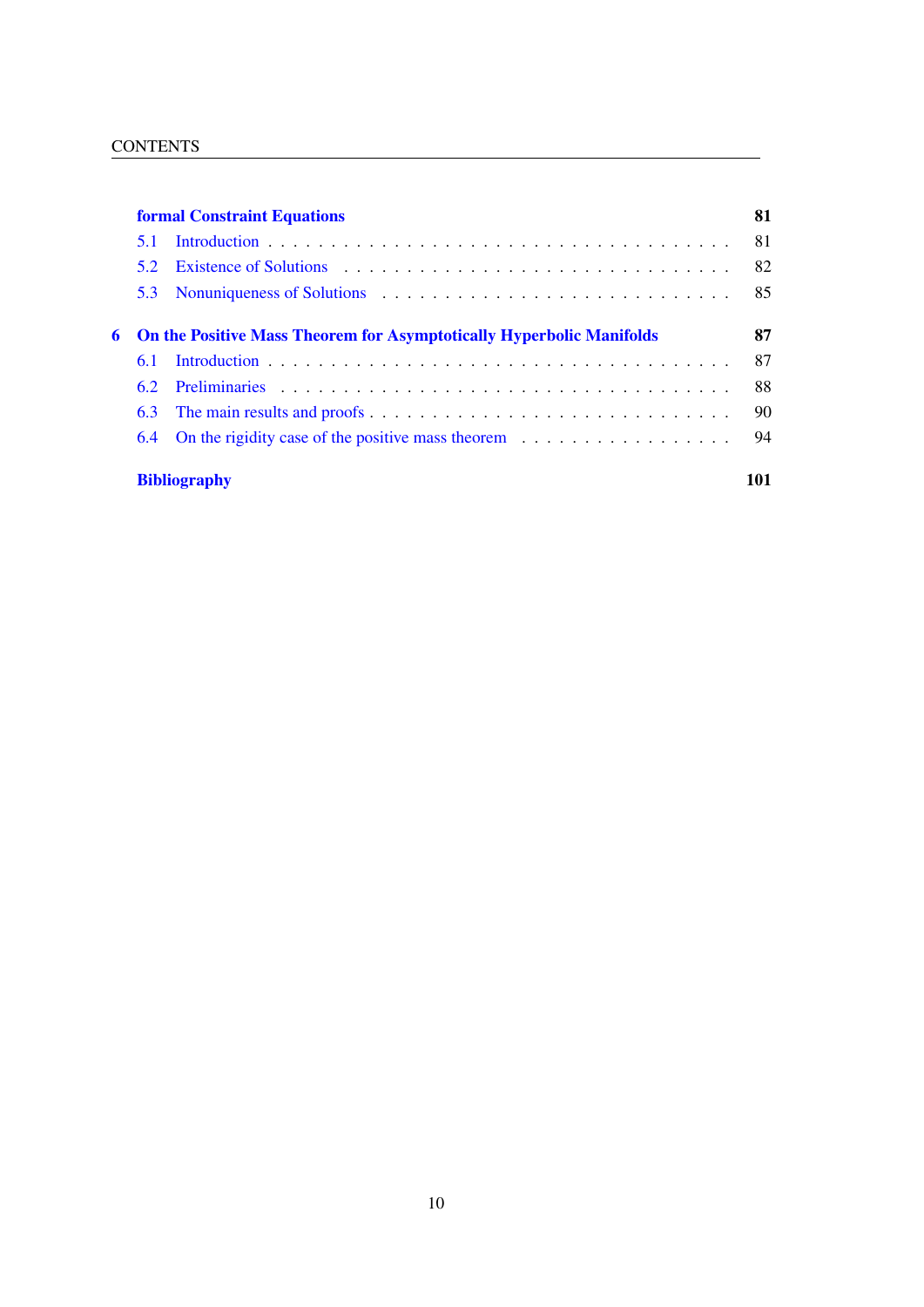# <span id="page-10-0"></span>General Introduction

Albert Einstein introduced his theories of special relativity in 1903 and of general relativity in 1915. Both these theories were more breakthroughs since they reconsider the intuitive idea of space and time as two distinct unalterable objects. Special relativity originated as a mean to reconcile Newton's theory of motion with the Galilean principle and Maxwell's theory of electromagnetism. Its main idea may looks naive yet extremely profound: if every inertial observer is to measure the same speed for light independently of his velocity with respect to any other observer, this means that the way that distances and/or time are measured depends on the observer.

Hermann Minkowski interpreted the coordinate transformations corresponding to a change of inertial observer introduced by Hendrik Lorentz and that form the ground of special relativity as isometrics of  $\mathbb{R}^{3+1}$  endowed with the quadratic form

$$
\eta = -dt^2 + dx^2 + dy^2 + dz^2.
$$

As we saw, special relativity was proposed as a natural framework for electromagnetism. But soon after the question of introducing other forces arose, in particular, the gravitational force, which was the only other fundamental force known at that time. It took eight years (from 1907 to 1915) to Einstein to develop a coherent theory. General relativity stands on the following –equivalence– principle. The inertial mass, which makes heavy objects harder to move than light objects, is equal to the gravitational mass, namely the strength with which an object interacts with the gravitational field. Gravity shares this property with the non-inertial forces such as the centrifugal force so it is possible to find non-inertial frames where the gravitational field is (almost) zero such as the "zero-gravity" flight or to create artificial gravity in accelerated reference frames as Tintin rocket or fighter planes.

Thus, general relativity has to do with arbitrary changes of coordinate system and hence is an adaptation of the then newly born theory of Riemannian geometry.

More precisely, in general relativity, a space-time is a (*n*+1)−dimensional Lorentzian manifold (M, *<sup>h</sup>*) (Lorentzian meaning that *<sup>h</sup>* has signature <sup>−</sup> + + ... <sup>+</sup>), with *<sup>n</sup>* <sup>&</sup>gt; <sup>3</sup>, which satisfies the Einstein equations

<span id="page-10-1"></span>
$$
\text{Ric}_{\mu\nu}^h - \frac{\text{Scal}_h}{2} h_{\mu\nu} = \frac{8\pi G}{c^4} T_{\mu\nu},\tag{1}
$$

where Ric<sup>h</sup>, Scal<sub>h</sub> are respectively Ricci and the scalar curvatures of of *h*, G is Newton's constant,  $c$  is the speed of light and  $T$  is the stress-energy tensor of non-gravitational fields (i.e. matter fields,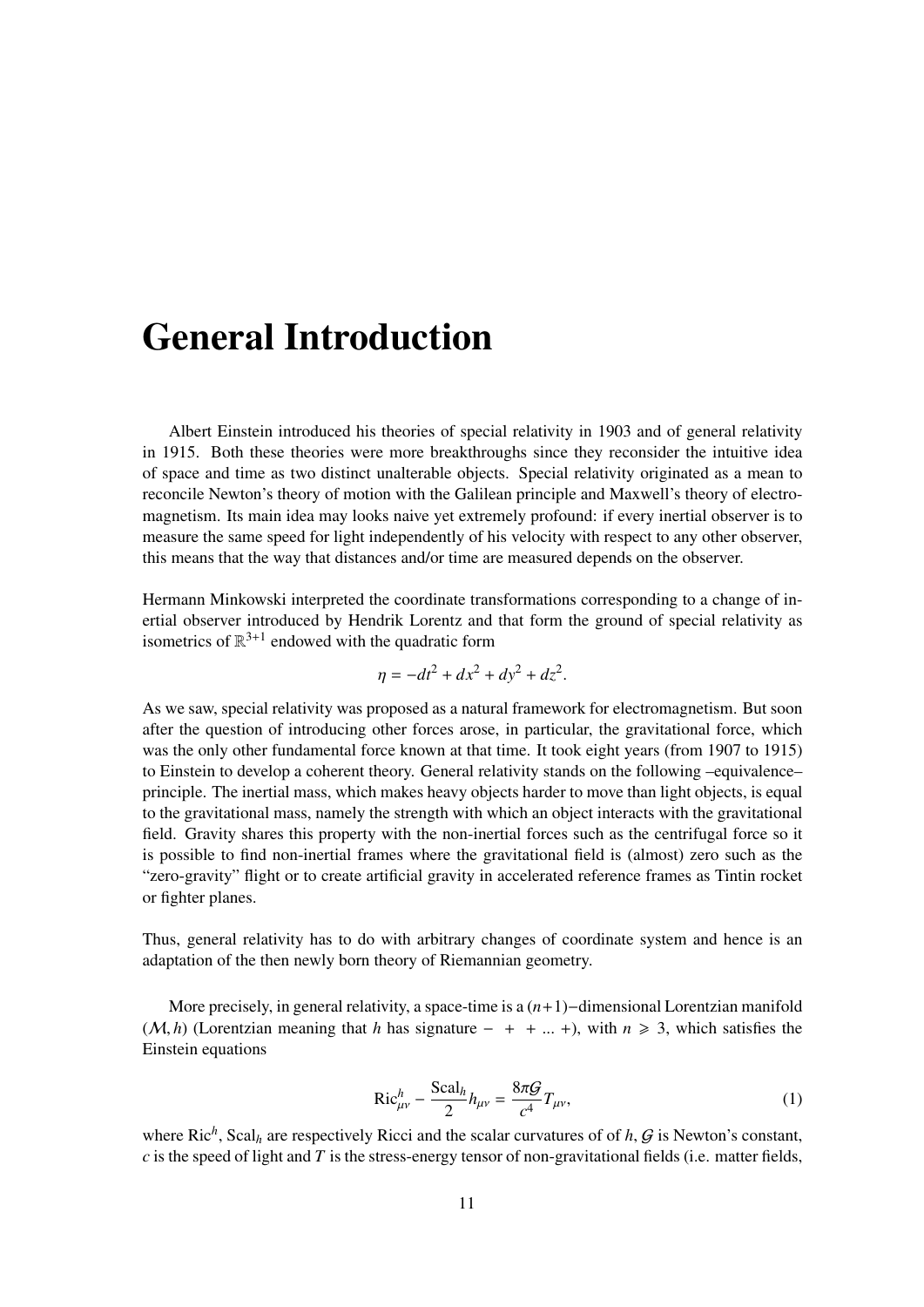electromagnetic field...).

Einstein equations are roughly speaking hyperbolic. Hence all solutions can be obtained from their initial values at some "time t=0", the metric  $\hat{g}$  induced on a spacelike hypersurface  $M \subset M$ , and its initial velocity, the second fundamental form  $\hat{K}$  of the embedding  $M \subset \mathcal{M}$ . It follows from [\(1\)](#page-10-1) and by the Gauss and Codazzi equations that the choice of  $(M, \hat{g}, \hat{K})$  must satisfy the so-called Einstein constraint equations. In a scalar-field theory, i.e. the expression of *T* involves a scalar field Ψ and a potential *V*, namely,

$$
T_{\mu\nu} = \nabla_{\mu} \Psi \nabla_{\nu} \Psi - \left(\frac{1}{2} |d\Psi|_{h}^{2} + V(\Psi)\right) h_{\mu\nu},
$$

the constraint equations read

<span id="page-11-0"></span>
$$
Scal_{\hat{g}} - |\hat{K}|_{\hat{g}}^2 + \left(\text{tr}_{\hat{g}}\hat{K}\right)^2 = \hat{\pi}^2 + |d\hat{\psi}|_{g}^2 + 2V(\hat{\psi}),
$$
  
\n
$$
\text{div}^{\hat{g}}\hat{K} - d\left(\text{tr}_{\hat{g}}\hat{K}\right) = \hat{\pi}d\hat{\psi},
$$
\n(2)

where  $\hat{\psi} = \Psi_{|M}$  is the restriction of  $\Psi$  to *M* and  $\hat{\pi} = \nabla_{\nu} \Psi$  is the time derivative of  $\Psi$ .

Constructing and classifying solutions to this system is an important issue. For a deeper discussion of [\(2\)](#page-11-0) , we refer the reader to the excellent review article [\[Bartnik et Isenberg, 2004\]](#page-100-2). One of most efficient methods to find initial data satisfying [\(2\)](#page-11-0) is the conformal method developed by Lichnerowicz [\[Lichnerowicz, 1944\]](#page-102-0) and Y. Choquet-Bruhat–Jr. York [\[Choquet-Bruhat et York,](#page-100-0) [1980\]](#page-100-0). The idea of this method is to effectively parameterize the solutions to [\(2\)](#page-11-0) by some reasonable parts and then solve for the rest of the data. More precisely, we assume given some seed data: a Riemannian manifold (*M*, *g*), a mean curvature  $\tau$ , a transverse-traceless tensor  $\sigma$  (i.e. a symmetric, trace-free, divergence-free  $(0, 2)$ -tensor), two functions  $\psi$ ,  $\pi$  and a potential *V*. Then we look for a positive function ϕ and a <sup>1</sup>−form *<sup>W</sup>* such that

$$
\hat{g} = \varphi^{N-2}g, \quad \hat{K} = \frac{\tau}{n}\varphi^{N-2}g + \varphi^{-2}(\sigma + LW), \quad \hat{\psi} = \psi, \quad \hat{\pi} = \varphi^{-N}\pi
$$

is a solution to the Einstein-scalar field constraint equations [\(2\)](#page-11-0). Here  $N = \frac{2n}{n-2}$  and *L* is the conformal Killing operator defined by

$$
LW_{ij} = \nabla_i W_j + \nabla_j W_i - \frac{2}{n} (\text{div} W) g_{ij}.
$$

<span id="page-11-1"></span>Equations [\(2\)](#page-11-0) are now reformulated into the following coupled nonlinear elliptic system for  $\varphi$  and *W*:

$$
\frac{4(n-1)}{n-2}\Delta\varphi + \mathcal{R}_{\psi}\varphi = \mathcal{B}_{\tau,\psi}\varphi^{N-1} + \left(|\sigma + LW|^2 + \pi^2\right)\varphi^{-N-1} \quad \text{[Lichnerowicz equation]} \tag{3a}
$$

$$
-\frac{1}{2}L^*LW = \frac{n-1}{n}\varphi^N d\tau - \pi d\psi, \qquad \text{[vector equation]}, \qquad (3b)
$$

where  $\Delta$  is the nonnegative Laplace operator, *L*<sup>\*</sup> is the formal *L*<sup>2</sup>-adjoint of *L* and  $\mathcal{R}_{\psi}$ ,  $\mathcal{B}_{\tau,\psi}$  are aiven by given by

$$
\mathcal{R}_{\psi} = \text{Scal}^{g} - |d\psi|_{g}^{2}, \quad \mathcal{B}_{\tau,\psi} = -\frac{n-1}{n}\tau^{2} + 2V(\psi).
$$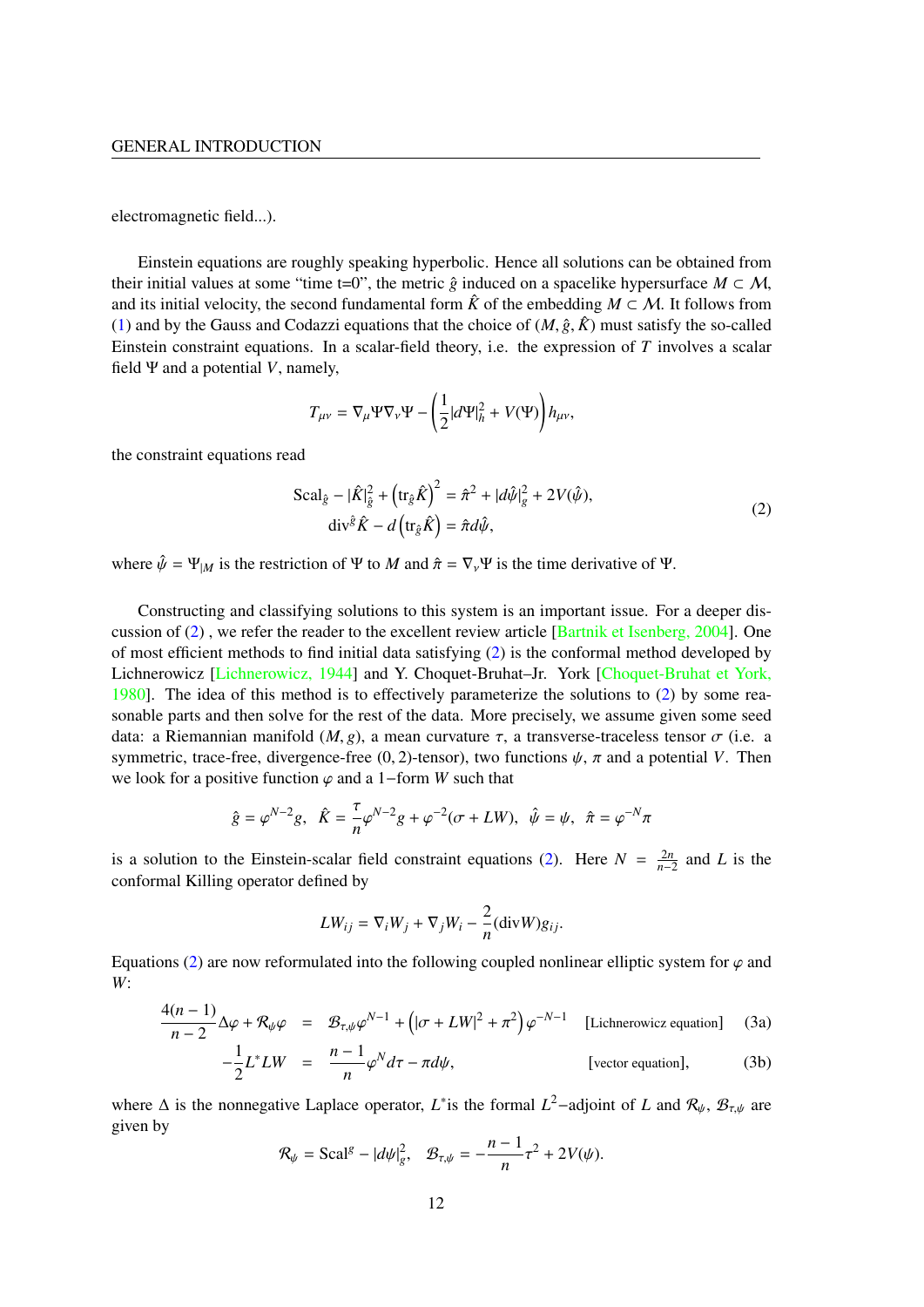These coupled equations are called the *conformal constraint equations*. Before going to further statements about the system [\(3\)](#page-11-1), we give standard conditions for initial data and introduce some notations used in this thesis as follows.

**Initial data.** Let *M* be a compact manifold of dimension *n* with  $n \geq 3$ , our goal in this thesis is to find solutions to the conformal constraint equations [\(3\)](#page-11-1). The given data on *M* consists in

- a Riemannian metric  $g \in C^2$
- a scalar field function  $\psi \in W^{1,p}$  and its potential  $V \in C^{\infty}(\mathbb{R})$ ,
- <span id="page-12-0"></span>• a function  $\pi \in L^p$ ,
- a function  $\tau \in W^{1,p}$ ,
- a symmetric, trace- and divergence-free  $(0, 2)$  –tensor  $\sigma \in W^{1, p}$ ,

with  $p > n$ , and one is required to find

- a positive function  $\varphi \in W^{2, \frac{p}{2}}$ ,
- a 1–form  $W \in W^{2, \frac{p}{2}}$ ,

which satisfy the conformal constraint equations [\(3\)](#page-11-1). We also assume that

- <span id="page-12-1"></span>• (*M*, *<sup>g</sup>*) has no conformal Killing vector field,
- $(\sigma, \pi) \neq (0, 0)$  if  $\mathcal{Y}_g \geq 0$ ,

where  $\mathcal{Y}_g$  is the modified Yamabe constant of the conformal class of *g*; that is

$$
\mathcal{Y}_g = \inf_{\substack{f \in C^\infty(M) \\ f \neq 0}} \frac{\frac{4(n-1)}{n-2} \int_M |\nabla f|^2 d\nu + \int_M (\text{Scal} - |d\psi|_g^2) f^2}{\|f\|_{L^N(M)}^2}.
$$

We use standard notations for function spaces, such as  $L^p$ ,  $C^k$ , and Sobolev spaces  $W^{k,p}$ . It will be clear from the context if the notation refers to a space of functions on *M*, or a space of sections of some bundle over *M*. For spaces of functions which embed into  $L^{\infty}$ , the subscript + is used to indicate the cone of positive functions.

We will sometimes write, for instance,  $C(\alpha_1, \alpha_2)$  to indicate that a constant *C* depends only on  $\alpha_1$  and  $\alpha_2$ .

Since the treatment of the system [\(3\)](#page-11-1) depends on the sign of  $\mathcal{B}_{\tau,\psi}$ , we divide our discussion into two cases.

• The vacuum case: During the past decades, existence of solutions to  $(3)$  in the vacuum case, i.e.  $\psi \equiv \pi \equiv 0$  and  $V \equiv 0$ , was extensively studied. When the mean curvature  $\tau$ is constant, the system [\(3\)](#page-11-1) becomes uncoupled (since  $d\tau = 0$  in the vector equation) and a complete description of the situation was achieved by J. Isenberg [\[Isenberg, 1995\]](#page-102-3). The near CMC case (i.e. when  $d\tau$  is small) was addressed soon after. Most results can be found in [\[Bartnik et Isenberg, 2004\]](#page-100-2). For arbitrary  $\tau$  however, the situation appears much harder and only two methods exist to tackle this case:

(4)

(5)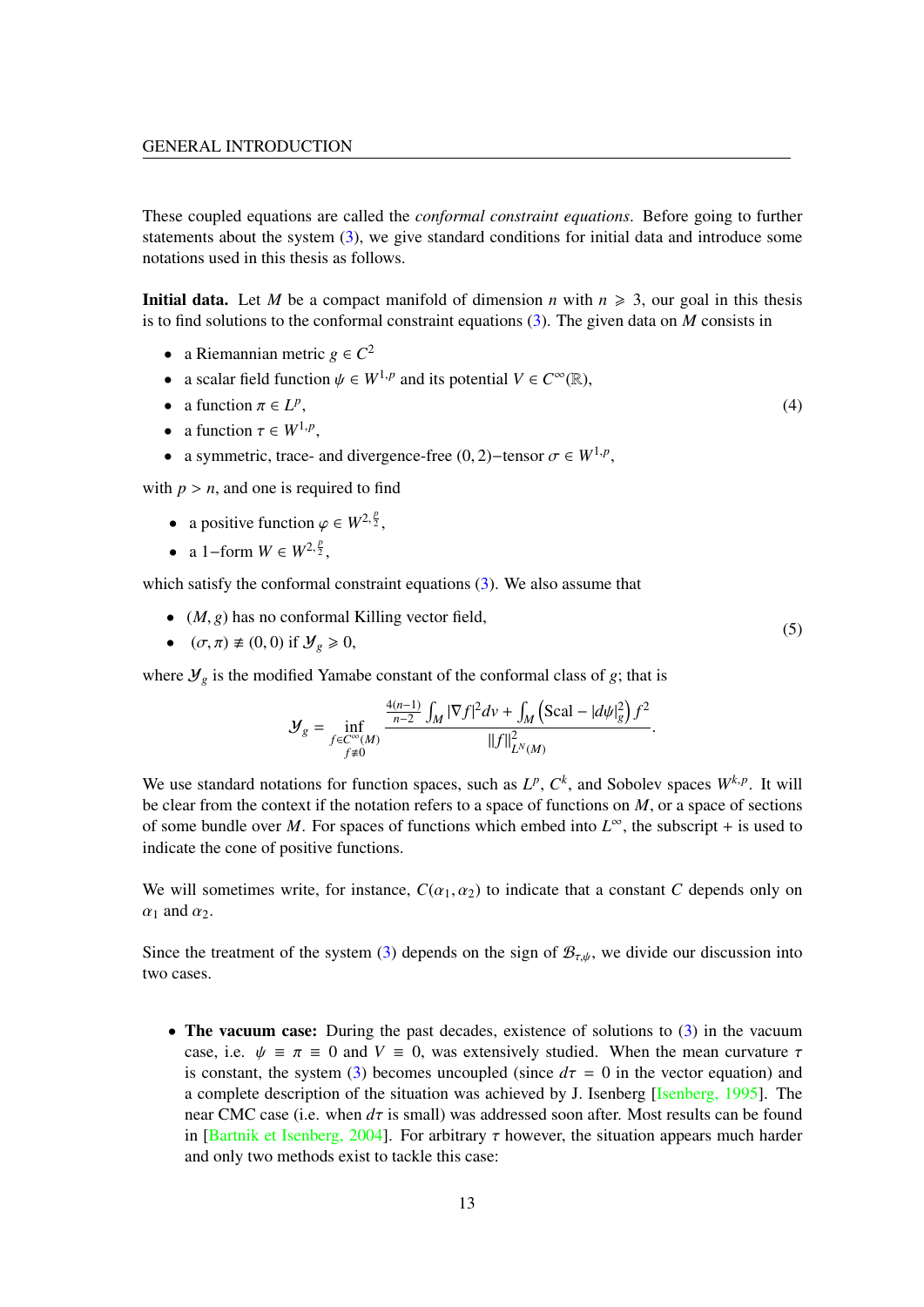- (Holst–Nagy–Tsogtgerel [Holst *et al.*[, 2009\]](#page-102-1) and Maxwell [\[Maxwell, 2009\]](#page-103-0)) Assume that (*M*, *g*) has positive Yamabe invariant. Then for any  $\tau$ , there exists an  $\epsilon(g, \tau) > 0$ such that if

<span id="page-13-0"></span>
$$
0 < \max |\sigma| < \epsilon \tag{6}
$$

the system  $(3)$  has (at least) one solution.

- (Dahl–Gicquaud–Humbert [Dahl *et al.*[, 2012\]](#page-101-0)) If τ has constant sign and if the *limit equation*

<span id="page-13-1"></span>
$$
-\frac{1}{2}L^*LV = \alpha \sqrt{\frac{n-1}{n}}|LV|\frac{d\tau}{\tau}
$$
 (7)

has no non-zero solution, for all values of the parameter  $\alpha \in [0, 1]$ , then the set of solutions ( $(\alpha, W)$  to (3) is nonempty and compact. This criterion holds true e.g. when solutions ( $\varphi$ , *W*) to [\(3\)](#page-11-1) is nonempty and compact. This criterion holds true e.g. when<br>(*M*, a) has Ric  $\leq -(n-1)a$  and  $\left\| \frac{dx}{dx} \right\|$   $\leq \sqrt{n}$ . It is worth noting that this result was  $(M, g)$  has Ric  $\leq - (n - 1)g$  and  $\left\| \frac{d\tau}{\tau} \right\|_{L^{\infty}} < \sqrt{n}$ . It is worth noting that this result was  $(n, g)$  has Kic  $\leq -n - 1/g$  and  $||\frac{1}{f}||_{L^{\infty}} \leq \sqrt{n}$ . It is worth hoting that this result was<br>successfully extended to asymptotically hyperbolic manifolds by Gicquaud–Sakovich [\[Gicquaud et Sakovich, 2012\]](#page-101-1).

Conversely, nonexistence and nonuniqueness results for [\(3\)](#page-11-1) are fairly rare for non-constant τ. We refer to arguments of Rendall, as presented in [\[Isenberg et Ó Murchadha, 2004\]](#page-102-4), Holst–Meier [\[Holst et Meier, 2012\]](#page-102-5), and Dahl–Gicquaud-Humbert [Dahl *et al.*[, 2013\]](#page-101-2) for attempts to obtain such results. In the vacuum case, the only model of nonuniqueness of solutions is constructed on the *n*−torus by D. Maxwell [\[Maxwell, 2011\]](#page-103-1) while the only nonexistence result, achieved by J. Isenberg–Murchadha [\[Isenberg et Ó Murchadha, 2004\]](#page-102-4) and later strengthened in [Dahl *et al.*[, 2012\]](#page-101-0) and [\[Gicquaud et Ngô, 2014\]](#page-101-3), states that the system [\(3\)](#page-11-1) with  $\sigma \equiv 0$  has no solution when  $\mathcal{Y}_g \ge 0$  and  $d\tau/\tau$  is small enough. This assertion together with experimentations on the torus led D. Maxwell to ask whether the non-zero assumption of  $\sigma$  is a necessary condition for existence of solution to the conformal equations [\(3\)](#page-11-1) with positive Yamabe invariant (see [\[Maxwell, 2011\]](#page-103-1)).

From the results above, one may ask different questions:

- 1.1 Is the condition [\(6\)](#page-13-0) sharp?
- 1.2 What role does the sign of  $\tau$  play in the arguments of Dahl–Gicquaud–Humbert [\[Dahl](#page-101-0) *et al.*[, 2012\]](#page-101-0)?
- 1.3 Can the parameter  $\alpha$  in the limit equation [\(7\)](#page-13-1) be assumed to be 1?
- 1.4 Is the system of [\(3\)](#page-11-1) solvable for all  $\sigma \neq 0$ ? If a solution to (3) exists, is it unique?
- 1.5 What is the answer to Maxwell's question?

After briefly sketching basic facts on the Lichnerowicz equations in Chapter 1, which in-cludes the special case of [\(3\)](#page-11-1) when  $\tau$  is constant, these questions will be addressed in the next two chapters. The following is a summary.

#### Chapter 2: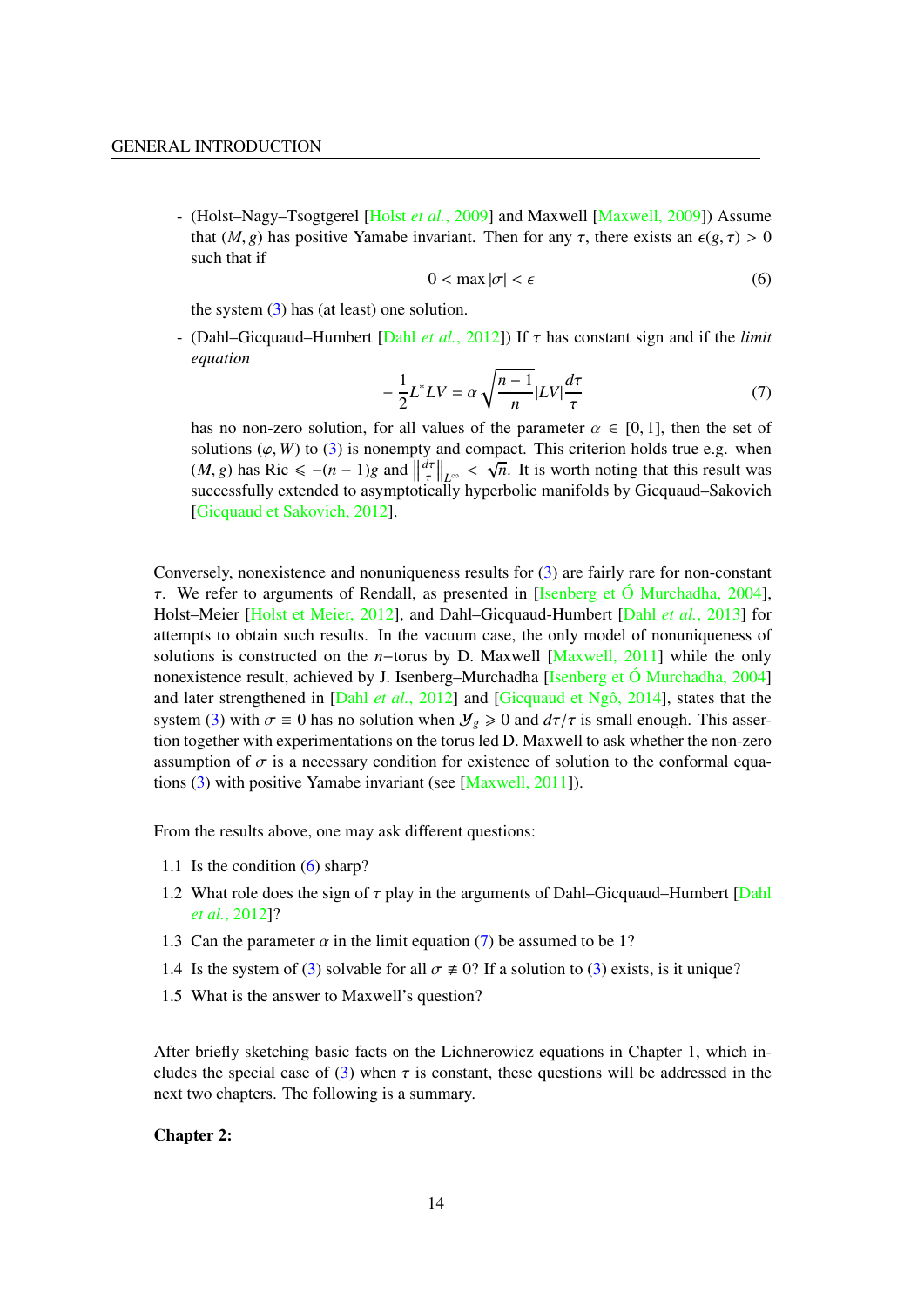We first introduce two new methods for solving  $(3)$  in Chapter 2. The first relies on the Leray-Schauder fixed point theorem while the second is based on the concept of halfcontinuity. These methods are used as main tools for addressing properties of solutions to [\(3\)](#page-11-1) along the thesis. In particular, we will show in Chapter 2 that they not only simplify two far-from CMC results of Holst–Nagy–Tsogtgerel [Holst *et al.*[, 2009\]](#page-102-1) and Dahl– Gicquaud–Humbert [Dahl *et al.*[, 2012\]](#page-101-0) respectively, but also give an unifying viewpoint of them. Furthermore, we obtain the following interesting results, one is a sharping of the smallness assumption of  $\sigma$  in [\(6\)](#page-13-0) and the other shows that the principal estimate in arguments of Dahl–Gicquaud–Humbert [Dahl *et al.*[, 2012\]](#page-101-0) for getting a non-trivial solution to [\(7\)](#page-13-1) may fail when  $\tau$  changes sign, and this gives an answer to our first two questions.

<span id="page-14-1"></span>Theorem 1 (*Small TT-tensor*). *Let data be given on M as specified in [\(4\)](#page-12-0) associated to the vacuum case and assume that conditions [\(5\)](#page-12-1) hold. Assume further that the Yamabe invariant*  $\mathcal{Y}_g > 0$ . Then there exists  $\epsilon(g, \tau) > 0$  such that if

$$
0 < \int_M |\sigma|^2 \, dv < \epsilon,\tag{8}
$$

*the system* [\(3\)](#page-11-1) *has (at least) one solution.*

**Proposition 2.** Let  $(M, g)$  be a compact Riemannian manifold of dimension  $n \geq 3$ . Suppose  $g \in C^2$  *and*  $\tau \in C^0$ *. For given*  $\alpha \in [1/N, +\infty]$ *, we denote* 

$$
A_{\alpha} = \sup_{(\varphi, W) \in \mathcal{L}} \frac{\|\varphi\|_{L^{N_{\alpha}}}^N}{\max\{\|LW\|_{\infty}, 1\}},
$$

*where*

$$
\mathcal{L} = \{ (\varphi, W) \in W_+^{2, p} \times L^{\infty} : (\varphi, W) \text{ satisfies the vacuum Lichnerowicz equation (3a)} \}
$$

*Then*  $A_{\alpha}$  *is bounded if and only if*  $|\tau|^{-\alpha} \in L^1$ *.* 

#### Chapter 3:

Chapter 3 may be understood as a continuation of the previous one. More precisely, we will continue using both methods introduced in Chapter 2 to try to address all remaining questions. In fact, we show that:

<span id="page-14-0"></span>Theorem 3 (*Control of the parameter*). *Let data be given on M as specified in [\(4\)](#page-12-0) associated to the vacuum case, and assume that conditions [\(5\)](#page-12-1) hold. If* τ *has constant sign, then at least one of the following assertions is true*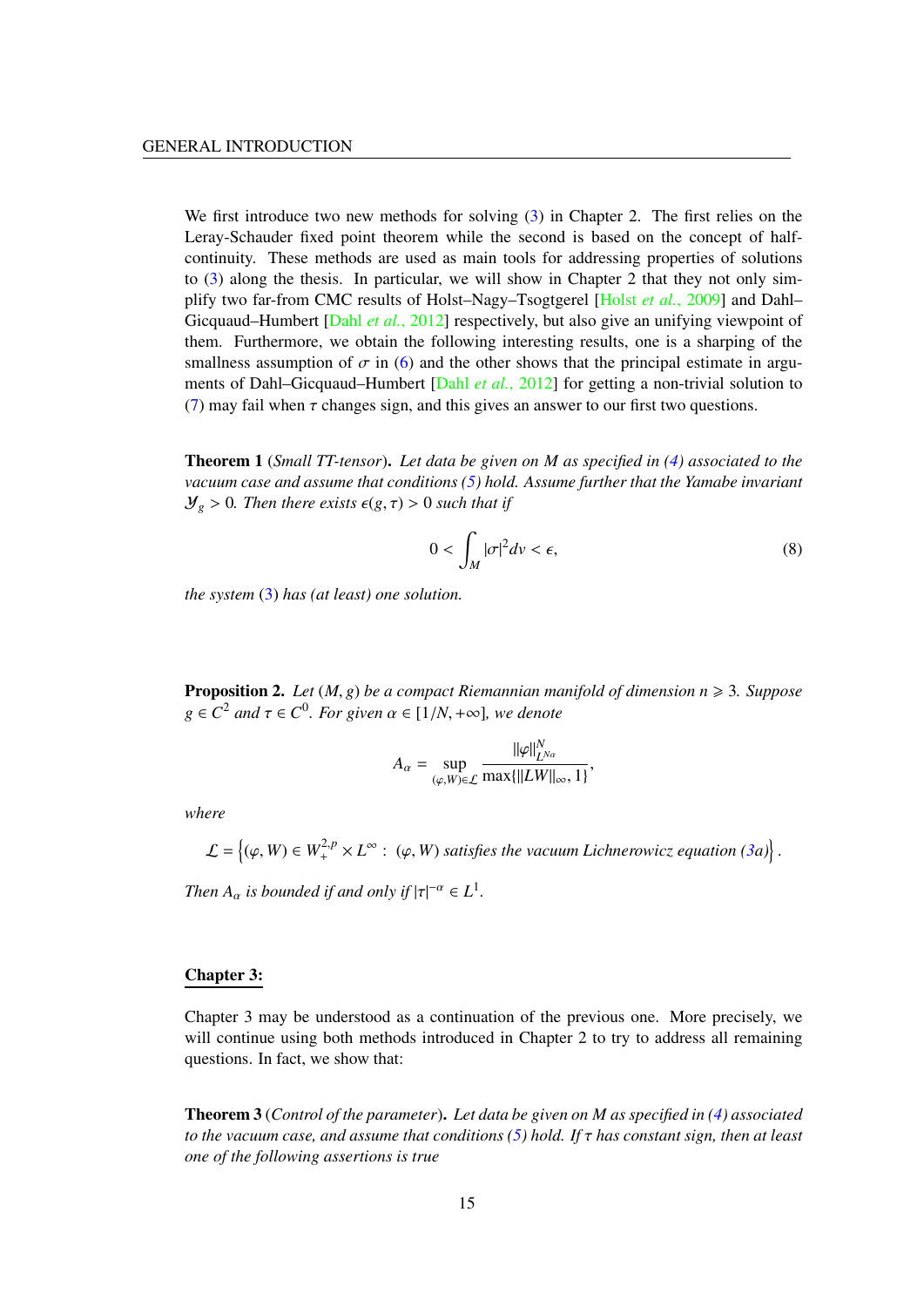- (*i*) *The conformal constraint equations* [\(3\)](#page-11-1) *admit a solution* ( $\varphi$ , *W*) *with*  $\varphi > 0$ *. Furthermore, the set of solutions*  $(\varphi, W) \in W_+^{2,p} \times W_-^{2,p}$ , with  $p > n$ , is compact.
- *(ii) There exists a nontrivial solution*  $V \in W^{2,p}$  to the limit equation

<span id="page-15-0"></span>
$$
-\frac{1}{2}L^*LV = \sqrt{\frac{n-1}{n}}|LV|\frac{d\tau}{\tau}.
$$
\n(9)

*(iii)* For all continuous function  $f > 0$  or  $f \equiv R$  if  $\mathcal{Y}_g > 0$ , the (modified) conformal *constraint equations*

$$
\frac{4(n-1)}{n-2}\Delta\varphi + f\varphi = -\frac{n-1}{n}\tau^2\varphi^{N-1} + |LW|^2\varphi^{-N-1}
$$
 (10a)

$$
-\frac{1}{2}L^*LW = \frac{n-1}{n}\varphi^N d\tau \tag{10b}
$$

*have a (non-trivial) solution*  $(\varphi, W) \in W_+^{2,p} \times W_+^{2,p}$ *. Moreover if the corresponding*<br>*Vamabe invariant*  $M > 0$ , then there exists a sequence [t] converging to 0 s.t., the *Yamabe invariant*  $\mathcal{Y}_g > 0$ *, then there exists a sequence*  $\{t_i\}$  *converging to* 0 *s.t.* the *conformal constraint equations* [\(3\)](#page-11-1) *associated to seed data* (*g*, *<sup>t</sup>i*τ, σ) *have at least two solutions.*

Comparing with the original version of Dahl–Gicquaud–Humbert [Dahl *et al.*[, 2012\]](#page-101-0), the price to pay to set the parameter  $\alpha = 1$  in [\(7\)](#page-13-1) is the addition of *(iii)*. We will see that this assertion is necessary because of the following result.

<span id="page-15-1"></span>Theorem 4 (*Nonexistence of solution*). *Let data be given on M as specified in [\(4\)](#page-12-0) associated to the vacuum case, and assume that conditions [\(5\)](#page-12-1) hold. Further assume that* τ *has constant* sign and that there exists  $c = c(g) > 0$  *s.t.*  $\left| L\left(\frac{d\tau}{\tau}\right) \right| \leq c \left| \frac{d\tau}{\tau} \right|$ <br>maishbarband of the quiting at of  $\tau$ , If  $\tau \neq 0$  and sum ( $\tau$ ) *neighborhood of the critical set of*  $\tau$ *. If*  $\sigma \neq 0$  *and supp*{ $\sigma$ }  $\subsetneq M \setminus U$ *, then both of the*<br>conformal constraint equations (3) and the limit equation (9) associated to the seed data 2 *. Let U be a given open conformal constraint equations* [\(3\)](#page-11-1) *and the limit equation* [\(9\)](#page-15-0) *associated to the seed data* (*g*, τ*<sup>a</sup>* , *<sup>k</sup>*σ) *admit no (nontrivial) solution, provided <sup>a</sup>*, *<sup>k</sup> are large enough.*

It is worth noting that [Dahl *et al.*[, 2012,](#page-101-0) Proposition 1.6] provides the existence of such assumptions. In fact, our proof for Theorem [4](#page-15-1) is an extension of arguments in [\[Dahl](#page-101-0) *et al.*, [2012,](#page-101-0) Proposition 1.6].

As direct consequences of Theorem [3](#page-14-0) and [4,](#page-15-1) we also obtain the following results.

Corollary 5 (*Nonuniqueness of solutions*). *Assume that* (*M*, *<sup>g</sup>*, τ, σ, *<sup>a</sup>*, *<sup>k</sup>*) *is given as in Theorem* [4.](#page-15-1) If  $\mathcal{Y}_g > 0$ , then there exists a sequence  $\{t_i\}$  converging to 0 s.t. the conformal *constraint equations* [\(3\)](#page-11-1) *associated to seed data* ( $g$ ,  $t_i\tau^a$ ,  $k\sigma$ ) *have at least two solutions.*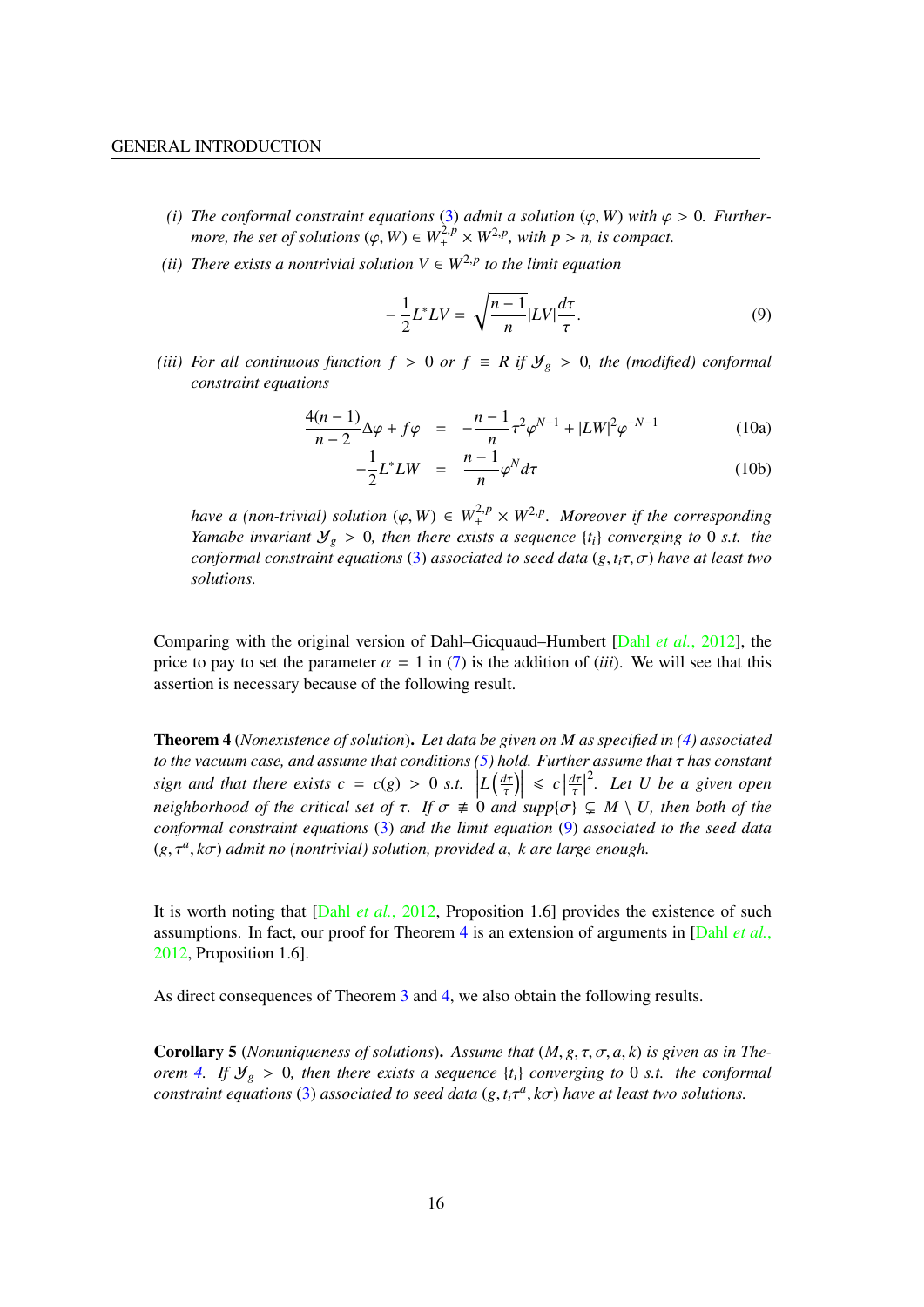Corollary 6 (*An answer to Maxwell's question*). *Let* (*M*, *<sup>g</sup>*, τ) *be given as in Theorem [4.](#page-15-1) If*  $\mathcal{Y}_g > 0$ , then the conformal constraint equations [\(3\)](#page-11-1) associated to  $(g, \tau^a, 0)$  have a (nontriv-<br>ial) solution for all  $a > 0$  large enough *ial) solution for all <sup>a</sup>* > <sup>0</sup> *large enough.*

• The scalar field case: In the presence of a scalar field case, i.e. for a general  $(\psi, V, \pi)$ , the system [\(3\)](#page-11-1) becomes much more difficult because  $\mathcal{B}_{\tau,\psi}$  may become positive in the Lichnerowicz equation. This appears to be problematic since one looses the maximum principle. It makes the methods used in the vacuum cases above not working any longer, and then seems to tell us to seek different approaches for this case. Thus, there are less results in this situation. Perhaps, the most natural approach for the problem is to try to extend known results in the vacuum case to the scalar field one. However, not all of them are true in full generality, for instance, we will see in Chapter 1 that the Lichnerowicz equation, understood as the CMC case, can admit zero or several solutions if  $\mathcal{B}_{\psi, \tau} > 0$ . For deeper discussions of the problem, we refer the reader to Choquet-Bruhat–Isenberg–Pollack [\[Choquet-Bruhat](#page-100-1) *et al.*[, 2007a\]](#page-100-1), Hebey-Veronelli [\[Hebey et Veronelli, 2014\]](#page-101-4) and Chrusciel-Gicquaud [Chrus[ciel et Gicquaud,](#page-100-3) ] for the CMC case and to Premoselli [\[Premoselli, 2014\]](#page-103-2) for the near-CMC case. Until now all results remained limited to the near-CMC case.

In Chapters 4 and 5, we will turn our attention to the properties of solutions for the farfrom CMC case. More precisely, we will extend Theorem [1](#page-14-1) to the scalar field case and show a nonuniqueness result for solutions to the (actual) system [\(3\)](#page-11-1) as  $\mathcal{B}_{\tau,\psi} > 0$ . In fact, a summary of these results may be stated as follow.

Chapter 4: (joint work with Romain Gicquaud)

In this chapter, we use a method based on the calculus of variations to show that the smallness of  $(\sigma, \pi)$  in  $L^2$  is a sufficient condition for existence of solutions to [\(3\)](#page-11-1):

<span id="page-16-0"></span>Theorem 7 (*Small TT-tensor*). *Let data be given on M as specified in [\(4\)](#page-12-0) and assume that* [\(5\)](#page-12-1) holds. Assume further that  $\frac{4(n-1)}{n-2}\Delta + R_{\psi}$  is coercive. Then there exists  $\epsilon = \epsilon(g, \psi, \tau, V) > 0$ <br>such that if *such that if*

$$
0<\int_M\big(|\sigma|^2+\pi^2\big)\,dv<\epsilon,
$$

*the system* [\(3\)](#page-11-1) *has (at least) one solution.*

It is also worth noting that another way to obtain the far from CMC-result in the vacuum case, adding a parameter *t* in some neighborhood of 0, has been recently presented by Gicquaud–Ngo  $\lceil$ Gicquaud et Ngô, 2014] using the implicit function theorem. In Chapter 4, we will also follow this technique that gives another viewpoint on Theorem [7.](#page-16-0)

<span id="page-16-1"></span>Theorem 8 (Another viewpoint on Theorem [7\)](#page-16-0). *Let data be given on M as specified in* [\(4\)](#page-12-0) and assume that [\(5\)](#page-12-1) holds. Assume further that  $\frac{4(n-1)}{n-2}\Delta + \mathcal{R}_{\psi}$  is coercive. Then there exists  $t^* = t^*(g, \tau, \psi, V, \sigma, \pi) > 0$  such that for all  $t \in (0, t^*)$ , the system [\(3\)](#page-11-1) associated to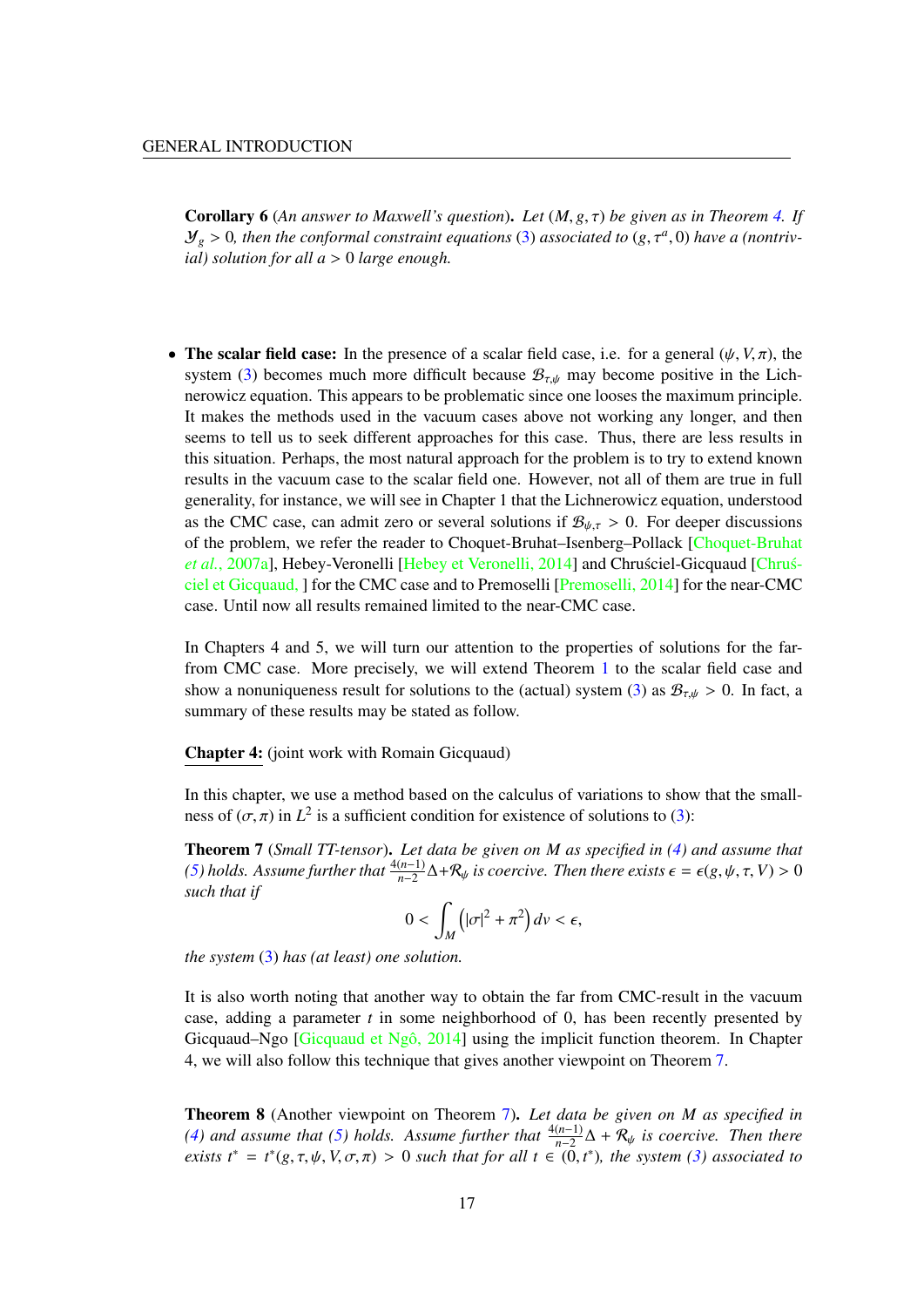$(g, \tau, V, \psi, t\sigma, t\pi)$  *has a solution*  $(\varphi_t, W_t)$ *. Moreover,*  $t^{-\frac{2}{N+2}}\varphi_t$  *is uniformly bounded for all*  $t \in (0, t^*)$  $t \in (0, t^*)$ .

Theorem [8](#page-16-1) will be directly used for getting the first solution to [\(3\)](#page-11-1) with  $\mathcal{B}_{\tau,\psi} > 0$  in an effort to show a nonuniqueness result for solutions to the (actual) system [\(3\)](#page-11-1), which we will present in the next chapter.

#### Chapter 5:

This chapter is a combination of ideas in the previous chapters to obtain existence and nonuniqueness results for solutions to [\(3\)](#page-11-1). For existence results, we are interested in giving another proof of Theorem [7](#page-16-0) by using half-continuity method introduced in Chapter 2. Next we will show a nonuniqueness result for solutions to [\(3\)](#page-11-1) as  $\mathcal{B}_{\tau,\psi} > 0$ , which is stated as follows.

Theorem 9 (*Nonuniqueness of solutions*). *Let* (*M*, *<sup>g</sup>*) *be a closed locally conformally flat Riemannian manifold of dimension n, with*  $3 \le n \le 5$ *. Assume that the seed data*  $(V, \tau, \psi, \pi, \sigma)$ *given on <sup>M</sup> are smooth and* (*M*, *<sup>g</sup>*) *has no conformal Killing vector field. Assume further that*  $\mathcal{B}_{\tau,\psi} > 0$ , and that  $\frac{4(n-1)}{n-2}\Delta + \mathcal{R}_{\psi}$  is coercive. If  $\pi \neq 0$ , then there exists a sequence  $\{\epsilon_i\}$ <br>converging to 0 s t, the system (3) associated to ( $\alpha \neq \psi$ ,  $V \in \mathcal{F} \in \mathcal{F}$ ) has at least *converging to* 0 *s.t. the system* [\(3\)](#page-11-1) associated to  $(g, \tau, \psi, V, \epsilon_i \sigma, \epsilon_i \pi)$  has at least two solutions.

The idea to prove this theorem is that for all  $\epsilon > 0$  small enough, by Theorem [8](#page-16-1) the system [\(3\)](#page-11-1) associated to  $(g, \tau, \psi, \epsilon \sigma, \epsilon \tau)$  has a solution  $(\varphi_{\epsilon}, W_{\epsilon})$  s.t.  $\epsilon^{-\frac{2}{N+2}} \varphi_{\epsilon}$  is uniformly bounded. Thus,  $N+2$   $\varphi_{\epsilon}$ <br>*N* to it is sufficient to find a solution ( $\varphi_i$ ,  $W_i$ ) to [\(3\)](#page-11-1) associated to ( $g, \tau, \psi, V, \epsilon_i \sigma, \epsilon_i \pi$ ) satisfying  $\frac{1}{\sqrt{2\pi}}$  $\int_{i}^{-\frac{2}{N+2}} ||\varphi_i||_{L^{\infty}} \to \infty$ . This will be solved by arguments similar to Chapter 3.

Another issue also arising from general relativity is *the positive mass theorem*. A preamble to this problem may be expressed as follows. The mass of an asymptotically Euclidean manifold  $(M, g)$  is an invariant at infinity that appeared first in the context of general relativity as a measure of the total energy of the gravitational field (see [\[Arnowitt](#page-100-4) *et al.*, 1960]). In the 80's, R. Schoen showed that the mass naturally appears in conformal geometry and in particular in the solution to the Yamabe problem (see [\[Lee et Parker, 1987\]](#page-102-6)). The most important result about the mass is the positive mass theorem which states that if  $(M, g)$  has non-negative scalar curvature then the mass is non-negative and is zero iff  $(M, g)$  is isometric to  $\mathbb{R}^n$ . This theorem is known to be true<br>when the manifold has dimension less than 8 (see B. Schoen–S.T. Yau [Schoen et Yau 1979]) or when the manifold has dimension less than 8 (see R. Schoen–S.T. Yau [\[Schoen et Yau, 1979\]](#page-103-3)) or when the manifold is spin (see E. Witten [\[Witten, 1981\]](#page-103-4), R. Bartnik [\[Bartnik, 1986\]](#page-100-5)). However, the non-spin case remains completely open in higher dimension. Asymptotically hyperbolic manifolds, i.e. manifolds whose model at infinity is the hyperbolic space, are also of great physical importance and the associated mass was introduced by X. Wang [\[Wang, 2001\]](#page-103-5) and P. Chrusciel– M. Herzlich [\[Chrusciel et Herzlich, 2003](#page-100-6)]. The corresponding positive mass theorem is known to hold in the spin case but, as for asymptotically Euclidean manifolds, the non-spin case is still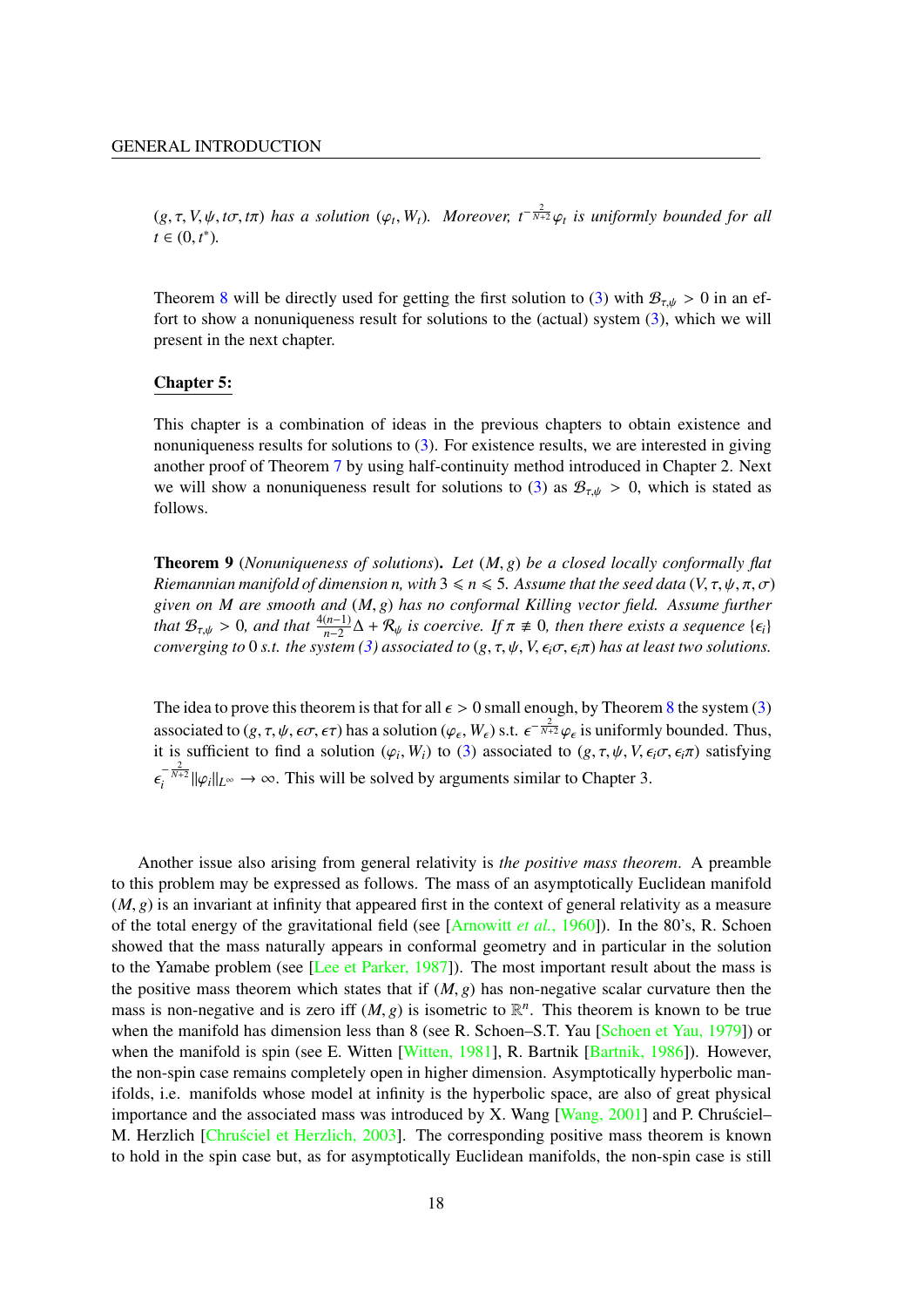open, see however [\[Andersson](#page-100-7) *et al.*, 2008]. Recently, E. Humbert–A. Hermann have showed that if the positive mass theorem is true on a closed simply connected non-spin manifold of dimension  $n \geq 5$ , then so it is on all closed manifolds of the same dimension (see [\[Humbert et Herman,](#page-102-2) [2014,](#page-102-2) Theorem 8.5]). This provides a significant reduction: to show the positive mass theorem for closed manifolds of dimension  $n \geq 5$ , it suffices to study a single closed simply connected non-spin manifold of the same dimension. It is then natural to ask if a similar result exists for asymptotically hyperbolic manifolds. In the last chapter we are interested in this question.

#### Chapter 6:

We consider the positive mass theorem for  $C_{\tau}^{2,\alpha}$  –asymptotically hyperbolic manifolds of dimen-<br>sign  $n > 5$ . The procise definition of such manifold together with the corresponding statement of sion  $n \geq 5$ . The precise definition of such manifold together with the corresponding statement of the positive mass theorem will be given in Section [6.2.](#page-87-0) In this context, we will give an answer to the question raised above. We will only partially address the rigidity case of the positive mass theorem so we concentrate mostly on what we call the weak positive mass theorem (PMT), namely the fact that the mass vector is future pointing timelike or lightlike. The way that we obtain this answer is similar to the approach of Humbert-Hermann to proving [\[Humbert et Herman, 2014,](#page-102-2) Theorem 8.5] in the case of compact Riemannian manifolds. However, the difficulty is here that the technique based on the Green functions of certain second order elliptic operator used in [\[Humbert et](#page-102-2) [Herman, 2014\]](#page-102-2) cannot be applied for asymptotically hyperbolic manifolds. The result we obtain is the following.

**Theorem 10.** *Let*  $(N^n, g_0)1$  *be a*  $C_{\tau}^{2,\alpha}$ -asymptotically hyperbolic manifold of dimension  $n \geq 3$ <br>w.r.t. *a given diffeomorphism*  $\Phi$  from the exterior of a compact  $K \subset M$  to  $\mathbb{H}^n \setminus \overline{B}_{\mathbb{R}}$  for some w.r.t. a given diffeomorphism  $\Phi$  *from the exterior of a compact*  $K \subset M$  to  $\mathbb{H}^n \setminus \overline{B}_{R_0}$ , for some  $(\alpha, \delta) \in (0, 1) \times (n/2, n)$ . Assume that  $M^n$  is obtained from N by a surgery of codimension  $q \geq 3$ .<br>If go does not satisfy the weak PMT then there exists an asymptotically hyperbolic metric a on M *If g*<sup>0</sup> *does not satisfy the weak PMT, then there exists an asymptotically hyperbolic metric g on M such that Scal<sup><i>g*</sup>  $\ge -n(n-1)$  *on M and g does not satisfy the weak PMT.* 

Now, by the arguments analogous to [\[Humbert et Herman, 2014,](#page-102-2) Theorem 8.5], the answer to our question is givens as follows.

**Theorem 11.** *If the weak PMT is true on a simply connected non-spin*  $C_{\tau}^{2,\alpha}$  –*asymptotically hy-*<br>parkelia manifold (M, D) of dimansion  $n > 5$ , with  $(a, \sigma) \in (0, 1) \times (n/2, n)$ , then so is it an all *perbolic manifold*  $(M, \Phi)$  *of dimension*  $n \ge 5$ *, with*  $(\alpha, \tau) \in (0, 1) \times (n/2, n)$ *, then so is it on all asymptotically hyperbolic manifolds of the same dimension.*

To end this chapter, we also give a discussion on the rigidity statement of the positive mass theorem for asymptotically hyperbolic, which gives us a more interesting view of the relation between the weak positive mass theorem and the strong one.

Theorem 12. *Let M be an open manifold and* Φ *be a diffeomorphism from the exterior of a*  $\emph{compact } K \subset M \emph{ to } \mathbb{H}^n \setminus \overline{B}_{R_0}.$  Assume that  $M$  satisfies the weak PMT. Then if there exists a *C*<sup>+</sup><sub>τ</sub>α–*asymptotically hyperbolic metric g on M whose mass vanishes, then g is isometric to the*<br>*hyperbolic metric hyperbolic metric.*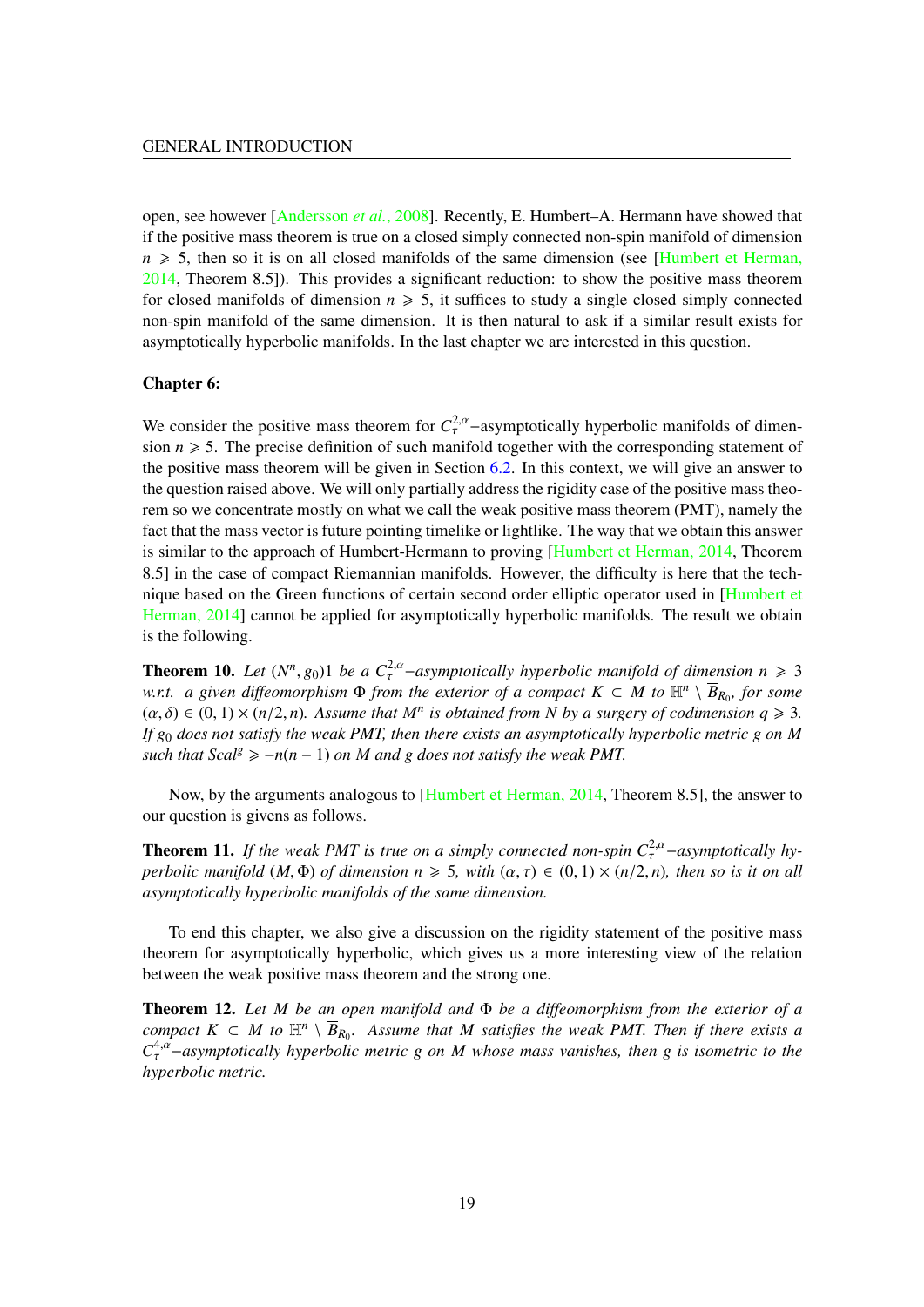#### GENERAL INTRODUCTION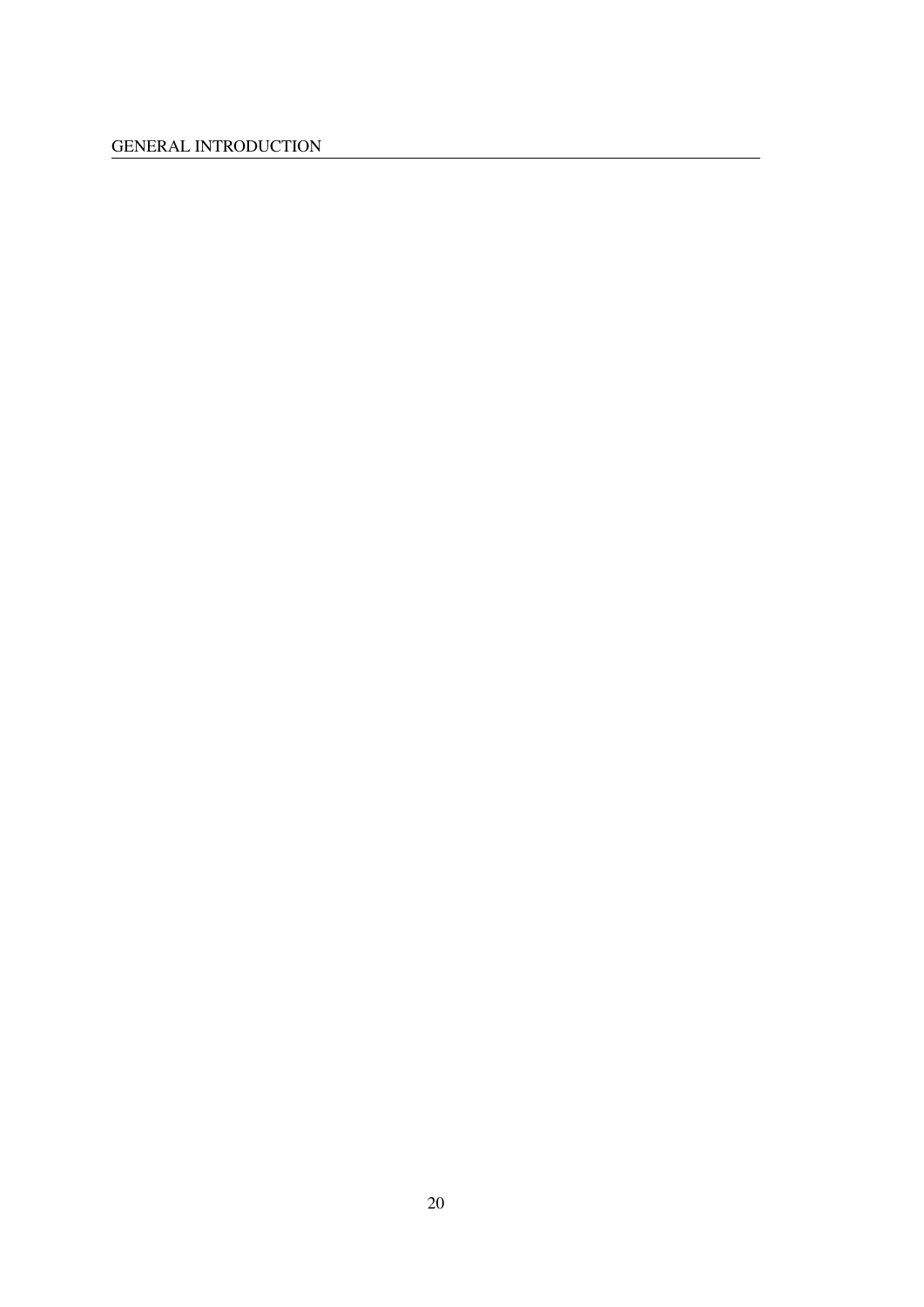### <span id="page-20-0"></span>Chapter 1

# The Lichnerowicz Equation

### <span id="page-20-1"></span>1.1 Introduction

The Lichnerowicz equation is the first equation of the system [\(3\)](#page-11-1). Particularly, it is the special case of [\(3\)](#page-11-1) when  $\tau$  is constant (the CMC case). Therefore, the study of the Lichnerowicz equation plays an important role in addressing the system [\(3\)](#page-11-1). While a complete description of the solutions of the Lichnerowicz equation in the vacuum case was achieved by Isenberg [\[Isenberg, 1995\]](#page-102-3), the one with a scalar field remains an open problem in general.

In this chapter, we review some standard facts on the Lichnerowicz on a compact *n*−manifold *M*:

<span id="page-20-3"></span>
$$
\frac{4(n-1)}{n-2}\Delta\varphi + \mathcal{R}_{\psi}\varphi = \mathcal{B}_{\tau,\psi}\varphi^{N-1} + \left(|\sigma + LW|^2 + \pi^2\right)\varphi^{-N-1}.\tag{1.1}
$$

We remind the reader that  $\mathcal{R}_{\psi} = \text{Scal}^g - |d\psi|^2_g$  and  $\mathcal{B}_{\tau,\psi} = -\frac{n-1}{n}\tau^2 + 2V(\psi)$ . Because treatment of [\(1.1\)](#page-20-3) depends on the sign of  $\mathcal{B}_{\tau,\psi}$ , we divide our discussion into two cases.

### <span id="page-20-2"></span>1.2 The Vacuum Case

In the vacuum case, i.e.  $\psi \equiv \pi \equiv 0$  and  $V \equiv 0$ , the Lichnerowicz [\(1.1\)](#page-20-3) can be rewritten as

<span id="page-20-4"></span>
$$
\frac{4(n-1)}{n-2}\Delta\varphi + R\varphi + \frac{n-1}{n}\tau^2\varphi^{N-1} = \frac{w^2}{\varphi^{N+1}},
$$
\n(1.2)

with  $R = \text{Scal}^g$  and  $w = |\sigma + LW|$ . Given a function *w* and  $p > n$ , we say that  $\varphi_+ \in W_+^{2,p}$  is a supersolution to  $(1, 2)$  if *supersolution* to [\(1.2\)](#page-20-4) if

$$
\frac{4(n-1)}{n-2}\Delta\varphi_{+} + R\varphi_{+} + \frac{n-1}{n}\tau^{2}\varphi_{+}^{N-1} \geq \frac{w^{2}}{\varphi_{+}^{N+1}}.
$$

<span id="page-20-5"></span>A *subsolution* is defined similarly with the reverse inequality.

**Proposition 1.2.1** (see [\[Maxwell, 2005\]](#page-102-7), Proposition 6.2 and 6.4). Assume  $g \in W^{2,p}$  and  $w, \tau \in L^{2p}$  for some  $p > n$ . If  $\varphi_-, \varphi_+ \in W^{2,p}_+$  are a subsolution and a supersolution respectively to [\(1.2\)](#page-20-4)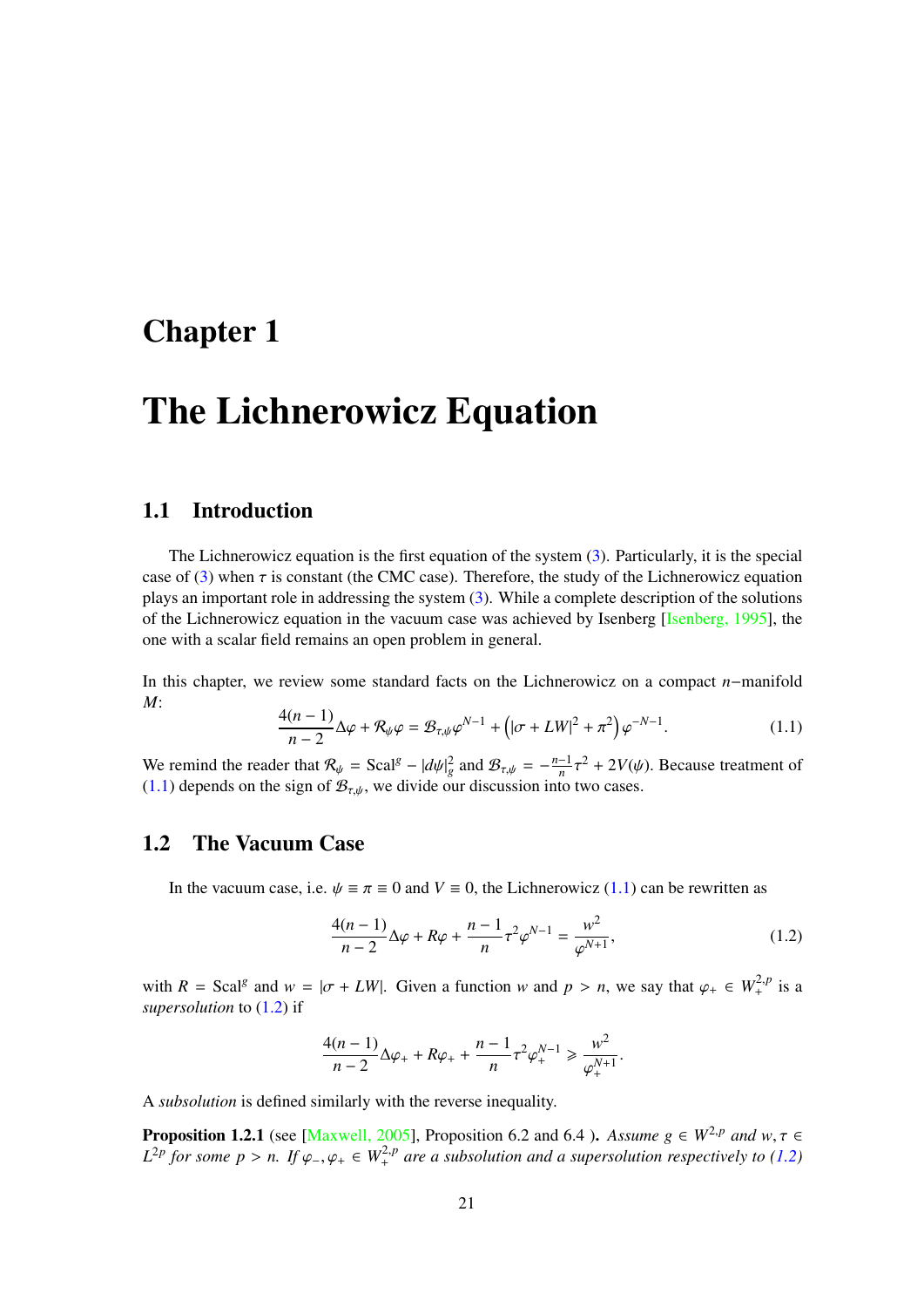*associated with a fixed w such that*  $\varphi$ <sup>−</sup>  $\leq \varphi$ <sup>+</sup>*, then there exists a solution*  $\varphi$  ∈  $W_+^{2,p}$  *to* [\(1.2\)](#page-20-4) *such* that  $\varphi$  ≤  $\varphi$  ≤  $\varphi$ *that*  $\varphi$ <sup>*-*</sup>  $\leq \varphi \leq \varphi$ <sup>+</sup>*.* 

The next lemma plays an important role in the study on  $(1.2)$ . It is called the conformal covariance of the Lichnerowicz equation.

<span id="page-21-1"></span>**Lemma 1.2.2.** *(Maxwell [\[Maxwell, 2009,](#page-103-0) Lemma 1]) Assume*  $g \in W^{2,p}$  *and*  $w, \tau \in L^{2p}$  for some  $p > n$ . Assume also that  $\theta \in W^{2,p}$  Define  $p > n$ . Assume also that  $\theta \in W^{2,p}_+$ . Define

$$
\hat{g} = \theta^{N-2}g, \quad \hat{w} = \theta^{-N}w, \quad \hat{\tau} = \tau.
$$

*Then*  $\varphi$  *is a supersolution (resp. subsolution) to [\(1.2\)](#page-20-4) if and only if*  $\hat{\varphi} = \theta^{-1} \varphi$  *is a supersolution*<br>(resp. subsolution) to the conformally transformed equation *(resp. subsolution) to the conformally transformed equation*

<span id="page-21-0"></span>
$$
\frac{4(n-1)}{n-2}\Delta_{\hat{g}}\hat{\varphi} + R_{\hat{g}}\hat{\varphi} + \frac{n-1}{n}\hat{\tau}^2\hat{\varphi}^{N-1} = \frac{\hat{w}^2}{\hat{\varphi}^{N+1}}.
$$
\n(1.3)

*In particular,*  $\varphi$  *is a solution to [\(1.2\)](#page-20-4) if and only if*  $\hat{\varphi}$  *is a solution to [\(1.3\)](#page-21-0).* 

*Proof.* Let  $g' = \varphi^{N-2}g$ , and let  $R_{g'}$  be its scalar curvature. Then it is well known that

$$
R_{g'} = \varphi^{-N+1} \left( \frac{4(n-1)}{n-2} \Delta_g \varphi + R_g \varphi \right)
$$

But  $g' =$ −1ϕ  $\int^{N-2} \hat{g}$ , then

$$
R_{g'} = \theta^{N-1} \varphi^{-N+1} \left( \frac{4(n-1)}{n-2} \Delta_{\hat{g}} \left( \theta^{-1} \varphi \right) + R_{\hat{g}} \left( \theta^{-1} \varphi \right) \right)
$$

Hence

$$
\frac{4(n-1)}{n-2}\Delta_{\hat{g}}\hat{\varphi} + R_{\hat{g}}\hat{\varphi} + \frac{n-1}{n}\hat{\tau}^{2}\hat{\varphi}^{N-1} - \hat{w}^{2}\hat{\varphi}^{-N-1}
$$
\n
$$
= \frac{4(n-1)}{n-2}\Delta_{\hat{g}}\left(\theta^{-1}\varphi\right) + R_{\hat{g}}\left(\theta^{-1}\varphi\right) + \frac{n-1}{n}\hat{\tau}^{2}\left(\theta^{-1}\varphi\right)^{N-1} - \hat{w}^{2}\left(\theta^{-1}\varphi\right)^{-N-1}
$$
\n
$$
= \theta^{-N+1}\left(\frac{4(n-1)}{n-2}\Delta_{g}\varphi + R_{g}\varphi\right) + \theta^{-N+1}\frac{n-1}{n}\tau^{2}\varphi^{N-1} - \theta^{-N+1}w^{2}\varphi^{-N-1}
$$
\n
$$
= \theta^{-N+1}\left(\frac{4(n-1)}{n-2}\Delta_{g}\varphi + R_{g}\varphi + \frac{n-1}{n}\tau^{2}\varphi^{N-1} - w^{2}\varphi^{-N-1}\right).
$$

The result now follows by noticing that  $\theta^{-N+1} > 0$  everywhere.

We are now ready to prove the main theorem in this section.

<span id="page-21-2"></span>**Theorem 1.2.3.** *(see [\[Maxwell, 2005\]](#page-102-7))* Assume  $w, \tau \in L^{2p}$  and  $g \in W^{2,p}$  for some  $p > n$ . Then there exists a positive solution  $g \in W^{2,p}$  to (1.2) if and only if one of the following assertions is *there exists a positive solution*  $\varphi \in W^{2,p}_+$  *to [\(1.2\)](#page-20-4) if and only if one of the following assertions is*<br>*true true.*

*1.*  $\mathcal{Y}_g > 0$  *and*  $w \neq 0$ *,*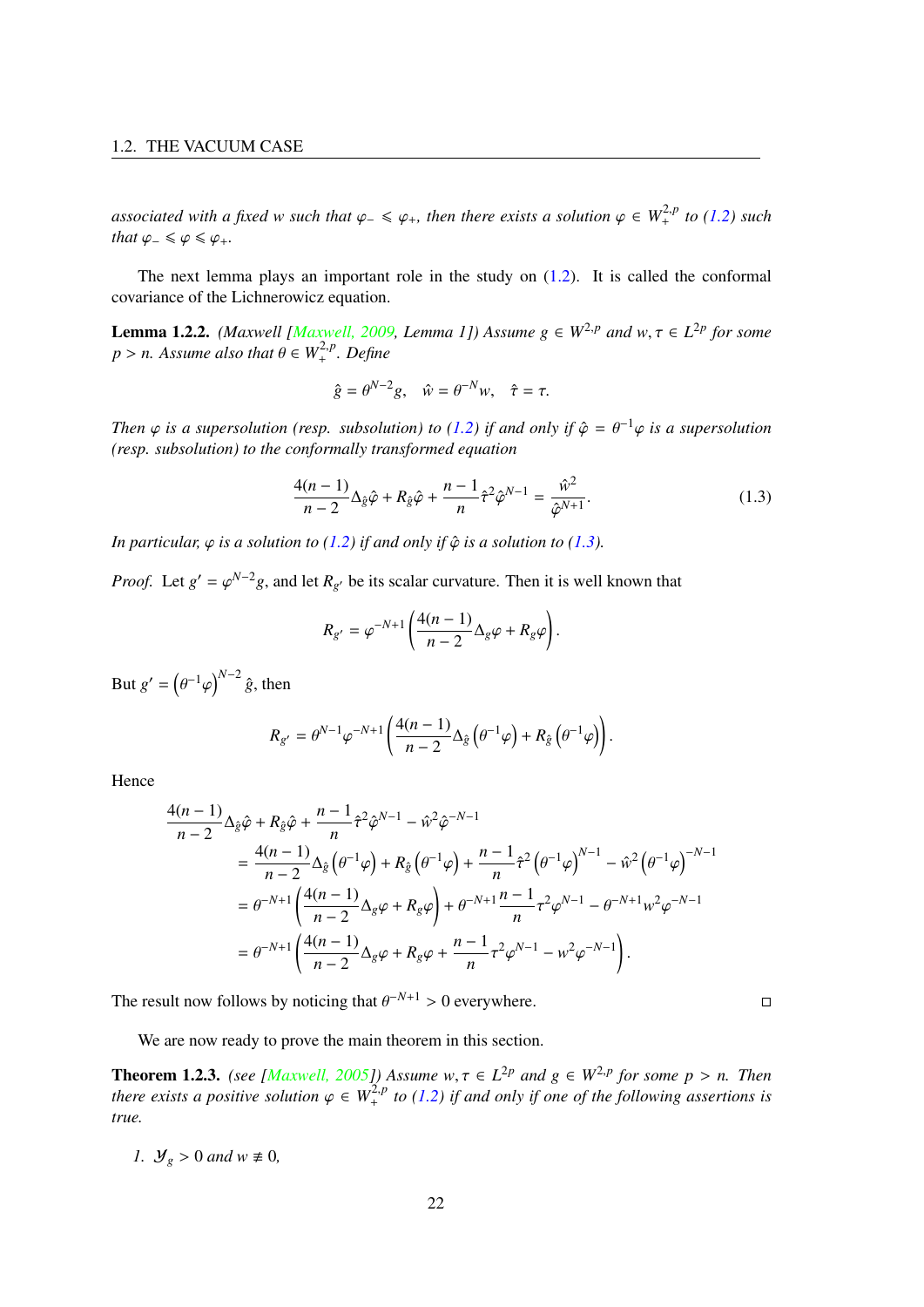- *2.*  $\mathcal{Y}_g = 0$  *and*  $w \neq 0, \tau \neq 0$ ,
- *3.*  $\mathcal{Y}_g < 0$  *and there exists*  $\hat{g}$  *in the conformal class of*  $g$  *such that*  $R_{\hat{g}} = -\frac{n-1}{n}\tau$ 2 *,*
- *4.*  $\mathcal{Y}_g = 0$  *and*  $w \equiv 0$ ,  $\tau \equiv 0$ .

*In Cases* 1 − 3 *the solution is unique. In Case* 4 *any two solutions are related by a scaling by a positive constant multiple. Moreover, Case* <sup>3</sup> *holds if* <sup>Y</sup>*<sup>g</sup>* <sup>&</sup>lt; <sup>0</sup> *and the set of all zero-points of* <sup>τ</sup> *has zero Lebesgue measure (see [\[Aubin, 1998,](#page-100-8) Theorem 6.12]).*

*Proof.* • Existence of solution: By Lemma [1.2.2](#page-21-1) without loss of generality we may assume that  $R > 0$  or  $R \equiv 0$  or  $R < 0$  depending on the sign of the Yamabe invariant. Since the situation 4) is trivial, we may assume that at least one of *w* and  $\tau$  is nonzero and then divide our arguments into two possibilities.

*Cases 1 and 2:* Since  $\left(R + \frac{n-1}{n}\tau\right)$  $^2$ ) is non-negative and not identically zero, there exists a solution  $\varphi_1 \in W^{2,p}$  to

$$
\frac{4(n-1)}{n-2}\Delta\varphi_1+\left(R+\frac{n-1}{n}\tau^2\right)\varphi_1=w^2.
$$

Since  $w \neq 0$ , if follows from the maximum principle (see [\[Maxwell, 2005,](#page-102-7) Lemma 2.9 and Proposition 2.10]) that  $\varphi_1 > 0$ . For any given  $\lambda \in \mathbb{N}^*$ , we have that

$$
\frac{4(n-1)}{n-2}\Delta(\lambda\varphi_1) + R(\lambda\varphi_1) + \frac{n-1}{n}\tau^2(\lambda\varphi_1)^{N-1} - w^2(\lambda\varphi_1)^{-N-1}
$$

$$
= \frac{n-1}{n}\tau^2\left((\lambda\varphi_1)^{N-1} - \lambda\varphi_1\right) + w^2\left(\lambda - (\lambda\varphi_1)^{-N-1}\right).
$$

Therefore, it is easy to see that  $\lambda \varphi_1$  is a supersolution to [\(1.2\)](#page-20-4), provided  $\lambda$  is large. Similarly, we also have that  $\lambda^{-1}\varphi_1$  is a subsolution to [\(1.2\)](#page-20-4) for large  $\lambda$ . It then follows from Proposition [1.2.1](#page-20-5) that (1.2) admits a solution  $\varphi$  satisfying that [\(1.2\)](#page-20-4) admits a solution  $\varphi$  satisfying

$$
0 < \lambda^{-1} \varphi_1 \leqslant \varphi \leqslant \lambda \varphi_1.
$$

To prove the opposite direction, we need to show that if there is a solution with  $\mathcal{Y}_g \ge 0$ , and if at least one of  $\tau \equiv 0$  or  $w \equiv 0$ , then either  $\mathcal{Y}_g > 0$  and  $w \not\equiv 0$  or  $\mathcal{Y}_g = 0$  and w and  $\tau$  both vanish identically. In fact, if a positive solution  $\varphi$  to [\(1.2\)](#page-20-4) exists, we can set  $\hat{g} = \varphi^{N-2}g$  and  $\hat{w} = \varphi^{-N}w$  to obtain obtain

<span id="page-22-0"></span>
$$
R_{\hat{g}} = \hat{w}^2 - \frac{n-1}{n}\tau^2.
$$
 (1.4)

If  $w \equiv 0$  and therefore  $\hat{w} \equiv 0$ , then we obtain from [\(1.4\)](#page-22-0) that  $\mathcal{Y}_{\hat{g}} \le 0$ . Since  $\mathcal{Y}_{g} \ge 0$  we have  $\mathcal{Y}_g = \mathcal{Y}_{\hat{g}} = 0$  and  $\tau^2 \equiv 0$ . On the other hand, if  $\tau^2 \equiv 0$  and  $w \not\equiv 0$ , then we obtain  $\mathcal{Y}_g > 0$ (see [\[Maxwell, 2005,](#page-102-7) Corollary 3.4]).

*Case 3:* In the situation  $w \equiv 0$  there is nothing to prove. We can then assume that  $w \not\equiv 0$ . First suppose that there exists a conformal factor  $\varphi_0 > 0$  such that  $g_0 = \varphi^{N-2}g$  satisfies  $R_{g_0} = -\frac{n-1}{n}\tau^2$ .<br>Since  $M > 0$  this implies in particular that  $\tau \neq 0$ . Solving the Lichnerovicz equation by Lamma Since  $\mathcal{Y}_g < 0$  this implies in particular that  $\tau \neq 0$ . Solving the Lichnerowicz equation by Lemma [1.2.2](#page-21-1) reduces to solving

$$
\frac{4(n-1)}{n-2}\Delta_{g_0}\varphi-\frac{n-1}{n}\tau^2\varphi=-\frac{n-1}{n}\tau^2\varphi^{N-1}+w_0^2\varphi^{-N-1},
$$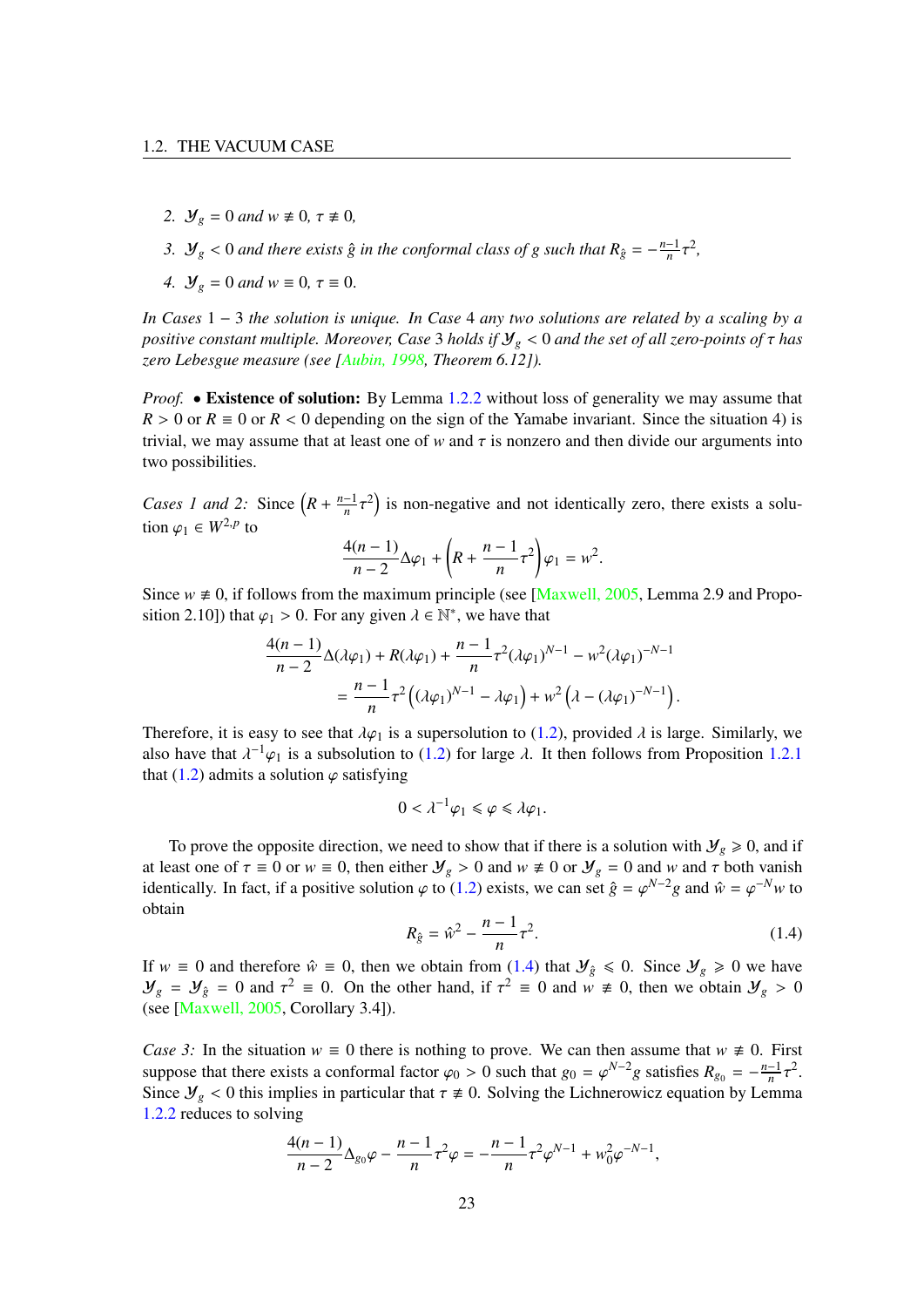with  $w_0 = \varphi_0^{-N} w$ . Let  $\varphi_1 \in W^{2,p}$  be the unique solution to

$$
\frac{4(n-1)}{n-2}\Delta_{g_0}\varphi + \frac{n-1}{n}\tau^2\varphi = w_0^2.
$$

Since  $\tau \neq 0$  and since  $w_0 \neq 0$ , the solution exists and is positive. Similarly to arguments above, we obtain that  $\lambda \varphi_1$  (resp.  $\lambda^{-1} \varphi_1$ ) is a supersolution (resp. subsolution) to [\(1.2\)](#page-20-4), and then by<br>Proposition 1.2.1 there exists a solution  $\varphi$  to (1.2) s t Proposition [1.2.1](#page-20-5) there exists a solution  $\varphi$  to [\(1.2\)](#page-20-4) s.t.

$$
0 < \lambda^{-1} \varphi_1 \leqslant \varphi \leqslant \lambda \varphi_1.
$$

For the converse, assume that  $\varphi > 0$  is a solution to [\(1.2\)](#page-20-4). We wish to find a solution to the equation

<span id="page-23-0"></span>
$$
\frac{4(n-1)}{n-2}\Delta v + R v = -\frac{n-1}{n}\tau^2 v^{N-1}.
$$
\n(1.5)

Since  $\mathcal{Y}_g < 0$  (i.e.  $R < 0$  by Lemma [1.2.2\)](#page-21-1),  $R\epsilon + \frac{n-1}{n}\tau^2\epsilon^{N-1} < 0$  for small  $\epsilon > 0$ , and hence  $v_0 = \epsilon$ <br>is a subsolution to (1.5). On the other hand, notice that (a is also a supersolution, thus for some is a subsolution to [\(1.5\)](#page-23-0). On the other hand, notice that  $\varphi$  is also a supersolution, thus for some<br>given small  $\epsilon \leq \min \varphi$  we have by Proposition 1.2.1 that (1.5) has a solution v s t. 0  $\epsilon$  vs  $\leq$  vs given small  $\epsilon \leq \min \varphi$  we have by Proposition [1.2.1](#page-20-5) that [\(1.5\)](#page-23-0) has a solution *v* s.t.  $0 < v_0 \leq v \leq \varphi$ as claimed.

• Uniqueness of solution: Assume that  $\varphi_1, \varphi_2 > 0$  are solutions to [\(1.2\)](#page-20-4). Let  $\hat{g} = \varphi_1^{N-2}g$ ,  $\hat{g} = \varphi_1^{N-2}g$  $\hat{w} = \varphi_1^{-N} w$  and  $\varphi = \varphi_2/\varphi_1$ . Then  $\varphi$  solves

$$
\frac{4(n-1)}{n-2}\Delta_{\hat{g}}\varphi + \hat{w}^2\varphi - \frac{n-1}{n}\tau^2\varphi = \hat{w}^2\varphi^{-N-1} - \frac{n-1}{n}\tau^2\varphi^{N-1}.
$$

Hence  $\varphi$  – 1 satisfies

<span id="page-23-1"></span>
$$
\frac{4(n-1)}{n-2}\Delta(\varphi-1) + \left(\hat{w}^2 - \frac{n-1}{n}\tau^2\right)(\varphi-1) = \hat{w}^2\left(\varphi^{-N-1} - 1\right) - \frac{n-1}{n}\tau^2\left(\varphi^{N-1} - 1\right). \tag{1.6}
$$

Multiplying  $(1.6)$  by  $(\varphi - 1)^+$  and integrating over *M* we have

$$
\int_{\varphi>1}\frac{4(n-1)}{n-2}\langle\nabla(\varphi-1),\nabla(\varphi-1)\rangle_{\hat{g}}dv=\int_{\varphi>1}\left[\hat{w}^{2}\left(\varphi^{-N-1}-\varphi\right)(\varphi-1)+\frac{n-1}{n}\tau^{2}\left(\varphi-\varphi^{N-1}\right)(\varphi-1)\right]dv.
$$

If  $\varphi \ge 1$  then  $(\varphi^{-N-1} - \varphi)(\varphi - 1) \le 0$  and  $(\varphi - \varphi^{N-1})(\varphi - 1) \le 0$ . So the integral on the right hand side of the integrality above must be non-positive. Since the integral on the left hand side is hand side of the inequality above must be non-positive. Since the integral on the left hand side is non-negative, we conclude

<span id="page-23-2"></span>
$$
\int_{\varphi>1} \frac{4(n-1)}{n-2} \langle \nabla (\varphi - 1), \nabla (\varphi - 1) \rangle_{\hat{g}} dv = 0
$$
\n
$$
\int_{\varphi>1} \left[ \hat{w}^2 \left( \varphi^{-N-1} - \varphi \right) (\varphi - 1) + \frac{n-1}{n} \tau^2 \left( \varphi - \varphi^{N-1} \right) (\varphi - 1) \right] dv = 0.
$$
\n(1.7)

A similar argument using  $(\varphi - 1)^{-}$  as a test function shows

<span id="page-23-3"></span>
$$
\int_{\varphi < 1} \frac{4(n-1)}{n-2} \langle \nabla (\varphi - 1), \nabla (\varphi - 1) \rangle_{\hat{g}} dv = 0
$$
\n
$$
\int_{\varphi < 1} \left[ \hat{w}^2 \left( \varphi^{-N-1} - \varphi \right) (\varphi - 1) + \frac{n-1}{n} \tau^2 \left( \varphi - \varphi^N \right) (\varphi - 1) \right] dv = 0.
$$
\n(1.8)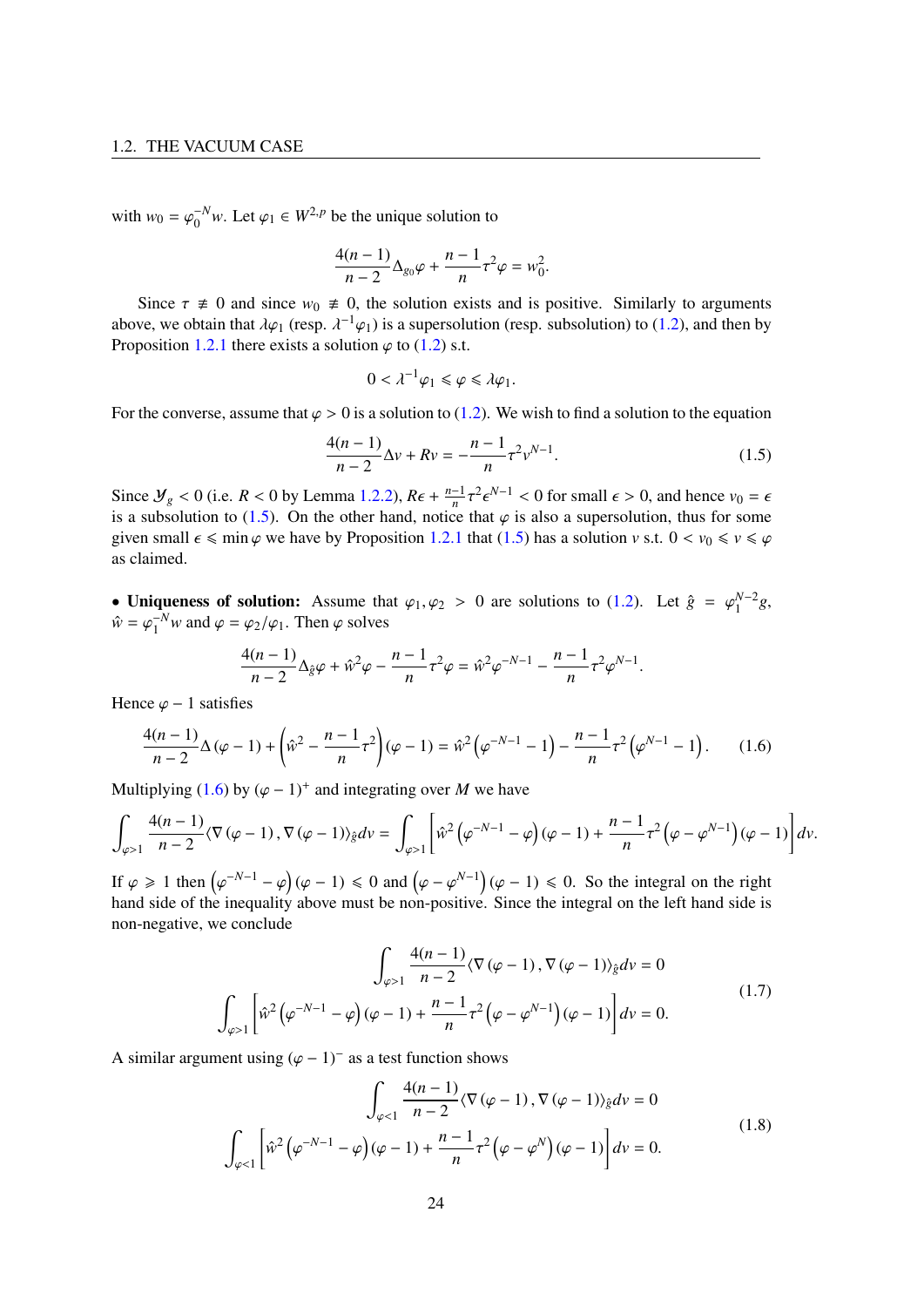From the continuity of  $\varphi$  – 1 and the first equations of [\(1.7\)](#page-23-2) and [\(1.8\)](#page-23-3) we conclude  $\varphi$  is constant and therefore  $\varphi_1$  is a constant multiple of  $\varphi_2$ . Suppose that  $\varphi_1 \neq \varphi_2$ , so  $\varphi \neq 1$ . Then from the remaining equations of  $(1.7)$  and  $(1.8)$  we obtain

$$
\int_M \left[ \hat{w}^2 \left( \varphi^{-N-1} - \varphi \right) (\varphi - 1) + \frac{n-1}{n} \tau^2 \left( \varphi - \varphi^{N-1} \right) (\varphi - 1) \right] dv = 0
$$

and therefore  $\hat{w} \equiv 0$ ,  $\tau \equiv 0$  and  $\mathcal{Y}_g = 0$ . The proof is completed.

From the techniques in [\[Gicquaud et Ngô, 2014\]](#page-101-3), we also get the following remark, which allows us to assume that  $R$  has a constant sign without loss generality.

**Remark 1.2.4.** *Theorem [1.2.3](#page-21-2)* guarantees that given any  $w \in L^{2p} \setminus \{0\}$ , there exists a unique *solution*  $\varphi \in W_+^{2,p}$  *to [\(1.2\)](#page-20-4). In addition, by direct calculation, we compute for any*  $k \ge N$ 

$$
\int_M \hat{\varphi}^k dv_{\hat{g}} = \int_M \theta^{N-k} u^k dv_g \text{ and } \int_M \hat{w}^k dv_{\hat{g}} = \int_M \theta^{N(1-k)} w^k dv_g,
$$

*where*  $(\hat{g}, \hat{\varphi}, \hat{w})$  *is given as in Lemma [1.2.2.](#page-21-1) It follows that* 

$$
(\max \theta)^{\frac{N-k}{k}} \|\varphi\|_{L_g^k} \le \|\hat{\varphi}\|_{L_{\hat{g}}^k} \le (\min \theta)^{\frac{N-k}{k}} \|\varphi\|_{L_g^k}
$$

*and*

$$
(\max \theta)^{\frac{N(1-k)}{k}} \|w\|_{L_g^k} \leq \|\hat{w}\|_{L_{\hat{g}}^k} \leq (\min \theta)^{\frac{N(1-k)}{k}} \|w\|_{L_g^k}
$$

*Without loss of generality, we can assume moreover that*  $R > 0$  *or*  $R \equiv 0$  *or*  $R = -\frac{n-1}{n}\tau^2$  depending on the sign of *M* (in the case *M*  $\lt 0$  we refer to Case 3 of Lemma 1.2.3). Under this assumption. *on the sign of*  $\mathcal{Y}_g$  *(in the case*  $\mathcal{Y}_g$  < 0*, we refer to Case* 3 *of Lemma [1.2.3\)](#page-21-2). Under this assumption,*<br>it is also helpful to keep in mind that the term  $Re^{k+1} + \frac{n-1}{2} \zeta^{k+N-1}$  is uniformly bounded fr *it is also helpful to keep in mind that the term*  $R\varphi^{k+1} + \frac{n-1}{n}\tau$ *<br>below for all positive functions*  $\varphi \in L^{\infty}$  *and all*  $k > 0$ *. In* 2 $\frac{1}{t}$ *k*+*N*−1 *is uniformly bounded from below for all positive functions*  $\varphi \in L^{\infty}$  *and all*  $k \ge 0$ . *In fact, if*  $R \ge 0$ *, it is obvious that*  $R e^{k+1} + \frac{n-1}{2} \tau^2 e^{k+N-1} > 0$  *If*  $R = -\frac{n-1}{2} \tau^2$  *then*  $\frac{n-1}{2} \tau^2 e^{k+1} (\sqrt{n-2} - 1) > -\frac{n-1}{2} (\text{max } |\tau$  $R\varphi^{k+1} + \frac{n-1}{n}\tau$ <br>*n* 2 $\overline{a}$  $k+N-1 \geq 0$ *. If*  $R = -\frac{n-1}{n}\tau$ <sup>2</sup>, then  $\frac{n-1}{n}\tau$ 2 $\overline{a}$ *k*+1  $\overline{a}$  $N-2-1$ )  $\geq -\frac{n-1}{n}$  (max | $\tau$ |)<sup>2</sup>, which is *our claim.*

The following lemma will be used all along the thesis.

<span id="page-24-0"></span>**Lemma 1.2.5.** Assume that  $φ$ ,  $φ$  are a supersolution (resp. subsolution) and a positive solution *respectively to [\(1.2\)](#page-20-4) associated with a fixed w, then*

$$
\phi \geqslant \varphi \ (resp. \ \leqslant ).
$$

*In particular, assume that*  $\varphi_0$  *(resp.*  $\varphi_1$ *) is a positive solution to [\(1.2\)](#page-20-4) associated to*  $w = w_0$  *(resp. w*<sub>1</sub>*).* Assume moreover  $w_0 \leq w_1$ , then  $\varphi_0 \leq \varphi_1$ .

We give a simple proof of this fact based on Theorem [1.2.3](#page-21-2) (even if the proof of Theorem [1.2.3](#page-21-2) requires the maximum principle). Another proof, independent of Theorem [1.2.3,](#page-21-2) can be found in [Dahl *et al.*[, 2012\]](#page-101-0).

*Proof.* We will prove the supersolution case, the remaining cases are similar. Assume that  $\phi$ ,  $\varphi$  are a supersolution and a positive solution respectively of  $(1.2)$  associated to a fixed *w*. Since  $\varphi$  is a solution,  $\varphi$  is also a subsolution, and hence, as easily checked so is  $t\varphi$  for all constant  $t \in (0, 1]$ . Since min  $\phi > 0$ , we now take *t* small enough s.t.  $t\varphi \leq v$ . By Proposition [1.2.1,](#page-20-5) we then conclude that there exists a solution  $\varphi' \in W^{2,p}$  to (1.[2\)](#page-20-4) satisfying  $t\varphi \leq \varphi' \leq \varphi$ . On the other hand, by uniqueness of positive solutions to (1.2) given by Theorem 1.2.3 we obtain that  $\varphi = \varphi'$  and hence uniqueness of positive solutions to [\(1.2\)](#page-20-4) given by Theorem [1.2.3,](#page-21-2) we obtain that  $\varphi = \varphi'$ , and hence get the desired conclusion.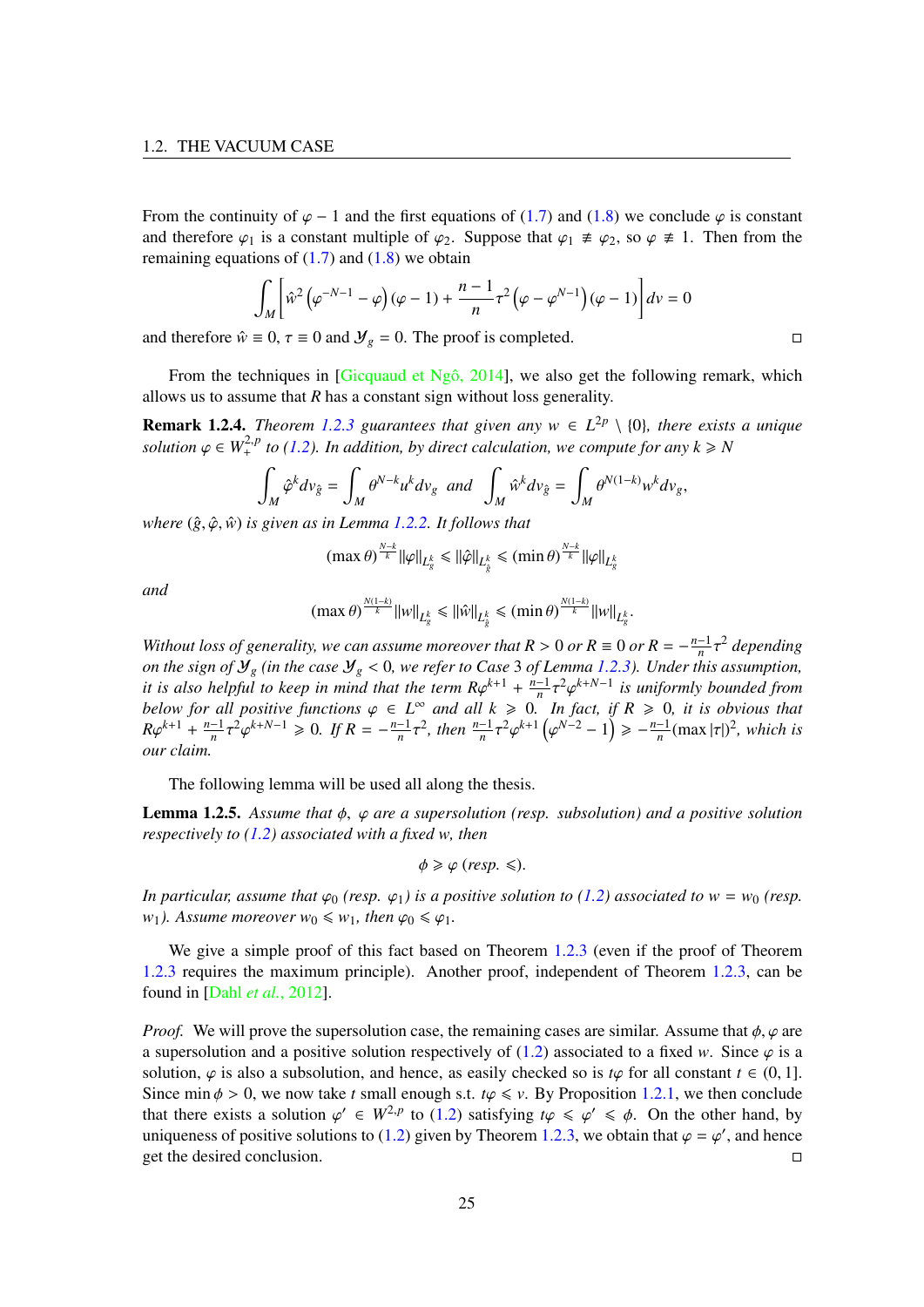### <span id="page-25-0"></span>1.3 The Scalar Field Case

In the scalar field case, i.e. for a general  $(\psi, V, \pi)$ , for shorten notation, we may rewrite the Lichnerowicz equation as follows:

<span id="page-25-1"></span>
$$
\Delta \varphi + h\varphi = B\varphi^{N-1} + A\varphi^{-N-1},\tag{1.9}
$$

where  $h = \frac{n-2}{4(n-1)}R_{\psi}$ ,  $B = \frac{n-2}{4(n-1)}B_{\tau,\psi}$  and  $A = \frac{n-2}{4(n-1)}\left(|\sigma + LW|^2 + \pi^2\right)$ . Unlike the vacuum case, where the Lichnerowicz equation [\(1.2\)](#page-20-4) is completely solved, there remain many unanswered problems for the scalar field case. As an evidence for complication of this case, we will review some recent results which show that [\(1.9\)](#page-25-1) may have no, exactly one or at least two solutions under certain conditions. We first consider the possibility of nonexistence.

Proposition 1.3.1 (Hebey–Pacard–Pollack [\[Hebey](#page-101-5) *et al.*, 2008]). *Let* (*M*, *<sup>g</sup>*) *be a smooth compact Riemannian manifold of dimension*  $n \geq 3$ . Assume that h, B and A are smooth functions on M. If  $A, B > 0$  *and* 

<span id="page-25-2"></span>
$$
\max_{M} \left( \frac{(h^+)^n}{AB^{n-1}} \right) < \frac{n^n}{(n-1)^{n-1}} \tag{1.10}
$$

*on M, then the Lichnerowicz equation [\(1.9\)](#page-25-1) has no smooth positive solution.*

*Proof.* We argue by contradiction. Assume that  $\varphi$  is a smooth solution to [\(1.9\)](#page-25-1). Let  $m_0$  be any minimum point of  $\varphi$ . Since  $\Delta \varphi(m_0) \leq 0$ , we have from [\(1.9\)](#page-25-1) that

$$
h\varphi(m_0) \geq \left\{ B\varphi^{N-1} + A\varphi^{-N-1} \right\}(m_0).
$$

Since both *A* and *B* are positive, it follows from the inequality above that

$$
h \geq \left\{ B\varphi^{N-2} + A\varphi^{-N-2} \right\}(m_0),
$$

and then by standard calculation we obtain that

$$
\max_{M} \left( \frac{(h^+)^n}{AB^{n-1}} \right) \geqslant \frac{n^n}{(n-1)^{n-1}},
$$

which is a contradiction with  $(1.10)$ . The proof is completed.

We now obtain another nonexistence result involving the Lebesgue norms of the function *h*, *B* and *A*.

Theorem 1.3.2 (Hebey–Pacard–Pollack [Hebey *et al.*[, 2008\]](#page-101-5)). *Let* (*M*, *<sup>g</sup>*) *be a smooth compact Riemannian manifold of dimension*  $n \geq 3$ . Assume that h, B and A are smooth functions on M. If *<sup>B</sup>* > <sup>0</sup> *on M, and*

$$
\left(\frac{n^n}{(n-1)^{n-1}}\right)^{\frac{n+2}{4n}} \int_M A^{\frac{n+2}{4n}} B^{\frac{3n-2}{4n}} dv > \int_M (h^+)^{\frac{n+2}{4}} B^{\frac{2-n}{4}} dv,
$$
\n(1.11)

*then the Lichnerowicz equation [\(1.9\)](#page-25-1) has no smooth positive solution.*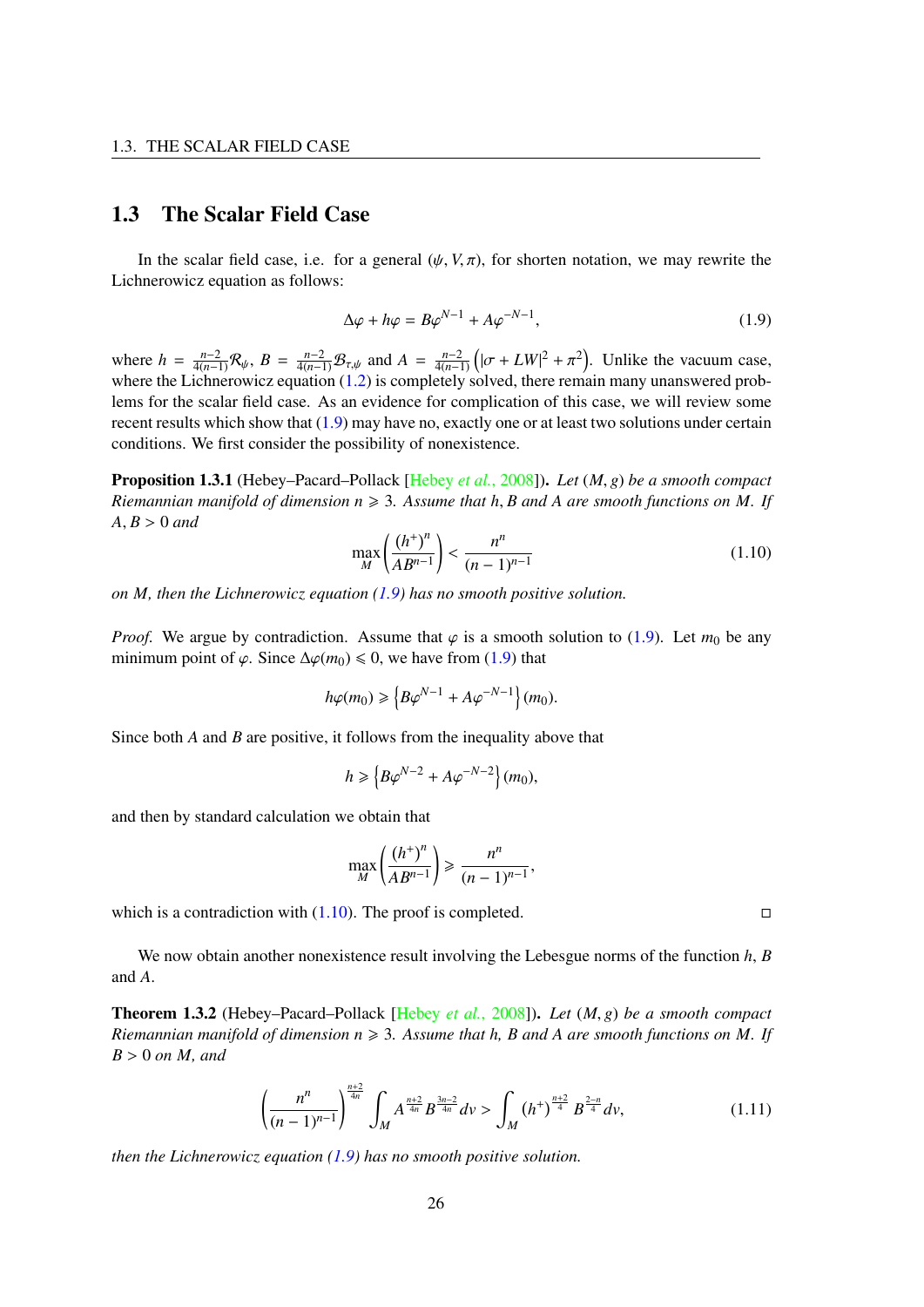*Proof.* Let  $\varphi$  be a smooth positive solution to [\(1.9\)](#page-25-1). Integrating (1.1) over *M* we obtain that

<span id="page-26-0"></span>
$$
\int_{M} B\varphi^{N-1} dv + \int_{M} \frac{A}{\varphi^{N+1}} dv = \int_{M} h\varphi dv.
$$
\n(1.12)

By Hölder's inequality,

$$
\int_M h\varphi dv \leq \left(\int_M (h^+)^{\frac{n+2}{4}} B^{\frac{2-n}{4}} dv\right)^{\frac{4}{n+2}} \left(\int_M B\varphi^{N-1} dv\right)^{\frac{n-2}{n+2}}
$$

Again by using Hölder's inequality,

$$
\int_M A^{\frac{n+2}{4n}} B^{\frac{3n-2}{4n}} dv \leq \left( \int_M B\varphi^{N-1} dv \right)^{\frac{3n-2}{4n}} \left( \int_M \frac{A}{\varphi^{N+1}} dv \right)^{\frac{n+2}{4n}}
$$

Collecting these inequalities and using  $(1.12)$ . we get

<span id="page-26-1"></span>
$$
X + \left(\int_M A^{\frac{n+2}{4n}} B^{\frac{3n-2}{4n}} dv\right)^{\frac{4n}{n+2}} X^{1-n} \leq \left(\int_M (h^+)^{\frac{n+2}{4}} B^{\frac{2-n}{4}} dv\right)^{\frac{4}{n+2}}, \tag{1.13}
$$

where we have set

$$
X = \left(\int_M B\varphi^{N-1} d\nu\right)^{\frac{4}{n+2}}.
$$

The study of the minimal value of the function  $X$  which appears on the left hand side of  $(1.13)$ implies that

$$
\left(\frac{n^n}{(n-1)^{n-1}}\right)\left(\int_M A^{\frac{n+2}{4n}}B^{\frac{3n-2}{4n}}dv\right)^{\frac{4n}{n+2}} \leq \left(\int_M (h^+)^{\frac{n+2}{4}}B^{\frac{2-n}{4}}dv\right)^{\frac{4n}{n+2}}.
$$

This completes the proof of the theorem.

We next recall existence results for  $(1.9)$ . For the proofs of theorems below we refer the reader to [\[Hebey](#page-101-5) *et al.*, 2008] and [\[Ngo et Xu, 2012\]](#page-103-6). Before going further, we introduce the following necessary definitions. Assume that *h* is chosen s.t.  $\Delta + h$  is coercive. Then we may define

<span id="page-26-2"></span>
$$
\|\varphi\|_{H_h^1} = \left(\int_M \left(|\nabla \varphi|^2 + h\varphi^2\right) dv\right)^{\frac{1}{2}}.
$$
\n(1.14)

We also denote by  $S_{\psi} = S(M, g, \psi) > 0$ , the Sobolev constant defined as the smallest constant  $S_{\psi} > 0$  s.t.

<span id="page-26-3"></span>
$$
\int_{M} |\varphi|^{N} dv \leqslant S_{\psi} \left( \int_{M} \left( |\nabla \varphi|^{2} + h\varphi^{2} \right) dv \right)^{\frac{N}{2}}
$$
\n(1.15)

for all  $\varphi \in H^1(M)$ .

<span id="page-26-5"></span>**Theorem 1.3.3.** *(see [\[Hebey](#page-101-5) et al., 2008, Theorem 3.1]) Let*  $(M, g)$  *be a smooth compact Riemannian manifold of dimension*  $n \geq 3$ . Assume that  $h$ ,  $A$ ,  $B$  are smooth functions,  $\Delta + h$  is coercive,  $A > 0$  *and* max  $B > 0$ *. There exists a constant*  $C = C(n) > 0$  *such that if* 

<span id="page-26-4"></span>
$$
||u||_{H_{h}^{1}}^{N} \int_{M} \frac{A}{u^{N}} dv \leq C \frac{C}{(S_{\psi} \max |B|)^{n-1}}
$$
 (1.16)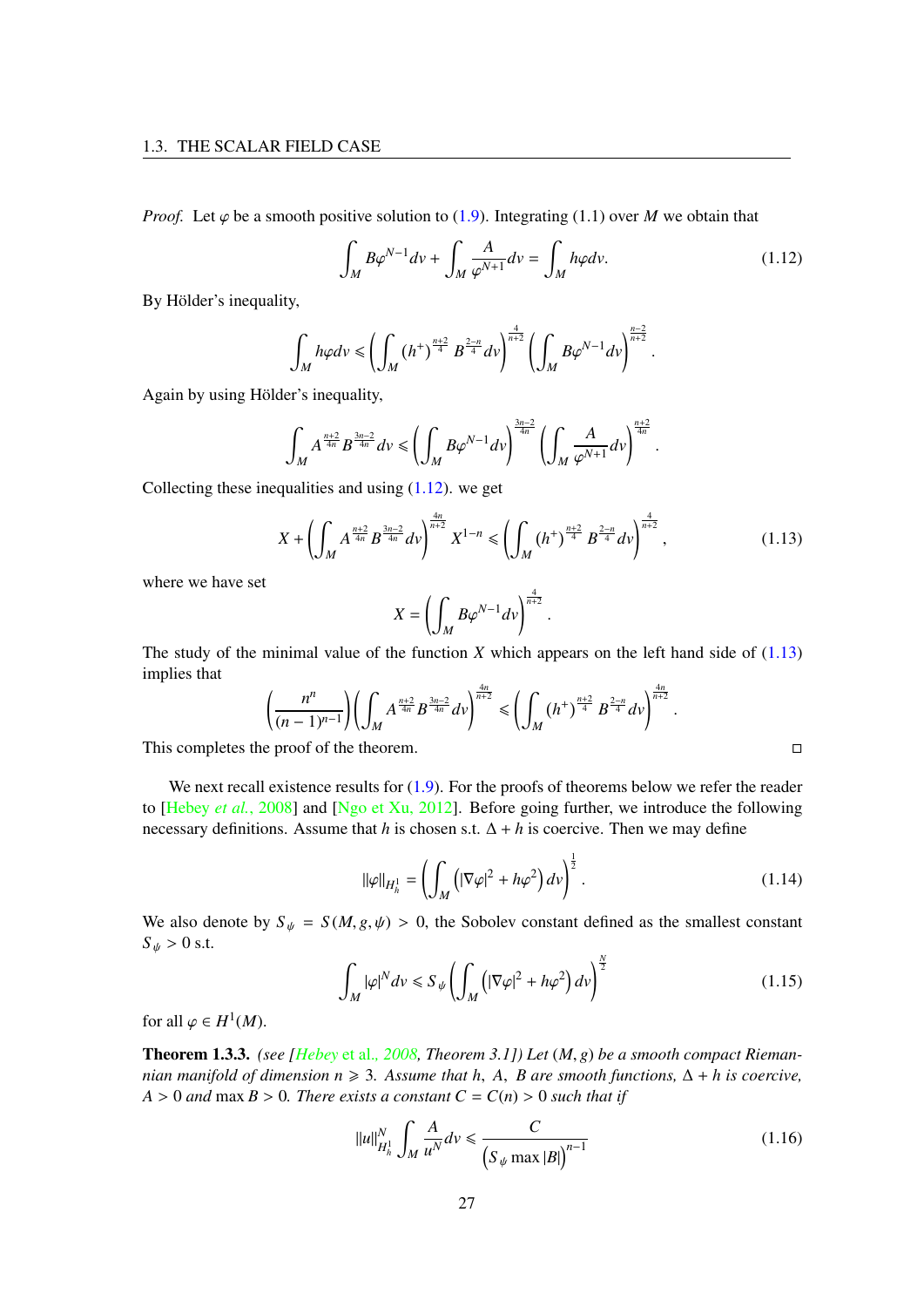*and*

$$
\int_M Bu^N dv > 0
$$

*for some smooth positive function*  $u > 0$  *in M, where*  $\|.\|_{H^1_h}$  *is as in [\(1.14\)](#page-26-2)* and  $S_{\psi}$  *is as in [\(1.15\)](#page-26-3),* then the Lichnerowicz equation (1.9) has at least one smooth positive solution. *h then the Lichnerowicz equation [\(1.9\)](#page-25-1) has at least one smooth positive solution.*

As a remark, it can be noted that when  $\int_M Bdv > 0$ , then we can take  $\varphi$  to be constant in [\(1.16\)](#page-26-4). In particular, this existence result has the following corollary.

**Corollary 1.3.4.** *Let*  $(M, g)$  *be a smooth compact Riemannian manifold of dimension*  $n \ge 3$ *. Assume that*  $\Delta + h$  *is coercive,*  $A > 0$ ,  $\max B > 0$  *and*  $\int_M Bdv > 0$ . There exists a constant  $C = C(n, a, \nu) > 0$  such that if  $C = C(n, g, \psi) > 0$  *such that if* 

$$
\left(\max_{M}|B|\right)^{n-1}\int_{M}Adv\leq C,
$$

*then [\(1.9\)](#page-25-1) has a smooth positive solution.*

When *A* > 0 and *B* > 0, we can also take  $\varphi = A^{\frac{n-2}{4n}}$  in [\(1.16\)](#page-26-4), so Theorem [1.3.3](#page-26-5) has the paying corollary following corollary.

**Corollary 1.3.5.** Let  $(M, g)$  be a smooth compact Riemannian manifold of dimension  $n \ge 3$ . *Assume that*  $\Delta$  + *h is coercive,*  $A > 0$  *and*  $B > 0$ *. There exists a constant*  $C = C(n, g, \psi) > 0$  *such that if*

$$
(\max B)^{n-1}\left\|A^{\frac{n-2}{4n}}\right\|_{H^1}^N \int_M A^{\frac{1}{2}} dv \leq C,
$$

*then [\(1.9\)](#page-25-1) has a smooth positive solution.*

The next result provides nonuniqueness of solutions to [\(1.9\)](#page-25-1). For given  $f \in L^{\infty}$ , we define

<span id="page-27-0"></span>
$$
\mathcal{Y}_B = \begin{cases} \inf_{\varphi \in \mathcal{K}} \frac{\int_M |\nabla \varphi|^2 dv}{\int_M |\varphi|^2 dv} & \text{if } \mathcal{K} \neq \emptyset \\ +\infty & \mathcal{K} = \emptyset, \end{cases}
$$
(1.17)

where

$$
\mathcal{K} = \left\{ \varphi \in H^1(M) : \ \varphi \geq 0, \ \varphi \not\equiv 0, \ \int_M |B^-| \varphi dv = 0 \right\}.
$$

We have the following theorem.

Theorem 1.3.6 (Nonuniqueness of solutions, see [\[Ngo et Xu, 2012\]](#page-103-6)). *Let* (*M*, *<sup>g</sup>*) *be a smooth compact Riemannian manifold of dimension*  $n \ge 3$ . Assume that *B* is a smooth function s.t.  $\int_M Bdv < 0$ ,  $\sup_R R > 0$  and  $|h| < N_2$  where  $M_2$  is given in (1.17). Suppose that sup  $B > 0$  *and*  $|h| < \mathcal{Y}_B$  *where*  $\mathcal{Y}_B$  *is given in [\(1.17\)](#page-27-0). Suppose that* 

$$
\int_M A dv < \frac{1}{n-2} \left(\frac{n-1}{n-2}\right)^{n-1} \left(\frac{|h|}{\int_M |B^-| dv}\right)^n \int_M |B^-| dv.
$$

*Then there exists a number*  $C > 0$  *such that if* 

$$
\frac{\sup B}{\int_M |B^-| \, dv} < C,
$$

*the Lichnerowicz equation [\(1.9\)](#page-25-1) has at least two solutions.*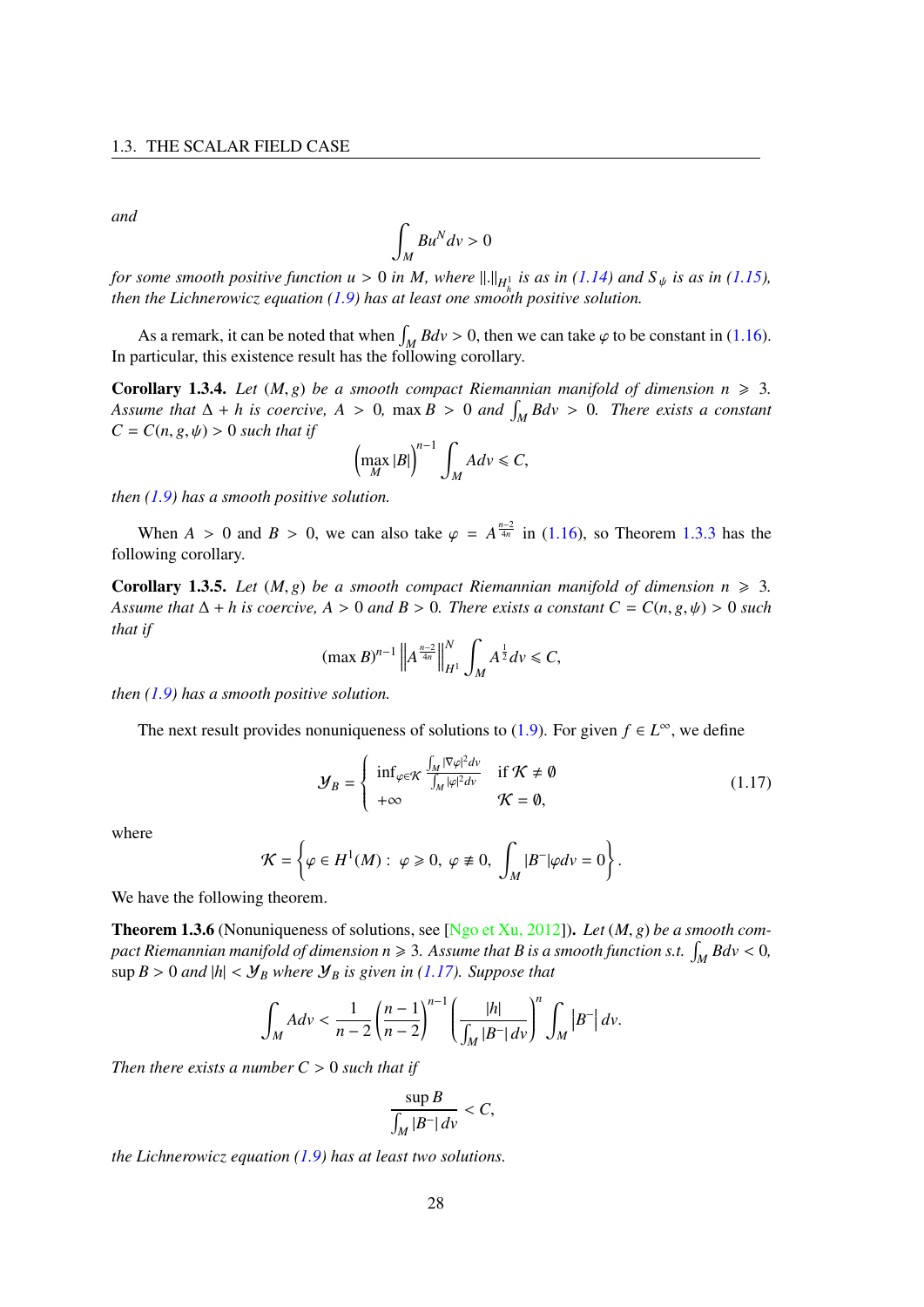To end this chapter we would like to review a result proven by Premoselli [\[Premoselli, 2015\]](#page-103-7), which gives us a more general view of the set of all solutions to  $(1.9)$ . A shortcoming of this result is, however, that it is only proven on compact Riemannian manifolds of dimension  $3 \le n \le 5$ , the remaining cases are still unknown.

Theorem 1.3.7 (see Premoselli [\[Premoselli, 2014\]](#page-103-2)). *Let* (*M*, *<sup>g</sup>*) *be a compact Riemannian manifold of dimension n, with*  $3 \le n \le 5$ *, and assume that* A, *B and h* are smooth functions on M. Assume *further that*  $\Delta$  + *h is coercive,*  $A \neq 0$  *and* max  $B > 0$ *. Then there exist*  $0 < \theta_1 \le \theta_2 \le +\infty$  *such that Equation [\(1.9\)](#page-25-1) associated to* (*h*, *<sup>B</sup>*, θ*A) has:*

- *at least two solutions if*  $\theta < \theta_1$ ,
- *at least one solution if*  $\theta_1 \le \theta < \theta_2$ ,
- *no solutions for*  $\theta > \theta_2$ .

*Moreover if*  $B > 0$  *on*  $M$ , then  $\theta_1 = \theta_2 < +\infty$ , and hence there exists  $\theta^* \in (0, +\infty)$  such that the associated (1.0) has at least two solutions if  $A < \theta^*$  exactly one solution if  $A - \theta^*$  and no solution  $\hat{\theta}$  *associated [\(1.9\)](#page-25-1)* has at least two solutions if  $\theta < \theta^*$ , exactly one solution if  $\theta = \theta^*$ , and no solution  $if \theta > \theta^*$ .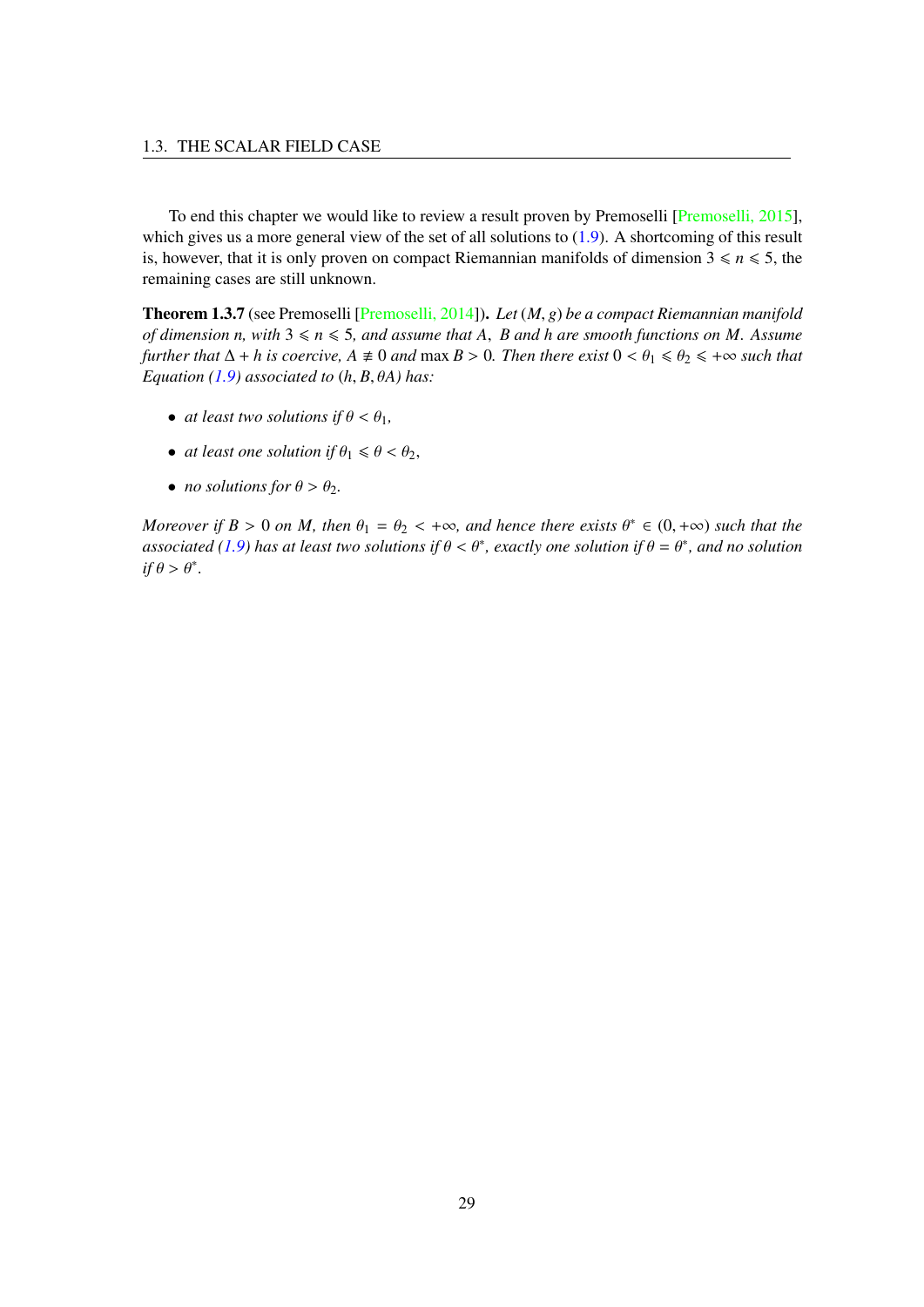### 1.3. THE SCALAR FIELD CASE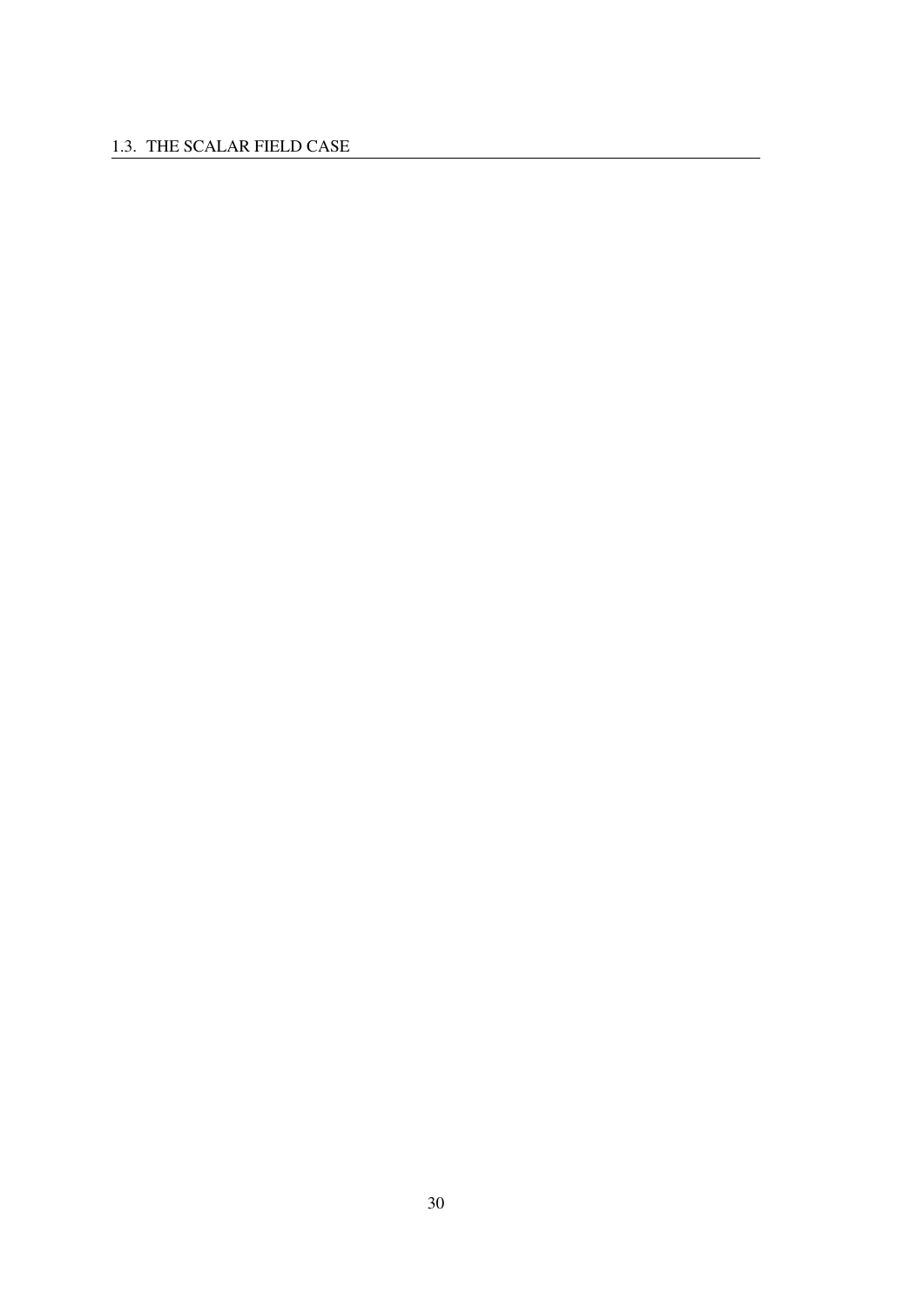### <span id="page-30-0"></span>Chapter 2

# Applications of Fixed Point Theorems to the Vacuum Einstein Constraint Equations with Non-Constant Mean **Curvature**

### <span id="page-30-1"></span>2.1 Introduction

We may say that until now the two most striking results to the vacuum conformal constraint equations [\(3\)](#page-11-1) in the far-from-CMC regime have been the following:

<span id="page-30-4"></span>Theorem 2.1.1 (Holst–Nagy–Tsogtgerel [Holst *et al.*[, 2009\]](#page-102-1) and Maxwell [\[Maxwell, 2009\]](#page-103-0)). *Let data be given on M as specified in [\(4\)](#page-12-0) associated to the vacuum case and assume that conditions [\(5\)](#page-12-1) hold. Assume further that the Yamabe invariant*  $\mathcal{Y}_g > 0$ *. Then there exists*  $\epsilon(g, \tau) > 0$  *such that if*

<span id="page-30-3"></span>
$$
0 < ||\sigma||_{L^{\infty}} < \epsilon,\tag{2.1}
$$

*the system* [\(3\)](#page-11-1) *has (at least) one solution.*

<span id="page-30-2"></span>Theorem 2.1.2 (Dahl–Gicquaud–Humbert [Dahl *et al.*[, 2012\]](#page-101-0)). *Let data be given on M as specified in [\(4\)](#page-12-0) associated to the vacuum case and assume that conditions [\(5\)](#page-12-1) hold. Furthermore, assume that* τ > <sup>0</sup>*. Then at least one of the following assertions is true*

- *The constraint equations* [\(3\)](#page-11-1) admit a solution  $(\varphi, W)$  with  $\varphi > 0$ . Furthermore, the set of *solutions*  $(\varphi, W) \in W^{2,p}_+ \times W^{2,p}_+$  *is compact.*
- *There exists a nontrivial solution*  $W \in W^{2,p}$  to the limit equation

<span id="page-30-5"></span>
$$
-\frac{1}{2}L^*LW = \alpha \sqrt{\frac{n-1}{n}}|LW|\frac{d\tau}{\tau},\tag{2.2}
$$

*for some*  $\alpha \in (0, 1]$ *.*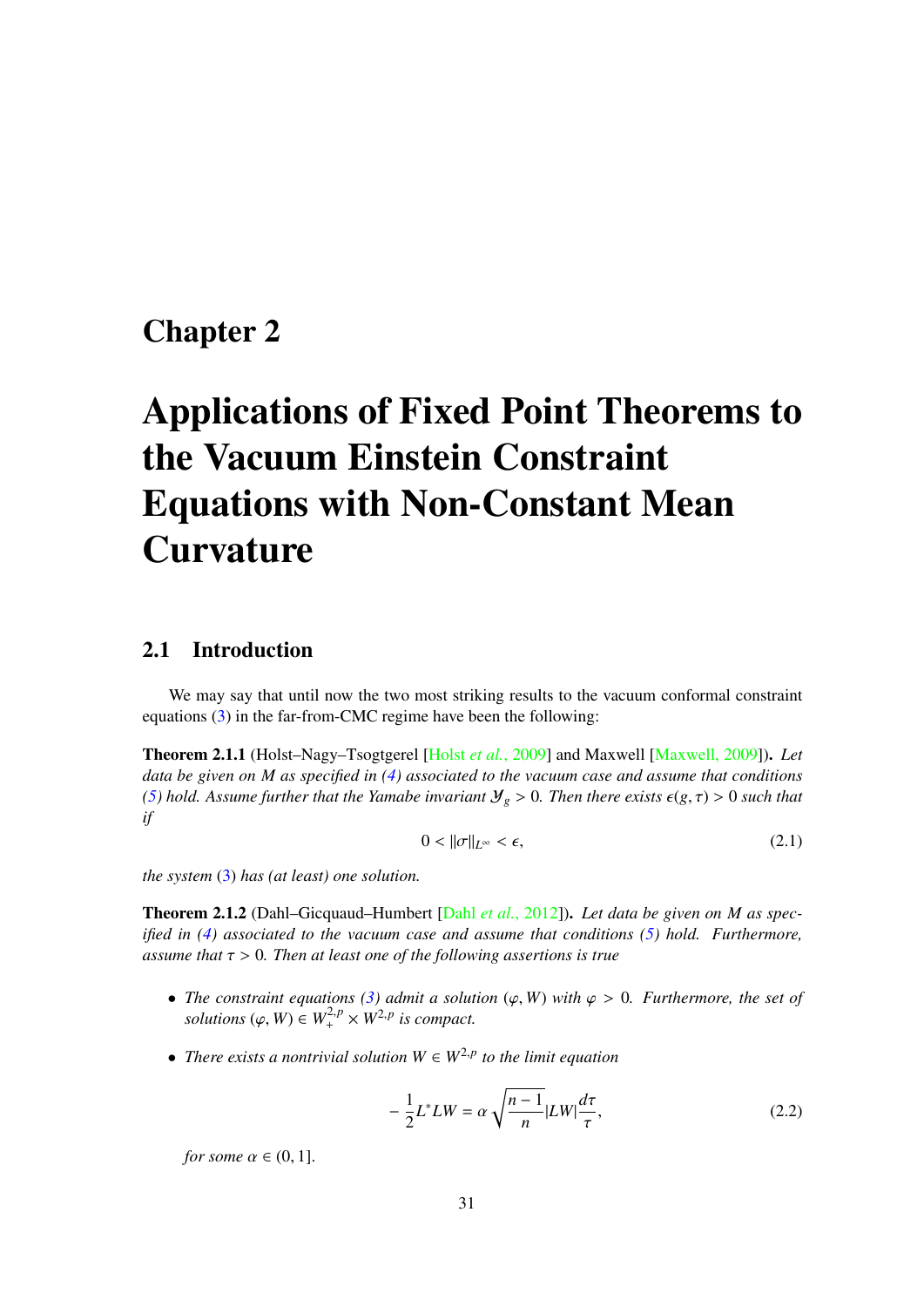The main tool these authors use for obtaining theorems above is the Schauder fixed point theorem.

In this chapter, we will introduce two other fixed point theorems which turn out to be more efficient than the Schauder fixed point theorem for solving [\(3\)](#page-11-1): Leray-Schauder's fixed point theorem and a generalization of Schauder's fixed point theorem for half-continuous maps. As an early indication of this statement, our main aim in this chapter is to use these methods for showing a stronger result and a simpler proof respectively to the two theorems above. Furthermore, we also give an unifying viewpoint of them.

The outline of this chapter is as follows. In Section [2.2,](#page-31-0) we will give another proof of Theorem [2.1.2.](#page-30-2) Next we will deeply discuss this result (see Proposition [2.2.4-](#page-34-0)[2.2.10\)](#page-39-0), for instance, Proposition [2.2.4](#page-34-0) and [2.2.5](#page-36-0) show that the non-vanishing assumption of  $\tau$  plays an important role in the proof, and hence it seems to fail to extend Theorem [2.2](#page-31-0) for a general  $\tau$ . As a second example, we also obtain in Proposition [2.2.10](#page-39-0) a situation where both assertions in Theorem [2.1.2](#page-30-2) are true.

In Section [2.3,](#page-40-0) we first review fixed point theorems for half-continuous maps, which may be a little strange for the reader. Next we will apply this concept to prove *L <sup>n</sup>*−near CMC results stated by Dahl–Gicquaud–Humbert [Dahl *et al.*[, 2012\]](#page-101-0) or Gicquaud–Sakovich [\[Gicquaud et Sakovich,](#page-101-1) [2012\]](#page-101-1) for asymptotically hyperbolic manifolds, i.e. the vacuum conformal constraint equations [\(3\)](#page-11-1) has a solution, provided  $d\tau/\tau$  is small enough in  $L^n$ . Finally, we will prove two theorems in this section which show efficiency of the half-continuity method. The first is a sharping of the estisection, which show efficiency of the half-continuity method. The first is a sharping of the estimate  $(2.1)$  in Theorem [2.1.1](#page-30-4) while the latter shows that the assumption of the existence of global supersolutions used in [Holst *et al.*[, 2009\]](#page-102-1) and [\[Maxwell, 2009\]](#page-103-0) to solve the vacuum system [\(3\)](#page-11-1) can be weakened: the existence of local supersolutions, whose definition is given in Subsection [2.3.3,](#page-49-0) is sufficient here. More precisely, we have the following results:

Theorem 2.1.3 (*Small TT-tensor*). *Let data be given on M as specified in [\(4\)](#page-12-0) associated to the vacuum case and assume that [\(5\)](#page-12-1) holds. Assume further that the Yamabe invariant*  $\mathcal{Y}_g > 0$ . Then *there exists*  $\epsilon(g, \tau) > 0$  *such that if* 

$$
0 < \int_M |\sigma|^2 \, dv < \epsilon,\tag{2.3}
$$

*the system* [\(3\)](#page-11-1) *has (at least) one solution.*

Theorem 2.1.4 (*Local supersolution*). *Let data be given on M as specified in [\(4\)](#page-12-0) associated to the vacuum case and assume that* [\(5\)](#page-12-1) *holds. Assume further that*  $\theta \in L_+^{\infty}$  *is a local supersolution*<br>*to* (3), *then* (3) *admits a solution to [\(3\)](#page-11-1), then [\(3\)](#page-11-1) admits a solution.*

Efficiency of these two methods will also be apparent in the next chapters.

### <span id="page-31-0"></span>2.2 A New Proof for Theorem 2.1.2

In this section we show how Schaefer's fixed point theorem can be applied to give a simpler proof of the main result in [Dahl *et al.*[, 2012\]](#page-101-0). We first recall its statement (see [\[Gilbarg et](#page-101-6) [Trudinger, 2001,](#page-101-6) Theorem 11.6]).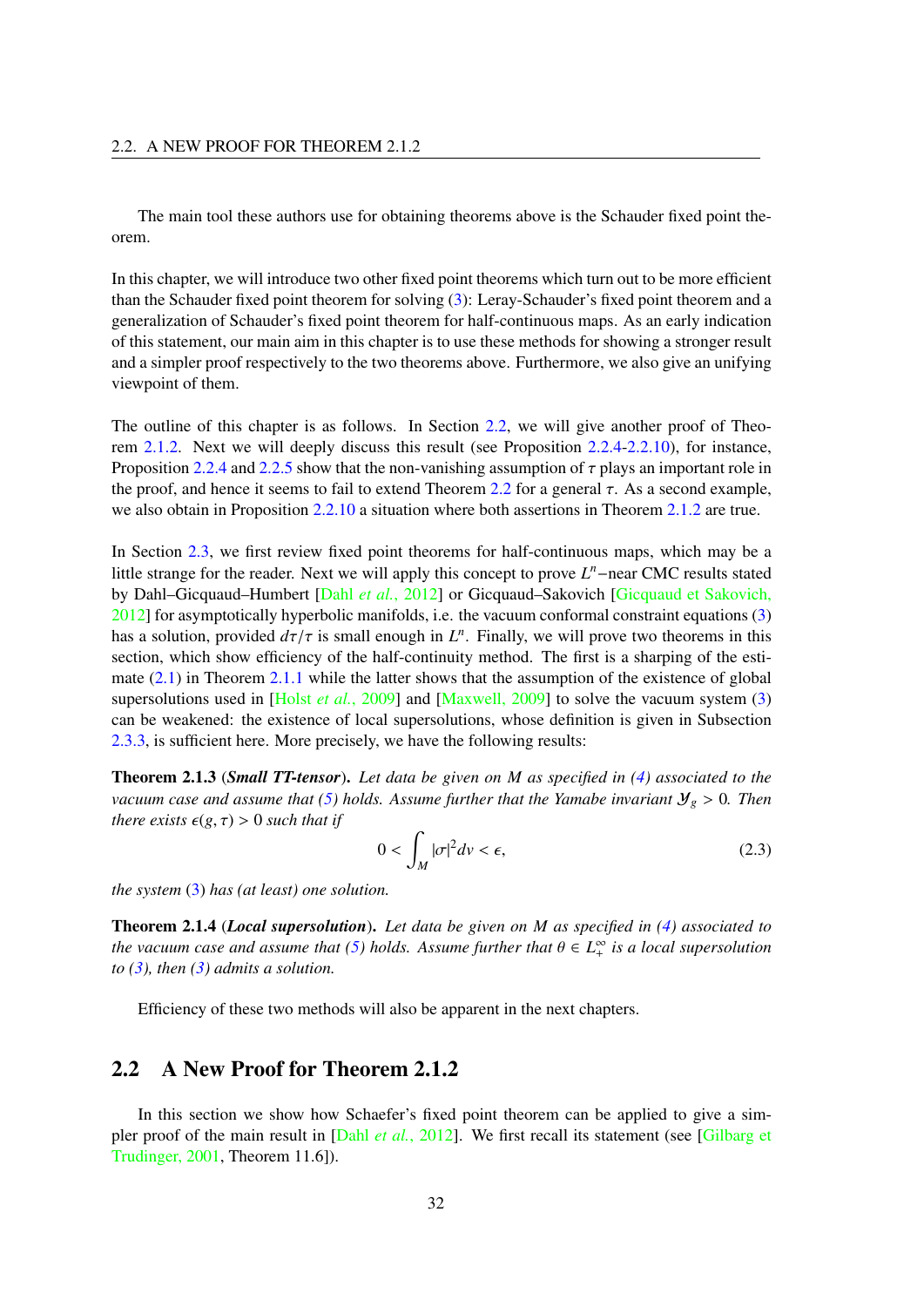Theorem 2.2.1. *(Leray-Schauder's fixed point) Let X be a Banach space and assume that S* : *X*×  $[0, 1] \rightarrow X$  *is a continuous compact mapping, satisfying*  $S(x, 0) = 0$  *for all*  $x \in X$ *. If the set* 

$$
K = \{x \in X | \exists t \in [0, 1] \text{ such that } x = S(x, t)\}
$$

*is bounded. Then*  $S = S(.1)$  *has a fixed point.* 

<span id="page-32-0"></span>**Corollary 2.2.2.** *(Schaefer's fixed point)* Assume that  $S : X \rightarrow X$  *is continuous compact and that the set*

*K* = {*x* ∈ *X*| ∃*t* ∈ [0, 1] *such that x* = *tS* (*x*)}

*is bounded. Then S has a fixed point.*

Before going further, it is worth reviewing that Dahl–Gicquaud–Humbert's proof for Theorem [2.1.2](#page-30-2) in [Dahl *et al.*[, 2012\]](#page-101-0) goes as follows: first, they apply Schauder's fixed point theorem to solve a subcritical system, that is a small perturbation of the system [\(3\)](#page-11-1) involving subcritical exponents. This provides a sequence  $(u_{\epsilon})$  of subcritical solutions which is expected to converge to a solution to [\(3\)](#page-11-1) when  $\epsilon$  tends to 0. A study of the sequence ( $u_{\epsilon}$ ) shows that this actually happens when the limit equation  $(2.2)$  has no non-trivial solution.

In the proof we present here, we show that Shaefer's fixed point theorem can be applied as soon as  $(2.2)$  has no non-trivial solution, leading directly to the existence of a solution to  $(3)$ . This simplifies the proof.

Similarly to [Dahl *et al.*[, 2012\]](#page-101-0) and [\[Maxwell, 2009\]](#page-103-0), first we need to introduce the following map. Throughout this chapter, we define the map  $T: L^{\infty} \to L^{\infty}$  as follows. Given data on *M* as specified in [\(4\)](#page-12-0) and assuming that [\(5\)](#page-12-1) holds, for each  $\varphi \in L^{\infty}$ , there exists a unique  $W \in W^{2,p}$  such that that

$$
-\frac{1}{2}L^*LW = \frac{n-1}{n}\varphi^N d\tau,
$$

and there is a unique  $\theta \in W^{2,p}_+$  satisfying (see Theorem [1.2.3\)](#page-21-2)

$$
\frac{4(n-1)}{n-2}\Delta\theta + R\theta = -\frac{n-1}{n}\tau^2\theta^{N+1} + |\sigma + LW|^2\theta^{-N-1}.
$$

We define

 $T(\varphi) = \theta$ .

Proposition 2.2.3 (see [Dahl *et al.*[, 2012\]](#page-101-0), or [\[Maxwell, 2009\]](#page-103-0)). *T is continuous compact and*  $T(\varphi) > 0$  *for all*  $\varphi \in L^{\infty}$ *.* 

We are now ready to give the proof.

*Another proof of Theorem [2.1.2.](#page-30-2)* Let *T* be the continuous compact operator given as above. Set

$$
S = {\varphi \in L^{\infty}/ \ \exists t \in [0,1]: \ \varphi = tT(\varphi)}.
$$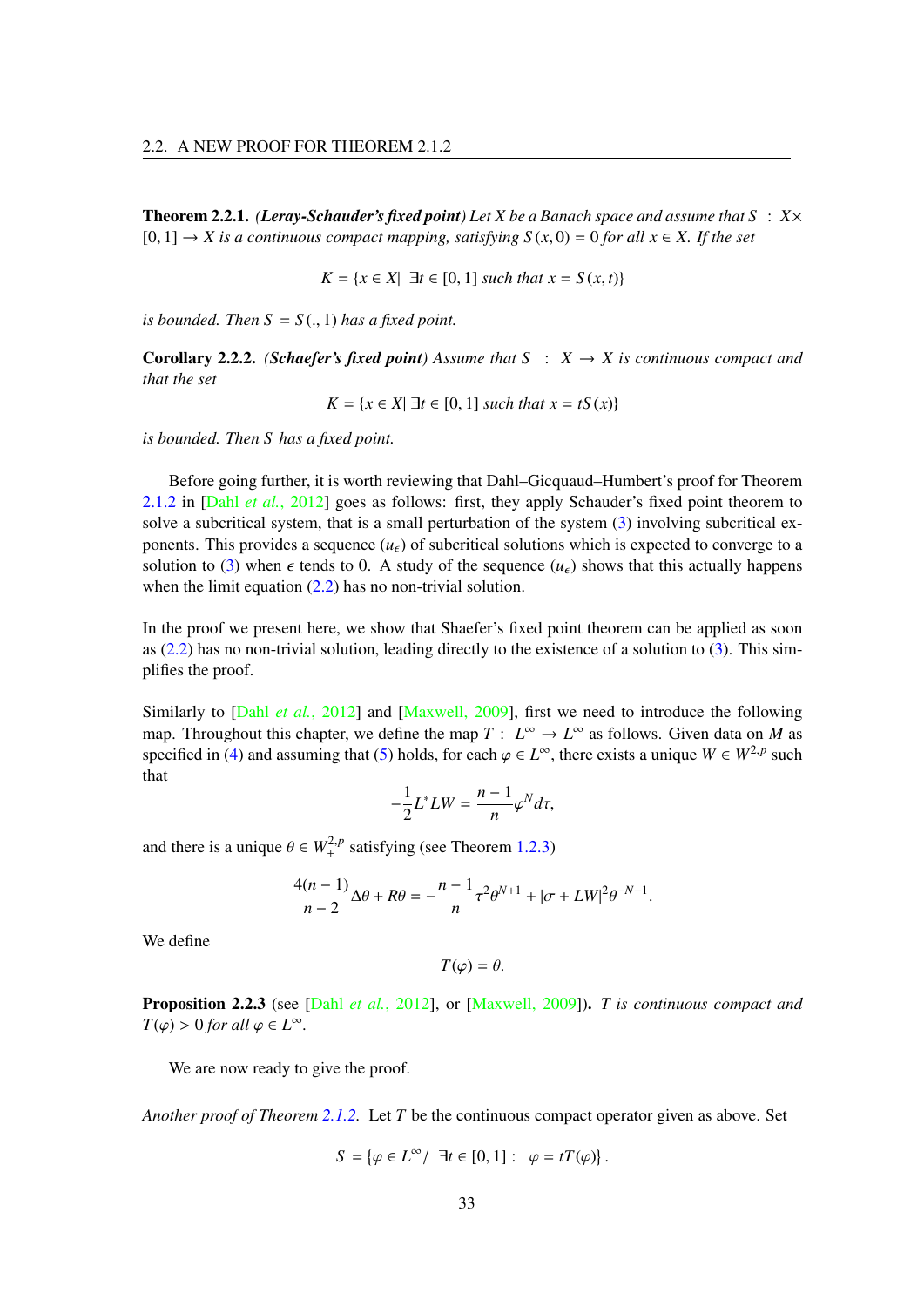If *S* is bounded, we get a solution to [\(3\)](#page-11-1) by Corollary [2.2.2.](#page-32-0) If *S* is not bounded, there exists a sequence  $(t_i, \varphi_i) \in [0.1] \times L^{\infty}$  with  $\|\varphi_i\|_{L^{\infty}} \to \infty$  such that

$$
\frac{4(n-1)}{n-2}\Delta\theta_i + R\theta_i = -\frac{n-1}{n}\tau^2\theta_i^{N-1} + |\sigma + LW_i|^2\theta_i^{-N-1}
$$
\n(2.4a)

<span id="page-33-0"></span>
$$
-\frac{1}{2}L^*LW_i = \frac{n-1}{n}\varphi_i^N d\tau, \qquad (2.4b)
$$

where  $\theta_i = T(\varphi_i)$  and  $\varphi_i = t_i \theta_i$ . We modify the main idea in [Dahl *et al.*[, 2012\]](#page-101-0) to obtain the non-trivial solution to the limit equation. We set  $\chi_i = ||\theta_i||$  and rescale  $\theta_i$ . We and  $\sigma$  as follows: (non-trivial) solution to the limit equation. We set  $\gamma_i = ||\theta_i||_{\infty}$  and rescale  $\theta_i$ ,  $W_i$  and  $\sigma$  as follows:

$$
\widetilde{\theta}_i = \gamma_i^{-1} \theta_i, \quad \widetilde{W}_i = \gamma_i^{-N} W_i, \quad \widetilde{\sigma}_i = \gamma_i^{-N} \sigma.
$$

It may be worth noticing that  $\gamma_i = ||\theta_i||_{\infty} = \frac{1}{t_i} ||\varphi_i||_{\infty} \to \infty$  as  $i \to \infty$ . The system [\(2.4\)](#page-33-0), with  $\varphi_i$ <br>replaced by t. $\theta_i$  in the vector equation, can be rewritten as replaced by  $t_i \theta_i$  in the vector equation, can be rewritten as

$$
\frac{1}{\gamma_i^{N-2}} \left( \frac{4(n-1)}{n-2} \Delta \tilde{\theta}_i + R \tilde{\theta}_i \right) = -\frac{n-1}{n} \tau^2 \tilde{\theta}_i^{N-1} + |\tilde{\sigma} + L \tilde{W}_i|^2 \tilde{\theta}_i^{-N-1}
$$
(2.5a)

$$
-\frac{1}{2}L^*L\widetilde{W}_i = \frac{n-1}{n}t_i^N\widetilde{\theta}_i^N d\tau.
$$
 (2.5b)

Since  $\|\widetilde{\theta}_i\|_{\infty} = 1$ , we conclude from the vector equation that  $(\widetilde{W}_i)_i$  is bounded in  $W^{2,p}$  and then by the Sobolev embedding, (after passing to a subsequence)  $\widetilde{W}_i$  converges in the  $C^1$ -norm to some  $W_{\infty}$ . We now prove that

<span id="page-33-1"></span>
$$
\widetilde{\theta}_i \to \left(\sqrt{\frac{n}{n-1}} \frac{|L\widetilde{W}_{\infty}|}{\tau}\right)^{\frac{1}{N}} \quad \text{in } L^{\infty}.
$$
\n(2.6)

Note that if such a statement is proven, passing to the limit in the vector equation, we see that  $\widetilde{W}_{\infty}$ is a solution to the limit equation with (after passing to a subsequence)  $\alpha_0 = \lim t_i^N \in [0, 1]$ . On<br>the other hand, since  $\|\tilde{u}\|_{\mathcal{H}} = 1$  for all  $i$ ,  $\tilde{u}$  and  $\tilde{v}$  and the hypother by the assumption that  $(M,$ the other hand, since  $\|\widetilde{\theta}_i\|_{\infty} = 1$  for all *i*,  $\widetilde{W}_{\infty} \neq 0$  from [\(2.6\)](#page-33-1) and then by the assumption that  $(M, g)$ has no conformal Killing vector field, we obtain that  $\alpha_0 \neq 0$  which completes the proof.

For any  $\epsilon > 0$ , since  $\frac{|LW_{\infty}|}{\tau} \in C^0$ , we can choose  $\widetilde{\omega} \in C^2_+$  s.t.

<span id="page-33-3"></span>
$$
\left|\widetilde{\omega} - \left(\sqrt{\frac{n}{n-1}} \frac{|L\widetilde{W}_{\infty}|}{\tau}\right)^{\frac{1}{N}}\right| < \frac{\epsilon}{2}.\tag{2.7}
$$

To show  $(2.6)$ , it suffices to prove that

$$
|\widetilde{\theta}_i-\widetilde{\omega}|\leq \frac{\epsilon}{2}
$$

for all *i* large enough. We argue by contradiction. Assume that the previous inequality is not true. We first consider the case when (after passing to a subsequence) there exists a sequence  $(m_i) \in M$ s.t.

<span id="page-33-2"></span>
$$
\widetilde{\theta}_i(m_i) > \widetilde{\omega}(m_i) + \frac{\epsilon}{2}.
$$
\n(2.8)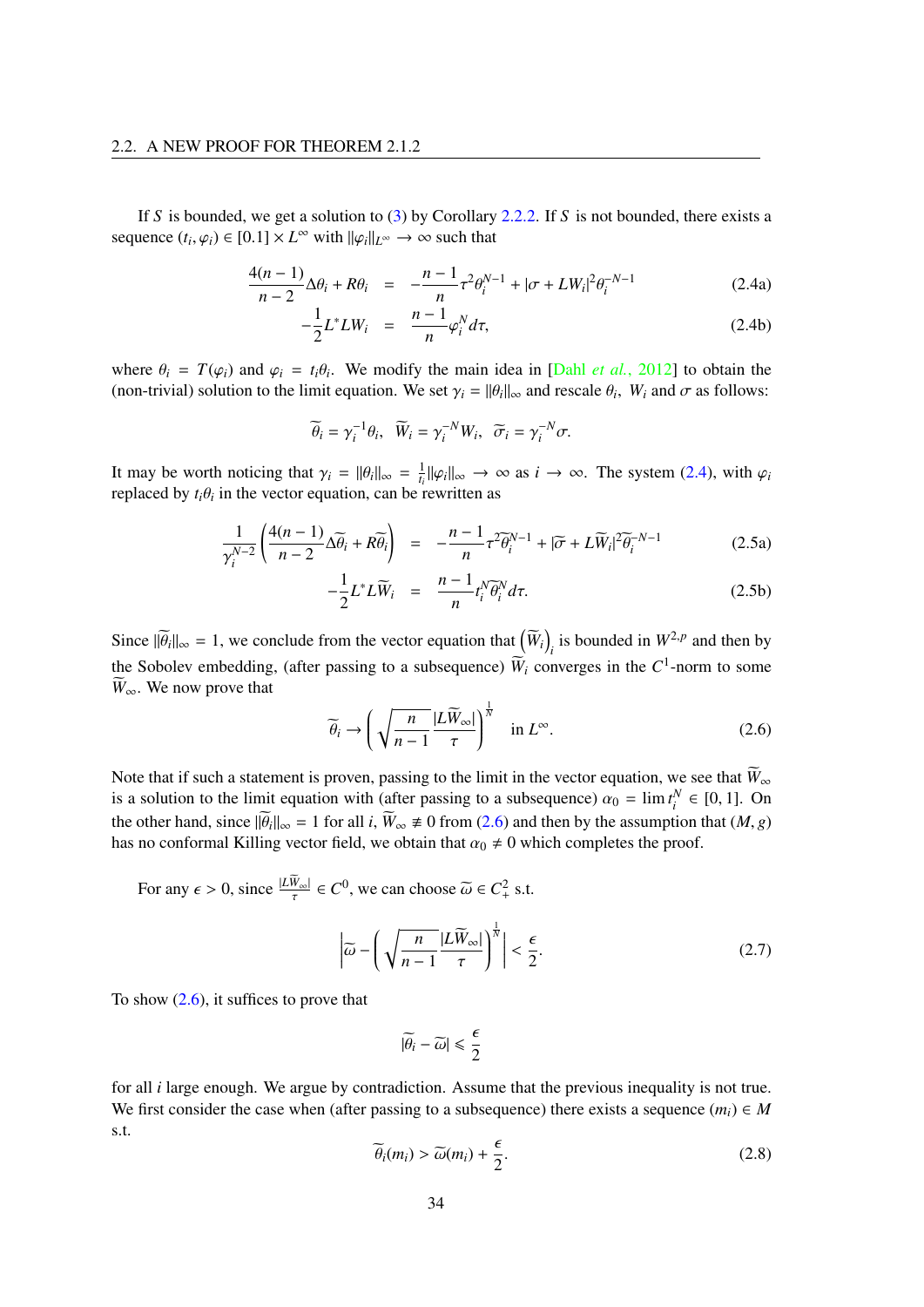By Lemma [1.2.5](#page-24-0) and Inequality [\(2.8\)](#page-33-2),  $\tilde{\omega} + \frac{\epsilon}{2}$  is not a supersolution to the rescaled Lichnerowicz equation. As a consequence, since  $\Lambda$  is here assumed to be the nonpeasive Lanlace operator, there equation. As a consequence, since  $\Delta$  is here assumed to be the nonnegative Laplace operator, there exists a sequence  $(p_i) \in M$  satisfying

$$
\frac{1}{\gamma_i^{N-2}} \left[ \frac{4(n-1)}{n-2} \Delta \left( \overline{\omega} + \frac{\epsilon}{2} \right) (p_i) + R \left( \overline{\omega} + \frac{\epsilon}{2} \right) (p_i) \right] + \frac{n-1}{n} \tau^2 (p_i) \left( \overline{\omega} + \frac{\epsilon}{2} \right)^{N-1} (p_i) \n< \left| \overline{\sigma}_i (p_i) + L \overline{W}_i (p_i) \right|^2 \left( \overline{\omega} + \frac{\epsilon}{2} \right)^{-N-1} (p_i).
$$

Without loss of generality, we can assume that there exists  $p_{\infty} \in M$  such that  $p_i \to p_{\infty}$ . Since  $(\tilde{\omega} + \frac{\epsilon}{2})$  and  $\tau$  are positive, the previous inequality can be rewritten as follows

$$
\frac{n\left(\widetilde{\omega}+\frac{\epsilon}{2}\right)^{N+1}(p_i)}{(n-1)\tau^2(p_i)\gamma_i^{N-2}}\left[\frac{4(n-1)}{n-2}\Delta\left(\widetilde{\omega}+\frac{\epsilon}{2}\right)(p_i)+R\left(\widetilde{\omega}+\frac{\epsilon}{2}\right)(p_i)\right]+\left(\widetilde{\omega}+\frac{\epsilon}{2}\right)^{2N}(p_i)\\\times\frac{n}{n-1}\left|\widetilde{\sigma}_i(p_i)+L\widetilde{W}_i(p_i)\right|^2\tau^{-2}(p_i).
$$

Taking  $i \to \infty$ , due to the facts that  $\widetilde{\omega} \in C^2_+$ ,  $\min \tau > 0$ ,  $\gamma_i \to \infty$  and  $\widetilde{W}_i \to \widetilde{W}_\infty$  in  $C^1$ -norm, we obtain that obtain that

$$
\frac{n\left(\widetilde{\omega}+\frac{\epsilon}{2}\right)^{N+1}(p_i)}{(n-1)\tau^2(p_i)\gamma_i^{N-2}}\left[\frac{4(n-1)}{n-2}\Delta\left(\widetilde{\omega}+\frac{\epsilon}{2}\right)(p_i)+R\left(\widetilde{\omega}+\frac{\epsilon}{2}\right)(p_i)\right]\to 0,
$$

$$
\left(\widetilde{\omega}+\frac{\epsilon}{2}\right)^{2N}(p_i)\to \left(\widetilde{\omega}+\frac{\epsilon}{2}\right)^{2N}(p_{\infty})
$$

and

$$
\frac{n}{n-1} \left| \widetilde{\sigma}_i(p_i) + L \widetilde{W}_i(p_i) \right|^2 \tau^{-2}(p_i) \to \frac{n}{n-1} \left( \frac{|L \widetilde{W}_i|}{\tau} \right)^2 (p_\infty),
$$

This proves that

$$
\widetilde{\omega}(p_{\infty}) + \frac{\epsilon}{2} \leq \left(\sqrt{\frac{n}{n-1}} \frac{|L\widetilde{W}_{\infty}|}{\tau}\right)^{\frac{1}{N}}(p_{\infty}),
$$

which is a contradiction with  $(2.7)$ .

For the remaining case, i.e. when there exists a sequence  $(m_i) \in M$  s.t.  $\tilde{\omega}(m_i) - \frac{\epsilon}{2} > \theta_i(m_i)$ ,  $\widetilde{\omega} - \frac{\epsilon}{2}$  is not a subsolution to the rescaled Lichnerowicz equation on  $B_{\epsilon} = \{ m \in M : \widetilde{\omega}(m) - \frac{\epsilon}{2} > 0 \}$ (here note that  $\widetilde{\theta}_i > 0$ , then  $\widetilde{\omega}(m_i) - \frac{\epsilon}{2} > 0$  and  $\widetilde{\omega} - \frac{\epsilon}{2} < \widetilde{\theta}_i$  on  $\partial B_{\epsilon}$  if  $B_{\epsilon} \subsetneq M$ ). By similar arguments to the first case, we also obtain a contradiction to the first case, we also obtain a contradiction.

The condition  $\tau > 0$  plays an important role in the proof of the main theorem in [Dahl *[et al.](#page-101-0)*, [2012\]](#page-101-0) (or Theorem [3.1.1\)](#page-52-2). Indeed, this condition implies that for any  $(\varphi, w)$  satisfying [\(1.2\)](#page-20-4), we have

$$
\varphi^N \leq C(g, \tau, \sigma) \max\{\|w\|_{\infty}, 1\}
$$

<span id="page-34-0"></span>(it is a consequence of the maximum principle), which plays a crucial role in the proof. When  $\tau$ vanishes, this inequality does not remain true as shown by the following proposition: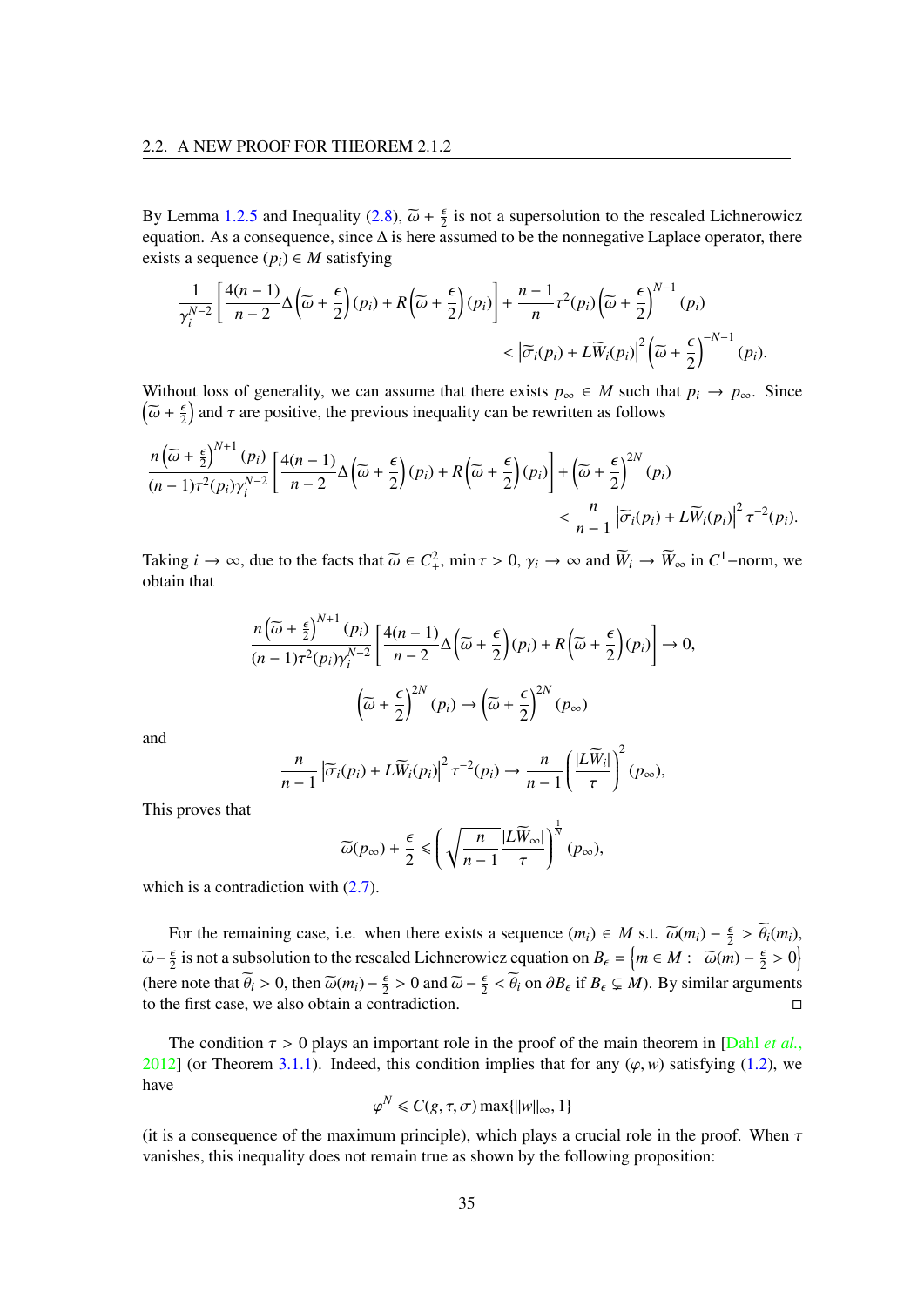**Proposition 2.2.4.** *Let*  $\tau$  :  $M \to \mathbb{R}$  *be a*  $C^0$  *function. For any*  $k > 1$ *, we denote by*  $\varphi_k > 0$  *the y migue* solution to (1.2) associated to  $w = k$ . Assume that  $\tau$  vanishes somewhere, then *unique solution to* [\(1.2\)](#page-20-4) *associated to*  $w = k$ . Assume that  $\tau$  *vanishes somewhere, then* 

$$
\frac{\|\varphi_k\|_{\infty}^N}{k} \to \infty \quad as \ k \to \infty.
$$

*Proof.* Set  $\widetilde{\varphi}_k := \varphi_k / k^{\frac{1}{N}}$ , then  $\widetilde{\varphi}_k$  is a solution to the following equation:

<span id="page-35-2"></span>
$$
\frac{1}{k^{\frac{N-2}{N}}} \left( \frac{4(n-1)}{n-2} \Delta \widetilde{\varphi}_k + R \widetilde{\varphi}_k \right) + \frac{n-1}{n} \tau^2 \widetilde{\varphi}_k^{N-1} = \frac{1}{\widetilde{\varphi}_k^{N+1}}.
$$
\n(2.9)

Given  $A > 0$ , we set

$$
\widetilde{\varphi}_A = \min \left\{ \left( \frac{n}{(n-2)\tau^2} \right)^{\frac{1}{2N}}, A \right\}.
$$
\n(2.10)

Fix  $\epsilon > 0$  small enough, we first prove that

$$
\widetilde{\varphi}_A \leq \widetilde{\varphi}_k + 2\epsilon, \quad \forall k \geq k_A,
$$
\n(2.11)

for some *k<sup>A</sup>* large enough depending on *A*. We proceed by contradiction. Assume that this is not true, so there exists a subsequence  $\{m_k\} \in M$  s.t.

<span id="page-35-0"></span>
$$
\widetilde{\varphi}_A(m_k) - 2\epsilon > \widetilde{\varphi}_k(m_k). \tag{2.12}
$$

Next since  $\widetilde{\varphi}_A \in C^0_+$ , we can choose  $\widetilde{\varphi}_A \in C^2_+$  s.t.

$$
|\widetilde{\phi}_A - \widetilde{\varphi}_A| \le \epsilon/2. \tag{2.13}
$$

Then it follows from [\(2.12\)](#page-35-0) that

<span id="page-35-1"></span>
$$
\widetilde{\phi}_A(m_k) - \epsilon > \widetilde{\varphi}_k(m_k). \tag{2.14}
$$

Set  $B_A = \{m \in M : \widetilde{\phi}_A - \epsilon > 0\}$ . Since  $\widetilde{\varphi}_k > 0$ , we deduce from [\(2.14\)](#page-35-1) that  $\widetilde{\phi}_A - \epsilon$  is not a subsolution to (2.0) in  $B_1$  and hence there exists a sequence  $\{n_k\} \in B_1$  s t subsolution to [\(2.9\)](#page-35-2) in  $B_A$  and hence there exists a sequence { $p_k$ }  $\in B_A$  s.t.

$$
\frac{1}{k^{\frac{N-2}{N}}}\left[\frac{4(n-1)}{n-2}\Delta\left(\widetilde{\phi}_A-\epsilon\right)(p_k)+R(p_k)\left(\widetilde{\phi}_A-\epsilon\right)(p_k)\right]+\frac{n-1}{n}\tau^2(p_k)\left(\widetilde{\phi}_A-\epsilon\right)^{N-1}(p_k)>\frac{1}{\left(\widetilde{\phi}_A-\epsilon\right)^{N+1}(p_k)}
$$

or equivalently,

$$
\frac{(\widetilde{\phi}_A - \epsilon)^{N+1} (p_k)}{k^{\frac{N-2}{N}}} \left[ \frac{4(n-1)}{n-2} \Delta \left( \widetilde{\phi}_A - \epsilon \right) (p_k) + R(p_k) \left( \widetilde{\phi}_A - \epsilon \right) (p_k) \right] + \frac{n-1}{n} \tau^2 (p_k) \left( \widetilde{\phi}_A - \epsilon \right)^{2N} (p_k) > 1.
$$

Taking  $k \to \infty$  and assuming (after passing to a subsequence)  $p_i \to p_\infty$ , we obtain that

$$
\frac{\left(\widetilde{\phi}_A - \epsilon\right)^{N+1} (p_k)}{k^{\frac{N-2}{N}}} \left[ \frac{4(n-1)}{n-2} \Delta \left(\widetilde{\phi}_A - \epsilon\right) (p_k) + R(p_k) \left(\widetilde{\phi}_A - \epsilon\right) (p_k) \right] \to 0
$$

and

$$
\frac{n-1}{n}\tau^2\left(\widetilde{\phi}_A-\epsilon\right)^{2N}(p_k)\to\frac{n-1}{n}\tau^2(p_\infty)\left(\widetilde{\phi}_A-\epsilon\right)^{2N}(p_\infty),
$$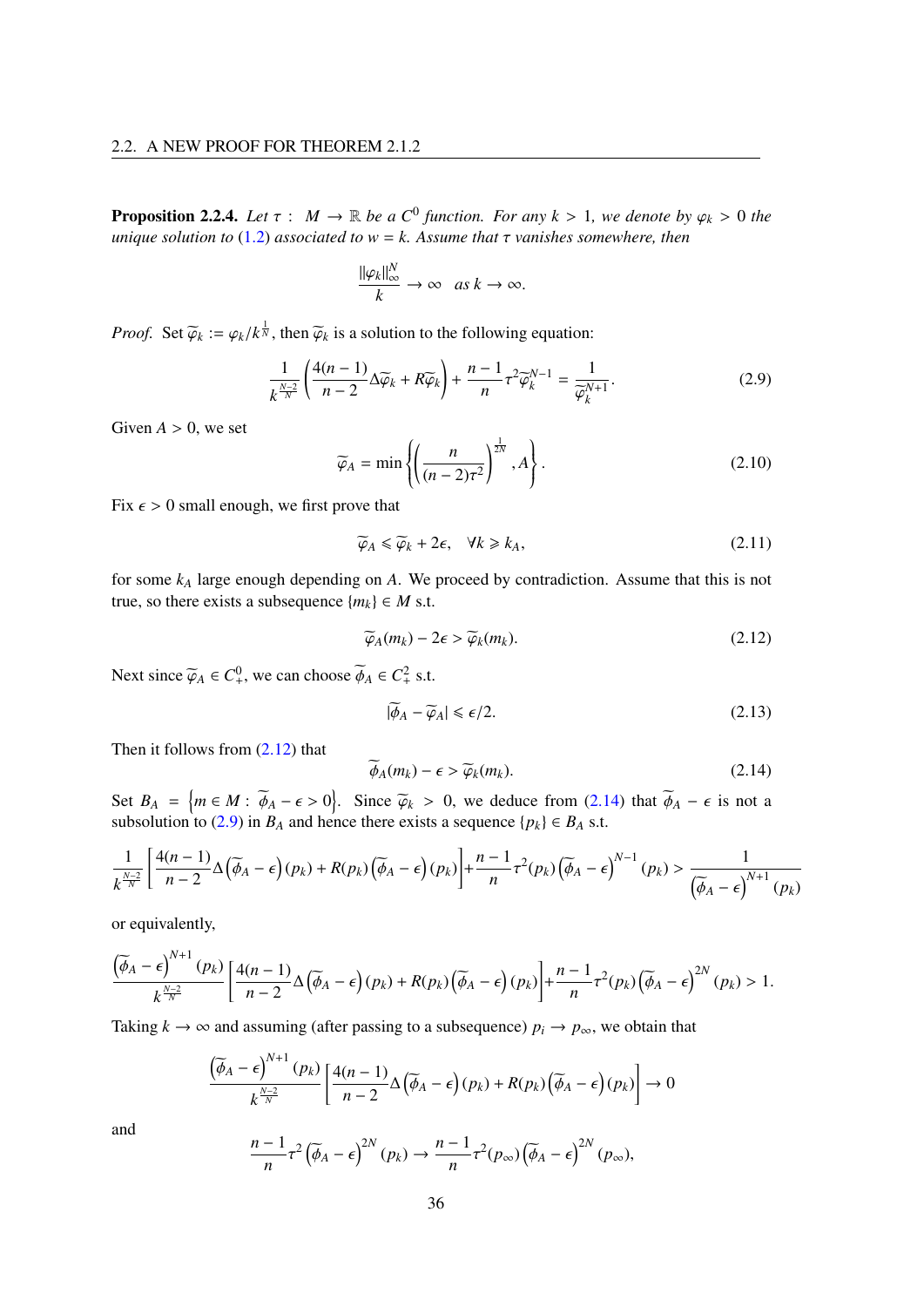This shows that

<span id="page-36-0"></span>
$$
\frac{n-1}{n}\tau^2(p_\infty)\left(\widetilde{\phi}_A - \epsilon\right)^{2N}(p_\infty) \ge 1.
$$
\n(2.15)

On the other hand, we have

$$
\frac{n-1}{n}\tau^{2}(p_{\infty})\left(\widetilde{\phi}_{A}-\epsilon\right)^{2N}(p_{\infty}) \le \frac{n-1}{n}\tau^{2}(p_{\infty})\left(\widetilde{\phi}_{A}-\frac{\epsilon}{2}\right)^{2N}(p_{\infty}) \qquad \text{(by (2.13))}
$$
\n
$$
\le \frac{n-1}{n}\tau^{2}(p_{\infty})\left(\widetilde{\phi}_{A}^{2N}(p_{\infty})-\left(\frac{\epsilon}{2}\right)^{2N}\right)
$$
\n
$$
\le 1 - \frac{n-1}{n}\tau^{2}(p_{\infty})\left(\frac{\epsilon}{2}\right)^{2N}
$$
\n
$$
< 1,
$$

which is a contradiction with [\(2.15\)](#page-36-0), and then [\(2.11\)](#page-35-1) holds, as claimed. Now if  $\widetilde{\varphi}_k \leq C$ , we deduce from [\(2.11\)](#page-35-1) that max  $\widetilde{\varphi}_A \leq C + 2\epsilon$ , which is false when  $A \to +\infty$  since  $\tau$  has some zeros. The proof is completed. is completed.  $\Box$ 

We can be more precise. This is the content of the next proposition

**Proposition 2.2.5.** *Let*  $\tau$  :  $M \to \mathbb{R}$  *be a*  $C^0$  *function. We set* 

$$
L = \left\{ (\varphi, w) \in W_+^{2, p} \times L^{\infty} : (\varphi, w) \text{ satisfies (1.2)} \right\}.
$$

*Given*  $\alpha \ge \frac{1}{N}$ ,  $\sup_{(\varphi,w)\in L} \frac{\|\varphi\|_{L^{N\alpha}}^N}{\max\{\|w\|_{\infty},1\}}$  *is bounded if and only if*  $|\tau|^{-\alpha} \in L^1$ .

*Proof.* Applying Lemma [1.2.5](#page-24-0) with  $w_0 = w$  and  $w_1 = ||w||_{\infty}$ , we have

$$
\sup_{(\varphi, w) \in L} \frac{\|\varphi\|_{L^{N\alpha}}^N}{\max\{\|w\|_{\infty}, 1\}} = \sup_{\substack{(\varphi, w) \in L \\ w \text{ constant}}} \frac{\|\varphi\|_{L^{N\alpha}}^N}{\max\{\|w\|, 1\}}
$$

$$
= \sup_{k > 1} \frac{\|\varphi_k\|_{L^{N\alpha}}^N}{k},
$$

where  $\varphi_k$  is the unique positive solution to [\(1.2\)](#page-20-0) associated to  $w = k$ . Therefore,  $\sup_{(\varphi, w) \in L} \frac{\|\varphi\|_{L^{N\alpha}}^N}{\max_{w \in \mathbb{R}} |\psi|_{\infty}^N}$  $max{||w||_{\infty},1}$  $\infty$  if and only if  $\frac{\|\varphi_k\|_{L^{N\alpha}}^N}{k}$  is uniformly bounded for all  $k > 1$ . Moreover note that with  $C = C(g, \tau)$ large enough and not depending on *k*,  $k^{\frac{1}{N}}/C$  is a subsolution to [\(1.2\)](#page-20-0) associated to  $w = k$ , and hance for all  $k > 1$ hence for all  $k > 1$ ,

<span id="page-36-1"></span>
$$
\varphi_k \geqslant \frac{k^{\frac{1}{N}}}{C} > \frac{1}{C} \tag{2.16}
$$

We first prove that  $|\tau|^{-\alpha} \in L^1$  is a necessary condition. Set  $\widetilde{\varphi}_k = \varphi_k / k^{\frac{1}{N}}$  and we let  $\widetilde{\varphi}_A$  given by  $(2.10)$ . As in the proof of Proposition 2.2.4, we obtain that for all k large epough and dependi [\(2.10\)](#page-35-2). As in the proof of Proposition [2.2.4,](#page-34-0) we obtain that for all *k* large enough and depending on *A*,

$$
\widetilde{\varphi}_A\leqslant \widetilde{\varphi}_k+\epsilon.
$$

Assume that  $\widetilde{\varphi}_k$  is uniformly bounded in  $L^{N\alpha}$ , so is  $\widetilde{\varphi}_A$  by the previous inequality. On the other hand, it is clear that  $\widetilde{\varphi}_A$  converges pointwise a.e to  $\left(\frac{n}{n-1}\right)^{\frac{1}{2N}} |\tau|^{-\frac{1}{N}}$  as  $A \to \infty$ . Hence the monotone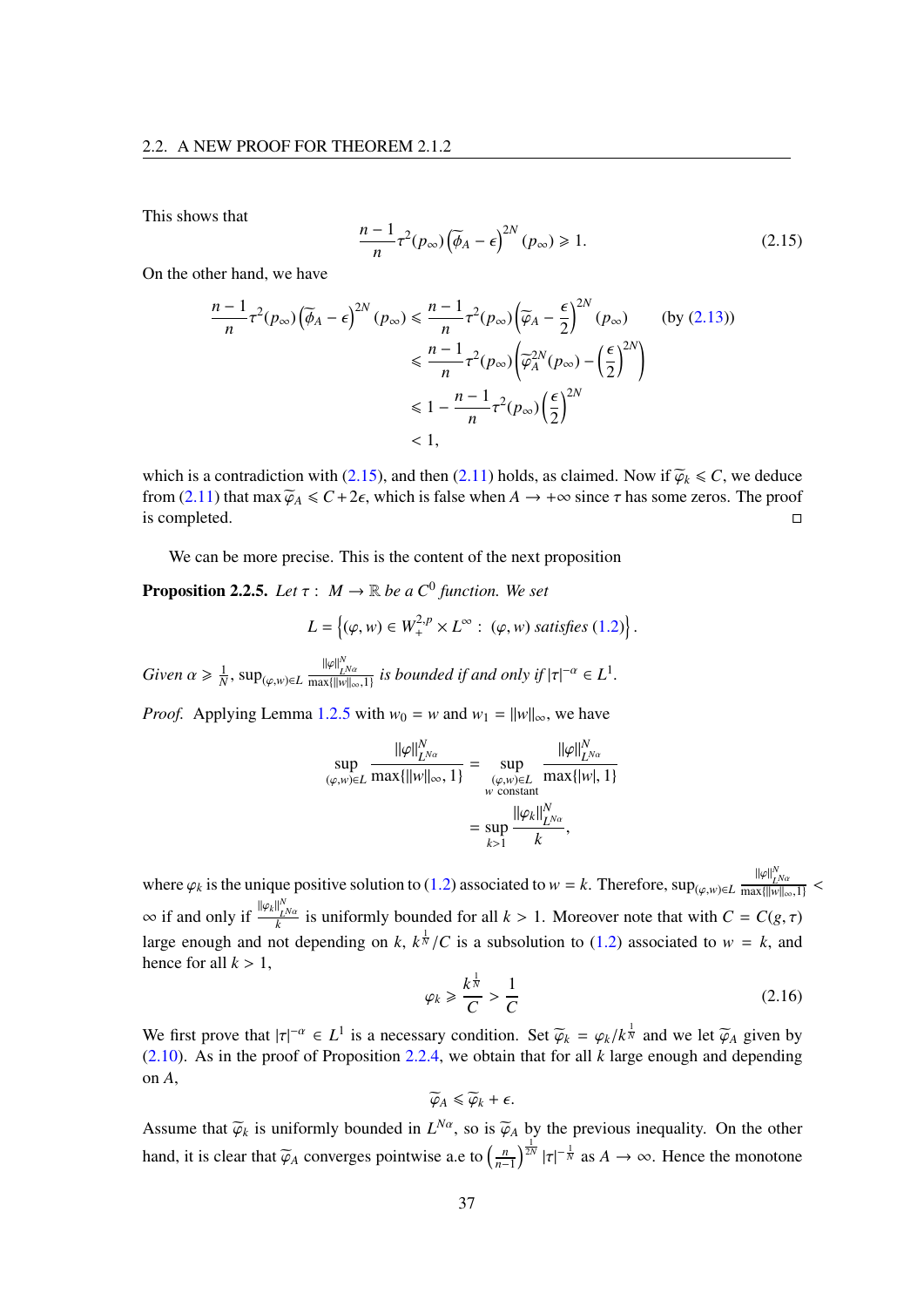convergence theorem implies that  $|\tau|^{-\frac{1}{N}} \in L^{N\alpha}$ , which is our claim.

We now prove that the condition is sufficient. Assume that  $|\tau|^{-\alpha} \in L^1$ . Multiplying [\(1.2\)](#page-20-0) by  $\tau^{N+1}$  and integrating over M, we have  $\varphi_k^{N\alpha+N+1}$  and integrating over *M*, we have

<span id="page-37-0"></span>
$$
\frac{4(n-1)}{n-2} \int_M \varphi_k^{N\alpha+N+1} \Delta \varphi_k dv + \int_M R \varphi_k^{N\alpha+N+2} dv + \frac{n-1}{n} \int_M \tau^2 \varphi_k^{N(\alpha+2)} dv = k^2 \int_M \varphi_k^{N\alpha} dv. \tag{2.17}
$$

As observed in Remark [1.2.4,](#page-24-1)  $R\varphi_k^{N\alpha+N+2} + \frac{n-2}{n}\tau^2\varphi_k^{N(\alpha+2)}$  is uniformly bounded from below by a constant  $\zeta = \zeta(\alpha,\tau)$  which does not donend on k since we assume that  $R > 0$  or  $R = \frac{n-1}{2}\tau^2$ constant  $\zeta = \zeta(g, \tau)$  which does not depend on *k* since we assume that  $R \ge 0$  or  $R = -\frac{n-1}{n}\tau$ <br>Moreover we have 2 . Moreover, we have

$$
\int_M \varphi_k^{N\alpha+N+1} \Delta \varphi_k dv = \frac{N\alpha+N+1}{(\frac{N\alpha+N}{2}+1)^2} \int_M |\nabla \varphi_k^{\frac{N\alpha+N}{2}+1}|^2 dv.
$$

These facts combined with  $(2.16)-(2.17)$  $(2.16)-(2.17)$  $(2.16)-(2.17)$  lead to

<span id="page-37-1"></span>
$$
\int_M \tau^2 \varphi_k^{N(\alpha+2)dv} \leq C_1(C,\zeta)k^2 \int_M \varphi_k^{N\alpha} dv,\tag{2.18}
$$

On the other hand, we get that

$$
\int_M \varphi_k^{N\alpha} dv \le \left(\int_M |\tau|^{-\alpha} dv\right)^{\frac{2}{\alpha+2}} \left(\int_M \tau^2 \varphi_k^{N(\alpha+2)} dv\right)^{\frac{\alpha}{\alpha+2}} \text{ (by Hölder inequality)}
$$
  

$$
\le C_2(C_1, \tau, \alpha) \left(k^2 \int_M \varphi_k^{N\alpha} dv\right)^{\frac{\alpha}{\alpha+2}} \text{ (by (2.18)).}
$$

It follows easily that for all  $k > 1$ 

$$
\frac{\|\varphi_k\|_{L^{N\alpha}}^N}{k}\leq C_2^{\frac{\alpha+2}{2\alpha}},
$$

which completes our proof.

The fixed point theorem above has some other consequences that we describe now. First, we have the following proposition.

<span id="page-37-2"></span>Proposition 2.2.6. *Let data be given on <sup>M</sup> as specified in* [\(4\)](#page-12-0) *and assume that* (*M*, *<sup>g</sup>*) *has no conformal Killing vector field and*  $\sigma \neq 0$ *. If*  $\mathcal{Y}_g > 0$ *, then there exists a constant*  $\alpha = \alpha(g, \tau, \sigma) \in$  $(0, 1]$  *such that the constraint equations w.r.t. the new data*  $(g, \alpha \tau, \sigma)$  *admits a solution.* 

Remark 2.2.7. *In the proof, we apply Leray-Schauder's Theorem [2.2.1](#page-31-0) and not Corollary [2.2.2](#page-32-0) as in the proof of Theorem [3.1.1.](#page-52-0)*

*Proof.* By Remark [1.2.4,](#page-24-1) we may assume  $R > 0$ . We construct a compact map  $\widetilde{T} : L^{\infty} \times [0, 1] \rightarrow$ <br> $L^{\infty}$  as follows. For each  $(\varphi, t) \in L^{\infty} \times [0, 1]$  there exists a unique  $W \in W^{2, p}$  s t *L*<sup>∞</sup> as follows. For each  $(\varphi, t) \in L^{\infty} \times [0, 1]$ , there exists a unique  $W_{\varphi} \in W^{2, p}$  s.t.

$$
-\frac{1}{2}L^*LW_{\varphi} = \frac{n-1}{n}\varphi^N d\tau
$$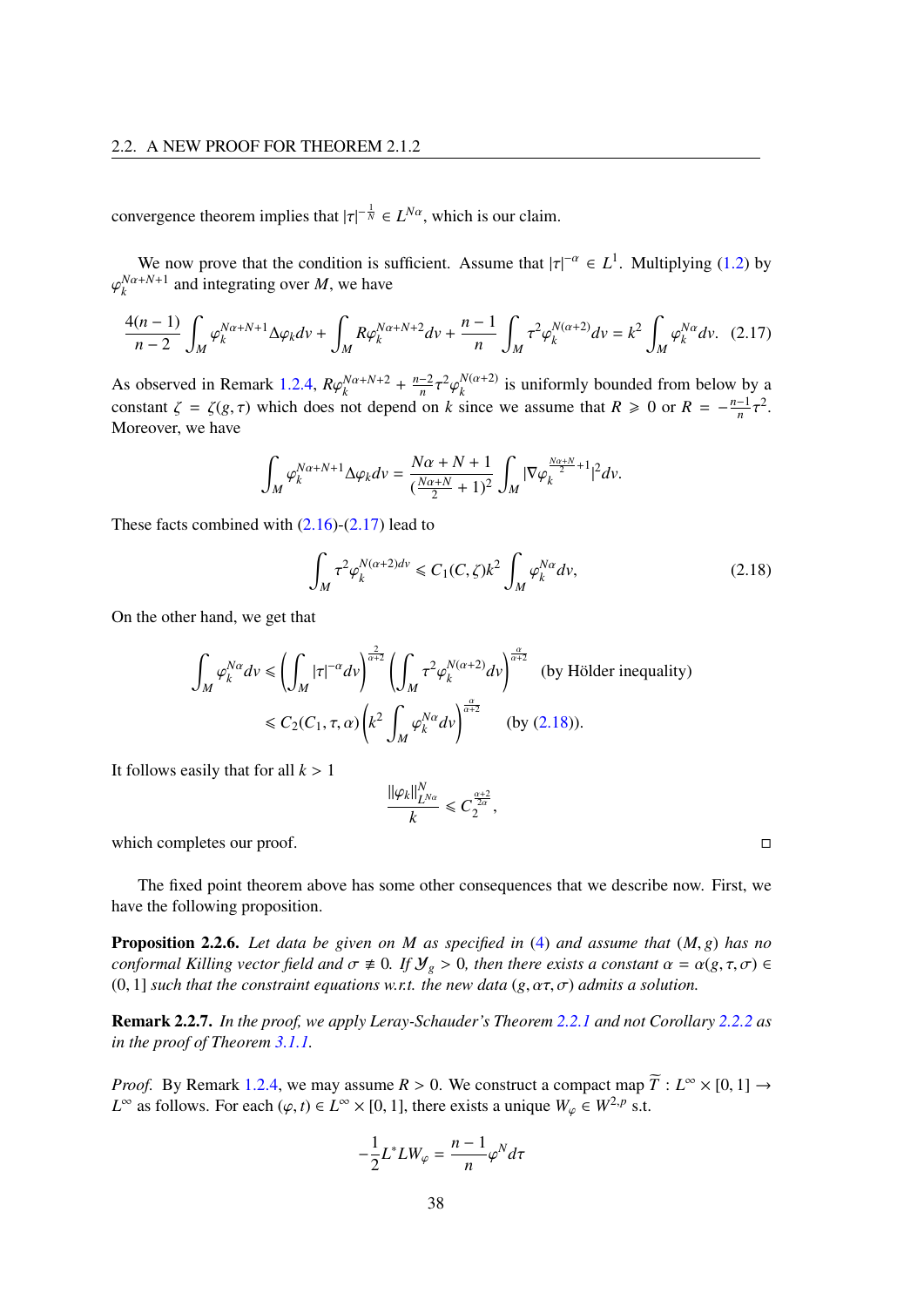#### 2.2. A NEW PROOF FOR THEOREM 2.1.2

and there exists a unique positive  $\theta \in W^{2,p}$  satisfying

$$
\frac{4(n-1)}{n-2}\Delta\theta + R\theta = -\frac{n-1}{n}t^{2N}\tau^2\theta^{N-1} + |\sigma + LW_{\varphi}|^2\theta^{-N-1}
$$

(see [Dahl *et al.*[, 2012,](#page-101-0) Lemma 2.2] and notice that  $R > 0$ ). Then we define

$$
T(\varphi,t)=t\theta.
$$

The continuity and compactness of  $\tilde{T}$  is clearly a direct consequence of the continuity and compactness of  $T'(\varphi, t) \coloneqq \frac{T(\varphi, t)}{t} = \theta$ .

Note that  $T'(\varphi, t) = \overline{T}_1(G(\varphi), t)$ . Here  $G(\varphi) = |LW_{\varphi} + \sigma| \neq 0$  and  $\overline{T}_1 : L^{\infty} \times [0, 1] \rightarrow W_+^{2, p}$  is ned by  $\overline{T}_1(\psi, t) = \theta$  where defined by  $\widetilde{T}_1(w, t) = \theta$ , where

$$
\frac{4(n-1)}{n-2}\Delta\theta + R\theta = -\frac{n-1}{n}t^{2N}\tau^2\theta^{N-1} + w^2\theta^{-N-1}.
$$
 (2.19)

As proven in [Dahl *et al.*[, 2012\]](#page-101-0), *G* is continuous compact, so the continuity and compactness of *T'* and hence that of  $\widetilde{T}$ , will follow from the continuity of  $\widetilde{T}_1$ . Actually, we prove more:  $\widetilde{T}_1$  is a  $C^1$  – map. Indeed, define  $F: L^\infty \times [0, 1] \times W_+^{2, p} \to L^{2p}$  by

$$
F(w, t, \theta) = \frac{4(n-1)}{n-2} \Delta \theta + R\theta + \frac{n-1}{n} t^{2N} \tau^2 \theta^{N-1} - w^2 \theta^{-N-1}.
$$

It is clear that *F* is continuous and  $F(w, t, \overline{T}_1(w, t)) = 0$  for all  $(w, t) \in L^{\infty} \times [0, 1]$ . A standard computation shows that the Fréchet derivative of *F* w.r.t. *A* is given by computation shows that the Fréchet derivative of  $F$  w.r.t.  $\theta$  is given by

$$
F_{\theta}(w,t)(u) = \frac{4(n-1)}{n-2}\Delta u + Ru + \frac{(N-1)(n-1)}{n}t^{2N}\tau^2\theta^{N-2}u + (N+1)w^2\theta^{-N-2}u.
$$

We first note that  $F_{\theta} \in C\left(L^{\infty} \times [0, 1], L(W^{2, p}, L^{p})\right)$ , where  $L(W^{2, p}, L^{p})$  denotes the Banach space of all linear continuous maps from  $W^{2,p}$  into  $L^p$ . Now, given  $(w_0, t_0) \in L^\infty \times [0, 1]$ , setting  $\theta_0 = \tilde{T}_1(w_0, t_0)$  we have  $\widetilde{T}_1(w_0, t_0)$ , we have

$$
F_{\theta_0}(w_0, t_0)(u) = \frac{4(n-1)}{n-2}\Delta u + \left(R + \frac{(N-1)(n-1)}{n}t_0^{2N}\tau_0^2\theta_0^{N-2} + (N+1)w_0^2\theta_0^{-N-2}\right)u.
$$

Since

$$
R + \frac{(N-1)(n-1)}{n}t_0^{2N}\tau_0^2\theta_0^{N-2} + (N+1)w_0^2\theta_0^{-N-2} \ge \min R > 0,
$$

we conclude that  $F_{\theta_0}(w_0, t_0)$ :  $W^{2,p} \to L^p$  is an isomorphism. The implicit function theorem then<br>implies that  $\widetilde{T}_1$  is a  $C^1$  function in a neighborhood of  $(w_0, t_0)$  which proves our claim implies that  $\widetilde{T}_1$  is a  $C^1$  function in a neighborhood of  $(w_0, t_0)$ , which proves our claim.

Next applying Leray-Schauder's Theorem [2.2.1](#page-31-0) to  $\widetilde{T}$ , we obtain as a direct consequence that there exist  $\varphi_0 \in L^{\infty}$  and  $t_0 \in (0, 1]$  s.t.

$$
\frac{4(n-1)}{n-2}\Delta\theta_0 + R\theta_0 = -\frac{n-1}{n}t_0^{2N}\tau^2\theta_0^{N-1} + |\sigma + LW_0|^2\theta_0^{-N-1} - \frac{1}{2}L^*LW_0 = \frac{n-1}{n}\varphi_0^N d\tau,
$$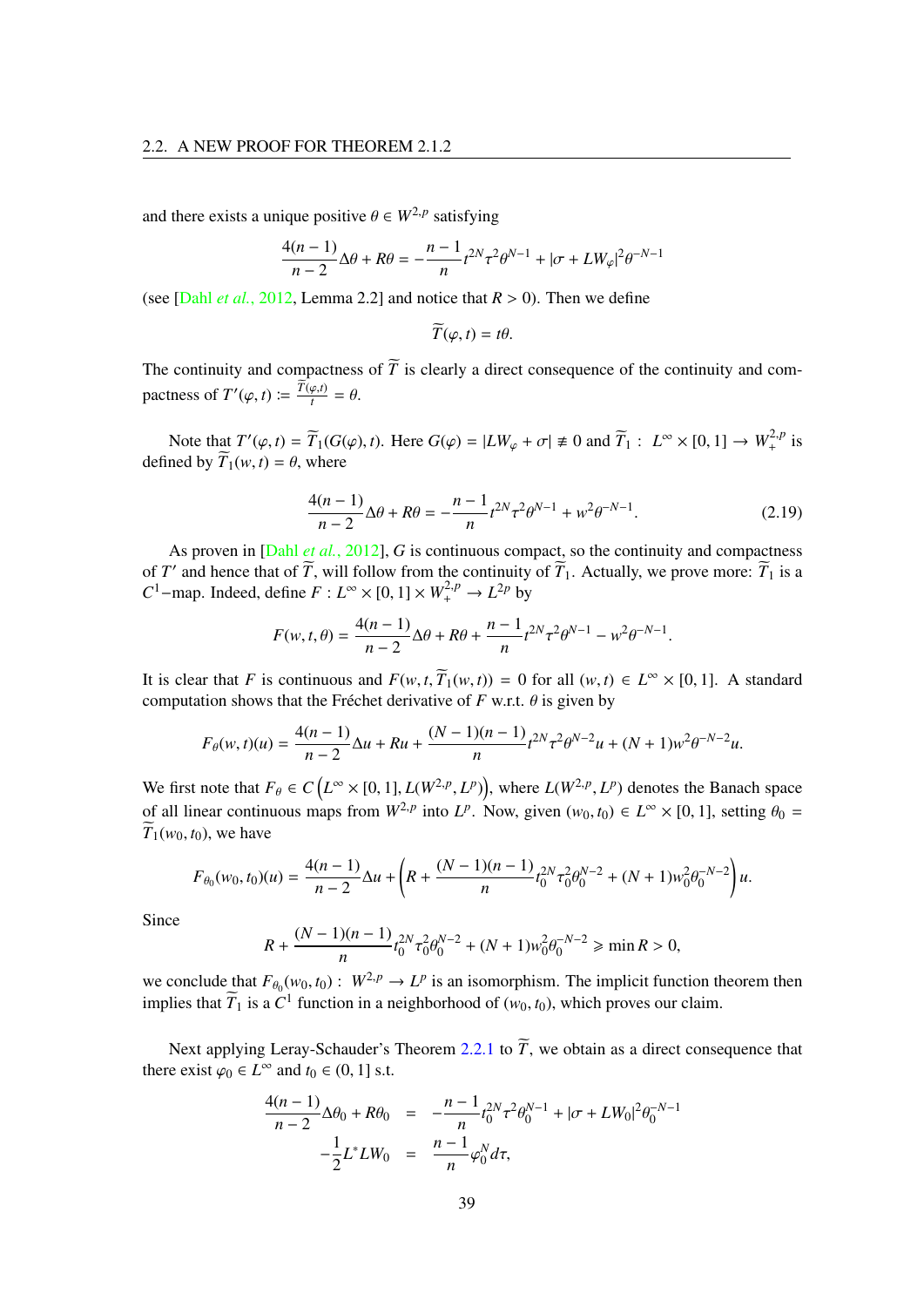with  $\varphi_0 = t_0 \theta_0 \in W^{2,p}$ . Indeed, set

$$
K = \left\{ \varphi \in L^{\infty} \middle| \exists t \in [0, 1] \text{ such that } \varphi = \widetilde{T}(\varphi, t) \right\}.
$$

It is clear that  $\widetilde{T}(\varphi, 0) = 0$  for all  $\varphi \in L^{\infty}$ . Assume that such  $(\varphi_0, t_0)$  does not exist. Then  $K = \{0\}$ .<br>By Leray-Schauder's Theorem 2.2.1, there exists  $\varphi \circ f(\varphi_0, 1) = T(\varphi)$  which belongs to K By Leray-Schauder's Theorem [2.2.1,](#page-31-0) there exists  $\varphi$  s.t.  $\varphi = \widetilde{T}(\varphi, 1) = T(\varphi)$  which belongs to *K*. So  $\varphi = 0$  which is impossible since  $T(\varphi) \neq 0$ .

Now replacing  $\varphi_0$  by  $t_0\theta_0$  in the vector equation, we get that  $(\theta_0, W_0)$  is a solution to [\(3\)](#page-11-0) w.r.t. new data  $(g, \alpha \tau, \sigma)$ , with  $\alpha = t_0^N$ . the new data  $(g, \alpha \tau, \sigma)$ , with  $\alpha = t_0^N$ .<br>1980 - Johann Stein, Amerikaansk politiker († 1905)<br>1980 - Johann Stein, Amerikaansk politiker († 1906)

Proposition [2.2.6](#page-37-2) is a direct consequence of the small-TT case (i.e. a smallness assumption on the transverse-traceless tensor) in [Holst *et al.*[, 2009\]](#page-102-0) and [\[Maxwell, 2009\]](#page-103-0). More precisely, we can easily check the following, which is developed further in  $[Gicquaud]$  et Ngô, 2014].

<span id="page-39-0"></span>**Remark 2.2.8.** ( $\varphi$ , *W*) *is a solution to the conformal equations w.r.t. the seed data* ( $g$ ,  $\tau$ ,  $\sigma$ ) *if and only if*  $(C^{-1}\varphi, C^{-\frac{N+2}{2}}W)$  *is a solution to the conformal equations w.r.t. the data*  $(g, C^{\frac{N-2}{2}}\tau, C^{-\frac{N+2}{2}}\sigma)$ *for all constant*  $C > 0$ *.* 

<span id="page-39-1"></span>Proposition 2.2.9 (see [Holst *et al.*[, 2009\]](#page-102-0) or [\[Maxwell, 2009\]](#page-103-0)). *Let data be given on M as specified in* [\(4\)](#page-12-0) *associated to the vacuum case. Assume that*  $\mathcal{Y}_g > 0$ ,  $(M, g)$  *has no conformal Killing vector field and*  $\sigma \neq 0$ *. If*  $\|\sigma\|_{L^{\infty}}$  *is small enough (depending only on g and*  $\tau$ *), then the system* [\(3\)](#page-11-0) *has a solution*  $(\varphi, W)$ *.* 

From Remark [2.2.8,](#page-39-0) with  $C = \alpha^{-\frac{2}{N-2}}$ , Proposition [2.2.6](#page-37-2) is equivalent to the fact that [\(3\)](#page-11-0) w.r.t. the new data  $(g, \tau, \alpha^{\frac{N+2}{N-2}}\sigma)$  admits a solution, and this holds for  $\alpha$  small enough by Proposition [2.2.9.](#page-39-1)

In particular, this approach has the advantage to give an unifying point of view of the limit equation method in [Dahl *et al.*[, 2012\]](#page-101-0) and the far-from CMC results in [\[Gicquaud et Ngô, 2014\]](#page-101-1), [Holst *et al.*[, 2009\]](#page-102-0) and [\[Maxwell, 2009\]](#page-103-0).

The main theorem in [Dahl *et al.*[, 2012\]](#page-101-0) (or Theorem [3.1.1\)](#page-52-0) says that the nonexistence of nontrivial solution to the limit equation  $(2.2)$  implies the existence of a solution to  $(3)$ . The opposite question naturally arises whether the existence of a solution to  $(3)$  implies the nonexistence of (non-trivial) solution to the limit equation. The following proposition shows that this is false.

Proposition 2.2.10. *There exists a seed data* (*M*, *<sup>g</sup>*, τ, σ) *such that both the corresponding* [\(3\)](#page-11-0) *and* [\(2.2\)](#page-30-0) *admit (non-trivial) solutions.*

*Proof.* In [Dahl *et al.*[, 2012\]](#page-101-0), Dahl–Gicquaud–Humbert prove that there exist  $(M, g, \tau, \sigma)$  and  $\alpha_0 \in$  $(0, 1]$  s.t.  $\mathcal{Y}_g > 0$  and the corresponding limit equation

$$
-\frac{1}{2}L^*LW = \alpha_0 \sqrt{\frac{n-1}{n}}|LW|\frac{d\tau}{\tau}
$$

admits a nontrivial solution  $W \in W^{2,p}$  (see [Dahl *et al.*[, 2012,](#page-101-0) Proposition 1.6]). Now note that for all  $\alpha > 0$ ,

$$
\frac{d\alpha\tau}{\alpha\tau}=\frac{d\tau}{\tau}.
$$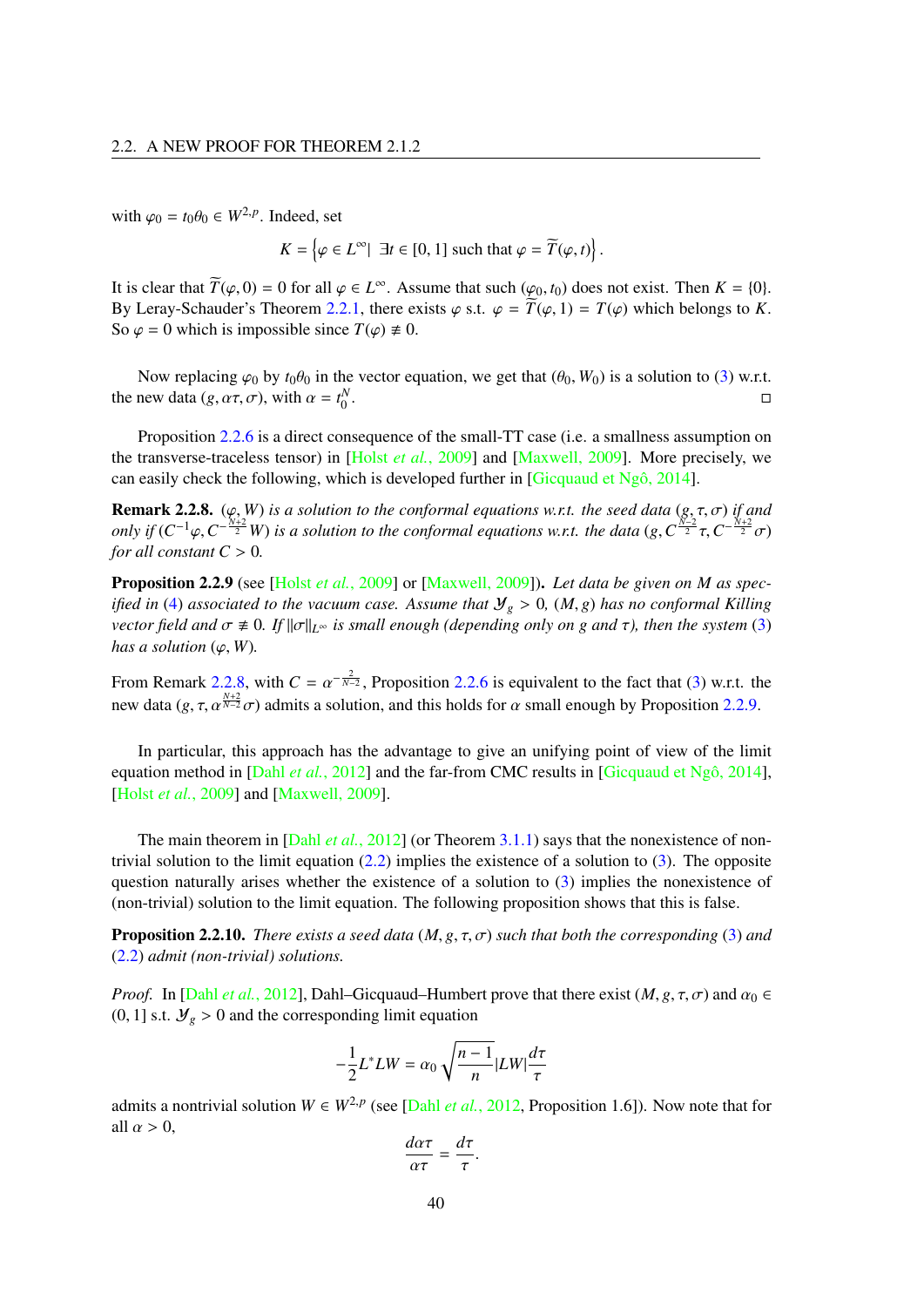so the limit equation for the 4-tuple  $(M, g, \alpha \tau, \sigma)$  also admits a non-trivial solution. Taking  $\alpha$  given<br>by Proposition 2.2.6 provides  $(M, g, \alpha \tau, \sigma)$  as desired by Proposition [2.2.6](#page-37-2) provides  $(M, g, \alpha\tau, \sigma)$  as desired.

### 2.3 Half-Continuous Maps and Applications

In this section we introduce the theory of half-continuous maps and its applications to solving the constraint equations. We summarize results on half-continuous maps in the next subsection. For the proofs we refer the reader to [\[Bich, 2006\]](#page-100-0) or [\[Termwuttipong et Kaewtem, 2010\]](#page-103-1).

#### 2.3.1 Half-Continuous Maps

**Definition 2.3.1.** Let C be a subset of a Banach space *X*. A map  $f : C \rightarrow X$  is said to be *half-continuous if for each*  $x \in C$  *with*  $x \neq f(x)$  *there exists*  $p \in X^*$  *and a neighborhood W of x in C such that*

$$
\langle p, f(y) - y \rangle > 0
$$

*for all*  $y \in W$  *with*  $y \neq f(y)$ *.* 

The following proposition gives a relation between half-continuity and continuity.

Proposition 2.3.2 (see [\[Termwuttipong et Kaewtem, 2010\]](#page-103-1), Proposition 3.2). *Let X be a Banach space and C be a subset of X. Then every continuous map*  $f : C \rightarrow X$  *is half-continuous.* 

Remark 2.3.3 (see [\[Termwuttipong et Kaewtem, 2010\]](#page-103-1)). *There are some half-continuous maps which are not continuous. For example, let*  $f : \mathbb{R} \to \mathbb{R}$  *be defined by* 

$$
f(x) = \begin{cases} 3 & \text{if } x \in [0, 1), \\ 2 & \text{otherwise.} \end{cases}
$$

*Then f is half-continuous but not continuous.*

<span id="page-40-0"></span>Theorem 2.3.4 (see [\[Termwuttipong et Kaewtem, 2010\]](#page-103-1), Theorem 3.9 or [\[Bich, 2006\]](#page-100-0), Theorem 3.1). Let C be a nonempty compact convex subset of a Banach space X. If  $f : C \to C$  is *half-continuous, then f has a fixed point.*

A direct consequence of Theorem [2.3.4](#page-40-0) is the following corollary, which is our main tool in the next subsection.

<span id="page-40-1"></span>**Corollary 2.3.5.** Let C be a nonempty closed convex subset of a Banach space X. If  $f: C \to C$ *is half-continuous and f*(*C*) *is precompact, then f has a fixed point.*

*Proof.* Since  $f(C)$  is nonempty compact and *X* is a Banach space,  $\overline{conv}(f(C))$  is a nonempty compact convex subset of *X* (see [\[Rudin, 1991\]](#page-103-2), Theorem 3.20). Moreover, since *C* is a closed convex subset of *X* and  $f(C) \subset C$ , we have  $\overline{conv}(f(C)) \subset C$ , and hence  $f(\overline{conv}(f(C))) \subset f(C) \subset \overline{conv}(f(C))$ . Now restricting *f* to  $\overline{conv}(f(C))$  and applying the previous theorem, we obtain the  $\overline{\text{conv}}(f(C))$ . Now restricting *f* to  $\overline{\text{conv}}(f(C))$  and applying the previous theorem, we obtain the desired conclusion. desired conclusion.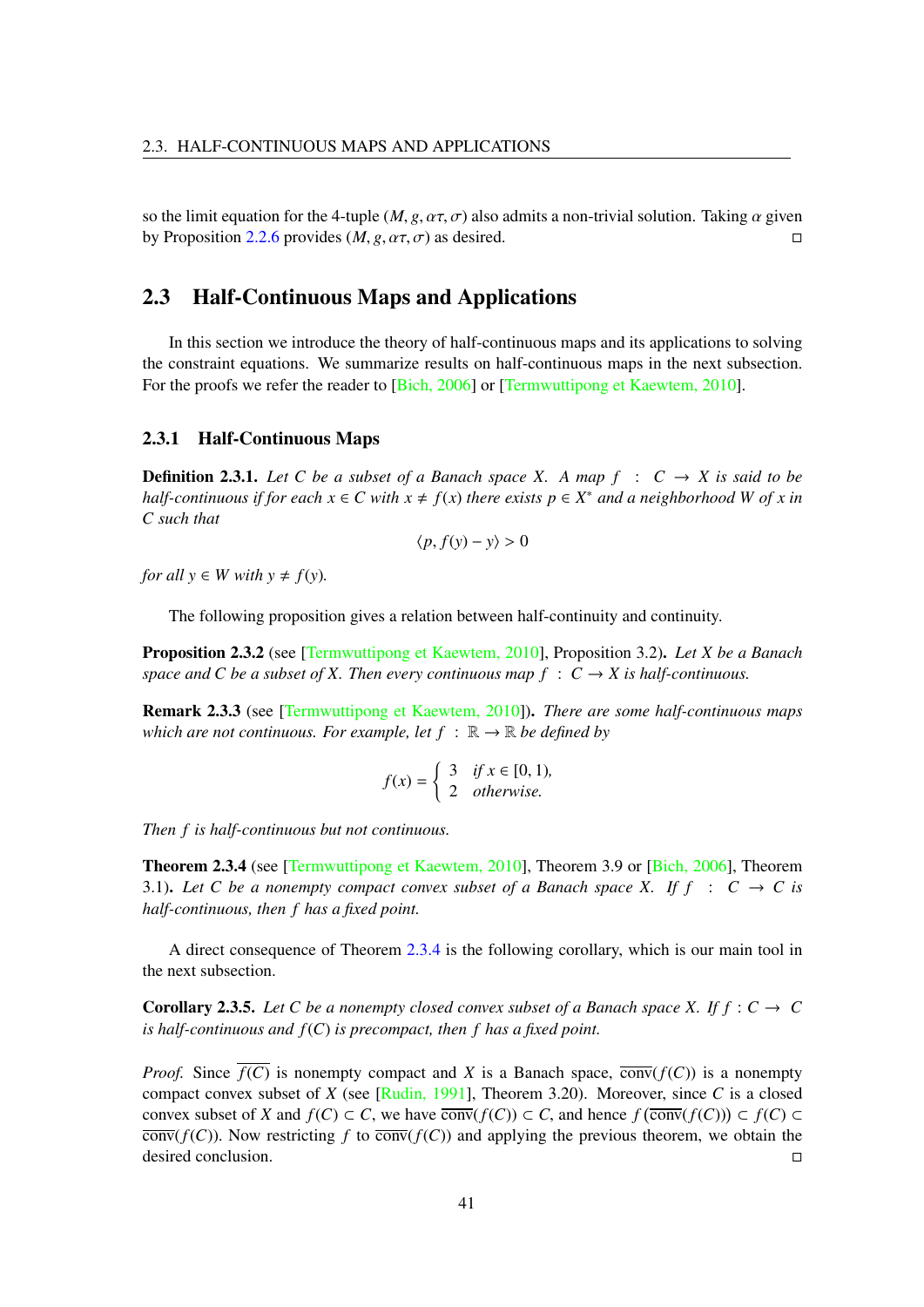### 2.3.2 Existence Results for Modified Constraint Equations

Here we apply the concept of half-continuity to improve recent existence results for [\(3\)](#page-11-0) (see [Holst *et al.*[, 2009\]](#page-102-0) or [\[Maxwell, 2009\]](#page-103-0)).

The first non-CMC result for  $(3)$  is the near-CMC case, which is presented by many authors: if  $\frac{\text{max} |d\tau|}{\text{min} |\tau|}$  is small enough, then [\(3\)](#page-11-0) admits a solution (see [\[Bartnik et Isenberg, 2004\]](#page-100-1)). Recently,  $\lim_{\text{min} |\tau|}$  is small chough, then [\(3\)](#page-11-0) admits a solution (see partitive of ischoolg, 2004)). Recently, Dahl–Gicquaud–Humbert [Dahl *et al.*[, 2012\]](#page-101-0) improved this result. They show that (3) has a solution, provided  $\|\frac{d\tau}{\tau}\|_{L^n}$  is small enough (see [Dahl *et al.*[, 2012,](#page-101-0) Corollary 1.3 and 14]). However, for a smooth vanishing  $\tau$ , these assumptions never hold. Therefore, we treat a generalization of [\(3\)](#page-11-0),<br>with  $d\tau$  replaced by a 1-form  $\xi \in I^{\infty}$  in the vector equation. Namely, let data be given on M as with *d* $\tau$  replaced by a 1-form  $\xi \in L^{\infty}$  in the vector equation. Namely, let data be given on *M* as<br>specified in (*A*) and choose also a 1–form  $\xi \in L^{\infty}$ . We are interested in the following system specified in [\(4\)](#page-12-0) and choose also a 1–form  $\xi \in L^{\infty}$ . We are interested in the following system.

$$
\frac{4(n-1)}{n-2}\Delta\varphi + R\varphi = -\frac{n-1}{n}\tau^2\varphi^{N-1} + |\sigma + LW|^2\varphi^{-N-1}
$$
 (2.21a)

$$
-\frac{1}{2}L^*LW = \frac{n-1}{n}\varphi^N\xi.
$$
 (2.21b)

<span id="page-41-0"></span>Note that all the methods described above can be applied in this context when  $\tau > 0$ . A natural question is then whether this coupled nonlinear elliptic system has a solution under a similar condition, i.e.  $\|\xi\|_{L^n}$  is small enough. As  $\tau$  vanishes, it becomes more complicated to apply the method of global supercolution introduced by Holst-Nagy-Tsostgerel [Holst *et al.*, 2009] because method of global supersolution introduced by Holst-Nagy-Tsogtgerel [Holst *et al.*[, 2009\]](#page-102-0) because the construction of a supersolution to the Lichnerowicz equation seems to fail with their method near the zero set of  $\tau$ , which from now on is denoted by  $Z(\tau)$ . Before going further, we establish a useful estimate for  $(3)$ .

Let  $I$  be the family of all solutions of [\(3\)](#page-11-0) associated to the vacuum case for fixed given data ( $g, \tau, \sigma$ ). Provided  $\tau > 0$ , it was obtained in [Dahl *et al.*[, 2012\]](#page-101-0) by induction that there exists a positive constant  $C = C(M, g, \tau, \sigma)$  s.t.

$$
\|\varphi\|_{\infty} \leq C \max\{\|LW\|_{L^2}^{\frac{1}{N}}, 1\}, \ \ \forall (\varphi, W) \in \mathcal{I}.
$$

For a vanishing  $\tau$ , there is no reason to get the estimate above. However, by a slight change in the proof, we have the following proposition.

<span id="page-41-1"></span>Proposition 2.3.6. *Let data be given on M as specified in* [\(4\)](#page-12-0) *associated to the vacuum case and assume that* [\(5\)](#page-12-1) *holds. Assume further that*  $Z(\tau)$  *has zero Lebesgue measure if*  $\mathcal{Y}_g \le 0$ *. Given*  $l > 0$ *, there exists a positive constant*  $C = C(M, g, \sigma, \tau, l)$  *s.t. for any*  $(\varphi, W) \in I$  *satisfying*  $||LW||_{L^2} \le l$ <br>*we have we have*

 $\|\varphi\|_{\infty} \leq C.$ 

*Proof.* For simplicity, we assume that  $\tau \in C^1(M)$ . We begin with the observation that, to prove the proposition, it suffices to show that there exists a constant  $c = c(n, a \tau, \tau) > 0$  s t, for any the proposition, it suffices to show that there exists a constant  $c = c(n, g, \tau, \sigma, l) > 0$  s.t. for any  $(\varphi, W) \in \mathcal{I}$  satisfying  $||LW||_{L^2} \le l$  we have  $||LW||_{\infty} < c$ . In fact, assume that this is true. Then, from Lemma 1.2.5 we have that  $\alpha \le \alpha$ , where  $\alpha$  is a unique positive solution to the Lichnerowicz from Lemma [1.2.5,](#page-24-0) we have that  $\varphi \leq \varphi_c$ , where  $\varphi_c$  is a unique positive solution to the Lichnerowicz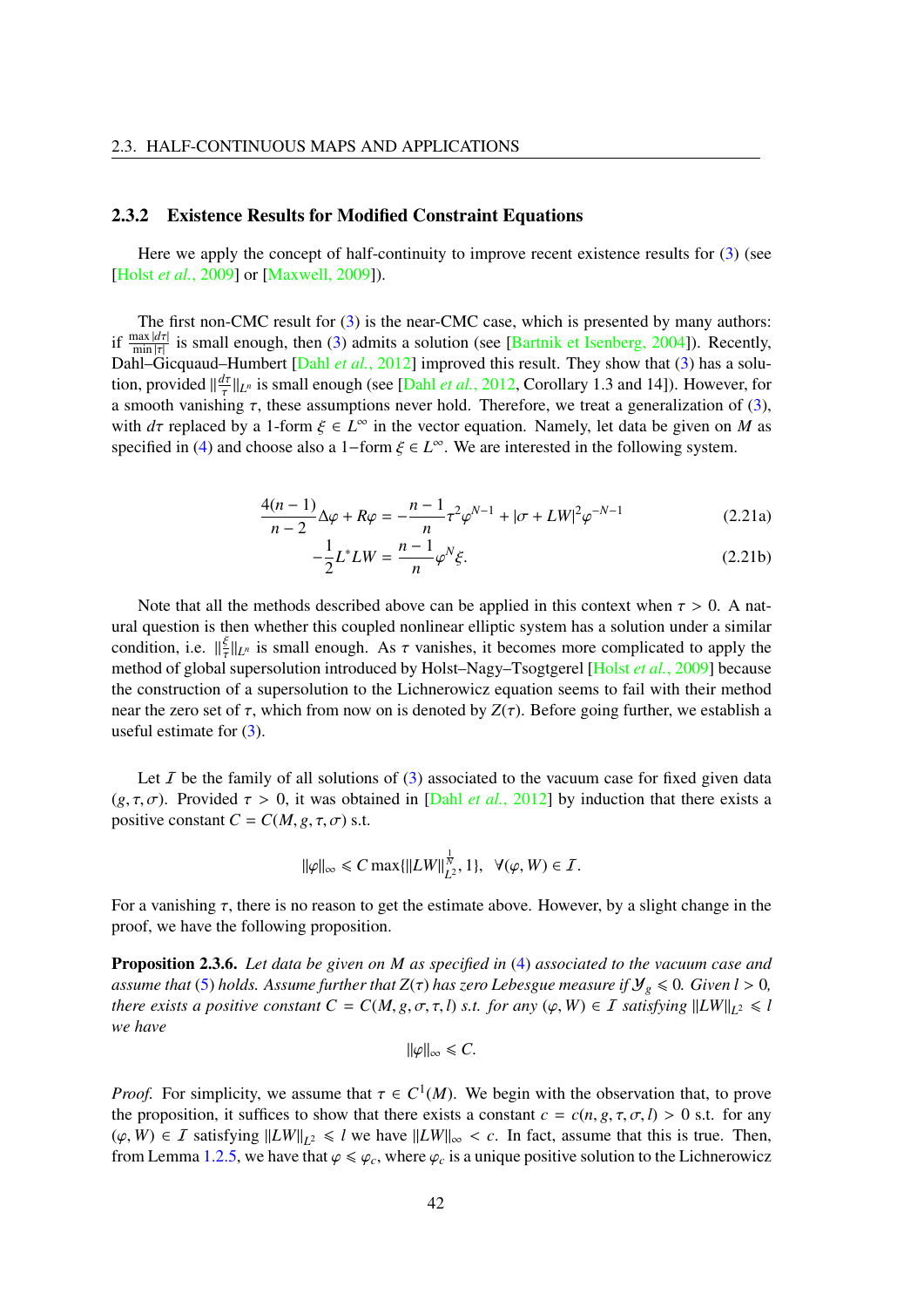equation [\(1.2\)](#page-20-0) associated to  $w = c + ||\sigma||_{\infty}$ , and hence taking  $C = \max \varphi_c$ , the proposition follows.

Now we will prove the boundedness of  $||LW||_{\infty}$  as mentioned above. Set  $q_i = 2\left(\frac{N+2}{4}\right)$  $\left(\frac{+2}{4}\right)^i$  for all *i* ∈ N, we first show inductively that if  $|LW|$  is uniformly bounded in  $L^{q_i}$ –norm by  $r_i > 0$ , then<br>*II* Wl is bounded in *I*<sup>q<sub>i+1</sub></sup> by  $r_i \le r_i$  (*n*, *a*, *x*, *z*, *a*, *x*) > 0. In fact, multiplying the Lichnerow  $|LW|$  is bounded in  $L^{q_{i+1}}$  by  $r_{i+1} = r_{i+1}(n, g, \tau, \sigma, q_i, r_i) > 0$ . In fact, multiplying the Lichnerowicz equation by  $\varphi \frac{(N+2)q_i}{2}$  and integrating over *M*, we have

<span id="page-42-0"></span>
$$
\frac{4(n-1)}{n-2} \int_M \varphi^{\frac{(N+2)q_i}{2}-1} \Delta \varphi dv + \int_M R \varphi^{\frac{(N+2)q_i}{2}} dv + \frac{n-1}{n} \int_M \tau^2 \varphi^{N+\frac{(N+2)q_i}{2}-2} dv
$$
  

$$
= \int_M |\sigma + LW|^2 \varphi^{\frac{(N+2)q_i-2)}{2}} dv
$$
  

$$
\leq ||\sigma + LW||_{L^{q_i}}^2 \left(\int_M \varphi^{\frac{(N+2)q_i}{2}} dv\right)^{\frac{q_i-2}{q_i}}
$$
  
(by  $q_i \geq 2$  and Hölder inequality)

$$
\leq 2\left(\|\sigma\|^{2}_{L^{q_i}}+\|LW\|^{2}_{L^{q_i}}\right)\left(\int_{M}\varphi^{\frac{(N+2)q_i}{2}}d\nu\right)^{\frac{q_i-2}{q_i}}.\tag{2.22}
$$

Since

<span id="page-42-2"></span>
$$
\int_{M} \varphi^{\frac{(N+2)q_{i}}{2}-1} \Delta \varphi dv = \frac{8((N+2)q_{i}-2)}{(N+2)^{2}q_{i}^{2}} \int_{M} |\nabla \varphi^{\frac{(N+2)q_{i}}{4}}|^{2} dv \ge 0, \qquad (2.23)
$$

and since the term  $\int_M R\varphi \frac{(N+2)q_i}{2} dv + \frac{n-1}{n} \int_M \tau$ 2 $\frac{1}{2}$  $N + \frac{(N+2)q_i}{2} - 2dV$  is uniformly bounded from below as observed in Remark [1.2.4.](#page-24-1) we obtain from [\(2.22\)](#page-42-0) that

$$
\int_M |\nabla \varphi^{\frac{(N+2)q_i}{4}}|^2 dv \leq c_1(g,\tau,q_i)+c_2(g,\tau,\sigma,q_i,r_i)\left(\int_M \varphi^{\frac{(N+2)q_i}{2}} dv\right)^{\frac{q_i-2}{q_i}},
$$

and then

<span id="page-42-1"></span>
$$
\|\varphi^{\frac{(N+2)q_i}{4}}\|_{L^N}^2 \le c_3(M, g) \left( \|\nabla \varphi^{\frac{(N+2)q_i}{4}}\|_{L^2}^2 + \|\varphi^{\frac{(N+2)q_i}{4}}\|_{L^2}^2 \right) \text{ (by the Sobolev inequality)}\n
$$
\le c_3 \left(c_1 + c_2 \|\varphi^{\frac{(N+2)q_i}{4}}\|_{L^2}^{\frac{2(q_i - 2)}{q_i}} + \|\varphi^{\frac{(N+2)q_i}{4}}\|_{L^2}^2 \right).
$$
\n(2.24)
$$

To show that  $\|\varphi^{\frac{(N+2)q_i}{4}}\|_{L^N}$  is bounded, by [\(2.24\)](#page-42-1) it suffices to assume that

<span id="page-42-3"></span>
$$
\|\varphi^{\frac{(N+2)q_i}{4}}\|_{L^N} \leq 3c_3 \|\varphi^{\frac{(N+2)q_i}{4}}\|_{L^2}
$$
\n(2.25)

and to prove that  $\|\varphi^{\frac{(N+2)q_i}{4}}\|_{L^2}$  is bounded. We study two cases.

• Case 1.  $\mathcal{Y}_g > 0$ : By Remark [1.2.4,](#page-24-1) we can assume that  $R > 0$  and then it is clear from [\(2.22\)](#page-42-0)-[\(2.23\)](#page-42-2) that

$$
\int_M \varphi^{\frac{(N+2)q_i}{2}} dv \leq \frac{2}{\min R} \left( ||\sigma||^2_{L^{q_i}} + r_i^2 \right) \left( \int_M \varphi^{\frac{(N+2)q_i}{2}} dv \right)^{\frac{q_i-2}{q_i}},
$$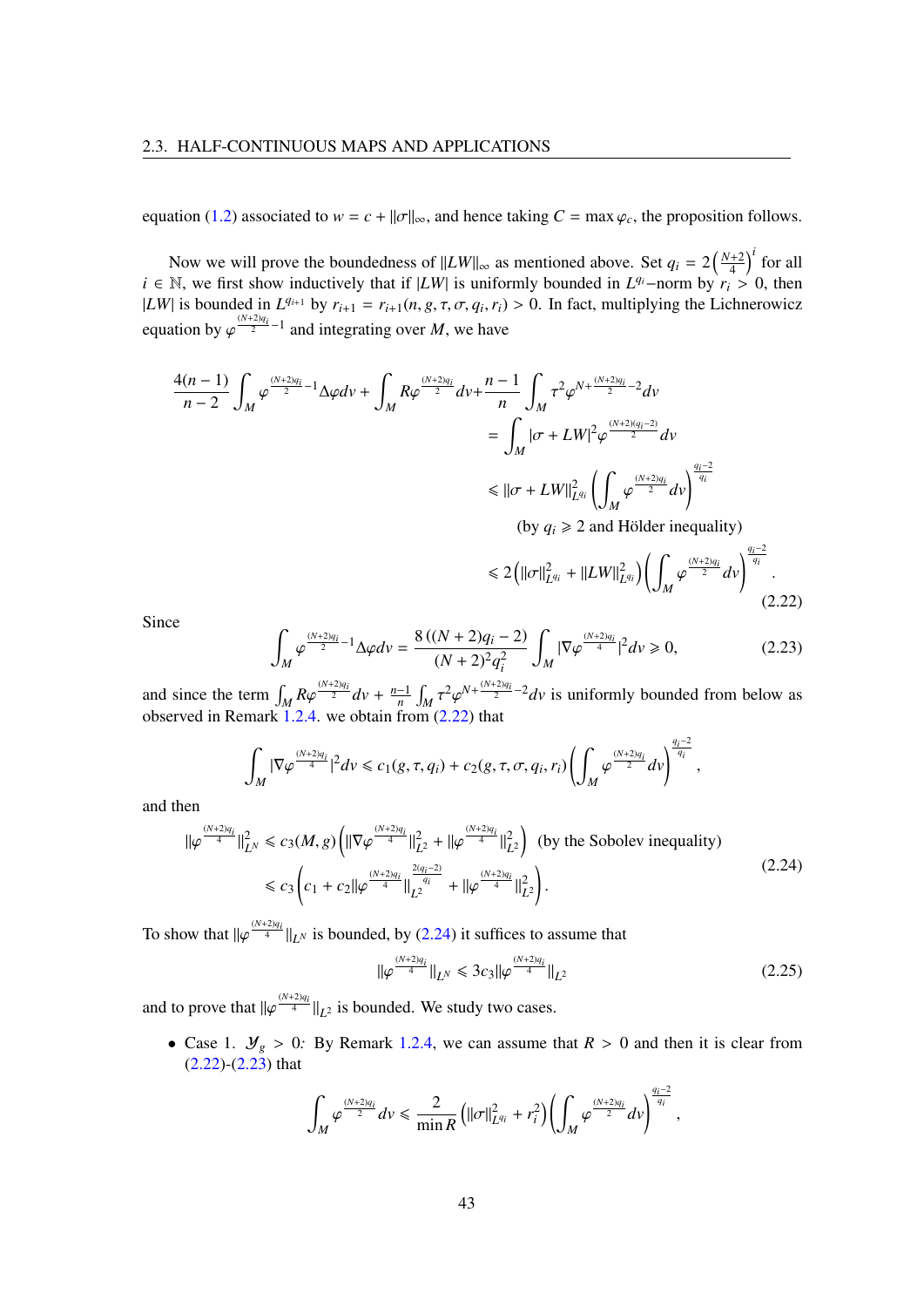which implies the boundedness of  $\|\varphi^{\frac{(N+2)q_i}{4}}\|_{L^2}$ .

• Case 2.  $\mathcal{Y}_g \leq 0$ : Given  $k > 0$ , we define

$$
B_k = \left\{m \in M: \ \varphi^{\frac{(N+2)q_i}{4}}(m) \geq \frac{1}{k} ||\varphi^{\frac{(N+2)q_i}{4}}||_{L^2}\right\}.
$$

Let  $\chi_{B_k}$  denote the characteristic function of  $B_k$ . We have

$$
\begin{aligned} 1 = \int_{M} \frac{\varphi^{\frac{(N+2)q_{i}}{2}}}{\|\varphi^{\frac{(N+2)q_{i}}{4}}\|_{L^{2}}^{2}} dv \leqslant \int_{M} \frac{\chi_{B_{k}} \varphi^{\frac{(N+2)q_{i}}{2}}}{\|\varphi^{\frac{(N+2)q_{i}}{4}}\|_{L^{2}}^{2}} dv + \int_{M \setminus B_{k}} \frac{\varphi^{\frac{(N+2)q_{i}}{2}}}{\|\varphi^{\frac{(N+2)q_{i}}{4}}\|_{L^{2}}^{2}} dv \\ \leqslant \frac{\|\varphi^{\frac{(N+2)q_{i}}{4}}\|_{L^{N}}^{2}}{\|\varphi^{\frac{(N+2)q_{i}}{4}}\|_{L^{2}}^{2}} Vol(B_{k})^{\frac{N-2}{N}} + \frac{1}{k^{2}} Vol(M \setminus B_{k}) \end{aligned}
$$

(by Hölder inequality and the definition of *Bk*)

$$
\leq 9c_3^2 Vol(B_k)^{\frac{N-2}{N}} + \frac{1}{k^2} Vol(M)
$$
 (by (2.25)).

Taking  $k_0 \ge 2Vol(M) + 1$ , it follows that  $Vol(B_{k_0}) \ge 2c_4(n, c_3) > 0$ . On the other hand, since  $Z(\tau)$  is a closed, subset of M with zero measure, there exists a neighborhood  $R_1$  of  $Z(\tau)$ .  $Z(\tau)$  is a closed, subset of *M* with zero measure, there exists a neighborhood  $B_i$  of  $Z(\tau)$ , depending on  $c_4$  s.t.  $Vol(B_i) \leq c_4$ . Next we get by [\(2.22\)](#page-42-0)-[\(2.23\)](#page-42-2) that

<span id="page-43-0"></span>
$$
\int_{M} R\varphi^{\frac{(N+2)q_{i}}{2}} d\boldsymbol{v} + \frac{n-1}{n} \int_{B_{k_{0}}\backslash B_{i}} \tau^{2} \varphi^{N+\frac{(N+2)q_{i}}{2}-2} d\boldsymbol{v} \leq 2\left(\|\sigma\|_{L^{q_{i}}}^{2} + r_{i}^{2}\right) \left(\int_{M} \varphi^{\frac{(N+2)q_{i}}{2}} d\boldsymbol{v}\right)^{\frac{q_{i}-2}{q_{i}}}.
$$
\n(2.26)

Set  $\tau_i = \inf_{M \setminus B_i} |\tau| > 0$ . Since  $\varphi^{\frac{(N+2)q_i}{4}} \ge \frac{1}{k_0} ||\varphi^{\frac{(N+2)q_i}{4}}||_{L^2}$  on  $B_{k_0}$  and since  $Vol(B_{k_0} \setminus B_i) \ge c_4$ , it follows from [\(2.26\)](#page-43-0) that

$$
-||R||_{L^{\infty}}||\varphi^{\frac{(N+2)q_i}{4}}||_{L^2}^2 + \frac{n-1}{n}c_4\tau_i^2\left(\frac{||\varphi^{\frac{(N+2)q_i}{4}}||_{L^2}}{k_0}\right)^{2\left(\frac{(q_i+2)(N+2)-8}{q_i(N+2)}\right)} \leq 2\left(||\sigma||^2_{L^{q_i}} + r_i^2\right)\left(\int_M\varphi^{\frac{(N+2)q_i}{2}}d\nu\right)^{\frac{q_i-2}{q_i}}
$$

Since

$$
\frac{q_i-2}{q_i}<1<\frac{(q_i+2)(N+2)-8}{q_i(N+2)}
$$

for all  $i \in \mathbb{N}$ , we get from the previous inequality that  $\|\varphi^{\frac{(N+2)q_i}{4}}\|_{L^2}$  is bounded by  $c_5 = c_5(n, q, \tau, r; c_1, k_2, d_1)$  $c_5(n, g, \tau, \sigma, r_i, c_4, k_0, q_i).$ 

In both cases, we have showed that  $\|\varphi^{\frac{(N+2)q_i}{4}}\|_{L^2} \le c_5$  and hence by [\(2.25\)](#page-42-3) that

<span id="page-43-1"></span>
$$
\|\varphi^{\frac{(N+2)q_i}{4}}\|_{L^N} \le c_6(c_5, c_3). \tag{2.27}
$$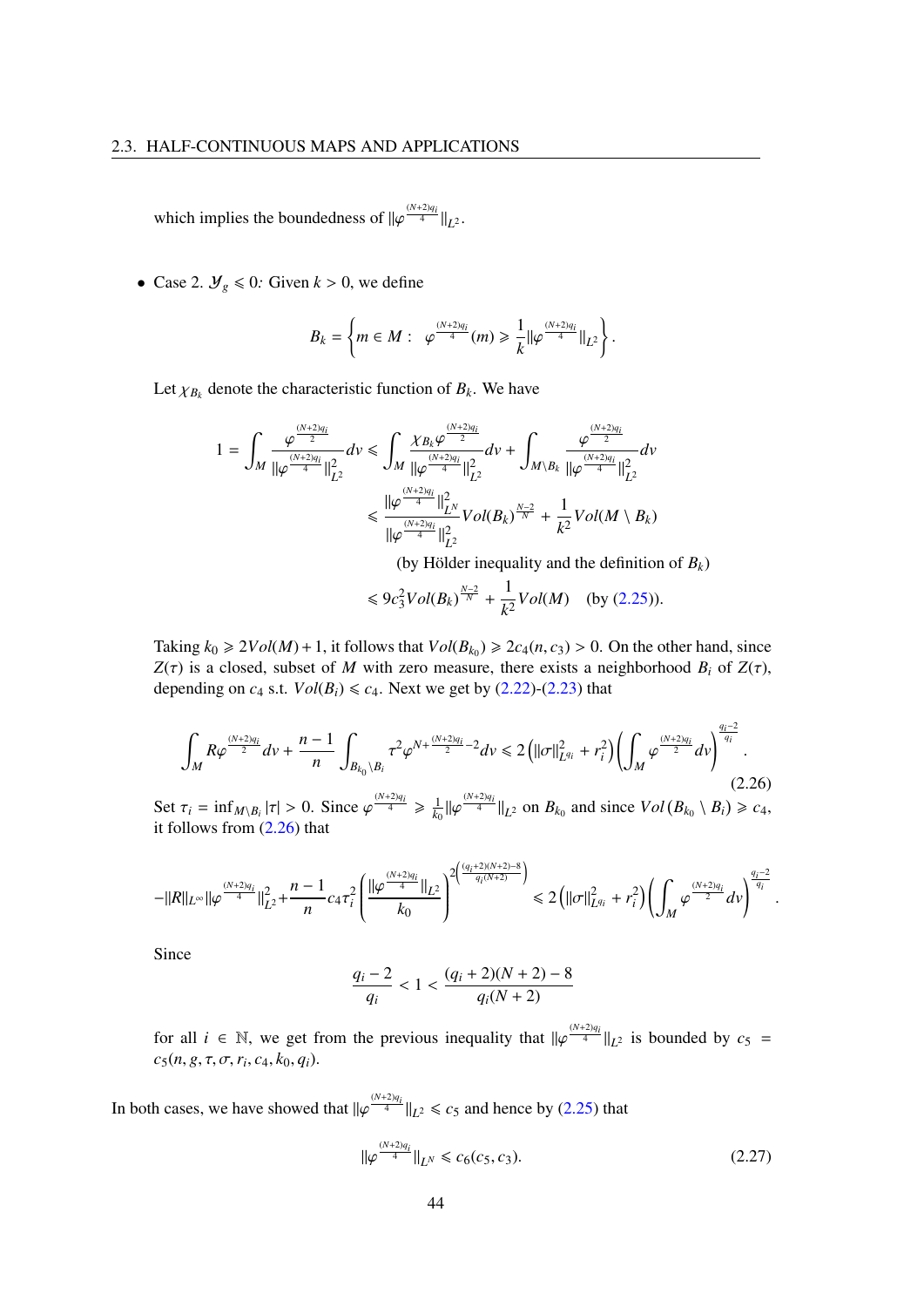Now by the Sobolev embedding theorem, from vector equation, there exists  $c_7 = c_7(M, g)$  s.t.

<span id="page-44-0"></span>
$$
||LW||_{L^{\frac{nq_i(N+2)}{(4n-(N+2)q_i)^+}}} \leq c_7 ||\varphi^N d\tau||_{L^{\frac{(N+2)q_i}{4}}}
$$
  
\n
$$
\leq c_7 ||d\tau||_{\infty} ||\varphi^N||_{L^{\frac{(N+2)q_i}{4}}}
$$
 (since  $\tau \in C^1$ )  
\n
$$
\leq c_8(c_7, \tau) ||\varphi^{\frac{(N+2)q_i}{4}}||_{L^N}^{\frac{4N}{(N+2)q_i}}
$$
  
\n
$$
\leq c_9(c_8, c_6)
$$
 (by (2.27)).

Here  $(4n - (N + 2)q_i)^+$  = max $\{4n - (N + 2)q_i, 0\}$  and  $L^{\frac{nq_i(N+2)}{(4n - (N+2)q_i)^+}}$  is understood to be  $L^{\infty}$  if  $4n \leq N + 2q_i$ .  $(N+2)q_i$ . Since

$$
q_{i+1} < \frac{nq_i(N+2)}{(4n - (N+2)q_i)^+},
$$

it follows from [\(2.28\)](#page-44-0) that  $||LW||_{L^{q_{i+1}}} \le r_{i+1}(n, g, \tau, \sigma, q_i, r_i)$  as claimed.

Finally, note that  $\frac{N+2}{4} > 1$ , we can then take  $i_0$  large enough depending only on *n* s.t.  $q_{i_0} \ge$  $\frac{4n}{2}$  $\frac{4n}{N+2}$  + 1. Thus, applying inductively [\(2.28\)](#page-44-0) for  $i \le i_0$ , provided  $||LW||_{L^{q_0}} = ||LW||_{L^2} \le l$ , we obtain that  $|LW|$  is uniformly bounded in  $L^{\infty}$  by  $c = c(n, g, \tau, \sigma, l) > 0$ , which completes our proof.  $\square$ 

We are now ready to prove the second main result of this chapter.

<span id="page-44-2"></span>**Theorem 2.3.7** (Near-CMC). Assume that  $\tau \in L^{\infty}$ ,  $\xi \in L^{\infty}$ ,  $g \in W^{2,p}$   $(p > n)$ ,  $(M, g)$  has no<br>conformal Killing vector field, and  $\tau \neq 0$  if  $M > 0$ . Assume further that  $Z(\tau)$  has zero Lehesgue *conformal Killing vector field, and*  $\sigma \neq 0$  *if*  $\mathcal{Y}_g \geq 0$ *. Assume further that*  $Z(\tau)$  *has zero Lebesgue measure if*  $\mathcal{Y}_g \le 0$ . If  $\|\frac{\xi}{\tau}\|_{L^n}$  is small enough, then the system equations [\(2.21\)](#page-41-0) admits a solution  $(\varphi, W)$ .

*Proof.* Recall that *T*, defined in Section [2.2](#page-31-1) (where  $d\tau$  is replaced by  $\xi$  in the vector equation), is a continuous compact map and  $T(a) > 0$  for all  $a \in C^0$ . As explained in Remark 1.2.4, there exists continuous compact map and  $T(\varphi) > 0$  for all  $\varphi \in C^0$ . As explained in Remark [1.2.4,](#page-24-1) there exists a constant  $\kappa_1 = \kappa_2 (g, \tau)$  s t a constant  $\kappa_1 = \kappa_1(g, \tau)$  s.t.

<span id="page-44-1"></span>
$$
RT(\varphi)^{N+2} + \frac{n-2}{n} \tau^2 T(\varphi)^{2N} \ge \kappa_1, \quad \forall \varphi \in C^0.
$$
 (2.29)

Set  $\kappa = \max\left\{ |\kappa_1|, \int_M |\sigma|^2 dv \right\}$ . Let *S* be given by

$$
S(\varphi) = \begin{cases} \min\{T(\varphi), a\} & \text{if } ||L W_{\varphi}||_{L^{2}} \leq \sqrt{\kappa}, \\ 0 & \text{otherwise}, \end{cases}
$$
 (2.30)

and set  $\mathcal{C} = \{ \varphi \in C^0 : 0 \le \varphi \le a \}$ , where *a* will be determined later.

Since *T* is a continuous compact map from  $C^0$  to  $C^0_+$  and since by definition  $0 \le S(\varphi) \le a$ <br>for all  $\varphi \in \mathscr{C}$ . S maps  $\mathscr{C}$  into itself and  $S(\mathscr{C})$  is precompact. Assume for the moment that the for all  $\varphi \in \mathcal{C}$ , *S* maps  $\mathcal{C}$  into itself and *S*( $\mathcal{C}$ ) is precompact. Assume for the moment that the half-continuity of *S* is proven. By Corollary [2.3.5,](#page-40-1) *S* has a fixed point  $\varphi_0$ . Note that  $\varphi_0$  is not zero otherwise  $0 = (\cos x - S(\cos x))$  hance  $||J|| = 0 \le \sqrt{x}$ . We get from the definition of *S* that zero otherwise  $0 = \varphi_0 = S(\varphi_0)$ , hence  $||LW_{\varphi_0}||_{L^2} = 0 \le \sqrt{\kappa}$ . We get from the definition of *S* that  $S(\varphi_0) = \min_{\mathbf{x}} \mathcal{F}(\varphi_0)$  at  $\ge 0$  which is a contradiction with  $S(\varphi_0) = 0$ . Since  $\varphi_0 \ne 0$  so is  $S$  $S(\varphi_0) = \min \{ T(\varphi_0), a \} > 0$  which is a contradiction with  $S(\varphi_0) = 0$ . Since  $\varphi_0 \neq 0$ , so is  $S(\varphi_0)$ , the definition of *S* implies that  $||I|| \le |I|| \le |I||$ definition of *S* implies that  $||LW_{\varphi_0}||_{L^2} \le \sqrt{k}$  and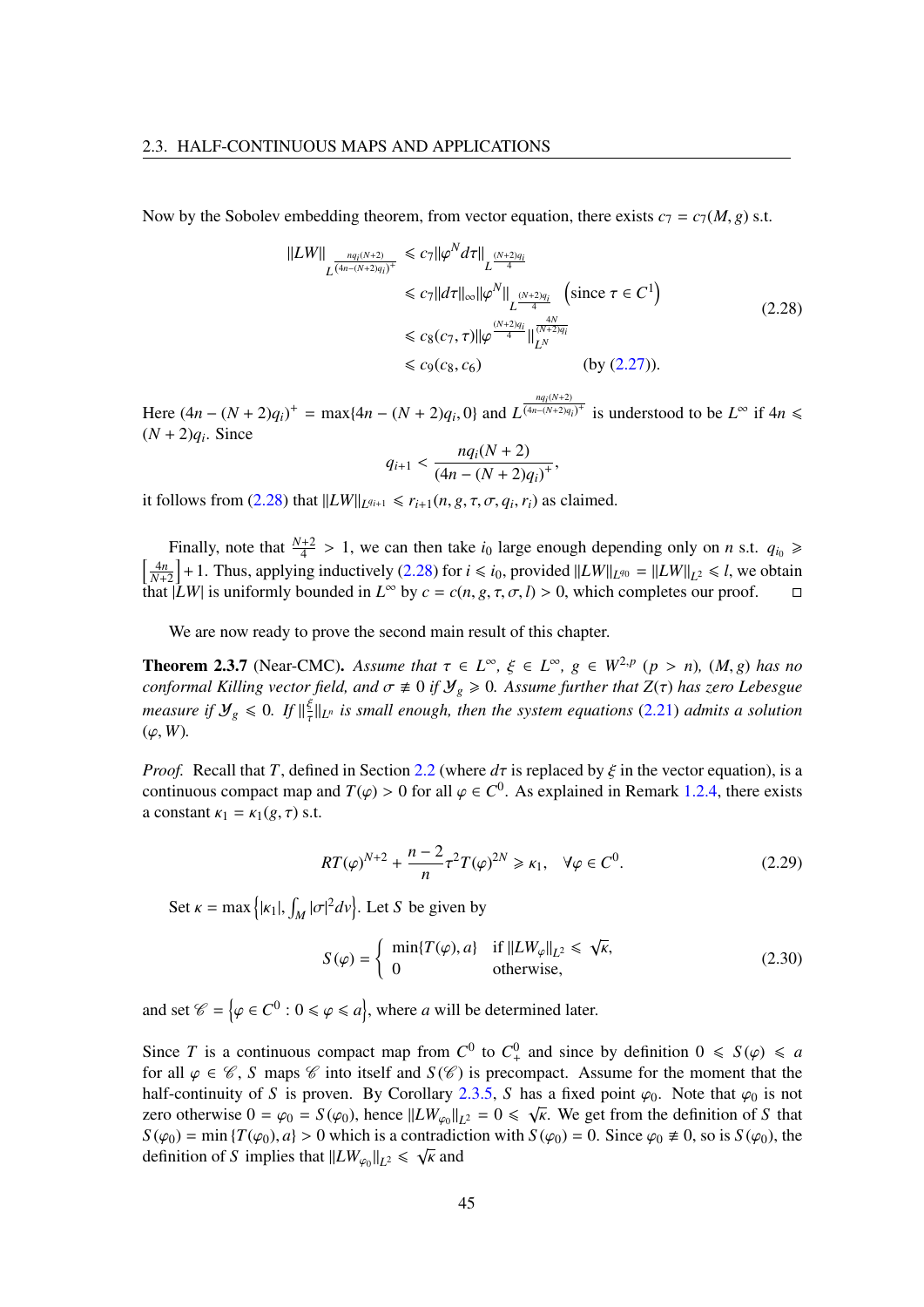<span id="page-45-2"></span>
$$
\varphi_0 = \min\{T(\varphi_0), a\} \le T(\varphi_0). \tag{2.31}
$$

Set

$$
K = \left\{ \varphi : \ \left\| LW_{\varphi} \right\|_{L^2} \leq \sqrt{\kappa} \ \text{and} \ \varphi \leq T(\varphi) \right\}.
$$

Arguing as in the proof of Theorem [2.3.6,](#page-41-1) we obtain that if any  $\varphi \in K$  satisfies  $||LW_{\varphi}||_{L^{q_i}} \le r_i$  for some constant  $r_i > 0$ , then some constant  $r_i > 0$ , then

<span id="page-45-0"></span>
$$
\left\| T(\varphi)^{\frac{(N+2)q_i}{4}} \right\|_{L^N} \leq \tilde{r}_i(n, g, \tau, \sigma, r_i, q_i), \tag{2.32}
$$

where  $q_i = 2\left(\frac{N+2}{4}\right)$  $\left(\frac{+2}{4}\right)^i$  for all  $i \in \mathbb{N}$ . Therefore, by the Sobolev embedding theorem, we have from the vector equation that

<span id="page-45-1"></span>
$$
||L W_{\varphi}||_{L^{\frac{nq_i(N+2)}{(4n-(N+2)q_i)^+}}} \le r(M, g)||\varphi^N \xi||_{L^{\frac{(N+2)q_i}{4}}}
$$
  
\n
$$
\le r||\xi||_{\infty} ||\varphi^N||_{L^{\frac{(N+2)q_i}{4}}}
$$
  
\n
$$
\le r||\xi||_{\infty} ||\varphi^{\frac{(N+2)q_i}{4}}||_{L^N}^{\frac{4N}{(N+2)q_i}}
$$
  
\n
$$
\le r||\xi||_{\infty} ||T(\varphi)^{\frac{(N+2)q_i}{4}}||_{L^N}^{\frac{4N}{(N+2)q_i}}
$$
  
\n
$$
\le r_{i+1}(\xi, r, \tilde{r}_i)
$$
  
\n
$$
(by \varphi \le T(\varphi))
$$
  
\n
$$
(by (2.32)),
$$

where  $(4n - (N + 2)q_i)^+ = \max\{4n - (N + 2)q_i, 0\}$  and  $L^{\frac{4n - (N + 2)q_i}{2}}$  is understood to be  $L^{\infty}$  if  $4n \leq N + 2q_i$ . As in the proof of Theorem 2.3.6, we obtain inductively from (2.33) that for all  $\varphi \in K$ *nqi* (*N*+2)  $(N + 2)q_i$ . As in the proof of Theorem [2.3.6,](#page-41-1) we obtain inductively from [\(2.33\)](#page-45-1) that for all  $\varphi \in K$ , there exists a constant  $C = C(n, a, \tau, \xi, \kappa) > 0$  s t there exists a constant  $C = C(n, g, \tau, \xi, \kappa) > 0$  s.t.

$$
||LW_{\varphi}||_{L^{\infty}} \leq C,
$$

and hence by Lemma [1.2.5](#page-24-0) the set  $T(K)$  is bounded by max  $\theta_C$ , where  $\theta_C$  is the unique positive so-lution to the Lichnerowicz equation [\(1.2\)](#page-20-0) associated to  $w = ||\sigma||_{L^{\infty}} + C$ . Thus, taking  $a = \max \theta_C + 1$ , since  $\varphi_0 \in K$ , we also obtain from [\(2.31\)](#page-45-2) that  $\varphi_0 = T(\varphi_0)$ , which proves the theorem.

We now prove the half-continuity of *S*. Since *T* is continuous, so is *S* at  $\varphi$  satisfying  $||LW_{\varphi}||_{L^2} \neq$ <br>For  $\varphi$  s t,  $||JW||_{\varphi} = \sqrt{k}$  multiplying the Lichnerowicz equation by  $T(\varphi)^{N+1}$  and integrating we now prove the han<br>  $\sqrt{k}$ . For  $\varphi$  s.t.  $||LW_{\varphi}||_{L^2}$  = √  $\overline{k}$ , multiplying the Lichnerowicz equation by  $T(\varphi)^{N+1}$  and integrating over *M*, we have

$$
\frac{4(n-1)(N+1)}{(n-2)\left(\frac{N}{2}+1\right)^2} \int_M |\nabla T(\varphi)^{\frac{N+2}{2}}|^2 dv + \int_M RT(\varphi)^{N+2} dv + \frac{n-1}{n} \int_M \tau^2 T(\varphi)^{2N} dv = \int_M |\sigma + LW_\varphi|^2 dv
$$
  

$$
= \int_M |\sigma|^2 dv + \int_M |LW_\varphi|^2 dv
$$
  

$$
= \int_M |\sigma|^2 dv + \int_M |UW_\varphi|^2 dv
$$
  

$$
= \int_M |\sigma|^2 dv + \kappa.
$$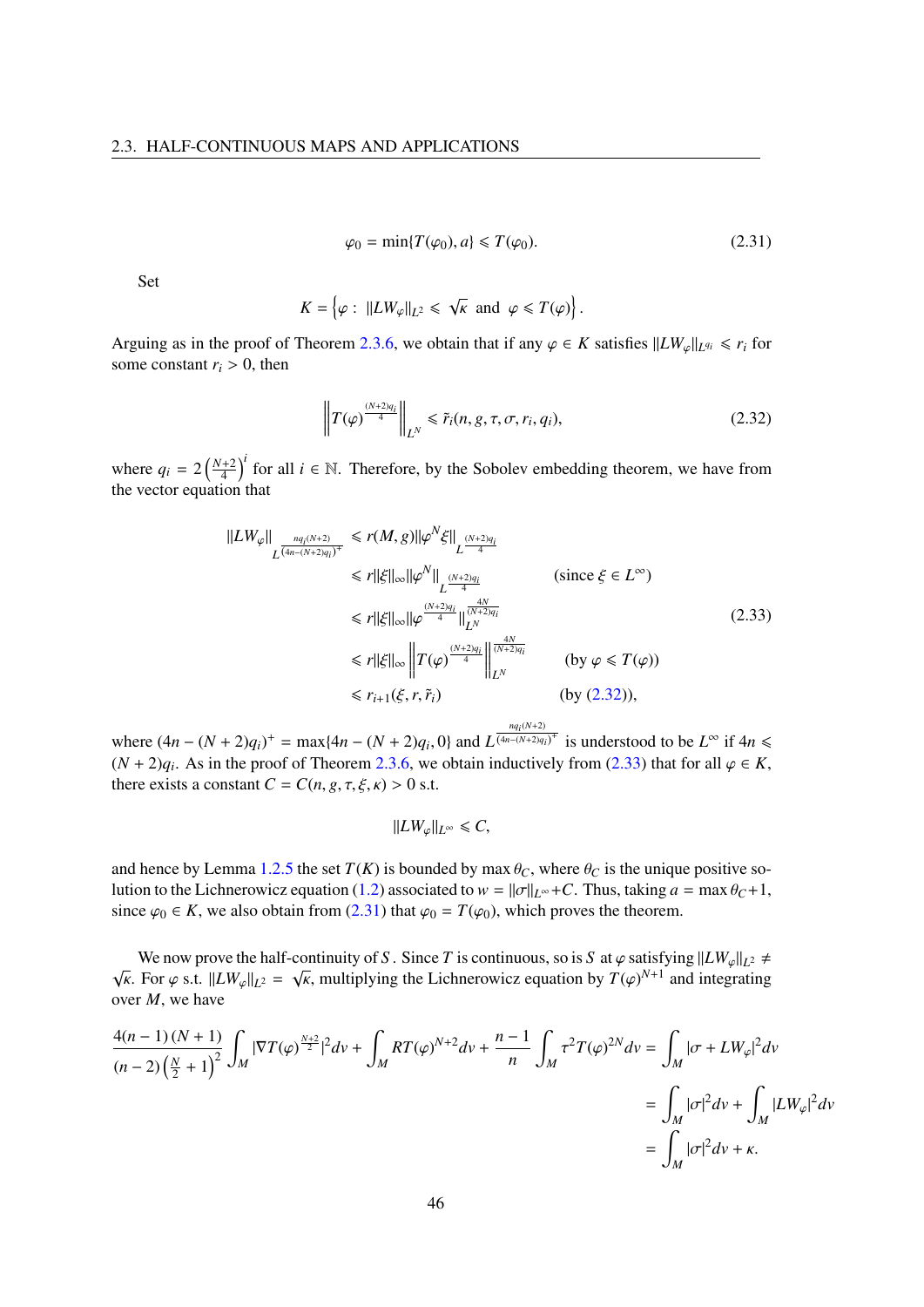Therefore,

<span id="page-46-0"></span>
$$
\int_{M} \tau^{2} T(\varphi)^{2N} d\nu \leq n \left( \int_{M} |\sigma|^{2} d\nu + \kappa - \left( \int_{M} RT(\varphi)^{N+2} d\nu + \frac{n-2}{n} \int_{M} \tau^{2} T(\varphi)^{2N} d\nu \right) \right)
$$
\n
$$
\leq n \left( \int_{M} |\sigma|^{2} d\nu + \kappa + |\kappa_{1}| \right) \qquad \text{(by (2.29))}
$$
\n
$$
\leq 3n\kappa. \tag{2.34}
$$

On the other hand, we get from the vector equation that

<span id="page-46-1"></span>
$$
\kappa = \int_M |L W_\varphi|^2 dv \le C_5(g) \|W_\varphi\|_{W^{2, \frac{2n}{n+2}}}^2 \qquad \text{(by Sobolev imbedding)}
$$
  
\n
$$
\le C_6(g, C_5) \|L^* L W_\varphi\|_{L^{\frac{2n}{n+2}}}^2
$$
  
\n
$$
\le C_7(C_6) \left(\int_M |\xi|^{\frac{2n}{n+2}} \varphi^{\frac{2nN}{n+2}} dv\right)^{\frac{n+2}{n}}
$$
  
\n
$$
\le C_7 \left\|\frac{\xi}{\tau}\right\|_{L^n}^2 \int_M \tau^2 \varphi^{2N} dv \quad \text{(by Hölder inequality)}
$$
\n(2.35)

By  $(2.34)$  and  $(2.35)$ , we obtain that

$$
\int_M \tau^2 T(\varphi)^{2N} dv \leq 3nC_7 \left\| \frac{\xi}{\tau} \right\|_{L^n}^2 \int_M \tau^2 \varphi^{2N} dv.
$$

If  $\left\| \frac{\xi}{\tau} \right\|_{L^n}$  is small enough s.t.  $3nC_7 \left\| \frac{\xi}{\tau} \right\|$ exists  $m \in M$  s.t.  $0 < T(\varphi)(m) < \varphi(m)$  (note that  $T(\varphi) \in C^0_+$ ). Therefore, since *T* is continuous, there exists  $\delta = \delta(\varphi) > 0$  small enough s t 2  $L_{\mu}^n$  < 1, it follows from the previous inequality that there there exists  $\delta = \delta(\varphi) > 0$  small enough s.t.

 $0 < T(\theta)(m) < \theta(m), \ \ \forall \theta \in B(\varphi, \delta) \cap \mathscr{C},$ 

and hence from the fact that

$$
-(S(\theta)(m) - \theta(m)) = \begin{cases} -(min\{T(\theta)(m), a\} - \theta(m)) & \text{if } ||LW_{\theta}||_{L^{2}} \le \sqrt{\kappa}, \\ \theta(m) & \text{otherwise}, \end{cases}
$$

we conclude that

<span id="page-46-2"></span>
$$
-(S(\theta)(m) - \theta(m)) > 0 \tag{2.36}
$$

for all  $\theta \in B(\varphi, \delta) \cap \mathscr{C}$ .

Now let  $p : C^0 \longrightarrow \mathbb{R}$  be defined by  $p(f) = -f(m)$  for all  $f \in C^0$ . It is obvious that  $p \in (C^0)^*$ . Moreover, Inequality [\(2.36\)](#page-46-2) tells us that  $p(S(\theta) - \theta) > 0$  for all  $\theta \in B(\varphi, \delta) \cap \mathcal{C}$ , and then by definition *S* is half-continuous at  $\varphi$  as claimed. The proof is completed. definition *S* is half-continuous at  $\varphi$  as claimed. The proof is completed.

<span id="page-46-3"></span>Our next existence result deals with the far-from-CMC case. It makes progress compared with the statements of Holst–Nagy–Tsogtgerel [Holst *et al.*[, 2009\]](#page-102-0) and Maxwell [\[Maxwell, 2009\]](#page-103-0) (see Proposition [2.2.9\)](#page-39-1), where the smallness assumption on  $\sigma$  is in  $L^{\infty}$ . Here our assumption is on the  $L^2$ -norm of  $\sigma$  $L^2$ -norm of  $\sigma$ .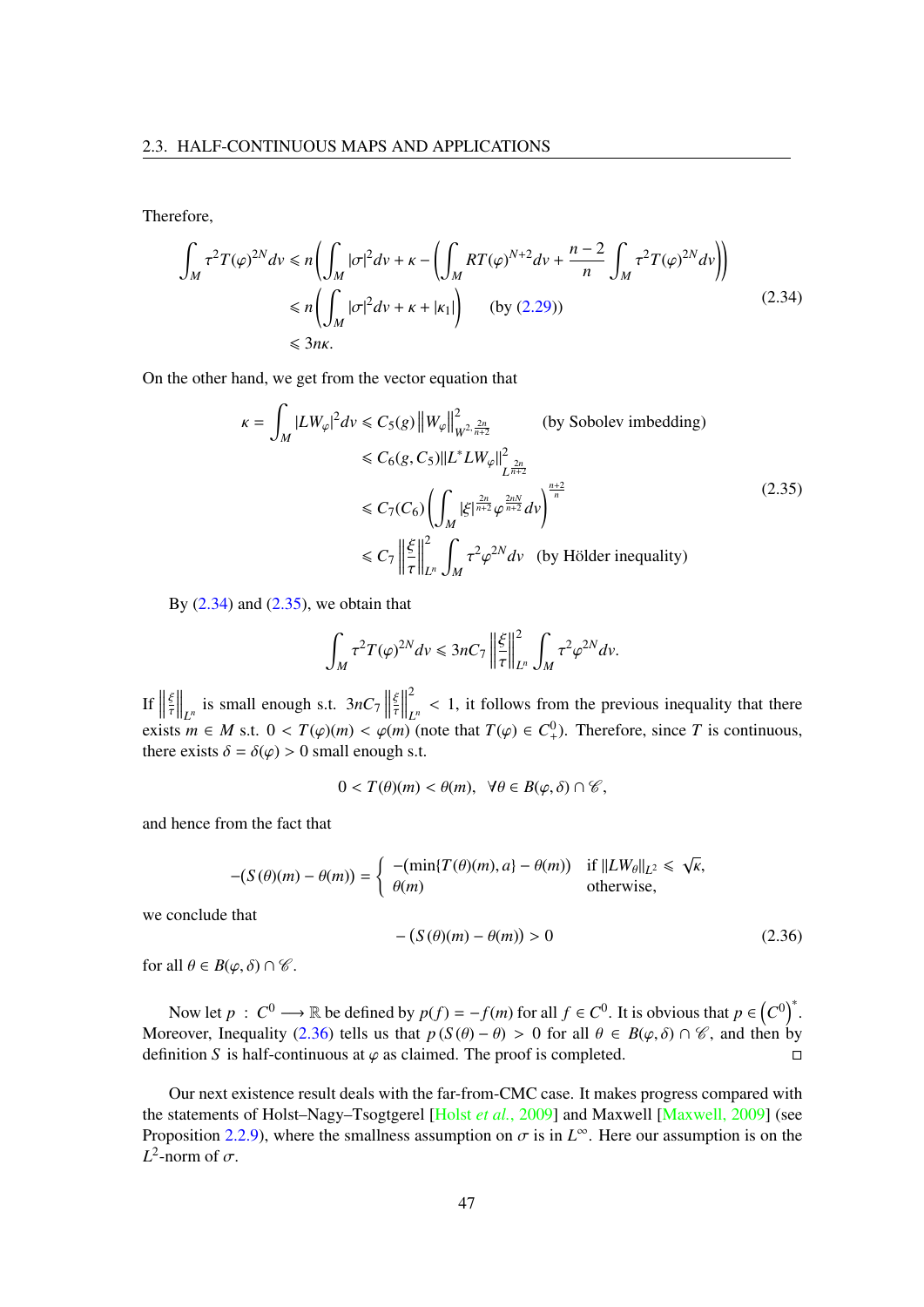Theorem 2.3.8 (Far-from-CMC). *Let data be given on M as specified in* [\(4\)](#page-12-0) *associated to the vacuum case. Assume that*  $\mathcal{Y}(g) > 0$ ,  $(M, g)$  *has no conformal Killing vector field and*  $\sigma \neq 0$ . If  $||\sigma||_{L^2}$  *is small enough (depending only on g and*  $\tau$ ), *then the system* [\(3\)](#page-11-0) *has a solution* ( $\varphi$ , *W*).

*Proof.* Regarding Remark [1.2.4,](#page-24-1) we may assume that  $R > 0$ . We define

$$
S(\varphi) = \begin{cases} \min\{T(\varphi), a\} & \text{if } \frac{4(N+1)}{(N+2)^2} \mathcal{Y}_g \left(\int_M \varphi^{\frac{N(N+2)}{2}} d\nu\right)^{\frac{2}{N}} \le 2 \int_M |\sigma|^2 d\nu\\ 0 & \text{otherwise,} \end{cases} \tag{2.37}
$$

where *a* is to be determined later. Let

$$
\mathscr{C} = \left\{ \varphi \in C^0(M) : \ \|\varphi\|_{\infty} \leq a \right\}.
$$

As in the previous proof, *S* maps  $\mathscr C$  into itself and  $S(\mathscr C)$  is precompact since *T* is a compact map from  $C^0$  into  $C^0_+$ . Assume that the half-continuity of *S* is proven. Then Corollary [2.3.5](#page-40-1) implies that *S* admits a fixed point  $\varphi_0$ . Note that  $\varphi_0$  is not zero. Indeed, if  $0 = \varphi_0 = S(\varphi_0)$ , it follows that  $\frac{4(N+1)}{(N+2)^2}$   $\mathcal{Y}_g$   $\left(\int_M \varphi\right)$  $\int_0^{\frac{N(N+2)}{2}} dv$   $\int_0^{\frac{2}{N}} = 0 \le 2 \int_M |\sigma|^2 dv$ , and hence from the definition of *S* we get that  $S(\varphi_0) = \min{\{T(\varphi_0), a\}} > 0$  which is a contradiction with  $S(\varphi_0) = 0$ . Since  $\varphi_0 \neq 0$ , so is  $S(\varphi_0)$ , and the definition of *S* implies that

$$
\frac{4(N+1)}{(N+2)^2} \mathcal{Y}_{g} \left( \int_M \varphi_0^{\frac{N(N+2)}{2}} d\nu \right)^{\frac{2}{N}} \leq 2 \int_M |\sigma|^2 d\nu \text{ and } \varphi_0 = S(\varphi_0) = \min\{T(\varphi_0), a\} \leq T(\varphi_0).
$$

On the other hand, the first condition on  $\varphi_0$  and the smallness assumption on  $||\sigma||_{L^2}$  implies that

$$
\int_M |L W_{\varphi_0}|^2 dv \le \int_M |\sigma|^2 dv.
$$

Indeed,

<span id="page-47-0"></span>
$$
\int_{M} |L W_{\varphi_0}|^2 dv \leq C(g) ||\varphi_0^N d\tau||_{L^{\frac{2n}{n+2}}}^2 \text{ (by Sobolev imbedding theorem)}
$$
\n
$$
\leq C ||d\tau||_{L^p}^2 \left( \int_M \varphi_0^{\frac{2nNp}{(n+2)p-2n}} dv \right)^{\frac{(n+2)p-2n}{np}} \text{ (by Hölder inequality)}
$$
\n
$$
\leq C ||d\tau||_{L^p}^2 \left( \int_M \varphi_0^{\frac{N(N+2)}{2}} dv \right)^{\frac{4}{N+2}} \text{ (by Hölder inequality and } p > n)
$$
\n
$$
\leq C ||d\tau||_{L^p}^2 \left( \frac{(N+2)^2}{2(N+1) y_g} \right)^{\frac{2N}{N+2}} ||\sigma||_{L^2}^{\frac{2(N-2)}{N+2}} \int_M |\sigma|^2 dv \text{ (by the first condition on } \varphi_0)
$$
\n
$$
\leq \int_M |\sigma|^2 dv, \qquad (2.38)
$$

where the last inequality holds provided  $||\sigma||_{L^2}$  is small enough so that  $C||d\tau||_{L^p}^2\left(\frac{(N+2)^2}{2(N+1)3}\right)$  $\overline{2(N+1)\mathcal{Y}_g}$  $\int_{N+2}^{\frac{2N}{N+2}} ||\sigma||_{L^2}^{\frac{2(N-2)}{N+2}} \leq$ 1. Setting

$$
K = \left\{ \varphi : \quad \|L W_{\varphi}\|_{L^2} \leq \| \sigma \|_{L^2} \text{ and } \varphi \leq T(\varphi) \right\},
$$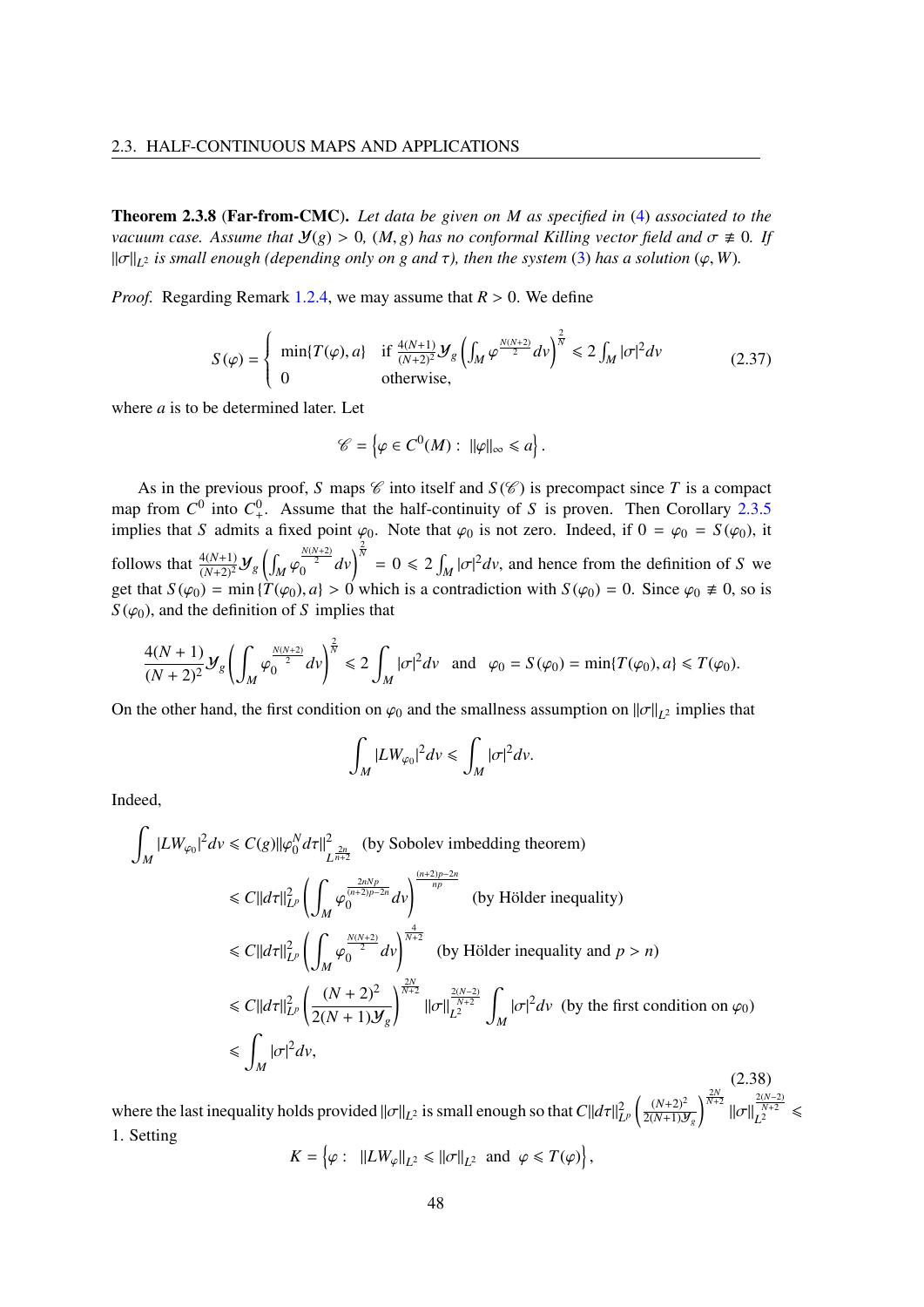similarly to the proof of Theorem [2.3.7,](#page-44-2) we then obtain that  $T(K)$  is uniformly bounded in  $L^{\infty}$  by  $C = C(g, \tau, \sigma)$ . Thus, taking  $a \geq C$ , since  $\varphi_0 \in K$ , we obtain from the second condition on  $\varphi_0$  that  $\varphi_0 = T(\varphi_0)$ , which completes our proof.

Now we prove the half-continuity of *S* on  $\mathcal C$ . Since *T* is continuous, so is *S* at  $\varphi$  satisfying

$$
\frac{4(N+1)}{(N+2)^2} \mathcal{Y}_{g} \left( \int_M \varphi^{\frac{N(N+2)}{2}} dv \right)^{\frac{2}{N}} \neq 2 \int_M |\sigma|^2 dv.
$$

For the remaining  $\varphi$ , i.e. when  $\frac{4(N+1)}{(N+2)^2}$   $\mathcal{Y}_g\left(\int_M \varphi\right)$  $\int_{0}^{\frac{N(N+2)}{2}} dv \bigg)^{\frac{2}{N}} = 2 \int_{M} |\sigma|^2 dv$ , first note that, arguing as to get  $(2.38)$ , we have

<span id="page-48-0"></span>
$$
\int_{M} |L W_{\varphi}|^{2} dv \le \int_{M} |\sigma|^{2} dv.
$$
\n(2.39)

Next we prove that there exists  $m \in M$  s.t.  $\varphi(m) > T(\varphi)(m)$ . We argue by contradiction. Assume that it is not true, then

<span id="page-48-1"></span>
$$
\frac{4(N+1)}{(N+2)^2} \mathcal{Y}_{g} \left( \int_{M} T(\varphi) \frac{N(N+2)}{2} d\nu \right)^{\frac{2}{N}} \geq \frac{4(N+1)}{(N+2)^2} \mathcal{Y}_{g} \left( \int_{M} \varphi \frac{N(N+2)}{2} d\nu \right)^{\frac{2}{N}} = 2 \int_{M} |\sigma|^{2} d\nu
$$
\n
$$
\geq \int_{M} |\sigma|^{2} d\nu + \int_{M} |LW|^{2} d\nu \quad \text{(by (2.39))}.
$$
\n(2.40)

On the other hand, multiplying the Lichnerowicz equation by  $T(\varphi)^{N+1}$  and integrating over *M*, we obtain obtain

<span id="page-48-2"></span>
$$
\frac{16(n-1)(N+1)}{(n-2)(N+2)^2} \int_M |\nabla T(\varphi)^{\frac{N+2}{2}}|^2 d\boldsymbol{v} + \int_M RT(\varphi)^{N+2} d\boldsymbol{v} + \frac{n-1}{n} \int_M \tau^2 T(\varphi)^{2N} d\boldsymbol{v} = \int_M |\sigma|^2 d\boldsymbol{v} + \int_M |LW_\varphi|^2 d\boldsymbol{v}.
$$
\n(2.41)

Since

$$
\frac{16(n-1)(N+1)}{(n-2)(N+2)^2} \int_M |\nabla T(\varphi)^{\frac{N+2}{2}}|^2 dv + \int_M RT(\varphi)^{N+2} dv
$$
  
\n
$$
\geq \frac{4(N+1)}{(N+2)^2} \left(\frac{4(n-1)}{n-2} \int_M |\nabla T(\varphi)^{\frac{N+2}{2}}|^2 dv + \int_M RT(\varphi)^{N+2} dv\right) \text{ (since } R > 0)
$$
  
\n
$$
\geq \frac{4(N+1)}{(N+2)^2} \mathcal{Y}_g \left(\int_M T(\varphi)^{\frac{N(N+2)}{2}} dv\right)^{\frac{2}{N}} \text{ (by the definition of } \mathcal{Y}_g)
$$
  
\n
$$
\geq \int_M |\sigma|^2 dv + \int_M |LW|^2 dv, \qquad \text{ (by (2.40))}
$$

it follows from [\(2.41\)](#page-48-2) that  $\int_M \tau^2 T(\varphi)^{2N} d\nu \leq 0$ , which is a contradiction.

Now let *m* ∈ *M* s.t.  $0 < T(\varphi)(m) < \varphi(m)$  (note that  $T(\varphi) \in C^0_+$ ). By the continuity of *T*, we win that there exists  $\delta = \delta(\varphi)$  s t, for all  $\theta \in B(\varphi, \delta) \cap \mathscr{C}$ obtain that there exists  $\delta = \delta(\varphi)$  s.t. for all  $\theta \in B(\varphi, \delta) \cap \mathcal{C}$ ,

$$
0
$$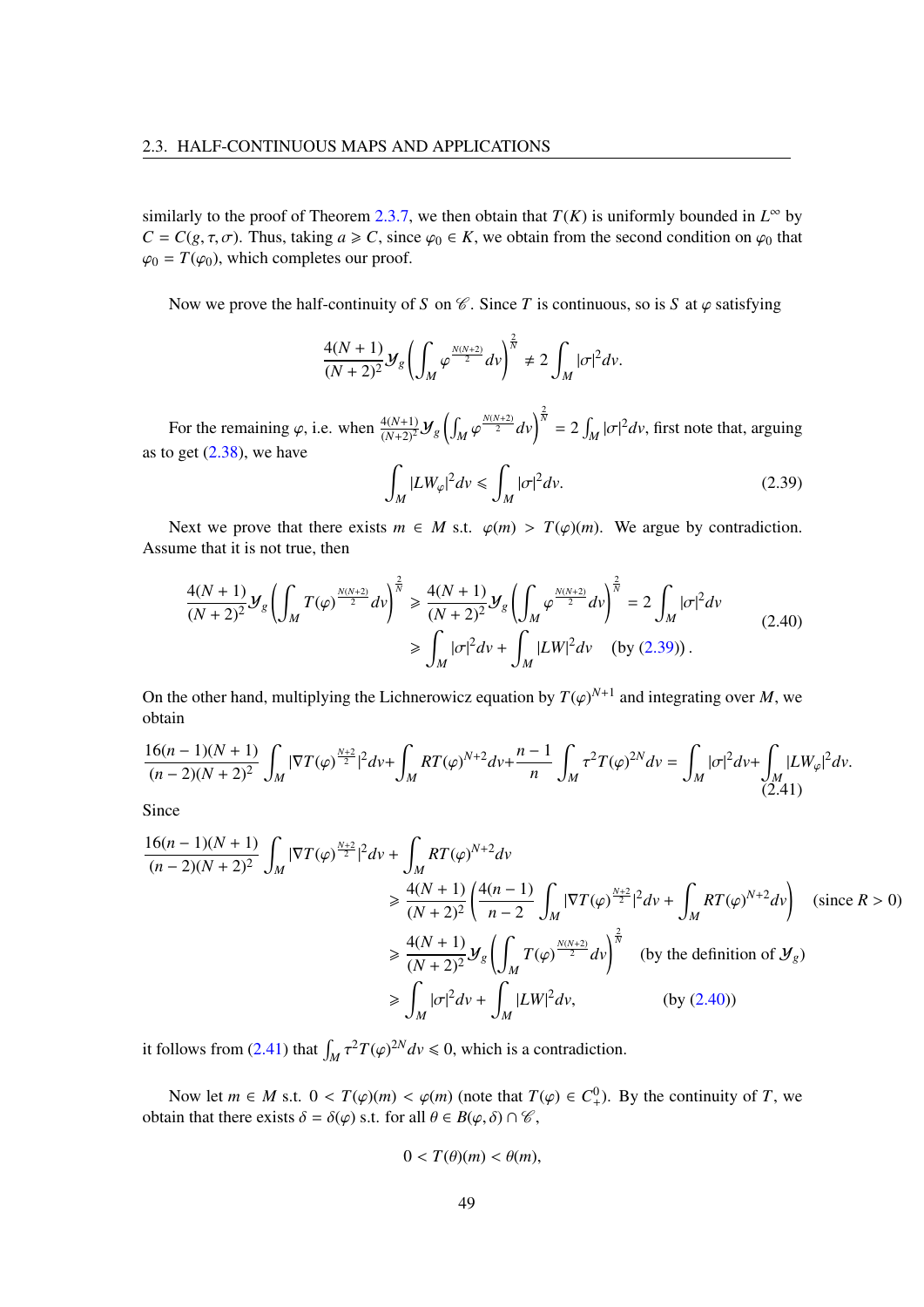and hence from the fact that

$$
-(S(\theta)(m) - \theta(m)) = \begin{cases} -(\min\{T(\theta)(m), a\} - \theta(m)) & \text{if } \frac{4(N+1)}{(N+2)^2} \mathcal{Y}_g \left(\int_M \theta^{\frac{N(N+2)}{2}} dv\right)^{\frac{2}{N}} \le 2 \int_M |\sigma|^2 dv \\ \theta(m) & \text{otherwise,} \end{cases}
$$

we conclude that  $-(S(\theta)(m) - \theta(m)) > 0$ ,  $\forall \theta \in B(\varphi, \delta) \cap \mathcal{C}$ .

Hence, by the definition of half-continuity applied with  $p(f) = -f(m)$  for all  $f \in C^0$ , we obtain that *S* is half-continuous at  $\varphi$ . The proof is completed.

<span id="page-49-1"></span>**Remark 2.3.9.** *From the proof above, a more precise assumption for Theorem [2.3.8](#page-46-3) is that*  $||d\tau||_{L^p}||\sigma||_{L^2}^{\frac{(N-2)}{N+2}}$ <br>*is small enough, only depending on* (*M, a*) *is small enough, only depending on* (*M*, *<sup>g</sup>*)*.*

#### 2.3.3 A Sufficient Condition to the Existence of Solutions

We note that the main ingredient to prove the half-continuity of *S* in the two proofs above is the existence of  $m \in M$  s.t.  $T(\varphi)(m) < \varphi(m)$ . This leads us to propose a sufficient condition for the existence of a solution to [\(3\)](#page-11-0), which is much weaker than the concept of a global supersolution (see [Holst *et al.*[, 2009\]](#page-102-0) or [\[Maxwell, 2009\]](#page-103-0)). We will begin with the notion of a local supersolution.

Definition 2.3.10. *Let data be given on M as specified in* [\(4\)](#page-12-0) *and assume that* [\(5\)](#page-12-1) *holds. We call*  $\theta \in L_+^{\infty}$  *a local supersolution to* [\(3\)](#page-11-0) *if for every positive function*  $\varphi$  *satisfying*  $\varphi \le \theta$  *and*  $\varphi = \theta$  *somewhere, there exists*  $m \in M$  *such that*  $T(\varphi)(m) \le \varphi(m)$ *somewhere, there exists*  $m \in M$  *such that*  $T(\varphi)(m) \leq \varphi(m)$ *.* 

Recall that  $\theta \in L_+^{\infty}$  is called a global supersolution to [\(3\)](#page-11-0) if for all  $m \in M$ ,

$$
\sup_{\substack{\varphi \leq \theta, \\ \varphi \in L_+^{\infty}}} T(\varphi)(m) \leq \theta(m).
$$

It follows immediately that

Proposition 2.3.11. *A global supersolution is a local supersolution.*

*Proof.* Assume that  $\theta$  is a global supersolution to [\(3\)](#page-11-0). Let  $\varphi$  be an arbitrary positive function satisfying  $\varphi \le \theta$  and  $\varphi = \theta$  somewhere. Taking  $m \in M$  s.t.  $\varphi(m) = \theta(m)$ , by definition of a global supersolution, it is clear that

$$
T(\varphi)(m) \leq \theta(m) = \varphi(m),
$$

and hence  $\theta$  is a local supersolution.

<span id="page-49-0"></span>Theorem 2.3.12. *Let data be given on M as specified in* [\(4\)](#page-12-0) *and assume that* [\(5\)](#page-12-1) *holds. Assume that*  $\theta \in L_+^{\infty}$  *is a local supersolution to* [\(3\)](#page-11-0)*, then* (3) *admits a solution.* 

*Proof.* Let  $\mathscr C$  be given by

$$
\mathscr{C} = \left\{ \varphi \in C^0 : 0 \leq \varphi \leq b \right\},\
$$

with *b* large enough s.t.

$$
\sup_{\varphi \leq \theta} ||T(\varphi)||_{\infty} < b.
$$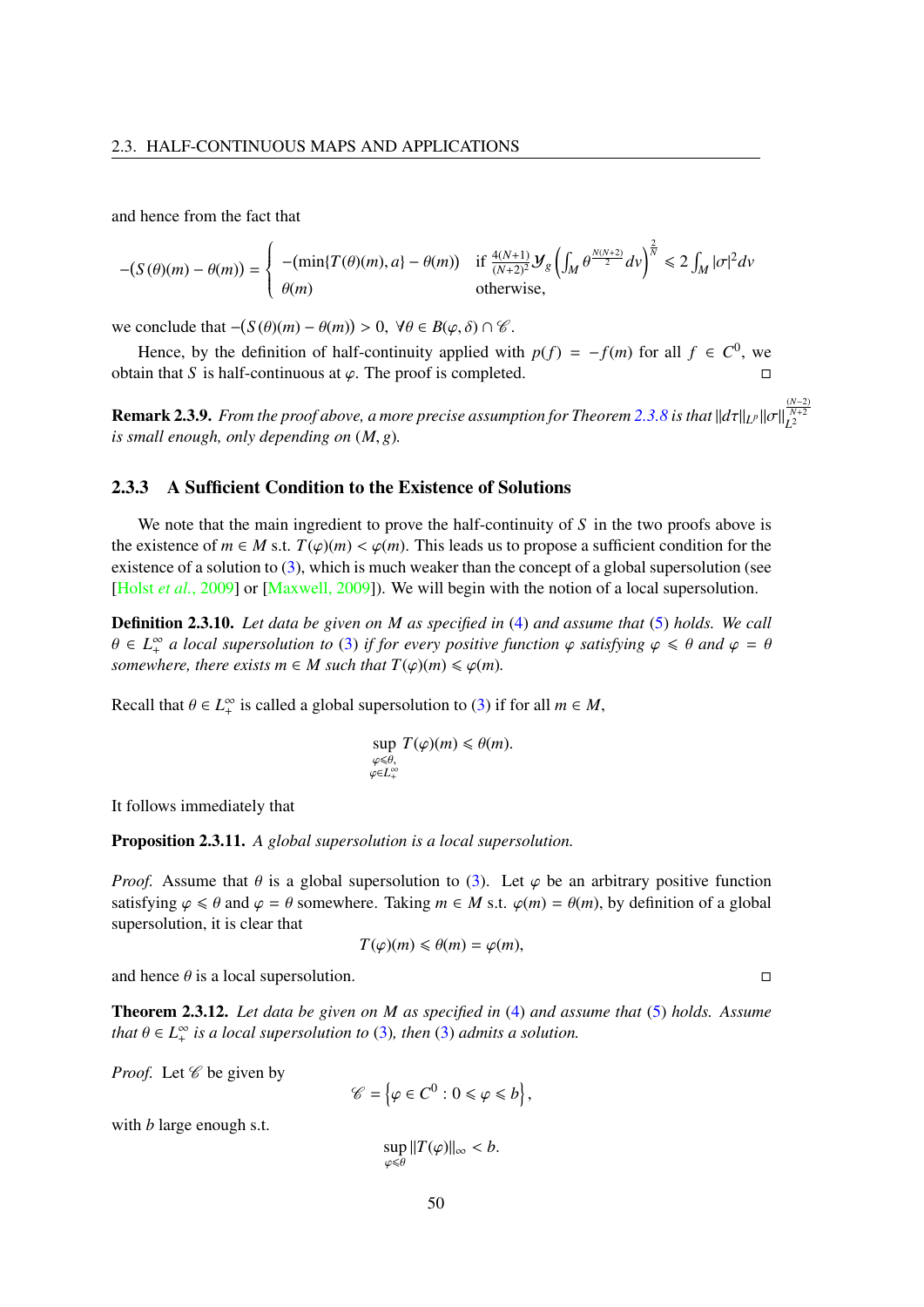Here recall that from the vector equation, the set  $\{LW_\varphi : \varphi \leq \theta\}$  is uniformly bounded in  $L^\infty$  by  $h_1 = h_1(M, \theta, \theta, \tau)$ . Then, by Lemma 1.2.5,  $\{T(\varphi) : \varphi \leq \theta\}$  is uniformly bounded (in  $L^\infty$ ) by  $b_1 = b_1(M, g, \theta, \tau)$ . Then, by Lemma [1.2.5,](#page-24-0)  $\{T(\varphi) : \varphi \leq \theta\}$  is uniformly bounded (in  $L^{\infty}$ ) by may  $\theta_0$ , where  $\theta_0$  is the unique solution to (1.2) associated to  $w = b_1 + ||\sigma||$ , and hence h is well. max  $\theta_0$ , where  $\theta_0$  is the unique solution to [\(1.2\)](#page-20-0) associated to  $w = b_1 + ||\sigma||_{\infty}$ , and hence *b* is welldefined.

We define

$$
S(\varphi) = \begin{cases} T(\varphi) & \text{if } \varphi \le \theta \\ 0 & \text{otherwise.} \end{cases}
$$
 (2.42)

By Proposition [2.2.3,](#page-32-1) *T* is a compact map from  $C^0$  into  $C^0_+$ . Then *S* maps  $\mathscr C$  into itself and  $S(\mathscr C)$ is precompact. Assume for the moment that the half-continuity of *S* is proven. By Corollary [2.3.5,](#page-40-1) *S* has a fixed point  $\varphi_0$ . We claim that  $\varphi_0 \neq 0$ . Indeed, if is not true, then  $0 = \varphi_0 = S(\varphi_0)$ , hence  $\varphi_0 = 0 \le \theta$ . We get from the definition of *S* that  $S(\varphi_0) = T(\varphi_0) > 0$  which is a contradiction with  $S(\varphi_0) = 0$ . Since  $\varphi_0 \neq 0$ , so is  $S(\varphi_0)$ , and the definition of *S* implies that  $\varphi_0 = S(\varphi_0) = T(\varphi_0)$ .

Now we prove the half-continuity of *S* on  $\mathscr C$ . Since *T* is continuous, so is *S* at  $\varphi$  satisfying  $\varphi < \theta$  everywhere or  $\varphi > \theta$  somewhere. The only remaining work is to show that *S* is halfcontinuous at  $\varphi$  s.t.  $\varphi \le \theta$  and  $\varphi = \theta$  somewhere.

For such a  $\varphi$ , assume that there exists  $m_0 \in M$  s.t.

$$
T(\varphi)(m_0) < \varphi(m_0)
$$

By the continuity of *T*, we can choose  $\delta = \delta(\varphi) > 0$  s.t. for all  $\eta \in B(\varphi, \delta) \cap \mathscr{C}$ ,

$$
T(\eta)(m_0) < \eta(m_0),
$$

and hence from the fact that

$$
-(S(\eta)(m_0) - \eta(m_0)) = \begin{cases} -(T(\eta)(m_0) - \eta(m_0)) & \text{if } \eta \le \theta \\ \eta(m_0) & \text{otherwise,} \end{cases}
$$

we obtain that  $-(S(\eta)(m_0)-\eta(m_0)) > 0$ ,  $\forall \eta \in B(\varphi, \delta) \cap \mathscr{C}$ . Now, by the definition of half-continuity<br>applied with  $p(f) = -f(m_0)$  for all  $f \in C^0$  we conclude that S is half-continuous at  $\varphi$ . applied with  $p(f) = -f(m_0)$  for all  $f \in C^0$ , we conclude that *S* is half-continuous at  $\varphi$ .

It remains to study the case when  $\varphi \leq T(\varphi)$ . Since  $\theta$  is a local supersolution, there exists *m* s.t.  $T(\varphi)(m) \le \varphi(m)$  and since  $\varphi \le T(\varphi)$ , we have  $T(\varphi)(m) = \varphi(m)$ . Because the case  $T(\varphi) \equiv \varphi$  is trivial  $[(\varphi, W_{\varphi})$  is then a solution to [\(3\)](#page-11-0)], we can assume that there exists  $q \in M$  s.t.  $T(\varphi)(q) > \varphi(q)$ .<br>Let  $A, B > 0$  satisfying Let  $A, B > 0$  satisfying

<span id="page-50-0"></span>
$$
A\varphi(m) - B\varphi(q) > 0. \tag{2.43}
$$

Note that since  $\varphi(m) = T(\varphi)(m) > 0$  ( $T(\varphi) \in C^0_+$ ), such *A*, *B* exist. On the other hand, by the assumptions on *a* and *m* assumptions on *q* and *m*,

<span id="page-50-1"></span>
$$
-A(T(\varphi)(m) - \varphi(m)) + B(T(\varphi)(q) - \varphi(q)) = -A \cdot 0 + B(T(\varphi)(q) - \varphi(q)) > 0. \tag{2.44}
$$

By [\(2.43\)](#page-50-0), [\(2.44\)](#page-50-1) and the continuity of *T*, there exists  $\delta_1 = \delta_1(\varphi) > 0$  small enough s.t. for all  $\eta \in B(\varphi, \delta_1) \cap \mathscr{C}$ 

$$
A\eta(m) - B\eta(q) > 0
$$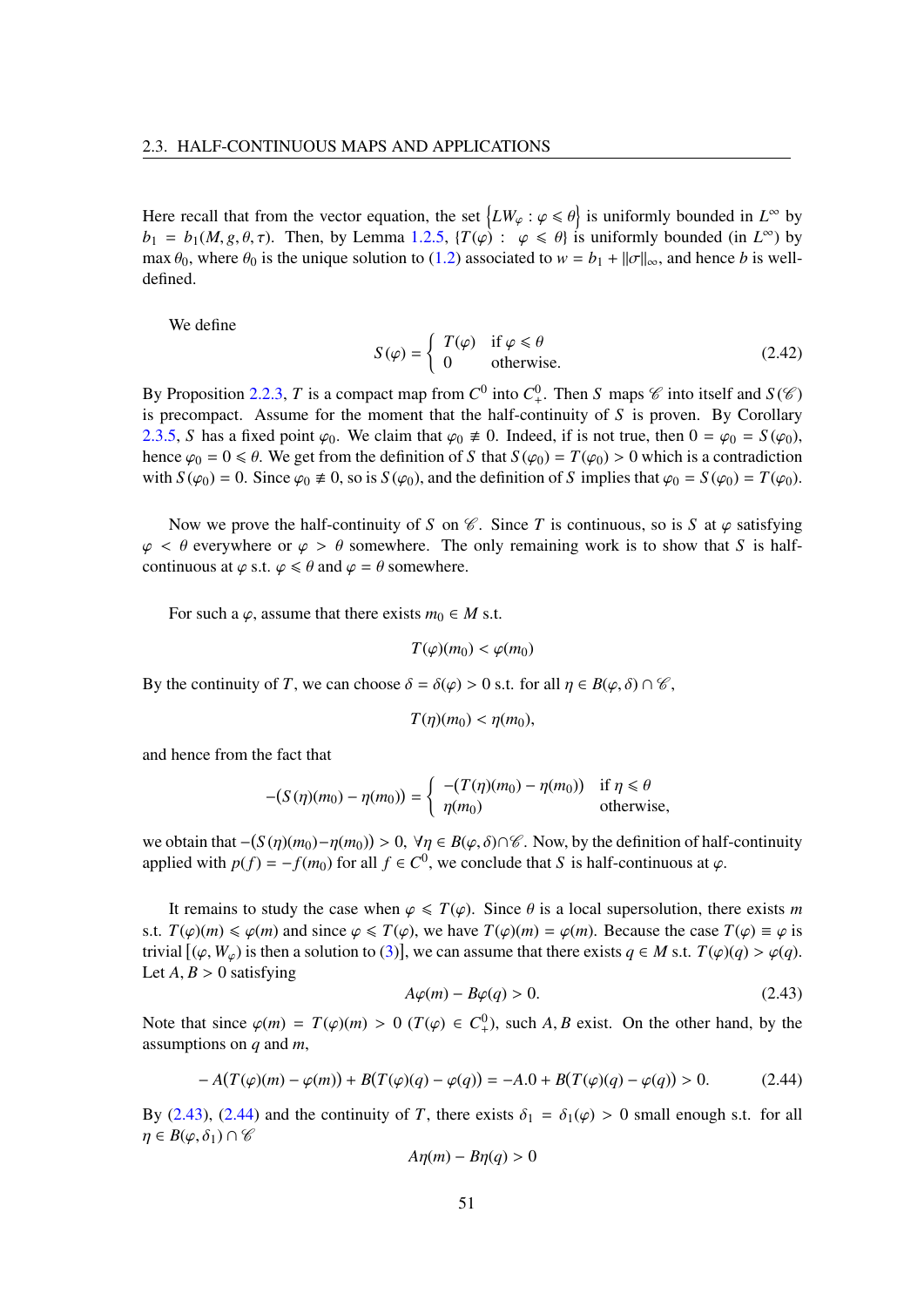and

$$
-A(T(\eta)(m) - \eta(m)) + B(T(\eta)(q) - \eta(q)) > 0.
$$

Therefore, by the fact that

$$
-A(S(\eta)(m) - \eta(m)) + B(S(\eta)(q) - \eta(q)) = \begin{cases} -A(T(\eta)(m) - \eta(m)) + B(T(\eta)(q) - \eta(q)) & \text{if } \eta \le \theta \\ A\eta(m) - B\eta(q) & \text{otherwise,} \end{cases}
$$

we obtain that  $-A(S(\eta)(m) - \eta(m)) + B(S(\eta)(q) - \eta(q)) > 0$  for all  $\eta \in B(\varphi, \delta_1) \cap \mathcal{C}$ . Now, by the definition of half-continuity annied with  $p(f) = -A f(m) + B f(a)$  for all  $f \in C^0$ , we can conclude definition of half-continuity applied with  $p(f) = −Af(m) + Bf(q)$  for all  $f \in C^0$ , we can conclude that *S* is half-continuous at  $\varphi$ . The proof is completed.  $\square$ 

A direct consequence of Theorem [2.3.12](#page-49-0) is the following:

**Corollary 2.3.13.** *If*  $T(\varphi) \leq \varphi$  *somewhere for every*  $\varphi \in L^{\infty}$  *large enough, then* [\(3\)](#page-11-0) *admits a solution solution.*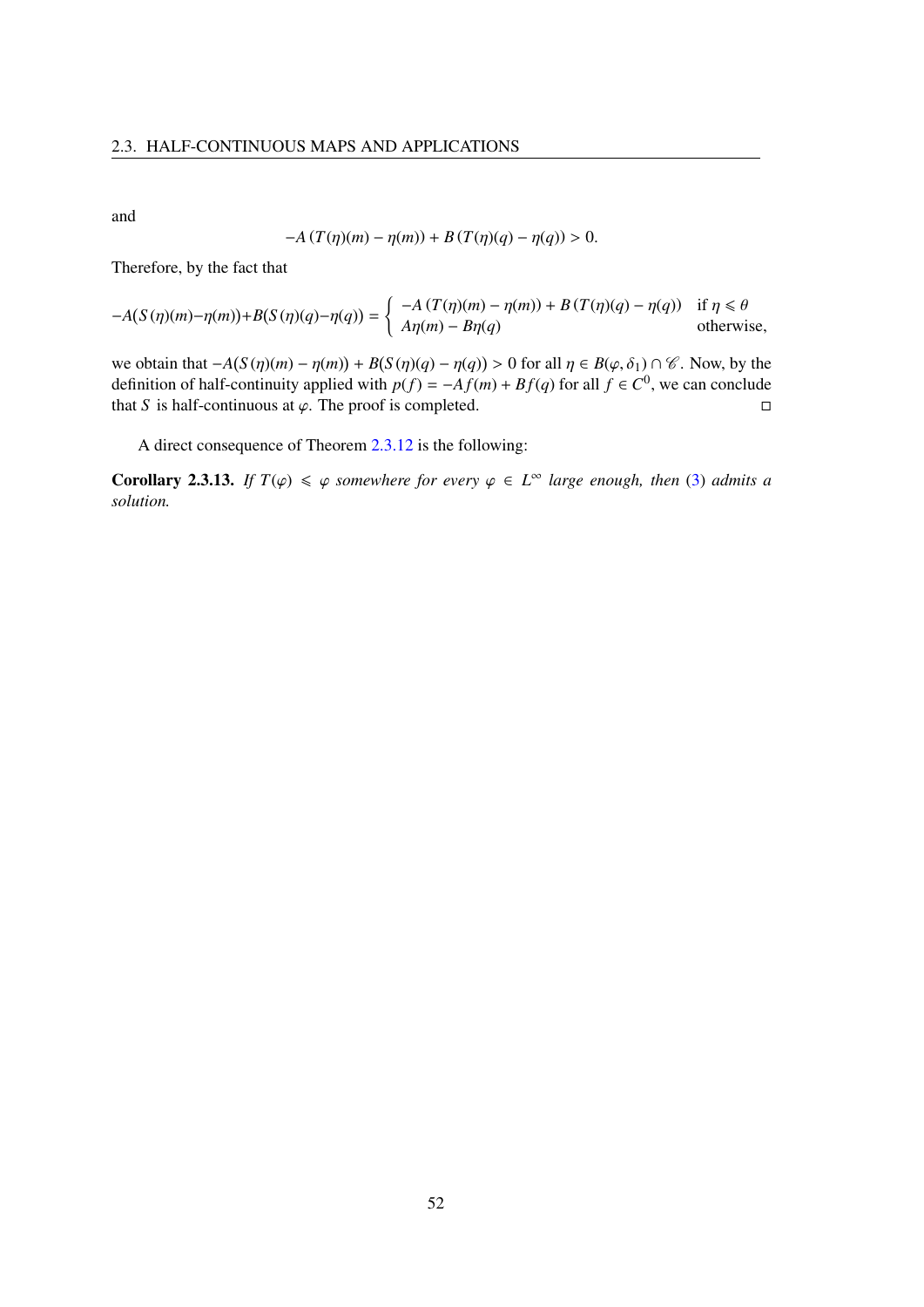# Chapter 3

# Nonexistence and Nonuniqueness Results for Solutions to the Vacuum Einstein Conformal Constraint Equations

# 3.1 Introduction

The possibilities of nonexistence or nonuniqueness of solutions to [\(3\)](#page-11-0) are studied by many authors in some particular situations for the scalar field case, for instance, as presented in Chapter 1, the Lichnerowicz equations seen as the CMC case of the system [\(3\)](#page-11-0) can have zero or several solutions.

Conversely, nonexistence and nonuniqueness results for [\(3\)](#page-11-0) in the vacuum case are fairly rare. While the first one relating to nonuniqueness results, addressed by Maxwell [\[Maxwell, 2011\]](#page-103-3), shows that on the *n*−torus there exists a model leading to nonuniqueness of solutions to the vacuum system  $(3)$ , the other, achieved by Isenberg [\[Isenberg et Ó Murchadha, 2004\]](#page-102-1) and later strengthen in [Dahl *et al.*[, 2012\]](#page-101-0), [\[Gicquaud et Ngô, 2014\]](#page-101-1), states that the system [\(3\)](#page-11-0) with  $\mathcal{Y}_g > 0$  and with  $\sigma \equiv 0$  has no solution, provided  $d\tau/\tau$  is small enough. This second assertion led Maxwell in 2009 to ask whether the non-zero assumption of  $\tau$  is a necessary condition for existence of solutions to system [\(3\)](#page-11-0) with positive Yamabe invariants (see [\[Maxwell, 2009\]](#page-103-0)).

In this chapter, we are interested in using the Leray-Schauder fixed point theorem for exhibiting a nonexistence and a nonuniqueness results for solutions to the vacuum system [\(3\)](#page-11-0). The key in our treatment is an extension of Theorem [2.1.2](#page-30-1) reproven in the previous chapter, which allows us to control the parameter  $\alpha$  in the limit equation [\(2.2\)](#page-30-0). More precisely, we have that

<span id="page-52-0"></span>Theorem 3.1.1 (*Control of the parameter*). *Let data be given on M as specified in [\(4\)](#page-12-0) associated to the vacuum case, and assume that conditions [\(5\)](#page-12-1) hold. If*  $\tau$  *has constant sign and*  $\sigma \neq 0$ *, then at least one of the following assertions is true*

*(i) The conformal constraint equations* [\(3\)](#page-11-0) *admit a solution* ( $\varphi$ , *W*) *with*  $\varphi > 0$ *. Furthermore,*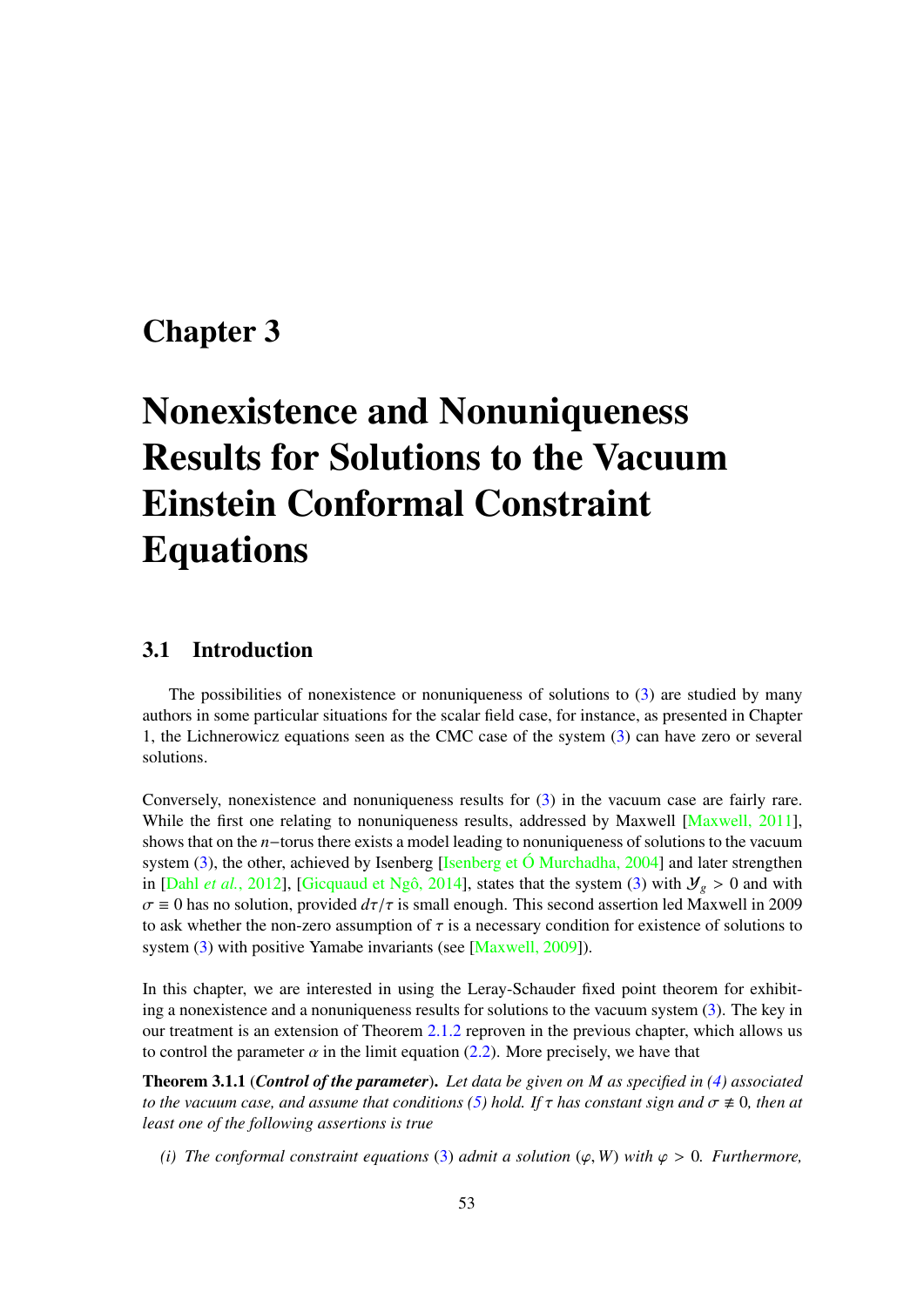#### 3.1. INTRODUCTION

*the set of solutions*  $(\varphi, W) \in W_+^{2,p} \times W_-^{2,p}$ , with  $p > n$ , is compact.

*(ii) There exists a nontrivial solution*  $W \in W^{2,p}$  to the limit equation

<span id="page-53-0"></span>
$$
-\frac{1}{2}L^*LW = \sqrt{\frac{n-1}{n}}|LW|\frac{d\tau}{\tau}.
$$
\n(3.1)

*(iii) For all continuous function*  $f > 0$  *or*  $f \equiv R$  *if*  $\mathcal{Y}_g > 0$ *, the (modified) conformal constraint equations*

<span id="page-53-2"></span>
$$
\frac{4(n-1)}{n-2}\Delta\varphi + f\varphi = -\frac{n-1}{n}\tau^2\varphi^{N-1} + |LW|^2\varphi^{-N-1}
$$
 (3.2a)

$$
-\frac{1}{2}L^*LW = \frac{n-1}{n}\varphi^N d\tau \tag{3.2b}
$$

*have a (non-trivial) solution*  $(\varphi, W) \in W_+^{2,p} \times W_-^{2,p}$ *. Moreover if*  $\mathcal{Y}_g > 0$ *, then there exists a* sequence *lt.l* converging to 0 st, the conformal constraint equations (3) associated to seed *sequence* {*ti*} *converging to* 0 *s.t. the conformal constraint equations* [\(3\)](#page-11-0) *associated to seed data*  $(g, t_i \tau, \sigma)$  *have at least two solutions.* 

Comparing with the original version of Dahl–Gicquaud–Humbert, i.e. Theorem [2.1.2,](#page-30-1) the price to pay to set the parameter  $\alpha = 1$  in [\(2.2\)](#page-30-0) is the addition of *(iii)*. We will see that this assertion is necessary because of the following result.

<span id="page-53-1"></span>Theorem 3.1.2 (*Nonexistence of solution*). *Let data be given on M as specified in [\(4\)](#page-12-0) associated to the vacuum case, and assume that conditions [\(5\)](#page-12-1) hold. Assume further that* τ *has constant sign and there exists*  $c > 0$  *s.t.*  $\left| L\left(\frac{d\tau}{\tau}\right) \right| \leq c \left| \frac{d\tau}{\tau} \right|$ set of  $\tau$ . If  $\sigma \neq 0$  and supp{ $\sigma$ }  $\subseteq M \setminus U$ , then both of the conformal constraint equations [\(3\)](#page-11-0) and<br>the limit equation (3.1) associated to seed data (a. $\tau^a$ , kg) admit no (nontrivial) solution, provided 2 *. Let U be a given open neighborhood of the critical the limit equation* [\(3.1\)](#page-53-0) *associated to seed data* (*g*, τ<sup>*a*</sup>, *kσ*) *admit no (nontrivial) solution, provided*<br>*a* k are large enough *<sup>a</sup>*, *<sup>k</sup> are large enough.*

It is worth noting that [Dahl *et al.*[, 2012,](#page-101-0) Proposition 1.6] provides the existence of seed data  $(M, g, \tau, \sigma)$  satisfying the assumptions. In fact, our proof for Theorem [3.1.2](#page-53-1) is an extension of arguments in [Dahl *et al.*[, 2012,](#page-101-0) Proposition 1.6].

As direct consequences of Theorem [3.1.1](#page-52-0) and [3.1.2,](#page-53-1) we also obtain the following results.

Corollary 3.1.3 (*An answer to Maxwell's question*). *Let* (*M*, *<sup>g</sup>*, τ) *be given as in Theorem [3.1.2.](#page-53-1) If*  $\mathcal{Y}_g > 0$ , then the conformal constraint equations [\(3\)](#page-11-0) associated to  $(g, \tau^a, 0)$  has a (nontrivial)<br>solution for all  $a > 0$  large enough *solution for all <sup>a</sup>* > <sup>0</sup> *large enough.*

Corollary 3.1.4 (*Nonuniqueness of solutions*). *Assume that* (*M*, *<sup>g</sup>*, τ, σ, *<sup>a</sup>*, *<sup>k</sup>*) *is given as in Theorem* [3.1.2.](#page-53-1) If  $\mathcal{Y}_g > 0$ , there exists a sequence  $\{t_i\}$  *converging to* 0 *s.t. the conformal constraint equations* [\(3\)](#page-11-0) *associated to data*  $(g, t_i \tau^a, k\sigma)$  *has at least two solutions.* 

Note that there is a small difference between Theorem [3.1.1](#page-52-0) and related results claimed in the general introduction of this thesis. It is the addition of the assumption that  $\sigma \neq 0$ . This is with the aim of simplifying the arguments and will be removed if  $\mathcal{Y}_g < 0$  by Remark [3.2.2.](#page-58-0)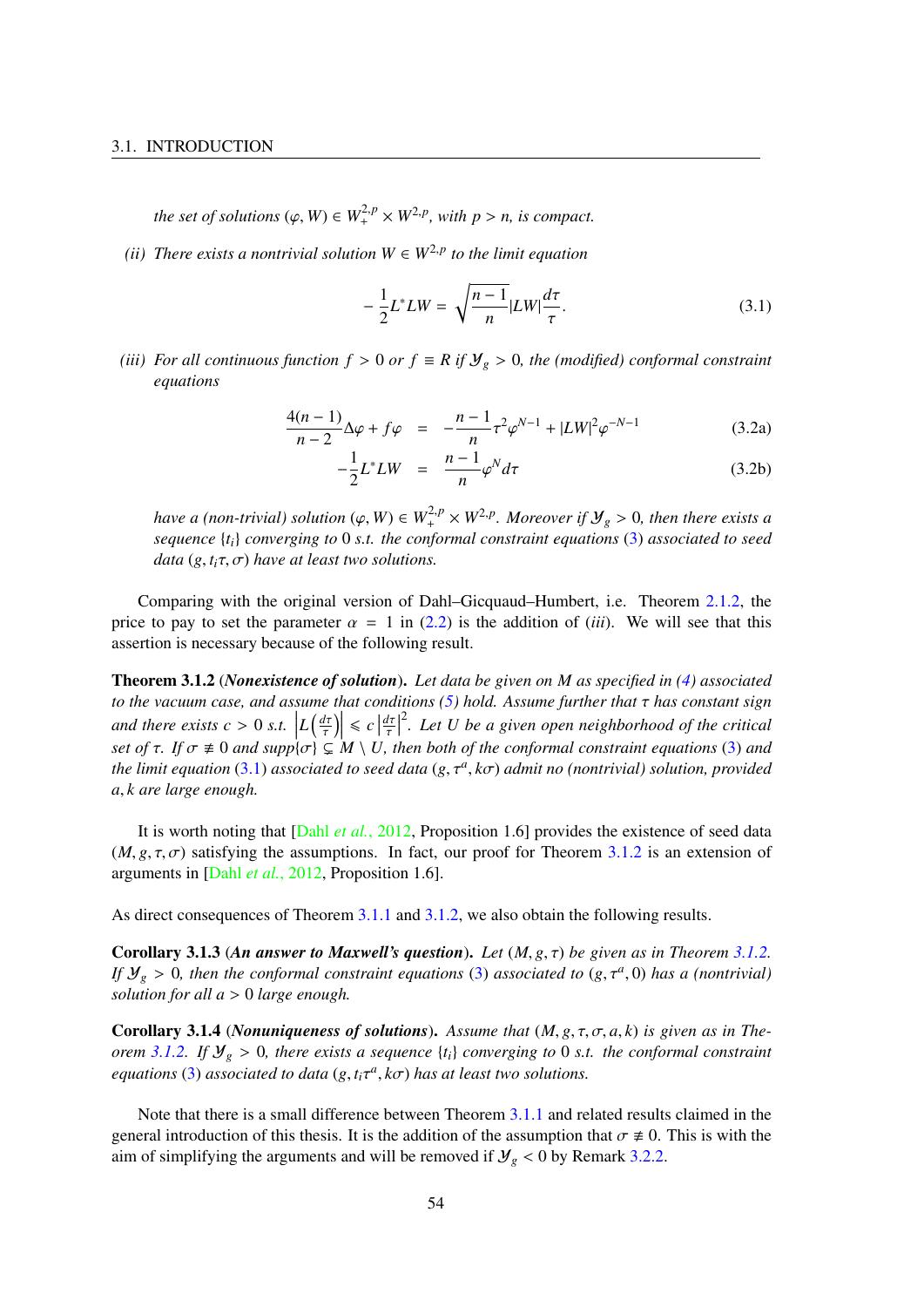# 3.2 Proof of Theorem 3.1.1

In this section, we will use the Leray-Schauder fixed point theorem introduced in the previous chapter for obtaining another version of Theorem [2.1.2.](#page-30-1)

<span id="page-54-2"></span>Before going further, it is worth making the following remark.

Remark 3.2.1. *In this section, we will study a modified version of* [\(1.2\)](#page-20-0)*:*

<span id="page-54-0"></span>
$$
\frac{4(n-1)}{n-2}\Delta\varphi + (tR + (1-t)f)\varphi + \frac{n-1}{n}\tau^2\varphi^{N-1} = \frac{w^2}{\varphi^{N+1}}
$$
(3.3)

*where*  $t \in [0, 1]$  *is a parameter and*  $f > 0$  *is a given continuous function. Since*  $(f, t) \in C^0_+ \times [0, 1]$ *, standard facts stated above are still valid for this equation. For instance, given*  $\theta \in W^{2,p}$  *similarly standard facts stated above are still valid for this equation. For instance, given*  $\theta \in W^{2,p}_+$ *, similarly*<br>*to the proof of Lemma 1.2.2, so is a supersolution (resp. subsolution) to (3.3) if and only if \hat{\alpha} = \theta^{-1} \hat{\alpha to the proof of Lemma [1.2.2,](#page-21-0)*  $\varphi$  *is a supersolution (resp. subsolution) to* [\(3.3\)](#page-54-0) *if and only if*  $\hat{\varphi} = \theta^{-1}$ <br>*is a supersolution (resp. subsolution) to the following equation*  $\overline{a}$ *is a supersolution (resp. subsolution) to the following equation*

$$
\frac{4(n-1)}{n-2}\Delta_{\hat{g}}\hat{\varphi}+\left(t\hat{R}+(1-t)\hat{f}\right)\hat{\varphi}+\frac{n-1}{n}\hat{\tau}^2\hat{\varphi}^{N-1}=\frac{\hat{w}^2}{\hat{\varphi}^{N+1}},
$$

*where*  $\hat{f} = \theta^{-N+2} f$  and  $(\hat{g}, \hat{w}, \hat{\tau})$  is given as in Lemma [1.2.2.](#page-21-0) Thus, the conformal covariance still holds in our situation *holds in our situation.*

*As a second example, we will see that existence and uniqueness of solution given in Theorem [1.2.3](#page-21-1)* with  $\mathcal{Y}_g < 0$  (i.e.  $R < 0$  by Remark *[1.2.4\)](#page-24-1)* is still true here. In fact, assume that  $w \in L^{2p} \setminus \{0\}$ .<br>Then let  $\phi_s > 0$  be the unique positive solution to *Then let*  $\phi_f > 0$  *be the unique positive solution to* 

<span id="page-54-1"></span>
$$
\frac{4(n-1)}{n-2}\Delta\varphi + R_f\varphi + \frac{n-1}{n}\tau^2\varphi^{N-1} = \frac{w^2}{\varphi^{N+1}}
$$
(3.4)

*with*  $R_f = \sup_t \left( \max\{tR + (1-t)f\} \right) > 0$  *(here existence and uniqueness of*  $\phi_f$  *is proven similarly*<br>*to Case 1 of Theorem 1.2.3) It is easy to see that*  $\phi_f$  *is a subsolution to* (3.3). On the other hand *to Case 1 of Theorem [1.2.3\)](#page-21-1). It is easy to see that*  $\phi_f$  *is a subsolution to* [\(3.3\)](#page-54-0). On the other hand,<br>let  $\phi$  be the unique positive solution to the corresponding original Lichnerovicz equation (1.2). *let*  $\phi$  *be the unique positive solution to the corresponding original Lichnerowicz equation* [\(1.2\)](#page-20-0)*. Since*  $f > 0$  *and*  $t \in [0, 1]$ *,*  $\phi$  *is a supersolution to* [\(3.3\)](#page-54-0)*, and then the (modified) Lichnerowicz equation* [\(3.3\)](#page-54-0) *admits a solution by the method of sub- and super-solution (note that* φ *is also a supersolution to* [\(3.4\)](#page-54-1)*, then*  $\phi \geq \phi_f$  *by Lemma [1.2.5\)](#page-24-0). Uniqueness of solution follows by the same method as in [\[Maxwell, 2005,](#page-102-2) Proposition 4.4]. Similarly, it is not difficult to show that Lemma [1.2.5](#page-24-0) remains valid for the (modified) Lichnerowicz equation by the same argument.*

We are now ready to prove our main result.

*Proof of Theorem [3.1.1.](#page-52-0)* We divide the proof into three steps

*Step 1. Construction of a continuous compact operator:* Given any continuous function *<sup>f</sup>* > <sup>0</sup> or *f*  $\equiv$  *R* if  $\mathcal{Y}_g > 0$ , we define the map  $T_f : L^{\infty} \times [0, 1] \rightarrow L^{\infty}$  as follows. For each  $(\varphi, t) \in L^{\infty} \times [0, 1]$  there exists a unique  $W \in W^{2, p}$  such that  $L^{\infty}$  × [0, 1], there exists a unique  $W_{\varphi} \in W^{2,p}$  such that

<span id="page-54-3"></span>
$$
-\frac{1}{2}L^*LW_\varphi = \frac{n-1}{n}\varphi^N d\tau,\tag{3.5}
$$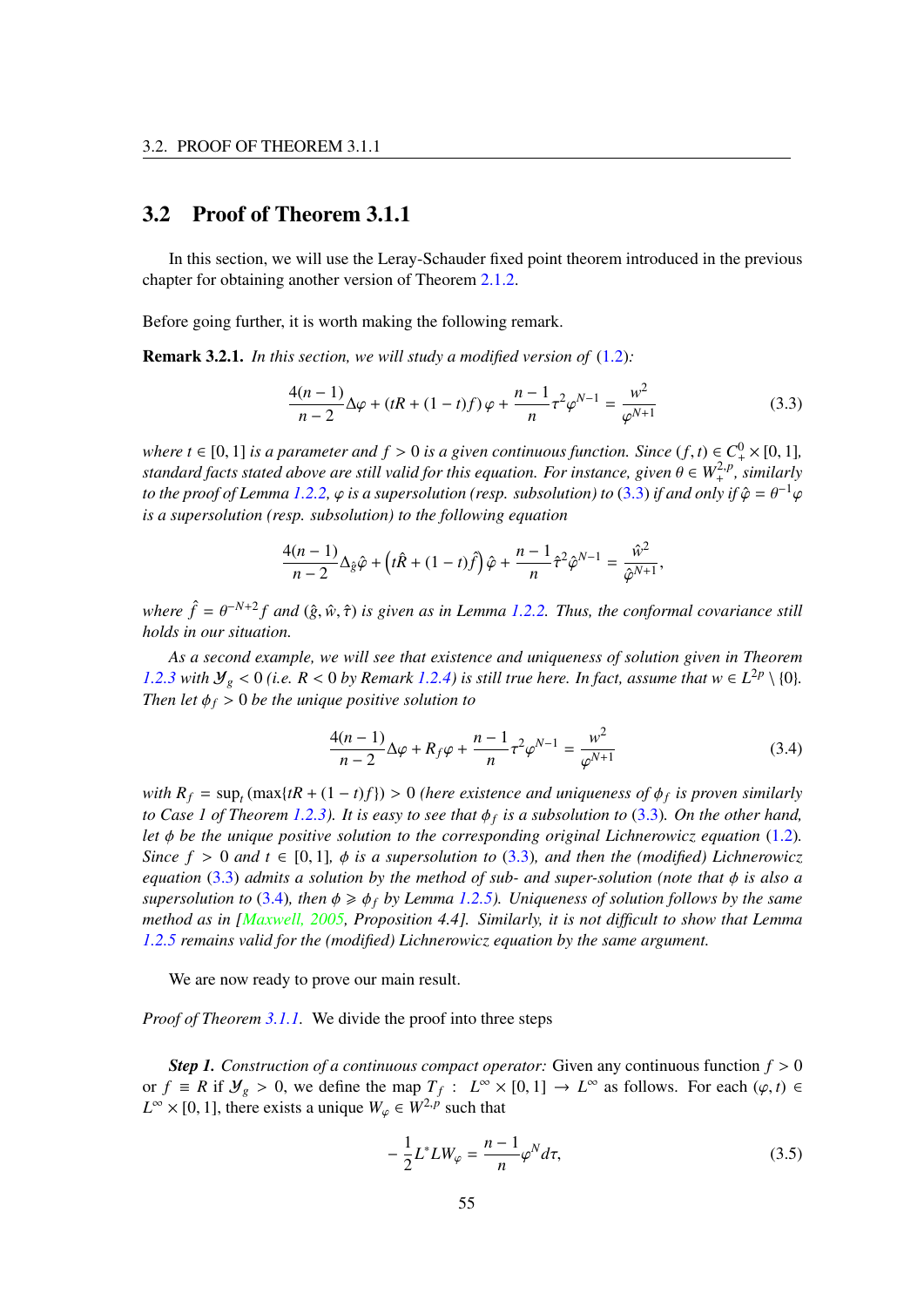and, by Remark [3.2.1,](#page-54-2) there is a unique  $\phi_{\varphi,t} \in W^{2,p}_+$  satisfying

$$
\frac{4(n-1)}{n-2}\Delta\phi_{\varphi,t} + \left[tR + (1-t)f\right]\phi_{\varphi,t} = -\frac{n-1}{n}t^{2N}\tau^2\phi_{\varphi,t}^{N-1} + |\sigma + LW_{\varphi}|^2\phi_{\varphi,t}^{-N-1}.
$$

We define

$$
T_f(\varphi,t):=t\phi_{\varphi,t}.
$$

Following [\[Maxwell, 2009\]](#page-103-0) and [Dahl *et al.*[, 2012\]](#page-101-0), the mapping  $G: L^{\infty} \to C^{1}$  defined by  $G(\varphi) = W_{\varphi}$ , with  $W_{\varphi}$  uniquely determined by [\(3.5\)](#page-54-3) is continuous and compact. Thus, to show that  $T_f$  is compact and continuous, it suffices to prove the continuity of  $\hat{T}_f: C^1 \times [0,1] \to W^{2,p}_+$ <br>defined by  $\hat{T}_f(W_t) = \phi$ , where defined by  $\hat{T}_f(W, t) = \phi$ , where

$$
\frac{4(n-1)}{n-2}\Delta\phi + \left[tR + (1-t)f\right]\phi = -\frac{n-1}{n}t^{2N}\tau^2\phi^{(N-1)} + |\sigma + LW|^2\phi^{-N-1}.\tag{3.6}
$$

We combine the techniques from [Dahl *et al.*[, 2012,](#page-101-0) Lemma 2.3] and Proposition [2.2.6](#page-37-2) to prove that  $\hat{T}_f$  is continuous. Set  $u = \ln \hat{T}_f(W, t)$ . We have from the definition of  $\hat{T}_f$  that

$$
\frac{4(n-1)}{n-2}\left(\Delta u-|du|^2\right)+\left[tR+(1-t)f\right]=-\frac{n-1}{n}t^{2N}\tau^2e^{(N-2)u}+|\sigma+LW|^2e^{-(N+2)u}.
$$

Next, we prove that  $\ln \circ \hat{T}_f$  is a  $C^1$ -map through the implicit function theorem. In fact, define  $F: C^1 \times [0, 1] \times W^{2,p} \to L^p$  by

$$
F(W, t, u) = \frac{4(n-1)}{n-2} \left( \Delta u - |du|^2 \right) + \left[ tR + (1-t)f \right] + \frac{n-1}{n} t^{2N} \tau^2 e^{(N-2)u} - |\sigma + LW|^2 e^{-(N+2)u}
$$

It is clear that *F* is  $C^1$  and, under our assumptions  $u = \ln(\hat{T}_f(W, t))$  is the unique solution to  $F(W, t, u) = 0$ . A standard computation shows that the Fréchet derivative of *F* w.r.t. *u* is given by  $F(W, t, u) = 0$ . A standard computation shows that the Fréchet derivative of *F* w.r.t. *u* is given by

$$
F_u(W,t)(v) = \frac{4(n-1)}{n-2} \left(\Delta v - \langle du, dv \rangle\right) + \frac{(n-1)(N-2)}{n} t^{2N} \tau^2 e^{(N-2)u} v + (N+2) |\sigma + LW|^2 e^{-(N+2)u} v.
$$

We first note that  $F_u \in C\left(C^1 \times [0, 1], L(W^{2,p}, L^{2p})\right)$ , where  $L(W^{2,p}, L^{2p})$  denotes the Banach space of all linear continuous maps from  $W^{2,p}$  into  $L^{2p}$ . In particular, setting  $u_0 = \ln(\hat{T}_f(W, t))$  we have

$$
F_{u_0}(W,t)(v) = \frac{4(n-1)}{n-2}(\Delta v - \langle du_0, dv \rangle) + \left(\frac{(n-1)(N-2)}{n}t^{2N}\tau^2e^{(N-2)u_0} + (N+2)|\sigma + LW|^2e^{-(N+2)u_0}\right)v.
$$

Since

$$
\int_M |\sigma + LW|^2 e^{-(N+2)u_0} dv \ge e^{-(N+2)\max|u_0|} \int_M |\sigma + LW|^2 dv = e^{-(N+2)\max|u_0|} \left( \int_M |\sigma|^2 dv + \int_M |LW|^2 dv \right) > 0,
$$

the non-negative term  $\left(\frac{(n-1)(N-2)}{n}\right)$  $\frac{N(N-2)}{n}t^{2N}\tau^2e^{(N-2)u_0} + (N+2)|\sigma + LW|^2e^{-(N+2)u_0}$  is not identically 0. Then we can conclude by the maximum principle that  $F_{u_0}(W,t)$ :  $W^{2,p} \to L^{2p}$  is an isomorphism (see [Gilbarg et Trudings: 2001, Theorem 8.141). The implicit function theorem then implies that (see [\[Gilbarg et Trudinger, 2001,](#page-101-2) Theorem 8.14]). The implicit function theorem then implies that ln ∘ $\hat{T}_f$  is a *C*<sup>1</sup> − function in a neighborhood of (*W*, *t*), which proves our claim.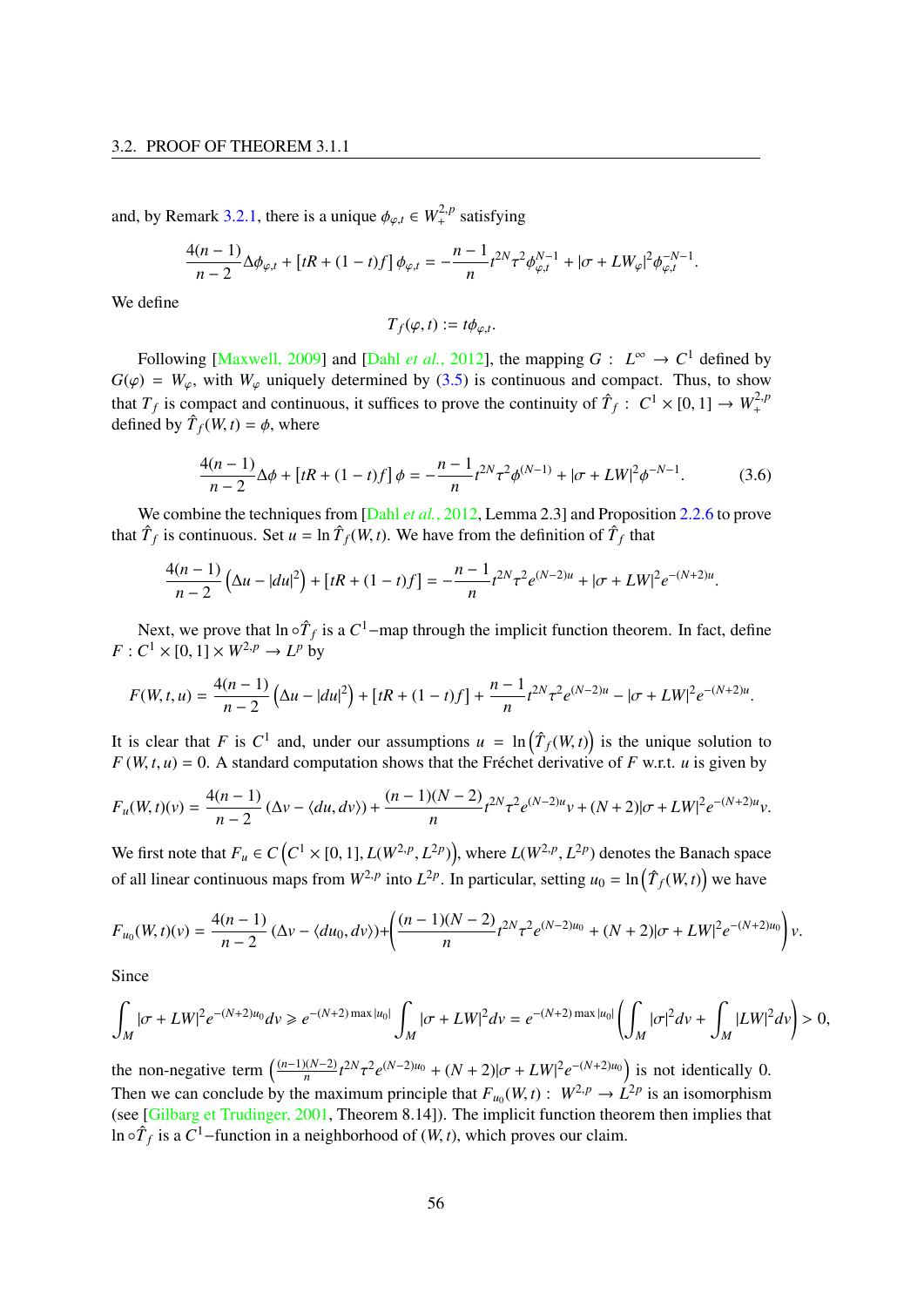*Step 2. Application of the Leray-Schauder fixed point theorem:* We now set

$$
K = \left\{ \varphi \in L^{\infty} \middle| \exists t \in [0, 1] \text{ such that } \varphi = T_f(\varphi, t) \right\}.
$$

By the Leray-Schauder fixed point theorem, if *K* is bounded, then the system [\(3\)](#page-11-0) associated to  $(g, \tau, \sigma)$  admits a solution, which is our first assertion.

Assume from now on that *K* is unbounded. So there exists a sequence  $(\varphi_i, W_i, t_i)$  satisfying

$$
\frac{4(n-1)}{n-2}\Delta\varphi_i + [t_i R + (1-t_i)f]\varphi_i = -\frac{n-1}{n}t_i^{2N}\tau^2\varphi_i^{N-1} + |\sigma + L W_i|^2\varphi_i^{-N-1}
$$
(3.7a)

<span id="page-56-0"></span>
$$
-\frac{1}{2}L^*LW_i = \frac{n-1}{n}t_i^N \varphi_i^N d\tau, \qquad (3.7b)
$$

with  $\|\varphi_i\|_{L^\infty} \to +\infty$  (see Proposition [2.2.6\)](#page-37-2). We need to discuss the following four possibilities.

• *Case 1. (after passing to a subsequence)*  $t_i \rightarrow t_0 > 0$ : Arguing similarly to the proof of Theorem [2.1.2](#page-30-1) given in Section [2.2,](#page-31-1) we obtain existence of a nontrivial solution  $V \in W^{2,p}$  to the limit equation

$$
-\frac{1}{2}L^*LV = \sqrt{\frac{n-1}{n}}|LV|\frac{d\tau}{\tau},
$$

which is our second assertion.

• *Case 2. (after passing to a subsequence)*  $t_i \rightarrow 0$ : Note that Equations [\(3.7\)](#page-56-0) say that the (modified) conformal constraint equations associated to the seed data  $(g, t_i^N \tau, \sigma)$  has a solution  $(g, W_i)$ . To derive the last two assertions, we need to free  $\tau$  of t, in the seed data. Then tion ( $\varphi_i$ ,  $W_i$ ). To derive the last two assertions, we need to free  $\tau$  of  $t_i$  in the seed data. Then, rather than considering ( $\alpha t^N \tau$ ,  $\tau$ ) by Remark 2.2.8 (with appearance of f and t, cause no rather than considering  $(g, t_i^N \tau, \sigma)$ , by Remark [2.2.8](#page-39-0) (with appearance of *f* and  $t_i$  cause no<br>problem here), we can equivalently work on more suitable seed data allowing to remove problem here), we can equivalently work on more suitable seed data, allowing to remove  $t_i$  from the mean curvature  $\tau$ , and hence by straightforward calculations as seen below the sequence  $\{t_i^n \varphi_i\}_{i \in \mathbb{N}}$  will naturally appear and play an important role in characterizing our case. In this context, there are three situations arising depending on whether (after passing case. In this context, there are three situations arising depending on whether (after passing to subsequence)  $t_i^n ||\varphi_i||_{L^\infty}$  converges to  $+\infty$ , 0 or a positive constant. We will address each of them.

In the first situation, i.e.  $t_i^n ||\varphi_i||_{L^\infty} \to +\infty$ , by Remark [2.2.8,](#page-39-0) the system [\(3.7\)](#page-56-0) may be rewritten as

<span id="page-56-2"></span><span id="page-56-1"></span>
$$
\frac{4(n-1)}{n-2}\Delta\overline{\varphi}_i + \left[t_iR + (1-t_i)f\right]\overline{\varphi}_i = -\frac{n-1}{n}\tau^2\overline{\varphi}_i^{N-1} + \left|t_i^{\frac{n(N+2)}{2}}\sigma + L\overline{W}_i\right|^2\overline{\varphi}_i^{-N-1}(3.8a) -\frac{1}{2}L^*L\overline{W}_i = \frac{n-1}{n}\overline{\varphi}_i^N d\tau,
$$
\n(3.8b)

where  $(\overline{\varphi}_i, \overline{W}_i) = \left(t_i^n \varphi_i, t_i^{\frac{n(N+2)}{2}} W_i\right)$  and  $\|\overline{\varphi}_i\|_{L^\infty} = t_i^n \|\varphi_i\|_{L^\infty} \to \infty$ . Again, taking  $i \to \infty$  we argue similarly to Case 1 and obtain that there exists a nontrivial solution  $\overline{W}_{\infty} \in W^{2,p}$  to the limit equation [\(3.1\)](#page-53-0) as stated in (*ii*).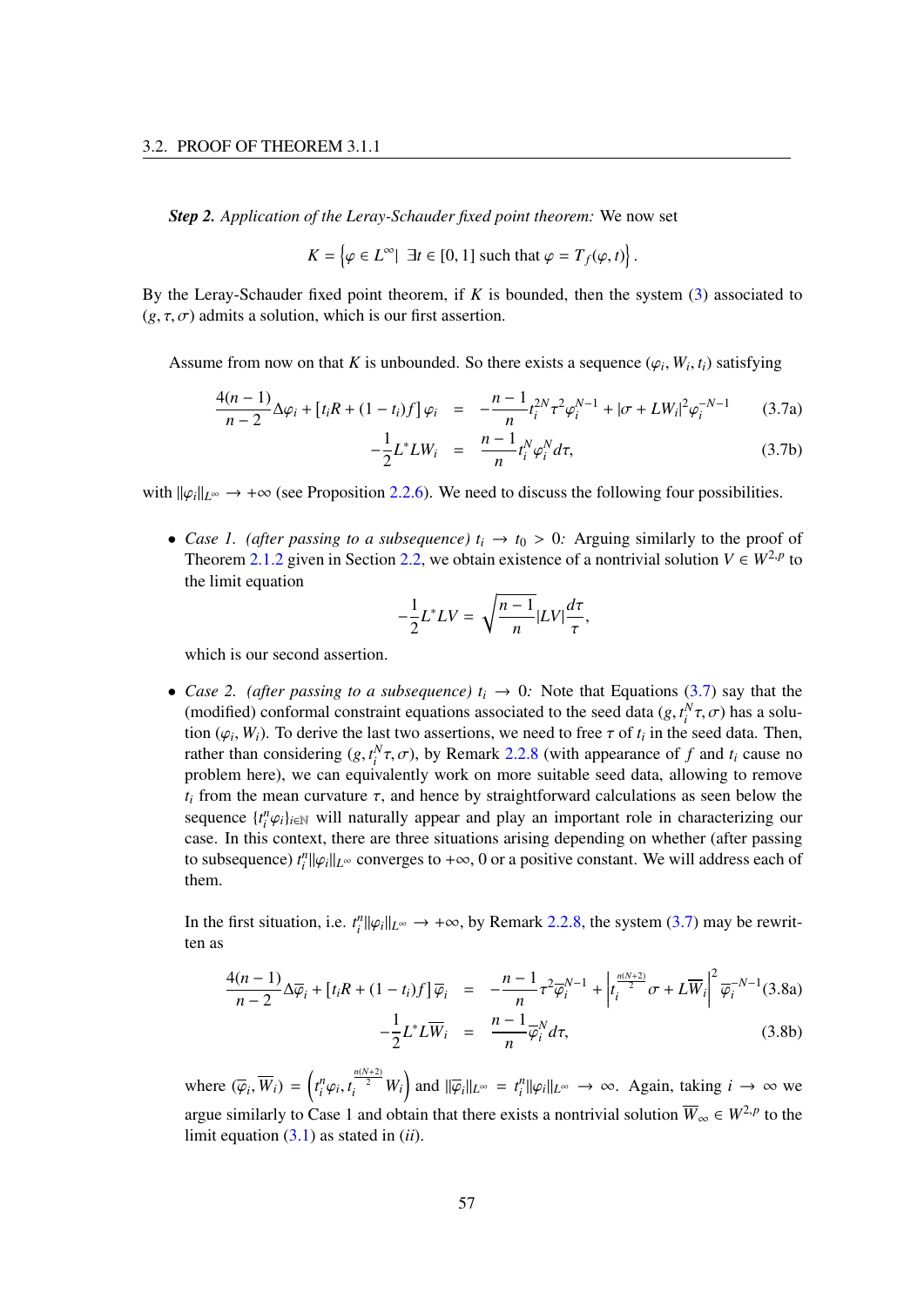The next situation, i.e.  $t_i^n ||\varphi_i||_{L^\infty} \to 0$ , cannot happen. In fact, also by Remark [2.2.8](#page-39-0) the system (3.7) may be rewritten as system  $(3.7)$  may be rewritten as

<span id="page-57-0"></span>
$$
\frac{4(n-1)}{n-2}\Delta\widehat{\varphi}_i + \left[t_iR + (1-t_i)f\right]\widehat{\varphi}_i = -\frac{n-1}{n}t_i^{2N}\gamma_i^{N-2}\tau^2\widehat{\varphi}_i^{N-1} + \left|\gamma_i^{-\frac{N+2}{2}}\sigma + L\widehat{W}_i\right|^2\widehat{\varphi}_i(\mathbf{3.9a}) - \frac{1}{2}L^*L\widehat{W}_i = \frac{n-1}{n}t_i^N\gamma_i^{\frac{N-2}{2}}\widehat{\varphi}_i^N d\tau,
$$
\n(3.9b)

where  $\gamma_i = ||\varphi_i||_{L^\infty}$  and  $(\widehat{\varphi}_i, \widehat{W}_i) = (\gamma_i^{-1} \varphi_i)$ <br>assumed to be positive if  $M > 0$  and the assumed to be positive if  $\mathcal{Y}_g > 0$ , and then we may assume that  $f > 0$  without loss of  $\int_{i}^{-\frac{N+2}{2}} W_i$ ). We recall that by Remark [1.2.4,](#page-24-1) *R* is generality. At any maximum point  $m_i$  of  $\widehat{\varphi}_i$  (i.e.  $\widehat{\varphi}_i(m_i) = 1$ ), we have from [\(3.9a\)](#page-57-0) that

$$
\left(\left[t_iR+(1-t_i)f\right]+\frac{n-1}{n}t_i^{2N}\gamma_i^{N-2}\tau^2\right)(m_i)\leq \left|\gamma_i^{-\frac{N+2}{2}}\sigma+L\widehat{W}_i\right|^2(m_i).
$$

However, since  $\|\widehat{\varphi_i}\|_{L^\infty} = 1$  and  $t_i^n \gamma_i \to 0$ , we obtain from the vector equation [\(3.9b\)](#page-57-0) that  $\widehat{\mathbf{w}}$  is a second that  $\widehat{\mathbf{w}}$  is a second that  $\widehat{\mathbf{w}}$  is a second that  $\widehat{\mathbf{w}}$  is a second that  $\wide$  $||LW_i||_{L^{\infty}} \to 0$ , and then by the fact that  $t_i \to 0$  and  $\gamma_i \to +\infty$ , taking  $i \to \infty$  we conclude from the previous inequality that  $0 < \min f \le 0$ , which is a contradiction as claimed.

For the last situation, i.e.  $t_i^n ||\varphi_i||_{L^\infty} \to c$  for some  $c > 0$ , by Remark [2.2.8,](#page-39-0) we again obtain the system (3.8) where the condition  $||\overline{\phi}||_{L^\infty} \to +\infty$  is replaced by  $||\overline{\phi}||_{L^\infty} \to c$ . It tain the system [\(3.8\)](#page-56-1) where the condition  $\|\overline{\varphi_i}\|_{L^{\infty}} \to +\infty$  is replaced by  $\|\overline{\varphi_i}\|_{L^{\infty}} \to c$ . It follows from (3.8b) that (after passing to a subsequence)  $\overline{W}_c$  converges to  $\overline{W}_c$  in  $C^1$ . Be-follows from [\(3.8b\)](#page-56-2) that (after passing to a subsequence)  $\overline{W}_i$  converges to  $\overline{W}_0$  in  $C^1$ . Re-garding Remark [1.2.4,](#page-24-1) we may assume that  $f > 0$ . If  $L\overline{W}_0 \equiv 0$ , at any maximum point  $m_i$  of  $\overline{\varphi}_i$  we have by [\(3.8a\)](#page-56-2) that

$$
0<\left([t_iR+(1-t_i)f]\overline{\varphi}_i^{N+2}+\frac{n-1}{n}\tau^2\overline{\varphi}_i^{2N}\right)(m_i)\leq \left|t_i^{\frac{n(N+2)}{2}}\sigma+L\overline{W}_i\right|^2(m_i)\to 0.
$$

This is a contradiction since

$$
\left( \left[ t_i R + (1 - t_i) f \right] \overline{\varphi}_i^{N+2} + \frac{n-1}{n} \tau^2 \overline{\varphi}_i^{2N} \right) (m_i) \to f(m_0) c^{N+2} + \frac{n-1}{n} c^{2N} \tau^2 (m_0) > 0,
$$

where by compactness of *M* (after passing to a subsequence)  $m_i$  converges to  $m_0 \in M$ . Thus, we obtain  $L\overline{W}_0 \neq 0$ . Now we can let  $\overline{\varphi}_0$  be the unique positive solution to the equation

$$
\frac{4(n-1)}{n-2}\Delta\varphi + f\varphi = -\frac{n-1}{n}\tau^2\varphi^{N-1} + |L\overline{W}_0|^2\varphi^{-N-1}
$$

(Here since  $f > 0$ , existence and uniqueness of  $\overline{\varphi}_0$  is proven similarly to Case 1 of The-<br>organ 1.2.3). To show that  $(\overline{\varphi}_0, \overline{W}_0)$  is a (pontrivial) solution to system (3.2), which is orem [1.2.3\)](#page-21-1). To show that  $(\overline{\varphi}_0, W_0)$  is a (nontrivial) solution to system [\(3.2\)](#page-53-2), which is the first statement of our last assertion, it suffices to show that  $\overline{\varphi} \to \overline{\varphi}$  in  $I^{\infty}$ . In fact the first statement of our last assertion, it suffices to show that  $\overline{\varphi}_i \to \overline{\varphi}_0$  in  $L^{\infty}$ . In fact, since  $I\overline{W}_0 \neq 0$  arguing similarly to the continuity of  $\hat{T}_\text{c}$  in Step 1, we obtain that the map since  $L\overline{W}_0 \neq 0$ , arguing similarly to the continuity of  $\hat{T}_f$  in Step 1, we obtain that the map  $\widetilde{T}_f$  :  $U_{\overline{W}_0} \times [0, 1] \to W_+^{2, p}$  defined by  $\widetilde{T}_f(w, t) = \varphi$  is continuous, where  $U_{\overline{W}_0}$  is given any open neighborhood small enough of  $|L\overline{W}_0|$  in  $L^\infty$  and  $\varphi$  is the unique positive solution to the equation equation

$$
\frac{4(n-1)}{n-2}\Delta\varphi + [tR + (1-t)f]\varphi = -\frac{n-1}{n}\tau^2\varphi^{N-1} + w^2\varphi^{-N-1}
$$

Combining this and the fact that  $\left(t_i, t_{i+1}\right)$  $\begin{array}{c} \hline \end{array}$  $t_i^{\frac{n(N+2)}{2}}\sigma + L\overline{W}_i$  $(0, |L\overline{W}_0|)$  we obtain  $\overline{\varphi}_i \to \overline{\varphi}_0$  as claimed.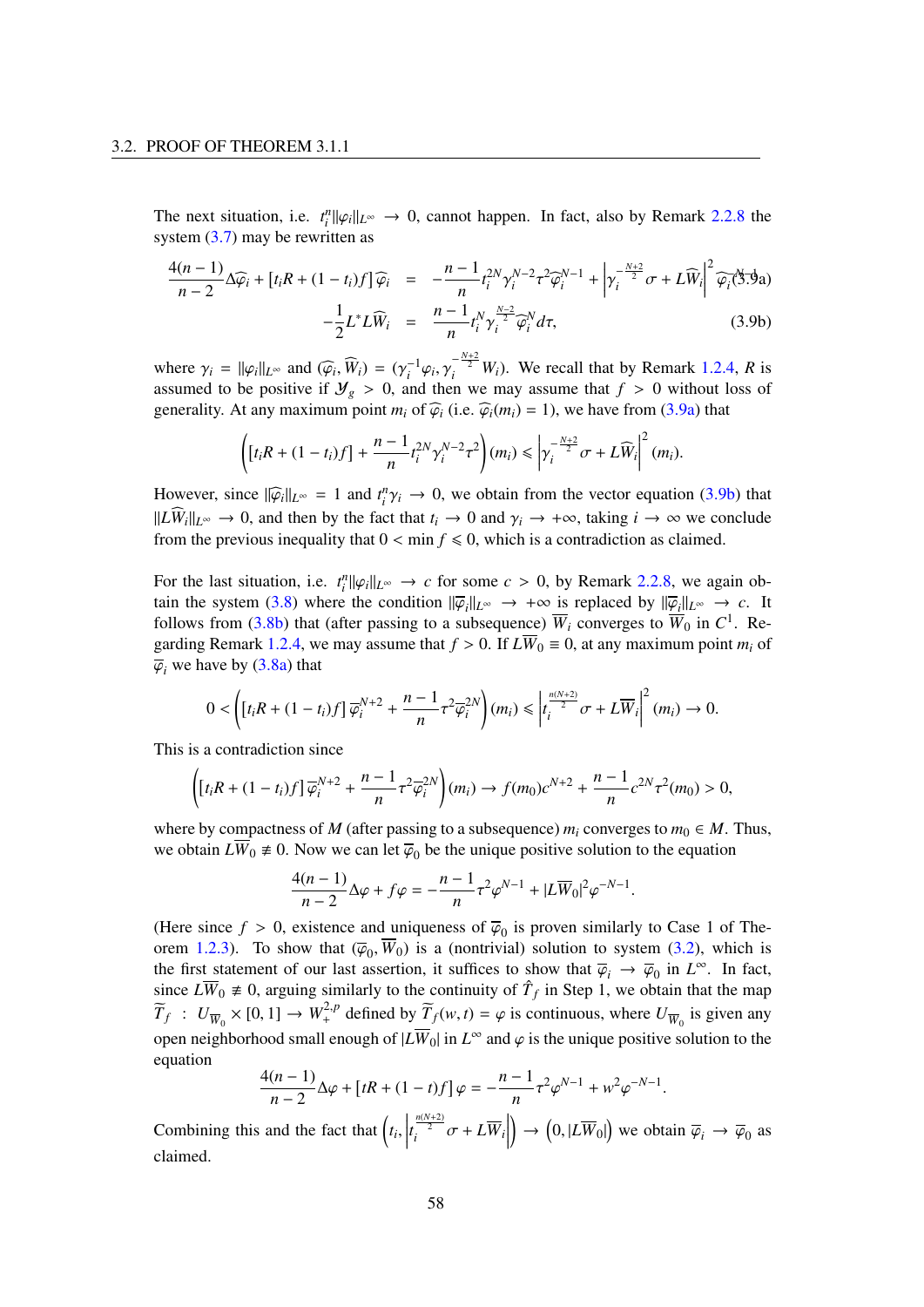To complete our proof, the remaining work is to treat nonuniqueness results for the conformal constraint equations with positive Yamabe invariants.

*Step 3. Nonuniqueness of solutions:* Assume that  $\mathcal{Y}_g > 0$ . If neither (*i*) nor (*ii*) is true, taking  $f \equiv R$ , arguments above then tell us that there exists a sequence  $\{t_i\}$  converging to 0 s.t. the system [\(3\)](#page-11-0) associated to  $(g, t_i^N \tau, \sigma)$  has a solution  $(\varphi_i, W_i)$  satisfying  $||\varphi_i||_{L^\infty} \to \infty$ . On the other hand, we know that provided  $\delta > 0$  is small enough the system (3) associated to  $(g, \delta \tau, \sigma)$  admits a solution know that provided  $\vec{\delta} > 0$  is small enough, the system [\(3\)](#page-11-0) associated to  $(g, \delta\tau, \sigma)$  admits a solution  $(\varphi_{\delta}, W_{\delta})$  such that  $\|\varphi_{\delta}\|_{L^{\infty}} \leq c_1$  for some constant  $c_1 > 0$  independent of  $\delta$  (see Remark [2.3.9](#page-49-1) or [Gicquaud et Ngô, 2014, Theorem 2.11). This completes the proof of Theorem 3.1.1. or [\[Gicquaud et Ngô, 2014,](#page-101-1) Theorem 2.1]). This completes the proof of Theorem [3.1.1.](#page-52-0)

<span id="page-58-0"></span>**Remark 3.2.2.** *If*  $\mathcal{Y}_g$  < 0, we can omit the assumption  $\sigma \neq 0$  in Theorem [3.1.1.](#page-52-0) In fact, let { $\sigma_i$ } be *a sequence of non-zero transverse-traceless tensors converging to 0. Applying Theorem [3.1.1](#page-52-0) for*  $\sigma = \sigma_i$ , if neither assertion (ii) nor (iii) is satisfied for all  $i \in \mathbb{N}$ , the system [\(3\)](#page-11-0) associated to  $\sigma = \sigma_i$ <br>has a solution ( $\alpha$ , W.). Moreover, these solutions must be uniformly bounded since we assumed *has a solution* ( $\varphi_i$ , *W*<sub>*i*</sub>)*. Moreover, these solutions must be uniformly bounded since we assumed*<br>that the assertion (*ii*) is not satisfied. Note that by Case 3 of Theorem 1.2.3 and Lemma 1.2.5 we *that the assertion (ii) is not satisfied. Note that by Case 3 of Theorem [1.2.3](#page-21-1) and Lemma [1.2.5](#page-24-0) we have that*  $\varphi_i \geqslant \min \varphi_0 > 0$ , where  $\varphi_0$  *is the unique positive solution to the Yamabe equation* 

$$
\frac{4(n-1)}{n-2}\Delta\varphi + R\varphi = -\frac{n-1}{n}\tau^2\varphi^{N-1}.
$$

*Thus, taking*  $i \rightarrow \infty$ *, we obtain our claim.* 

## 3.3 Applications of Theorem 3.1.1

In this section, we show a nonexistence and nonuniqueness result and answer a question raised in [\[Maxwell, 2009\]](#page-103-0) (see the middle paragraph of page 630) as stated in the beginning of this chapter. For convenience, we will repeat the statements and give the corresponding proofs. We first exhibit a class of seed data such that the corresponding equations  $(3)$  and  $(3.1)$  have no (nontrivial) solution.

<span id="page-58-1"></span>Theorem 3.3.1. *(Nonexistence of solution) Let data be given on M as specified in* [\(4\)](#page-12-0) *and assume that conditions* [\(5\)](#page-12-1) *hold. Furthermore, assume that there exists*  $c > 0$  *s.t.*  $\left| L\left(\frac{d\tau}{\tau}\right) \right| \leq 2c \left| \frac{d\tau}{\tau} \right|$ *be a given open neighborhood of the critical set of* τ. If  $\sigma \neq 0$  and supp{ $\sigma$ }  $\subsetneq M \setminus V$ , then both of the conformal constraint equations (3) and the limit equation (3.1) associated to the seed data 2 *. Let V of the conformal constraint equations* [\(3\)](#page-11-0) *and the limit equation* [\(3.1\)](#page-53-0) *associated to the seed data*  $(g, \tau^a, \frac{\sigma}{\epsilon a})$  *have no solution, provided*  $a^{-1}$ ,  $\epsilon a > 0$  *are small enough.* 

Examples where the assumptions of this theorem hold are given in [Dahl *et al.*[, 2012\]](#page-101-0). Let us sketch briefly their construction. Let  $M$  be the sphere  $\mathbb{S}^n$  endowed with the round metric. Choose  $\tau = \exp(x_1)$  so that  $(d\tau/\tau)^{\sharp}$  is a conformal Killing vector field for the round metric  $\Omega$  on  $\mathbb{S}^n$ . The critical set of  $\tau$  then consists of the points (+1, 0, 0). Let *V* be an arbitrary neighborhood of critical set of  $\tau$  then consists of the points  $(\pm 1, 0, \ldots, 0)$ . Let *V* be an arbitrary neighborhood of these points such that  $\mathbb{S}^n \setminus V$  has non-empty interior. By a result of [Beig *et al.*[, 2005\]](#page-100-2), we can deform the metric Ω on  $\mathbb{S}^n \setminus V$  to a new metric *g* so that *g* has no conformal Killing vector. The condition  $\left| L\left(\frac{d\tau}{\tau}\right) \right| \leq 2c \left| \frac{d\tau}{\tau} \right|$ support were constructed in [\[Delay,](#page-101-3) ]. His construction shows that there exists  $\sigma \neq 0$  whose<br>support is contained in  $\mathbb{S}^n \setminus V$  $2$  is then readily checked. Non-trivial TT-tensors with arbitrarily small support is contained in  $\mathbb{S}^n \setminus V$ .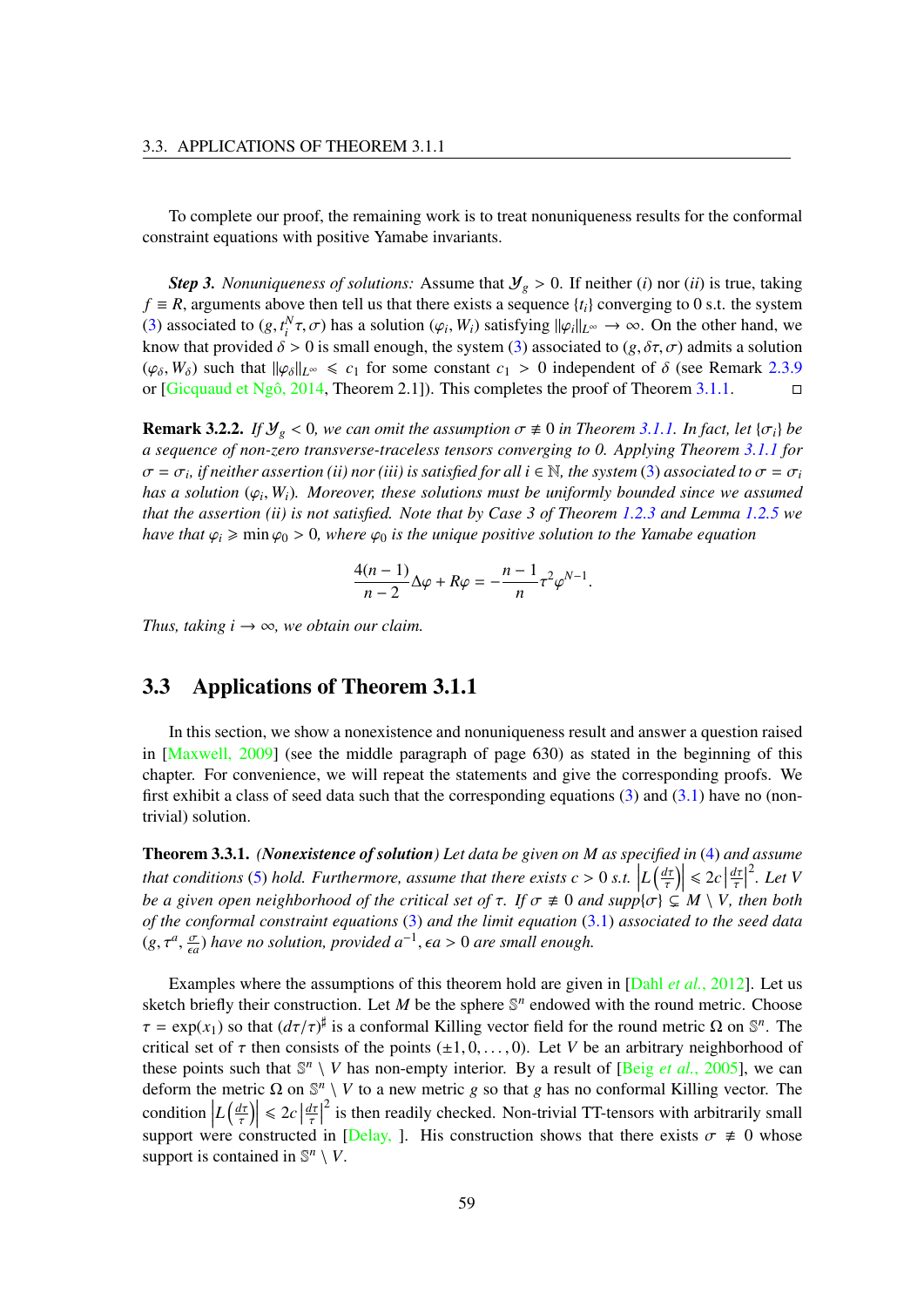*Proof of Theorem [3.3.1.](#page-58-1)* We argue by contradiction. Assume that for each  $(a, \epsilon)$  s.t.  $a^{-1}$ ,  $\epsilon a > 0$ <br>are small enough, there exists  $(a, W)$  satisfying the conformal constraint equations are small enough, there exists ( $\varphi_{\epsilon,a}$ ,  $W_{\epsilon,a}$ ) satisfying the conformal constraint equations

$$
\frac{4(n-1)}{n-2}\Delta\varphi_{\epsilon,a} + R\varphi_{\epsilon,a} = -\frac{n-1}{n}\tau^{2a}\varphi_{\epsilon,a}^{N-1} + \left|\frac{\sigma}{\epsilon a} + LW_{\epsilon,a}\right|^2\varphi_{\epsilon,a}^{-N-1},\tag{3.10a}
$$

$$
-\frac{1}{2}L^*LW_{\epsilon,a} = \frac{n-1}{n}\varphi_{\epsilon,a}^N d\tau^a.
$$
 (3.10b)

We will use the rescaling idea of Dahl–Gicquaud–Humbert [Dahl *et al.*[, 2012\]](#page-101-0) to show that such existence yields a contradiction. In fact, we rescale  $\varphi_{\epsilon,a}$ ,  $W_{\epsilon,a}$  as follows

<span id="page-59-3"></span><span id="page-59-0"></span>
$$
\widetilde{\varphi}_{\epsilon,a}=\epsilon^{\frac{1}{N}}\varphi_{\epsilon,a},\ \ \widetilde{W}_{\epsilon,a}=\epsilon W_{\epsilon,a}.
$$

The system  $(3.10)$  may be written as

$$
\epsilon^{\frac{2}{n}} \widetilde{\varphi}_{\epsilon,a}^{N+1} \left( \frac{4(n-1)}{n-2} \Delta \widetilde{\varphi}_{\epsilon,a} + R \widetilde{\varphi}_{\epsilon,a} \right) = -\frac{n-1}{n} \tau^{2a} \widetilde{\varphi}_{\epsilon,a}^{2N} + \left| \frac{\sigma}{a} + L \widetilde{W}_{\epsilon,a} \right|^2, \tag{3.11a}
$$

$$
-\frac{1}{2}L^*L\widetilde{W}_{\epsilon,a} = \frac{n-1}{n}\widetilde{\varphi}_{\epsilon,a}^N d\tau^a.
$$
 (3.11b)

We divide our proof into two cases.

*Case 1.*  $\lim_{\epsilon \to 0} \left\| \widetilde{\varphi}_{\epsilon,a} \right\|_{L^{\infty}} < \infty$ : Arguing as in the proof of Theorem [3.1.1,](#page-52-0) taking  $\epsilon \to 0$  we obtain that there exists  $W_a \in W^{2,p}$  satisfying

<span id="page-59-1"></span>
$$
-\frac{1}{2}L^*LW_a = \sqrt{\frac{n-1}{n}} \left| \frac{\sigma}{a} + LW_a \right| \frac{d\tau^a}{\tau^a}
$$
  
=  $\sqrt{\frac{n-1}{n}} |\sigma + aLW_a| \frac{d\tau}{\tau}.$  (3.12)

However,  $(3.12)$  cannot happen for all  $a > 0$  large enough by [Dahl *et al.*[, 2012,](#page-101-0) Proposition 1.6]. In fact, take the scalar product of this equation with  $d\tau/\tau$  and integrate. It follows that

<span id="page-59-2"></span>
$$
\sqrt{\frac{n-1}{n}} \int_M |\sigma + aL W_a| \left| \frac{d\tau}{\tau} \right|^2 dv = -\frac{1}{2} \int_M \langle L W_a, L(d\tau/\tau) \rangle dv
$$
\n
$$
\leq c \int_M \left| \frac{d\tau}{\tau} \right|^2 |L W_a| dv \text{ (by our assumption)}.
$$
\n(3.13)

Combining this with the fact that  $|\sigma + aLW_a| \ge a|LW_a| - |\sigma|$ , we conclude that for  $c_1 = \sqrt{\frac{n}{n-1}}c$ 

$$
(a-c_1)\int_M \left|\frac{d\tau}{\tau}\right|^2 |LW_a|dv \leq \int_M |\sigma| \left|\frac{d\tau}{\tau}\right|^2 dv.
$$

Since the right-hand side of the inequality above is bounded, we must have

$$
\lim_{a \to \infty} \int_M \left| \frac{d\tau}{\tau} \right|^2 |LW_a| dv = 0.
$$
\n(3.14)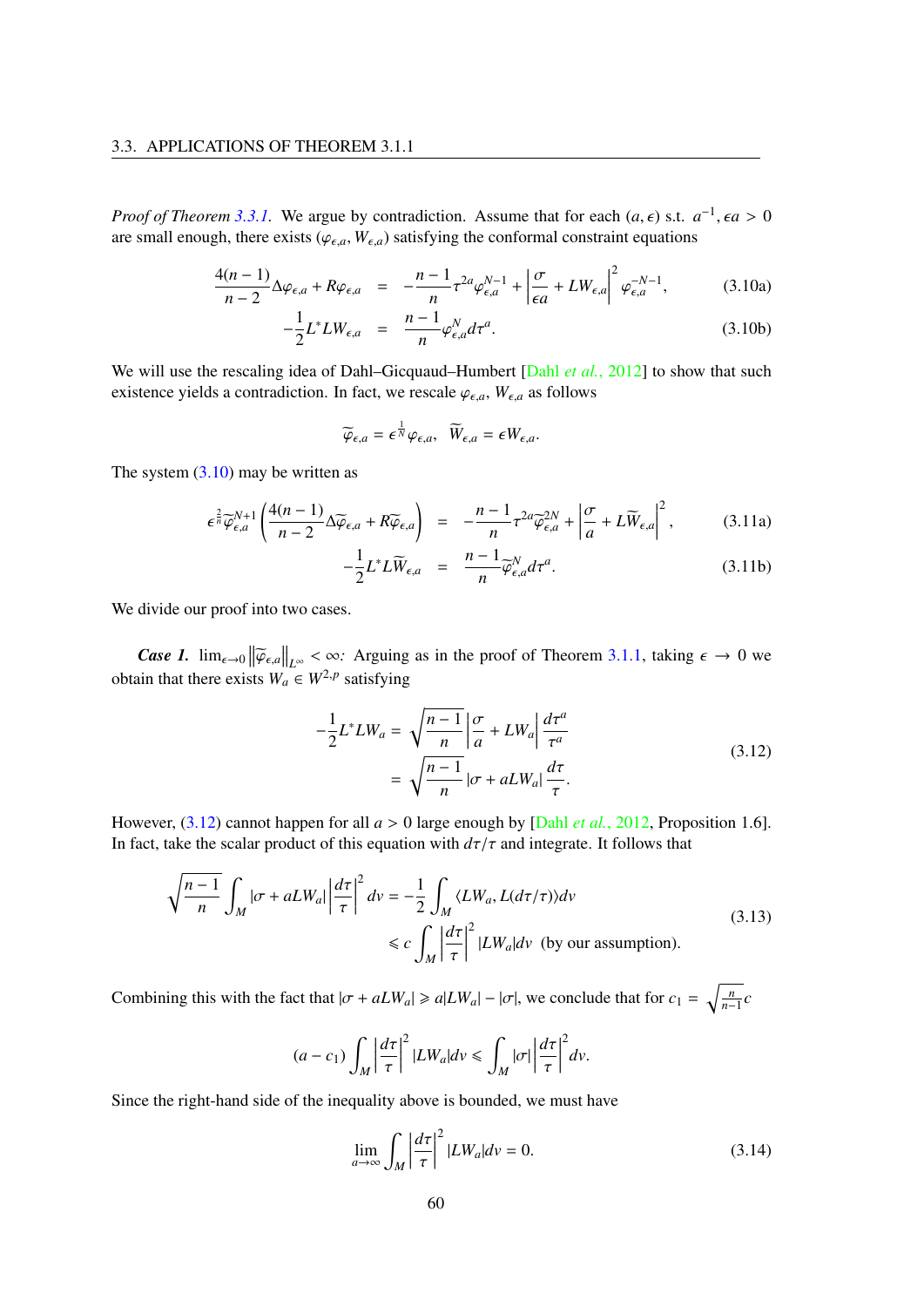It then follows from  $(3.13)$  that

$$
\lim_{a \to \infty} \int_M |\sigma + aL W_a| \left| \frac{d\tau}{\tau} \right|^2 dv = 0.
$$

Since  $\left|\frac{d\tau}{\tau}\right|$  $\geq \delta$  on *M* \ *V* for some  $\delta > 0$  independent of *a*, we then have by the previous inequality that

<span id="page-60-0"></span>
$$
\lim_{a \to \infty} \int_{M \setminus V} |\sigma + aL W_a| dv = 0.
$$
\n(3.15)

On the other hand, since  $supp{\lbrace \sigma \rbrace} \subsetneq M \setminus V$ , we get that

$$
\left| \int_M \langle \sigma, \sigma + aL W_a \rangle dv \right| \leq ||\sigma||_{L^{\infty}} \int_{M \setminus V} |\sigma + aL W_a| dv.
$$

Together with  $(3.15)$ , this shows that

<span id="page-60-1"></span>
$$
\lim_{a \to \infty} \int_M \langle \sigma, aL W_a \rangle dv = - \int_M |\sigma|^2 dv. \tag{3.16}
$$

However, since  $\sigma$  is divergence-free, we must have

$$
\int_M \langle \sigma, aL W_a \rangle dv = 0
$$

for all  $a > 0$ , which contradicts with  $(3.16)$ .

*Case 2.*  $\lim_{\epsilon \to 0} \left\| \widetilde{\varphi}_{\epsilon,a} \right\|_{L^{\infty}} = +\infty$ : Set  $\gamma_{\epsilon,a} = \left\| \widetilde{\varphi}_{\epsilon,a} \right\|_{L^{\infty}}$ , we rescale  $\widetilde{\varphi}_{\epsilon,a}, \widetilde{W}_{\epsilon,a}, \widetilde{\sigma}_{\epsilon,a}$  again  $\widehat{\varphi}_{\epsilon,a} = \gamma_{\epsilon,a}^{-1} \widetilde{\varphi}_{\epsilon,a}, \quad \widehat{W}_{\epsilon,a} = \gamma_{\epsilon,a}^{-N} \widetilde{W}_{\epsilon,a}, \text{ and } \widehat{\sigma}_{\epsilon,a} = \gamma_{\epsilon,a}^{-N} \sigma.$ 

The system  $(3.11)$  may be rewritten as

$$
\epsilon^{\frac{2}{n}} \gamma_{\epsilon,a}^{-(N-2)} \widehat{\varphi}_{\epsilon,a}^{N+1} \left( \frac{4(n-1)}{n-2} \Delta \widehat{\varphi}_{\epsilon,a} + R \widehat{\varphi}_{\epsilon,a} \right) = -\frac{n-1}{n} \tau^{2a} \widehat{\varphi}_{\epsilon,a}^{2N} + \left| \frac{\widehat{\sigma}}{a} + L \widehat{W}_{\epsilon,a} \right|^{2}, \quad (3.17a)
$$

$$
-\frac{1}{2}L^*L\widehat{W}_{\epsilon,a} = \frac{n-1}{n}\widehat{\varphi}_{\epsilon,a}^N d\tau^a.
$$
 (3.17b)

Arguing as in the proof of Theorem [3.1.1,](#page-52-0) and taking  $\epsilon \to 0$  we again obtain that there exists a nontrivial solution  $W_a \in W^{2,p}$  satisfying the limit equation

<span id="page-60-2"></span>
$$
-\frac{1}{2}L^*LW_a = \sqrt{\frac{n-1}{n}}|LW_a|\frac{d\tau^a}{\tau^a} = a\sqrt{\frac{n-1}{n}}|LW_a|\frac{d\tau}{\tau}.
$$
 (3.18)

Our treatment for such limit equation is also similar to the previous case. In fact, take the scalar product of this equation with  $d\tau/\tau$  and integrate. It follows that

$$
a\sqrt{\frac{n-1}{n}}\int_{M}|LW_{a}|\left|\frac{d\tau}{\tau}\right|^{2}dv = -\frac{1}{2}\int_{M}\langle LW_{a}, L(d\tau/\tau)\rangle dv
$$
\n
$$
\leq c\int_{M}|LW_{a}|\left|\frac{d\tau}{\tau}\right|^{2}dv \text{ (by our assumption).}
$$
\n(3.19)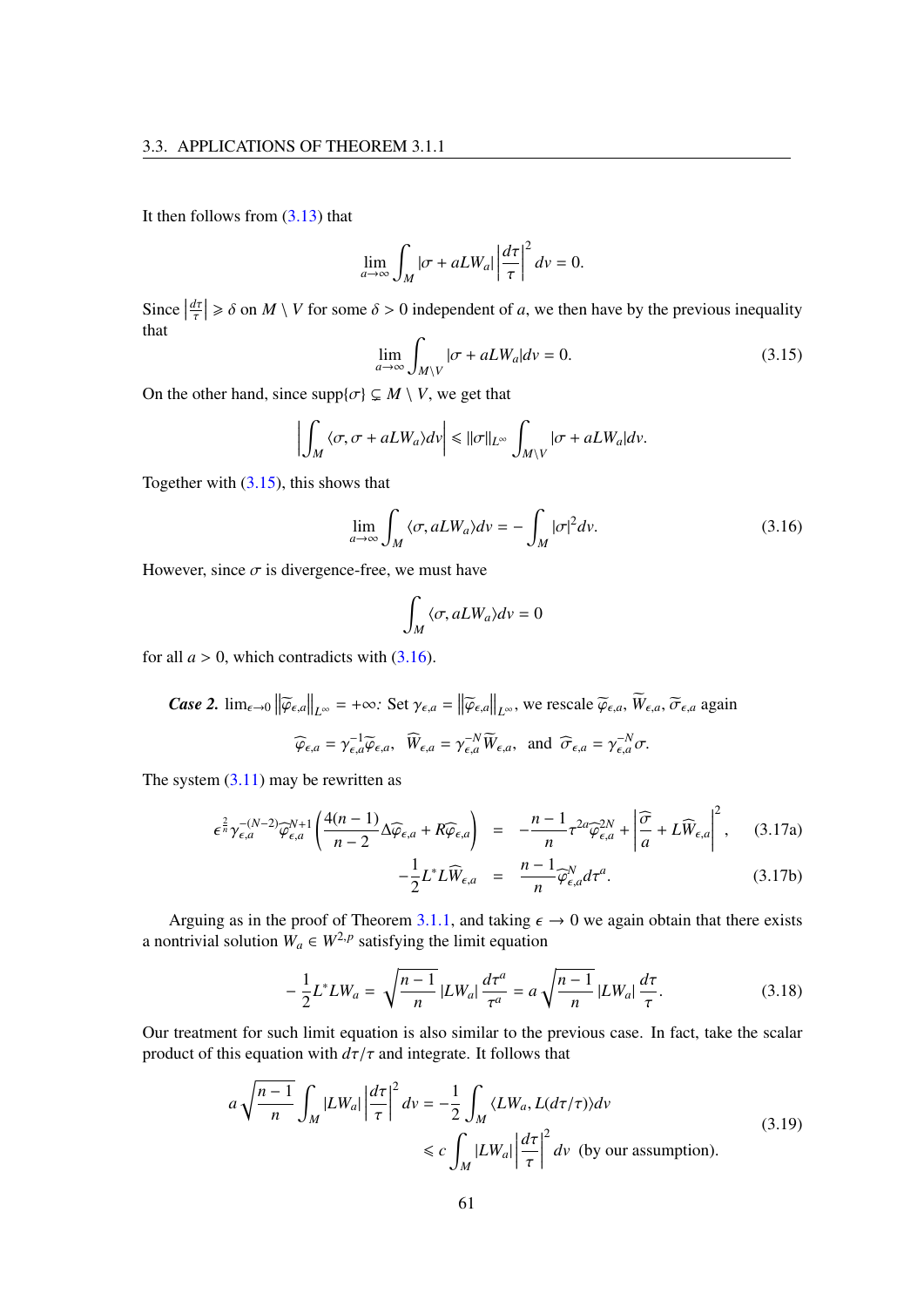Then assuming  $a > \sqrt{\frac{n}{n-1}}c$ , we obtain that  $\int_M |LW_a| \left| \frac{d\tau}{\tau} \right|$ we obtain from [\(3.18\)](#page-60-2) that  $W_a \equiv 0$ , since  $(M, g)$  has no conformal Killing vector field. This is a contradiction with the fact that *W* is pontrivial  $\int_{0}^{2} dv = 0$ , and hence  $|LW_a| \left| \frac{d\tau}{\tau} \right| \equiv 0$ . Thus, contradiction with the fact that *W<sup>a</sup>* is nontrivial.

Since Case 2 coincides with the situation of nonexistence of solution to the limit equation [\(3.1\)](#page-53-0).  $\Box$ 

As direct consequences of Theorem [3.1.1](#page-52-0) and [3.3.1,](#page-58-1) we have the following results.

<span id="page-61-0"></span>Corollary 3.3.2. *(An answer to Maxwell's question) Let* (*M*, *<sup>g</sup>*, τ) *be given as in Theorem [3.3.1.](#page-58-1) If*  $\mathcal{Y}_g > 0$ , then the conformal constraint equations [\(3\)](#page-11-0) associated to  $(g, \tau^a, 0)$  have a (nontrivial)<br>solution for all  $a > 0$  large enough *solution for all <sup>a</sup>* > <sup>0</sup> *large enough.*

*Proof.* Taking *f* ≡ *R* in the proof of Theorem [3.1.1,](#page-52-0) we have by Theorem [3.3.1](#page-58-1) that for all  $a^{-1}$ ,  $\epsilon a > 0$  small enough, seed data  $(a \tau^a \leq b)$  satisfies neither *(i)* nor *(ii)* in Theorem 3.1.1, provided  $\sigma$  is 0 small enough, seed data (*g*,  $\tau^a$ ,  $\frac{\sigma}{\epsilon a}$ ) satisfies neither (*i*) nor (*ii*) in Theorem [3.1.1,](#page-52-0) provided *σ* is<br>given as in Theorem 3.3.1. Thus our corollary is proven by the first statement in the assertion ( given as in Theorem [3.3.1.](#page-58-1) Thus, our corollary is proven by the first statement in the assertion *(iii)* given as in Theorem 3.3.1. Thus, our corollary is proven by the first statement in the assertion *(iii)* of Theorem [3.1.1.](#page-52-0) The proof is completed.

**Corollary 3.3.3.** *(Nonuniqueness of solutions)* Assume that  $(M, g, \tau, \sigma, a, \epsilon)$  is given as in Theo*rem* [3.3.1.](#page-58-1) If  $\mathcal{Y}_g > 0$ , then there exists a sequence  $\{t_i\}$  converging to 0 s.t. the conformal constraint *equations* [\(3\)](#page-11-0) *associated to* (*g*, *<sup>t</sup>i*τ *a*  $\frac{\sigma}{\epsilon a}$ ) have at least two solutions.

*Proof.* The same arguments as in Corollary [3.3.2](#page-61-0) works here. More precisely, the only difference from the previous corollary is that we will use the second conclusion in the assertion (*iii*) of Theorem [3.1.1](#page-52-0) instead of the first, and then the corollary follows.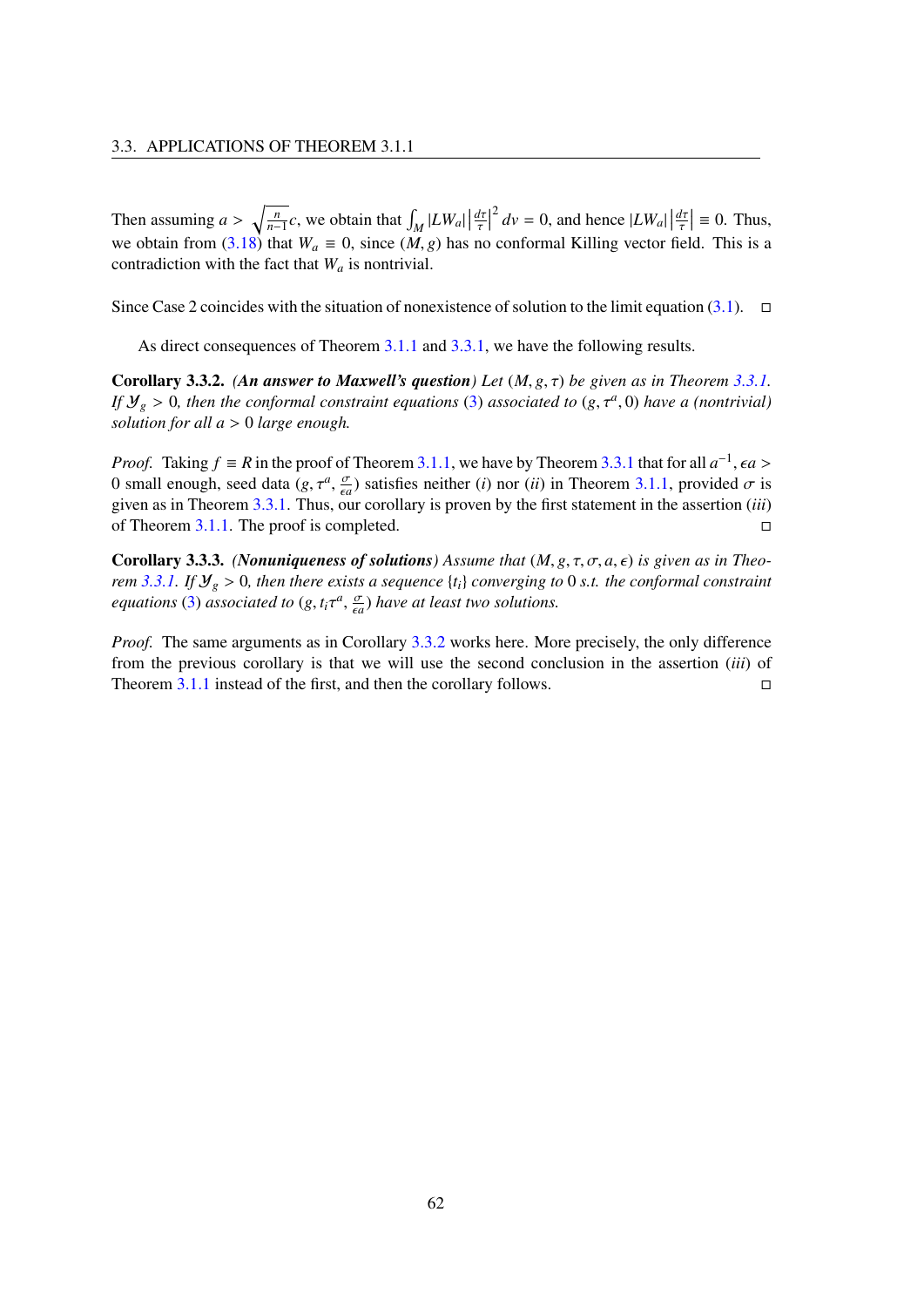# Chapter 4

# Solutions to the Einstein-Scalar Field Constraint Equations with a Small TT-Tensor

# 4.1 Introduction

In this chapter and in the next one, we will treat the Einstein constraint equations in the scalar field case. The most natural approach to [\(3\)](#page-11-0) is to extend known results in the vacuum case to the scalar field one. However, the difficulty is that the methods used in [Holst *et al.*[, 2009\]](#page-102-0), [\[Maxwell,](#page-103-0) [2009\]](#page-103-0) cannot work any longer since the Lichnerowicz equation may admit no or multiple solutions when  $\mathcal{B}_{\tau,\psi}$  has arbitrary sign as shown in Chapter 2. This seems to tell us to seek new methods. So far, all researches have not been beyond the near-CMC recently presented by Premoselli [\[Pre](#page-103-4)[moselli, 2014\]](#page-103-4) under an assumption that the generalized conformal Laplacian

<span id="page-62-0"></span>
$$
L_{g,\psi}: \phi \mapsto \frac{4(n-1)}{n-2} \Delta \phi + \mathcal{R}_{\psi} \phi \tag{4.1}
$$

is a coercive operator, meaning that there exists a constant  $c > 0$  such that

$$
\forall \phi \in W^{1,2}, \int_M \phi L_{g,\psi} \phi d\mu^g \geq c \, ||\phi||^2_{W^{1,2}}
$$

This chapter is a joint work with Romain Gicquaud. In the next sections, we will show that the assumption above also plays a role analog to one that the metric *g* has positive Yamabe invariant in [Holst *et al.*[, 2008,](#page-102-3) Holst *et al.*[, 2009,](#page-102-0) [Maxwell, 2009\]](#page-103-0) for constructing solutions to [\(3\)](#page-11-0) with freely specified mean curvature, and hence give the first existence result for solution to the scalar field system [\(3\)](#page-11-0) in the far-from CMC cases.

The outline of this chapter is as follows. We will present the extension of the result of [\[Gic](#page-101-1)[quaud et Ngô, 2014\]](#page-101-1) in Section [4.2,](#page-63-0) see Theorem [4.2.1.](#page-63-1) Next, we address the much more difficult extension of the method of [Holst *et al.*[, 2009\]](#page-102-0) in Section [4.3,](#page-65-0) see Theorem [4.3.1.](#page-65-1) In the course of the proof, we prove Theorem [4.3.2](#page-66-0) which shows existence of solutions to the Lichnerowicz equation in our context.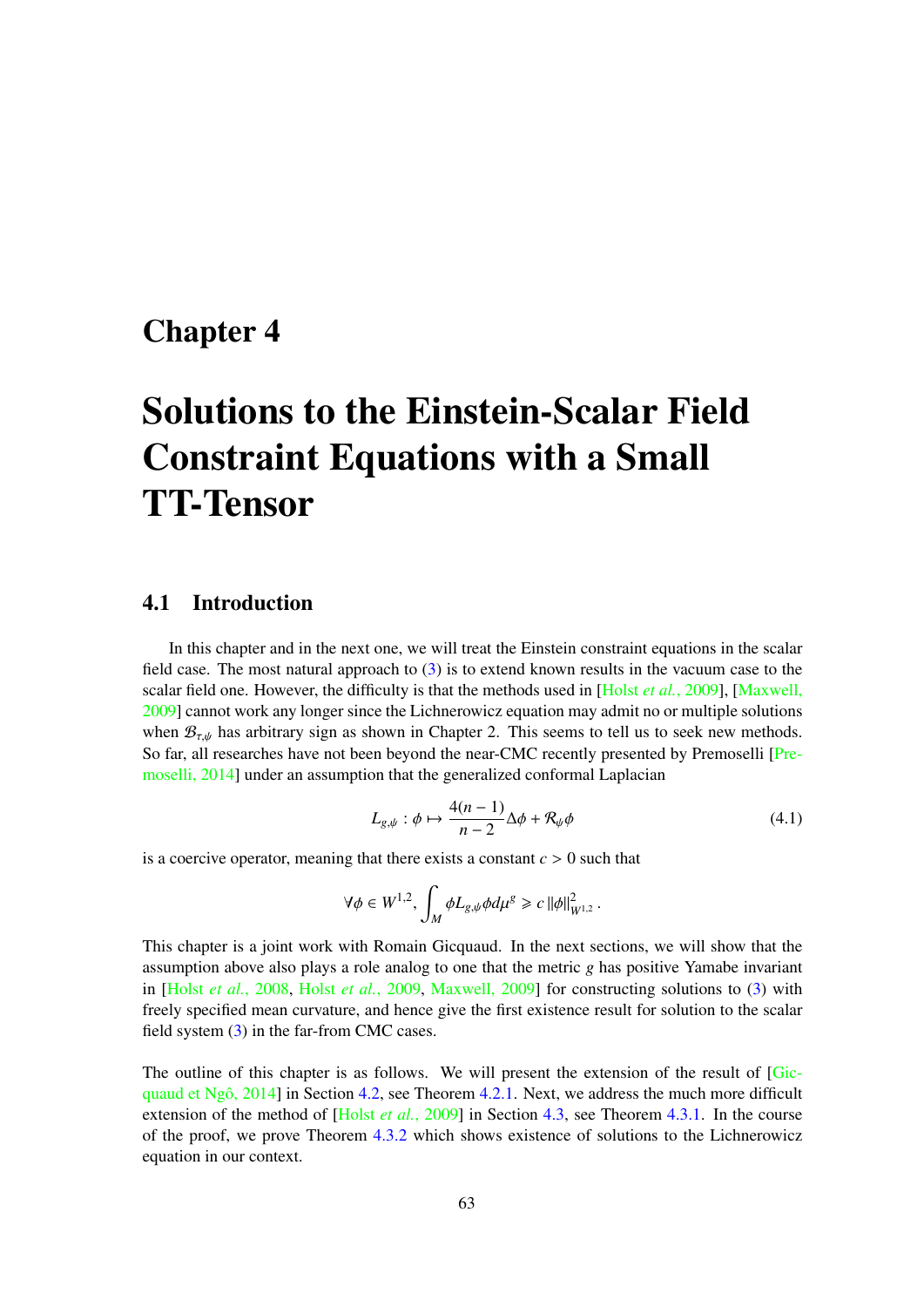### <span id="page-63-0"></span>4.2 An Implicit Function Argument

In this section, we show that the method introduced in  $[Gicquaud et Ngô, 2014]$  can be straightforwardly generalized to the system [\(3\)](#page-11-0).

<span id="page-63-1"></span>**Theorem 4.2.1.** *Let*  $(M, g)$  *a* closed Riemannian manifold,  $\tau \in W^{1,p}$ ,  $\psi \in W^{1,p}$ ,  $\widetilde{\pi} \in L^p$  and  $\widetilde{\sigma} \in L^p$ <br>be given with  $n > n$ , Assume further that the operator  $I_{n,p}$  defined in (4.1) is coercive and that *be given, with*  $p \ge n$ . Assume further that the operator  $L_{g,y}$  defined in [\(4.1\)](#page-62-0) is coercive and that  $(M, g)$  has no non-zero conformal Killing vector field. There exists an  $\epsilon_0 > 0$  such that for all  $\epsilon \in (0, \epsilon_0)$ *, the system* [\(3\)](#page-11-0) *with* 

$$
\sigma \equiv \epsilon \widetilde{\sigma}, \quad \pi \equiv \epsilon \widetilde{\pi}
$$

*has a solution*  $(\phi, W) \in W^{2, \frac{p}{2}} \times W^{2, \frac{p}{2}}$  *with*  $\phi > 0$ *.* 

As in the article [\[Gicquaud et Ngô, 2014\]](#page-101-1), we divide the proof into several steps:

<span id="page-63-4"></span>**Step 0.** *There exists a unique solution*  $\widetilde{W}_0 \in W^{2,\frac{p}{2}}$  *to* 

<span id="page-63-6"></span>
$$
-\frac{1}{2}\mathbb{L}^*\mathbb{L}W = -\widetilde{\pi}d\psi.
$$
 (4.2)

*Proof.* The argument is standard, see e.g. [\[Maxwell, 2009,](#page-103-0) Proposition 5]. Note that  $\overline{\pi}d\psi \in L^{\frac{p}{2}}$ .<br>The operator The operator

$$
-\frac{1}{2}\mathbb{L}^*\mathbb{L}:W^{2,\frac{p}{2}}\to L^{\frac{p}{2}}
$$

is Fredholm with zero index. Its kernel is, by a simple integration by parts argument, the set of conformal Killing vector fields which is reduced to {0} by assumption. Hence  $-\frac{1}{2}$  $\frac{1}{2}\mathbb{L}^*\mathbb{L}$  is an isomorphism.

<span id="page-63-5"></span>**Step 1.** *There exists a unique solution*  $\widetilde{\phi}_0 \in W^{2, \frac{p}{2}}$  *to the following equation:* 

<span id="page-63-3"></span>
$$
\frac{4(n-1)}{n-2}\Delta\phi + \mathcal{R}_{\psi}\phi = \frac{|\overline{\sigma} + \mathbb{L}\widetilde{W}_0|^2 + \overline{\pi}^2}{\phi^{N+1}},
$$
(4.3)

*Proof.* We set

$$
\widetilde{A} := |\widetilde{\sigma} + \mathbb{L}\widetilde{W}_0|^2 + \widetilde{\pi}^2
$$

for convenience. Since  $\widetilde{W}_0 \in W^{2, \frac{p}{2}}$ ,  $\mathbb{L} \widetilde{W}_0 \in W^{1, \frac{p}{2}} \hookrightarrow L^p$ . Indeed, from the Sobolev injection,  $W^{1, \frac{p}{2}} \hookrightarrow L^q$  where  $W^{1,\frac{p}{2}} \hookrightarrow L^q$ , where

$$
q = \frac{np}{(2n - p)^{+}} > p
$$

(here *q* is understood to be +∞ if  $p \ge 2n$ ). It follows that  $\overline{A} \in L^{\frac{p}{2}}$ . We first prove that there exists a unique positive solution  $\bar{\varphi}$  to

<span id="page-63-2"></span>
$$
\frac{4(n-1)}{n-2}\Delta\phi + \mathcal{R}_{\psi}\phi = \widetilde{A}.\tag{4.4}
$$

We remark that, integrating the right hand side, we get

$$
\int_{M} \widetilde{A} d\mu^{g} = \int_{M} \left( |\widetilde{\sigma}|^{2} + \widetilde{\pi}^{2} \right) d\mu^{g} + \int_{M} |\mathbb{L}W|^{2} d\mu^{g}
$$

$$
\geq \int_{M} \left( |\widetilde{\sigma}|^{2} + \widetilde{\pi}^{2} \right) d\mu^{g}
$$

$$
> 0.
$$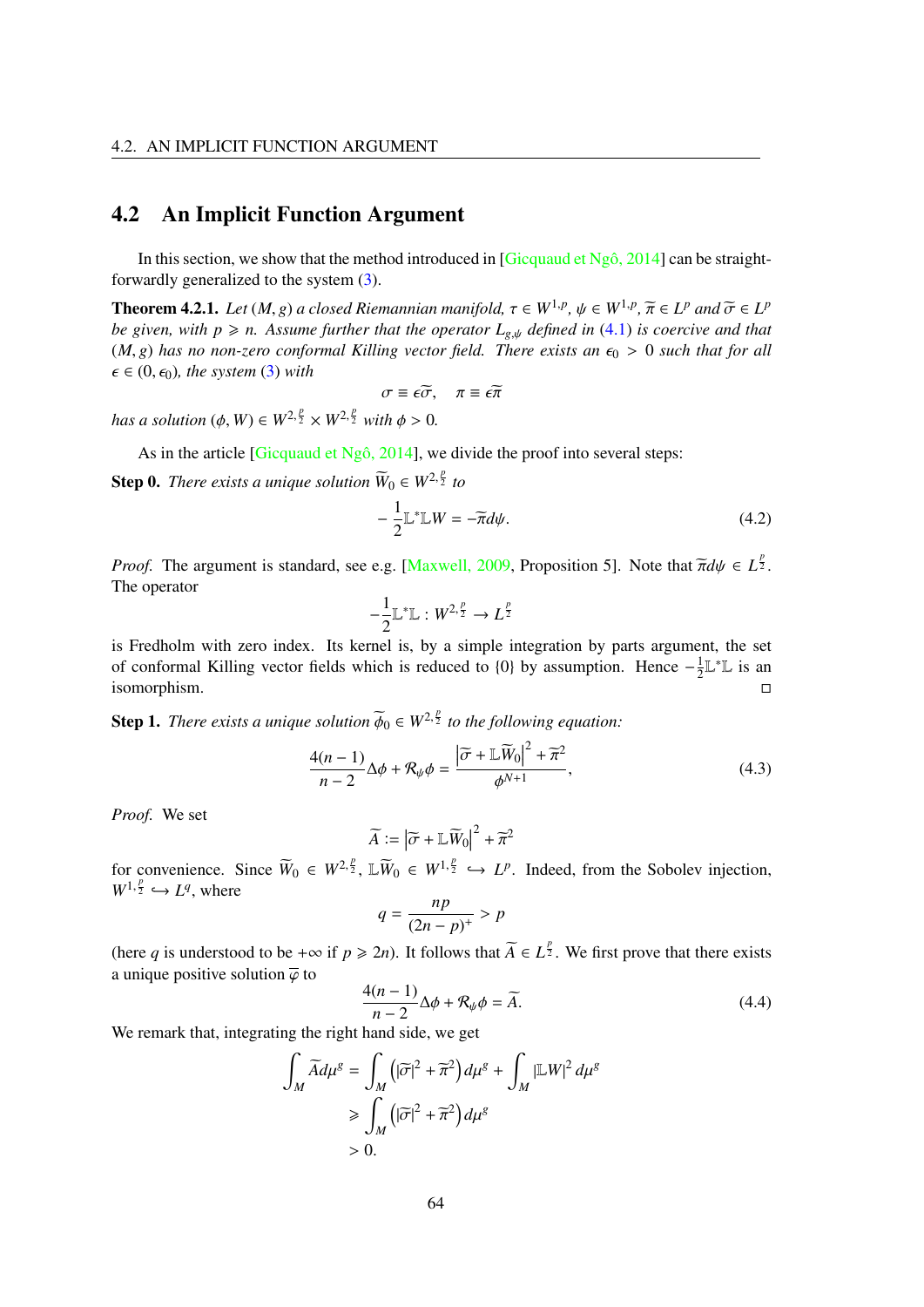We rely on the Lax-Milgram theorem. Since  $L_{g,\psi}$  is coercive, there exists a unique weak solution  $\overline{\varphi}$  to [\(4.4\)](#page-63-2) which is uniquely characterized by

$$
\int_M \left( \frac{2(n-1)}{n-2} \, |d\overline{\varphi}|^2 + \frac{\mathcal{R}_\psi}{2} \overline{\varphi}^2 - \widetilde{A}\overline{\varphi} \right) d\mu^g = \min_{\phi \in W^{1,2}} F(\phi),
$$

where

$$
F(\phi):=\int_M\left(\frac{2(n-1)}{n-2}\,|d\phi|^2+\frac{{\mathcal R}_\psi}{2}\phi^2-\widetilde{A}\phi\right)d\mu^g.
$$

Since  $\widetilde{A} \ge 0$ , we have  $F(|\phi|) \le F(\phi)$  for any  $\phi \in W^{1,2}$ . As a consequence  $\overline{\varphi}$  being the unique minimizer of  $F \ge 0$ . By elliptic requirity, we have that  $\overline{\varphi} \in W^{2,\frac{p}{2}}$ . In particular,  $\overline{\varphi}$  is co minimizer of *F*,  $\overline{\varphi} \ge 0$ . By elliptic regularity, we have that  $\overline{\varphi} \in W^{2, \frac{p}{2}}$ . In particular,  $\overline{\varphi}$  is continuous. It can be argued by contradiction that  $\overline{\varphi} > 0$ . Indeed, if the set  $\Omega = {\overline{\varphi}} = 0$  was not empty, it would follows from the Harnack inequality we borrow from [\[Gilbarg et Trudinger, 2001,](#page-101-2) Theorem 9.22] applied to  $u = \overline{\varphi}$  and  $f \equiv 0$  in a ball  $B_R$  centered at a boundary point of Ω that  $\overline{\varphi} \equiv 0$  on  $B_R$ which is a contradiction.

Setting  $a := \min_M \overline{\varphi}$ ,  $b := \max_M \overline{\varphi}$ , one can readily check that the function

$$
\overline{\varphi}_{+} := a^{-\frac{N+1}{N}} \overline{\varphi}, \text{resp.} \overline{\varphi}_{-} := b^{-\frac{N+1}{N}} \overline{\varphi},
$$

is a supersolution (resp. a subsolution) for Equation [\(4.3\)](#page-63-3). Existence of a solution to [\(4.3\)](#page-63-3) follows then from the standard sub- and supersolution method, see e.g. [\[Gicquaud et Huneau,](#page-101-4) , Lemma 3.4] or [\[Maxwell, 2005\]](#page-102-2). Uniqueness of  $\phi_0$  is also classical, see [Dahl *et al.*[, 2012\]](#page-101-0). However, here we can simply remark that the functional

$$
G(\phi) := \int_M \left( \frac{2(n-1)}{n-2} |d\phi|^2 + \frac{\mathcal{R}_{\psi}}{2} \phi^2 + \frac{1}{N} \frac{\widetilde{A}}{\phi^N} \right) d\mu^g
$$

is strictly convex on the set of positive *H*<sup>1</sup>-functions (i.e. so that there exists  $\epsilon > 0$  such that  $\phi \ge \epsilon$ a.e.) Its critical points being exactly the solutions to  $(4.3)$ , we conclude that the solution to  $(4.3)$  is unique. This idea will be developed further in Section [4.3.1.](#page-66-1)

<span id="page-64-1"></span>**Step 2.** *There exists*  $\epsilon > 0$  *and a*  $C^1$ *-map* 

$$
\begin{array}{rcl}\n[0, \epsilon) & \to & W^{2, \frac{p}{2}} \times W^{2, \frac{p}{2}} \\
\lambda & \mapsto & (\widetilde{\phi}_{\lambda}, \widetilde{W}_{\lambda})\n\end{array}
$$

*such that*

•  $\widetilde{\phi}_\lambda$  *and*  $\widetilde{W}_\lambda$  *solve* 

<span id="page-64-0"></span>
$$
\frac{4(n-1)}{n-2}\Delta\widetilde{\phi}_{\lambda} + \mathcal{R}_{\psi}\widetilde{\phi}_{\lambda} = \lambda^2 \mathcal{B}_{\tau,\psi}\widetilde{\phi}_{\lambda}^{N-1} + \frac{|\widetilde{\sigma} + \mathbb{L}\widetilde{W}_{\lambda}|^2 + \widetilde{\pi}^2}{\widetilde{\phi}_{\lambda}^{N+1}},
$$
(4.5a)

$$
-\frac{1}{2}\mathbb{L}^*\mathbb{L}\widetilde{W}_\lambda = \frac{n-1}{n}\lambda \widetilde{\phi}_\lambda^N d\tau - \widetilde{\pi}d\psi.
$$
 (4.5b)

•  $\widetilde{\phi}_\lambda \to \widetilde{\phi}_0$  $\widetilde{\phi}_\lambda \to \widetilde{\phi}_0$  *and*  $\widetilde{W}_\lambda \to \widetilde{W}_0$  *when*  $\lambda \to 0$ *, where*  $\widetilde{W}_0$  *and*  $\widetilde{\phi}_0$  *are as defined in Steps 0 and 1*.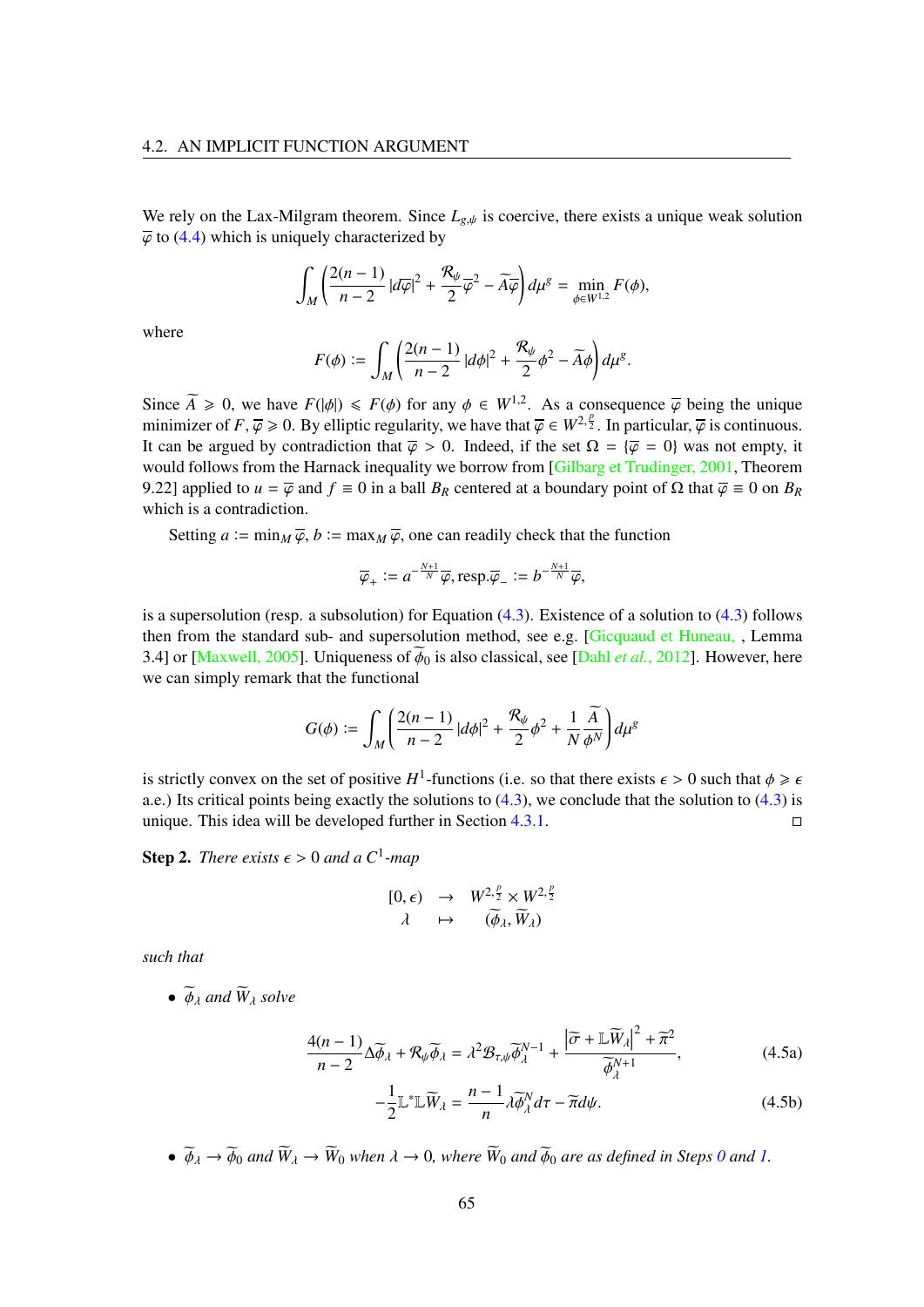Note that Equations [\(4.5\)](#page-64-0) interpolate between the original conformal constraint equations [\(3\)](#page-11-0) when  $\lambda = 1$  and Equations [\(4.3\)](#page-63-3)-[\(4.2\)](#page-63-6) when  $\lambda = 0$ .

*Proof.* The proof is via the implicit function theorem. Let  $\Phi : \mathbb{R} \times W^{2, \frac{p}{2}} \times W^{2, \frac{p}{2}} \to L^{\frac{p}{2}} \times L^{\frac{p}{2}}$  be the following operator:

$$
\Phi_{\lambda}\left(\frac{\widetilde{\phi}}{\widetilde{W}}\right)\mapsto\left(\frac{\frac{4(n-1)}{n-2}\Delta\widetilde{\phi}+\mathcal{R}_{\psi}\widetilde{\phi}-\lambda^{2}\mathcal{B}_{\tau,\psi}\widetilde{\phi}^{N-1}-\frac{\widetilde{A}}{\widetilde{\phi}^{N+1}}}{-\frac{1}{2}\mathbb{L}^{*}\mathbb{L}\widetilde{W}-\frac{n-1}{n}\lambda\widetilde{\phi}^{N}d\tau+\widetilde{\pi}d\psi}\right).
$$

Its differential with respect to the variables  $(\widetilde{\phi}, \widetilde{W})$  at  $(\lambda = 0, \widetilde{\phi}_0, \widetilde{W}_0)$  is given by the following block upper triangular matrix:

$$
D\Phi_{\lambda=0}(\widetilde{\phi}_0, \widetilde{W}_0) = \begin{pmatrix} \frac{4(n-1)}{n-2}\Delta + \mathcal{R}_{\psi} + (N+1)\frac{|\widetilde{\sigma}+{\mathbb{L}}\widetilde{W}_0|^2 + \widetilde{\pi}^2}{\widetilde{\phi}_0^{N+2}} & -\frac{2}{\widetilde{\phi}_0^{N+1}}\left\langle\widetilde{\sigma} + {\mathbb{L}}\widetilde{W}_0, {\mathbb{L}}\cdot\right\rangle\\ 0 & -\frac{1}{2}{\mathbb{L}}^*{\mathbb{L}}.\end{pmatrix}.
$$

Each diagonal block is Fredholm with zero index and has, by assumption, a trivial kernel. This proves that  $D\Phi_{\lambda=0}(\phi_0, \overline{W}_0)$  is invertible. The existence of the curve of solutions to [\(4.5\)](#page-64-0) on some interval [0,  $\epsilon$ ) is then guaranteed by the implicit function theorem. interval  $[0, \epsilon)$  is then guaranteed by the implicit function theorem.

The last step is a straightforward calculation.

**Step 3.** Let  $(\widetilde{\phi}_\lambda, \widetilde{W}_\lambda)$  *be as in Step [2.](#page-64-1) Setting* 

$$
\begin{cases}\n\phi_{\lambda} := \lambda^{\frac{2}{N-2}} \widetilde{\phi}_{\lambda}, \\
W_{\lambda} := \lambda^{\frac{N+2}{N-2}} \widetilde{W}_{\lambda}, \\
\sigma_{\lambda} := \lambda^{\frac{N+2}{N-2}} \widetilde{\sigma}, \\
\pi_{\lambda} := \lambda^{\frac{N+2}{N-2}} \widetilde{\pi},\n\end{cases}
$$

*then*  $(\phi_{\lambda}, W_{\lambda})$  *solves the system* [\(3\)](#page-11-0) *with*  $\sigma = \sigma_{\lambda}$  *and*  $\pi = \pi_{\lambda}$ *.* 

The proof of Theorem [4.2.1](#page-63-1) follows by setting  $\epsilon_0 = \lambda_0^{\frac{N+2}{N-2}}$  and  $\epsilon = \lambda_{\frac{N+2}{N-2}}$ .

# <span id="page-65-0"></span>**4.3** An Existence Result for  $\sigma$  and  $\pi$  Small in  $L^2$

In this section, we adapt the method of [Holst *et al.*[, 2008,](#page-102-3) Holst *et al.*[, 2009,](#page-102-0) [Maxwell, 2009\]](#page-103-0) to our context. The first step is to prove an existence result for solutions to the Lichnerowicz equation. Very nice existence results for solutions to the Lichnerowicz equation are given in [\[Hebey](#page-101-5) *et al.*, [2008\]](#page-101-5), [\[Premoselli, 2014,](#page-103-4) [Premoselli, 2015\]](#page-103-5) and [\[Hebey et Veronelli, 2014\]](#page-101-6). We prove here an existence result suited to our applications. See Theorem [4.3.2.](#page-66-0) We then study the full system [\(3\)](#page-11-0) and obtain the following theorem:

<span id="page-65-1"></span>Theorem 4.3.1. *Let data be given on M as specified in [\(4\)](#page-12-0), and assume that conditions [\(5\)](#page-12-1) hold. Assume further that the operator <sup>L</sup>g*,ψ *is coercive. Then the system* [\(3\)](#page-11-0) *admits at least one solution*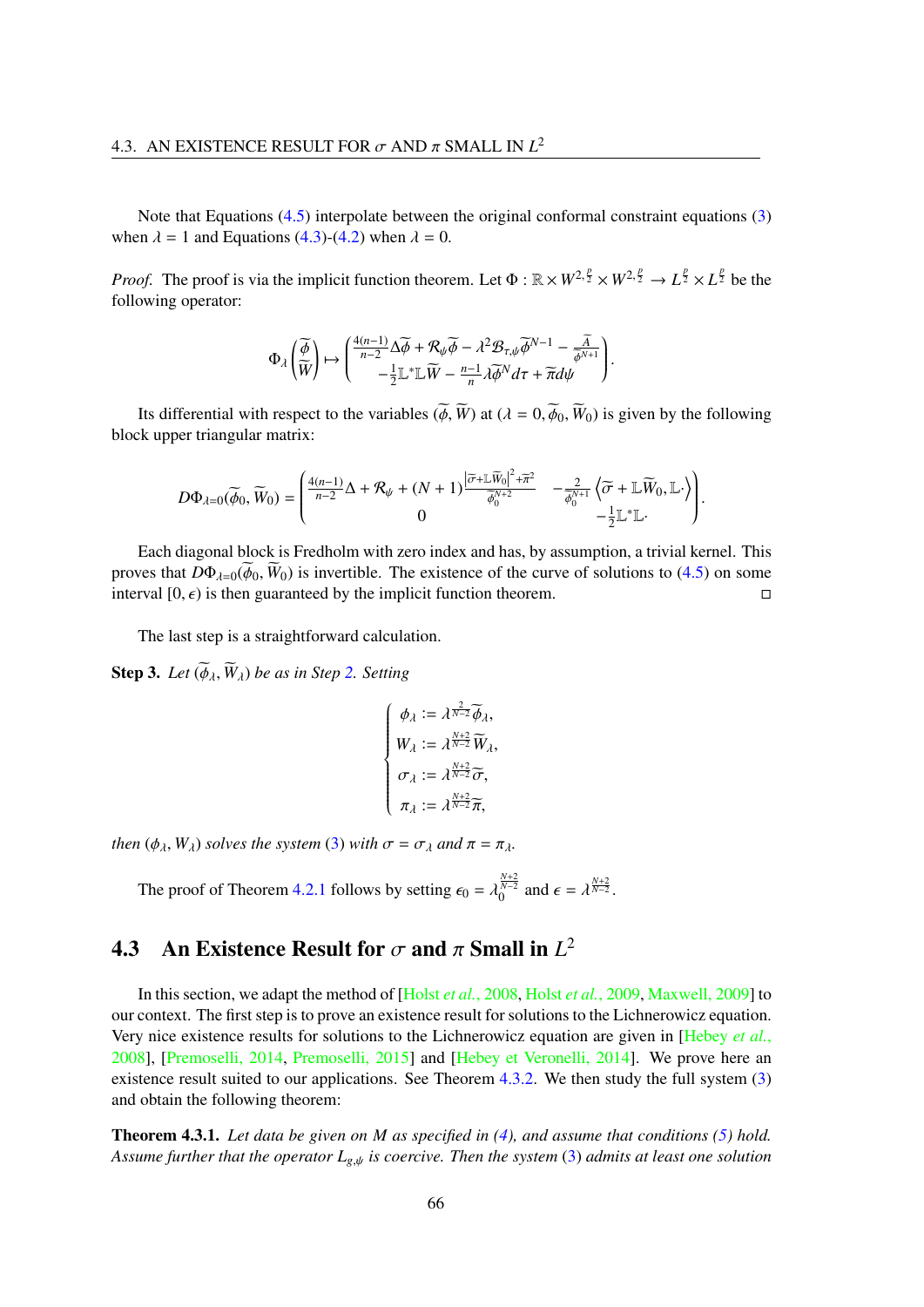$(\phi, W) \in W^{2, \frac{p}{2}} \times W^{2, \frac{p}{2}}$  provided that

$$
\int \left( |\sigma|^2 + \pi^2 \right) d\mu^g
$$

*is less than some small constant (depending on the seed data).*

### <span id="page-66-1"></span>4.3.1 The Lichnerowicz Equation

Here and in what follows, we define the following norm. Given  $\phi \in H^1(M, g)$ , we set

$$
\|\phi\|_{h}^{2} := \int_{M} \left( \frac{4(n-1)}{n-2} |d\phi|^{2} + \mathcal{R}_{\psi} \phi^{2} \right) d\mu^{g}.
$$

Since we assumed that the modified conformal Laplacian is coercive, there exists a constant *<sup>s</sup>* > <sup>0</sup> such that for any  $\phi \in H^1$ , we have

$$
\|\phi\|_{h}^{2} \geq s \|\phi\|_{L^{N}}^{2}.
$$
\n(4.6)

The aim of this section is to prove the following theorem:

<span id="page-66-0"></span>**Theorem 4.3.2.** Assuming that  $|\sigma + \mathbb{L}W|^2 + \pi^2 \in L^{\frac{p}{2}}$ , there exists a (small) constant  $\mu = \mu(s, \|\mathcal{B}_{\tau,\psi}\|_{L^{\infty}}) > 0$  such that if 0 *such that if*

$$
0<\int_M\big(|\sigma+\mathbb{L}W|^2+\pi^2\big)d\mu^g<\mu,
$$

*the Lichnerowicz equation* [\(3a\)](#page-11-1) *admits a solution* φ <sup>∈</sup> *<sup>H</sup>* <sup>1</sup> *which is a stable minimizer for the functional*

<span id="page-66-2"></span>
$$
I_W(\phi) := \frac{1}{2} \int_M \left( \frac{4(n-1)}{n-2} |d\phi|^2 + \mathcal{R}_{\psi} \phi^2 \right) d\mu^g - \int_M \frac{\mathcal{B}_{\tau,\psi}}{N} \phi^N d\mu^g
$$
  
+ 
$$
\int_M \frac{|\sigma + \mathbb{L}W|^2 + \pi^2}{N\phi^N} d\mu^g.
$$
 (4.7)

*and whose energy satisfies*

$$
\|\phi\|_h^2 \leq C \left( \int_M \left( |\sigma + \mathbb{L} W|^2 + \pi^2 \right) d\mu^g \right)^{\frac{2}{N+2}}.
$$

for some constant  $C = C(s, \left\|\mathcal{B}_{\tau,\psi}\right\|_{L^{\infty}}, \mu)$ .

The spirit of the proof of this theorem is different from [\[Hebey](#page-101-5) *et al.*, 2008]. The point being that we want to obtain a stable solution  $\phi_0$ , meaning that  $\phi_0$  is a stable local minimum for the functional *I* defined in [\(4.7\)](#page-66-2), while [\[Hebey](#page-101-5) *et al.*, 2008] uses the mountain pass lemma. Stability will ensure that the minimum  $\phi_0$  varies continuously with respect to the parameters. This will turn out to be very important when applying the Schauder fixed point theorem in Section [4.3.2.](#page-71-0)

The proof of Theorem [4.3.2](#page-66-0) will be carried out in the remaining of this section. For convenience, we denote

$$
A_W := \int_M \left( |\sigma + \mathbb{L}W|^2 + \pi^2 \right) d\mu^g.
$$

<span id="page-66-3"></span>We also denote by  $B_{R_0}$  the ball of radius  $R_0 > 0$  centered at the origin in  $H^1$  for the norm  $\|\cdot\|_h$ .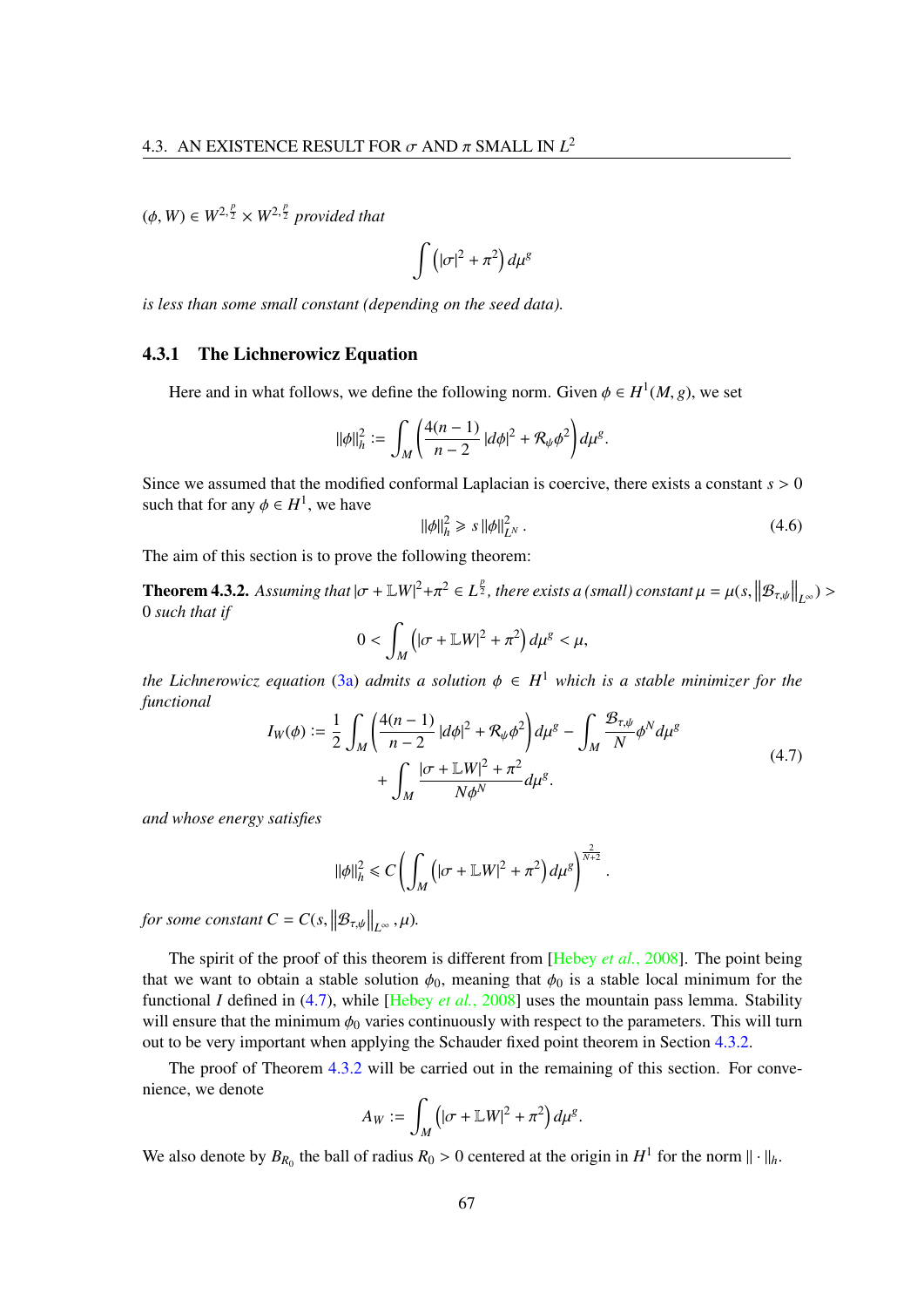**Lemma 4.3.3.** *There exists an*  $R_0 > 0$  *depending only on g and*  $\psi$  *such that the functional* 

$$
\overline{I}(\phi) := \frac{1}{2} \int_{M} \left( \frac{4(n-1)}{n-2} |d\phi|^2 + \mathcal{R}_{\psi} \phi^2 \right) d\mu^g - \int_{M} \frac{\mathcal{B}_{\tau,\psi}}{N} |\phi|^N d\mu^g \tag{4.8}
$$

*has* Hess  $\overline{I}(\phi)(u, u) \ge \frac{1}{2}$  $\frac{1}{2}$  ||u|| $^2$ <sub>*h*</sub> for all  $\phi \in B_{R_0}(0)$  and all  $u \in H^1$ . In particular, we have

<span id="page-67-0"></span>
$$
\frac{1}{4} \left\| \phi \right\|_{h}^{2} \le \overline{I}(\phi) \tag{4.9}
$$

*for all*  $\phi \in B_{R_0}$ *.* 

*Proof of Lemma [4.3.3.](#page-66-3)* The Hessian of  $\overline{I}$  at  $\phi \in H^1$  and in the direction  $u \in H^1$  is given by

Hess 
$$
\bar{I}(\phi)(u, u) = \int_M \left[ \frac{4(n-1)}{n-2} |du|^2 + R_{\psi} u^2 - (N-1) \mathcal{B}_{\tau, \psi} |\phi|^{N-2} u^2 \right] d\mu^g
$$
.

We estimate the Hessian as follows:

$$
\text{Hess}\,\overline{I}(\phi)(u,u) \ge \int_M \left( \frac{4(n-1)}{n-2} |du|^2 + \mathcal{R}_{\psi} u^2 \right) d\mu^g - (N-1) \left\| \mathcal{B}_{\tau,\psi} \right\|_{L^{\infty}} \|\phi\|_{L^N}^{N-2} \|u\|_{L^N}^2
$$
\n
$$
\ge \|u\|_h^2 - \frac{N-1}{s} \left\| \mathcal{B}_{\tau,\psi} \right\|_{L^{\infty}} \|\phi\|_{L^N}^{N-2} \|u\|_h^2
$$
\n
$$
\ge \left( 1 - \frac{N-1}{s} \left\| \mathcal{B}_{\tau,\psi} \right\|_{L^{\infty}} \|\phi\|_{L^N}^{N-2} \right) \|u\|_h^2
$$

Thus, if  $\|\phi\|_{L^N}$  <  $\left( \frac{s}{2(N-1) \|\mathcal{B}_{\tau,\psi}\|_{L^\infty}} \right)$  $\int_{\sqrt{1-x^2}}^{\sqrt{1-x^2}}$ , the Hessian of *I* satisfies the assumptions of the lemma. From the Sobolev embedding theorem, the conclusion of the lemma holds with

$$
R_0 = s^{1/2} \left( \frac{s}{2(N-1)\mathcal{B}_{\tau,\psi}} \right)^{\frac{1}{N-2}}.
$$
\n(4.10)

 $\Box$ 

We now introduce the following functional:

<span id="page-67-1"></span>
$$
I_W^{\epsilon}(\phi) := \frac{1}{2} \int_M \left( |d\phi|^2 + \mathcal{R}_{\psi}\phi^2 \right) d\mu^g - \int_M \frac{\mathcal{B}_{\tau,\psi}}{N} |\phi|^N d\mu^g
$$
  
+ 
$$
\int_M \frac{A_W}{N(\phi + \epsilon)^N} d\mu^g + \int_M \phi^N \, d\mu^g,
$$
\n(4.11)

where  $\phi_{-} := -\min{\lbrace \phi, 0 \rbrace}$ . Note that the two terms we added are convex on the set

$$
\Omega_{\epsilon} := \{ \phi \in H^1, \phi \ge -\epsilon/2 \text{ a.e.} \}. \tag{4.12}
$$

This set is convex and closed for the  $H^1$ -norm. Indeed, we have

$$
\Omega_{\epsilon} = \bigcap_{f} \left\{ \phi \in H^{1}, \int_{M} f \phi d\mu^{g} \geqslant -\frac{\epsilon}{2} \int_{M} f d\mu^{g} \right\},\,
$$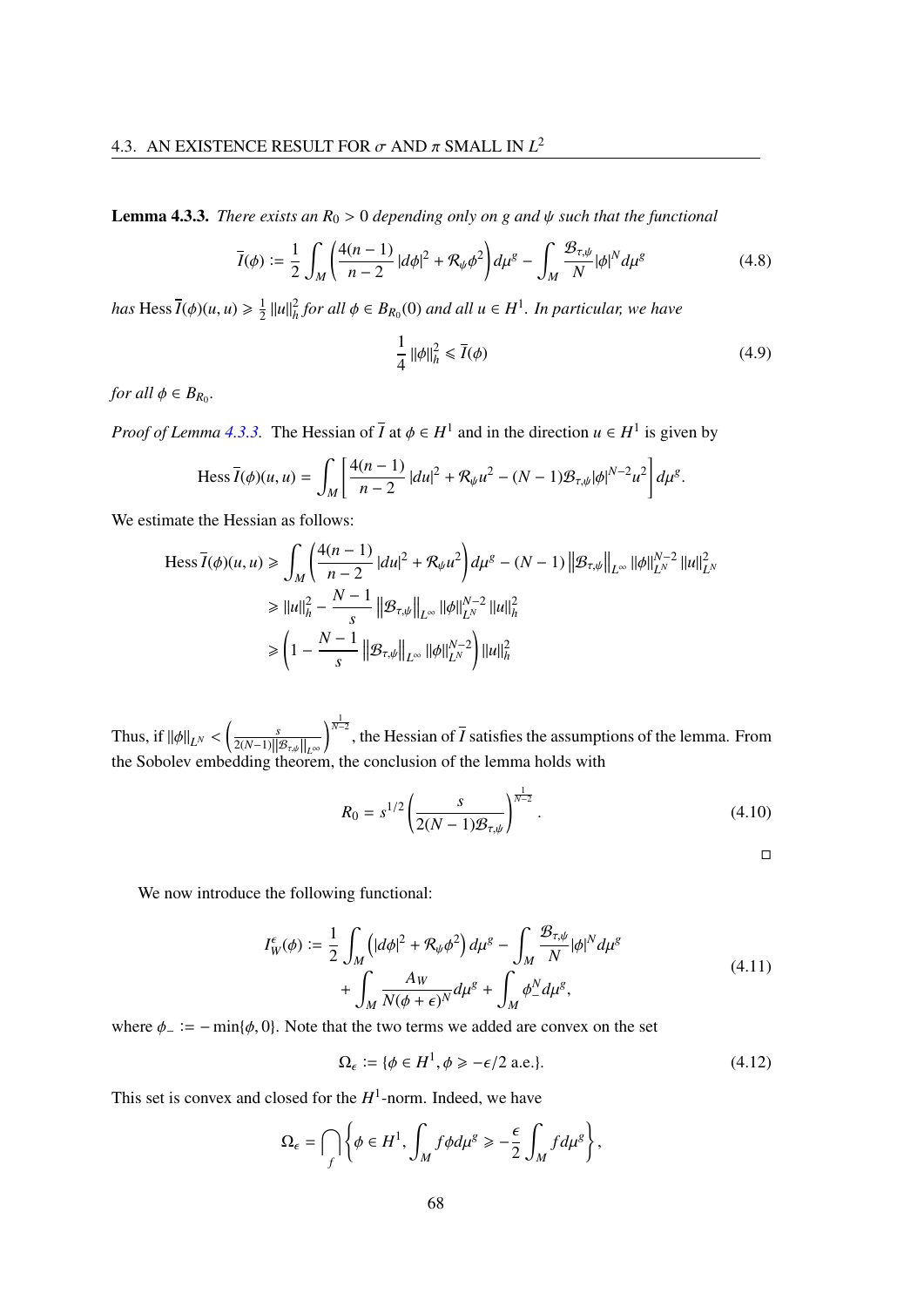where we took the intersection over the set of (say) continuous positive functions  $f$ . In particular, the set  $\Omega_{\epsilon}$  is compact for the weak topology on  $H^1$ .

Continuity of  $I_W^{\epsilon}$  is easy to prove. Indeed, the only difficult term to prove continuity of is

$$
\int_M \frac{A_W}{N(\phi + \epsilon)^N} d\mu^g
$$

But, given  $\phi_0 \in \Omega_\epsilon$  and  $\nu > 0$ , there exists  $\Lambda > 0$  so that

$$
\frac{1}{N} \left(\frac{2}{\epsilon}\right)^N \int_{A_W \ge \Lambda} A_W d\mu^g \le \frac{\nu}{4}.
$$

So, for any  $\phi \in \Omega_{\epsilon}$ , we have

$$
\begin{split}\n\left| \int_{M} \frac{A_{W}}{N(\phi + \epsilon)^{N}} d\mu^{g} - \int_{M} \frac{A_{W}}{N(\phi_{0} + \epsilon)^{N}} d\mu^{g} \right| \\
&\leq \left| \int_{A_{W}<\Lambda} \frac{A_{W}}{N(\phi + \epsilon)^{N}} d\mu^{g} - \int_{A_{W}<\Lambda} \frac{A_{W}}{N(\phi_{0} + \epsilon)^{N}} d\mu^{g} \right| \\
&+ \left| \int_{A_{W}\geq\Lambda} \frac{A_{W}}{N(\phi + \epsilon)^{N}} d\mu^{g} \right| + \left| \int_{A_{W}\geq\Lambda} \frac{A_{W}}{N(\phi_{0} + \epsilon)^{N}} d\mu^{g} \right| \\
&\leq \left| \int_{A_{W}<\Lambda} \left( \frac{A_{W}}{N(\phi + \epsilon)^{N}} - \frac{A_{W}}{N(\phi_{0} + \epsilon)^{N}} \right) d\mu^{g} \right| + \frac{\nu}{2} \\
&\leq \left| \int_{A_{W}<\Lambda} \left( \int_{0}^{1} \frac{1}{(t\phi + (1 - t)\phi_{0})^{N+1}} dt \right) (\phi - \phi_{0}) A_{W} d\mu^{g} \right| + \frac{\nu}{2} \\
&\leq \Lambda \left( \frac{2}{\epsilon} \right)^{-N-1} \|\phi - \phi_{0}\|_{L^{1}} + \frac{\nu}{2}.\n\end{split}
$$

Hence, provided  $\|\phi - \phi_0\|_{L^1} < \frac{\nu}{2\Lambda} \left(\frac{2}{\epsilon}\right)^{N+1}$ , we have

$$
\left| \int_M \frac{A_W}{N(\phi + \epsilon)^N} d\mu^g - \int_M \frac{A_W}{N(\phi_0 + \epsilon)^N} d\mu^g \right| < \nu.
$$

The  $H^1$ -norm being stronger than the  $L^1$ -norm this concludes the proof of the continuity of  $I_W^{\epsilon}$ . Note that *I* itself is continuous a priori only on  $\bigcup_{\epsilon < 0} \Omega_{\epsilon}$  which is not closed. This is one of the reasons why we need to requiring *I* reasons why we need to regularize *I*.

Now note that since  $I_{W}^{\epsilon}$  is (strictly) convex and continuous on  $\Omega_{\epsilon} \cap B_{R_0}$  it is weakly lower semi-continuous: There exists a unique  $\phi_{\epsilon} \in \Omega_{\epsilon} \cap B_{R_0}$  such that

$$
I_W^{\epsilon}(\phi_{\epsilon}) = \inf_{\phi \in \Omega_{\epsilon} \cap B_{R_0}} I_W^{\epsilon}(\phi).
$$

The φ–-term in the definition of  $I_W^{\epsilon}$  together with the strict convexity of the functional  $I_W^{\epsilon}$  ensures that  $\phi_{\epsilon} \ge 0$ . Indeed, we see that  $I_W^{\epsilon}(\phi) \ge I_W^{\epsilon}(|\phi|)$ . It follows from elliptic regularity that  $\phi_{\epsilon} \in W^{2, \frac{p}{2}}$ and from the Harnack inequality that  $\phi_{\epsilon} > 0$ . In particular  $\phi_{\epsilon} \in \Omega_0 \cap B_{R_0}$ .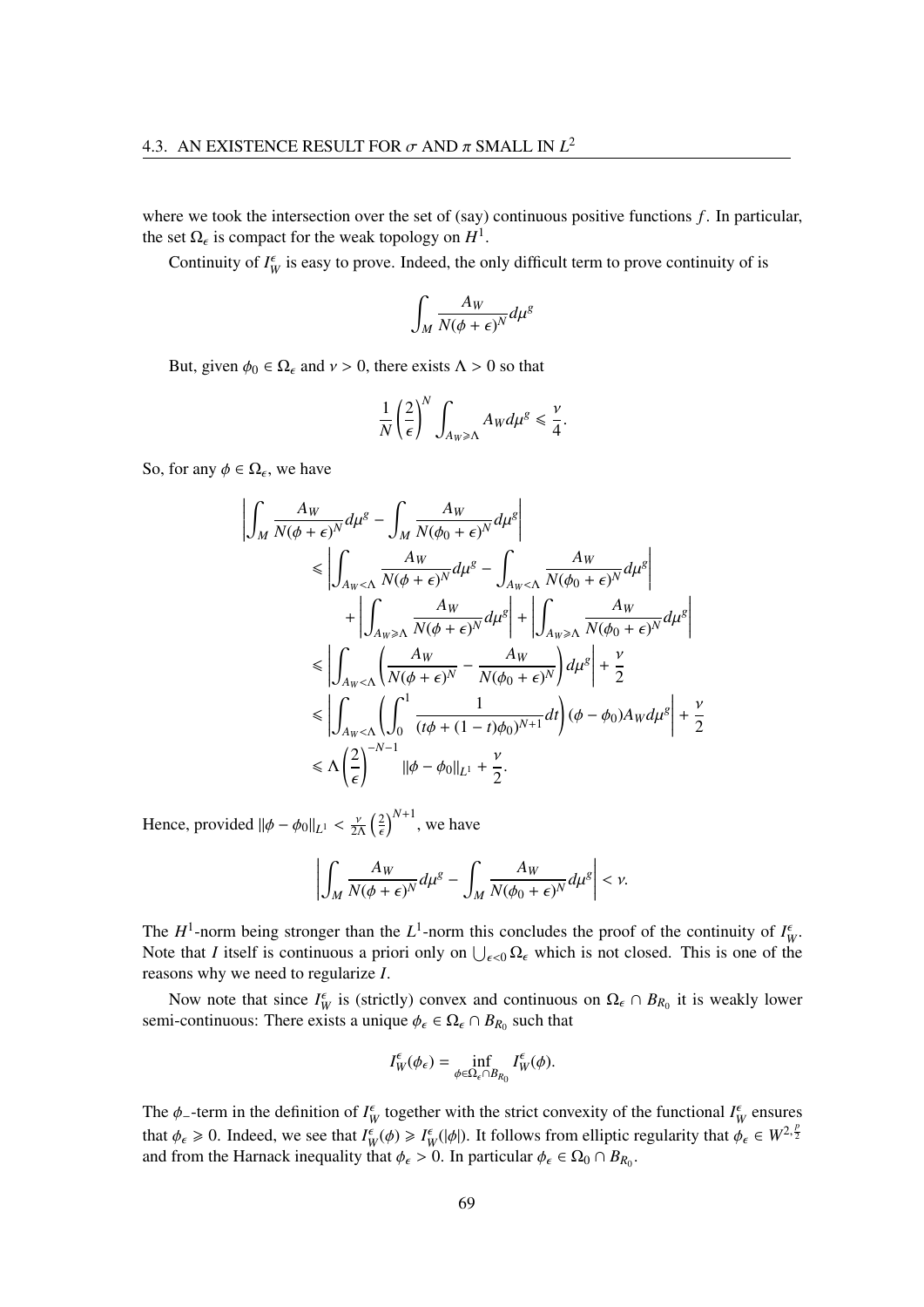To estimate the norm of  $\phi_{\epsilon}$ , we evaluate  $I_W^{\epsilon}$  on constant functions  $\phi \equiv \lambda$ :

$$
I_{W}^{\epsilon}(\lambda) = \frac{\lambda^{2}}{2} \int_{M} \mathcal{R}_{\psi} d\mu^{g} - \frac{\lambda^{N}}{N} \int_{M} \mathcal{B}_{\tau,\psi} d\mu^{g} + \frac{(\lambda + \epsilon)^{-N}}{N} \int_{M} \left( |\sigma + \mathbb{L}W|^{2} + \pi^{2} \right) d\mu^{g}
$$
  
=  $\frac{a}{2} \lambda^{2} - \frac{b}{N} \lambda^{N} + \frac{c}{N} (\lambda + \epsilon)^{-N},$ 

where

$$
a = \int_M \mathcal{R}_{\psi} d\mu^g, \qquad b = \int_M \mathcal{B}_{\tau,\psi} d\mu^g, \qquad c = \int_M \left( |\sigma + \mathbb{L} W|^2 + \pi^2 \right) d\mu^g.
$$

Some simple analysis shows that the stable minimum of  $I_0(\lambda)$  is attained at some value  $\lambda \sim$  *c*  $\left(\frac{c}{a}\right)^{\frac{1}{N+2}}$ . We thus have

$$
\begin{split} \overline{I}(\phi_{\epsilon}) &\leq I_{W}^{\epsilon}(\phi_{\epsilon}) \\ &\leq I_{W}^{\epsilon}\left(\left(\frac{c}{a}\right)^{\frac{1}{N+2}}-\epsilon\right) \\ &\leq \left(\frac{1}{2}+\frac{1}{N}\right)\left(\frac{c^{2}}{a^{N}}\right)^{\frac{1}{N+2}}-\frac{b}{N}\left(\frac{c}{a}\right)^{\frac{N}{N+2}}-a\epsilon\left(\frac{c}{a}\right)^{\frac{1}{N+2}}+\frac{a}{2}\epsilon^{2}. \end{split}
$$

Choosing  $\epsilon \leq \left(\frac{c}{a}\right)$  $\frac{c}{a}\sqrt{\frac{N+2}{N+2}}$  and using Inequality [\(4.9\)](#page-67-0), we get

$$
\frac{1}{4} \left\lVert \phi_\epsilon \right\rVert^2_h \leq \overline{I}(\phi_\epsilon) \leq \left(\frac{1}{2} + \frac{1}{N}\right)\left(\frac{c^2}{a^N}\right)^{\frac{1}{N+2}}
$$

It is important to remark at this point that the estimate we got for  $\|\phi_{\epsilon}\|_{h}^{2}$  is actually independent of  $\epsilon$ .

Following [\[Premoselli, 2014\]](#page-103-4), we construct a (positive) sub-solution to the equation for the critical points of the functional [\(4.11\)](#page-67-1):

<span id="page-69-0"></span>
$$
\frac{4(n-1)}{n-2}\Delta\phi + \mathcal{R}_{\psi}\phi = \mathcal{B}_{\tau,\psi}\phi^{N-1} + \frac{|\sigma + \mathbb{L}W|^2 + \pi^2}{(\phi + \epsilon)^{N+1}}
$$
(4.13)

,

Note that the set  $\Omega_{\epsilon}$  has empty interior in  $H^1$  so one cannot speak about the Hessian of  $I^{\epsilon}_{W}$  restricted to this set. Critical points are hanged to be understood as points for which the Cêteaux derivative of to this set. Critical points are here to be understood as points for which the Gâteaux derivative of the functional  $I_W^{\epsilon}$  vanishes in the direction of smooth functions. Nevertheless Equation [\(4.13\)](#page-69-0) is satisfied by the function  $\phi_{\epsilon}$  as long as  $\|\phi_{\epsilon}\|_h < R_0$  because one then has that  $\phi_{\epsilon} + t\xi \in \Omega_{\epsilon} \cap B_{R_0}$  for any smooth function  $\xi$  as long as  $|t|$  is small enough.

Since the construction of a subsolution will be useful later, we collect it in a lemma:

**Lemma 4.3.4.** *There exists a positive subsolution*  $\phi_{sub} \in W^{2, \frac{p}{2}}$  *independent of*  $\epsilon$  *to all* [\(4.13\)](#page-69-0)*. Eurther*  $\phi_{\lambda}$  *can be chosen as small as we want in*  $H^1$ , *H* $\phi_{\lambda}$  *cand*  $\phi_{\lambda}$  *satisfy Further,*  $\phi_{sub}$  *can be chosen as small as we want in*  $H^1$ *. If*  $\phi_{sub}$  *and*  $\phi_{\epsilon}$  *satisfy* 

$$
\left\Vert \phi_{\epsilon}\right\Vert_{L^{N}},\left\Vert \phi_{\mathrm{sub}}\right\Vert_{L^{N}}<\left(\frac{s}{\left(N-1\right)\left\Vert \mathcal{B}_{\tau,\psi}\right\Vert_{L^{\infty}}}\right)^{\frac{N}{N-2}}
$$

*we have*  $\phi_{\epsilon} \ge \phi_{\text{sub}}$ *.*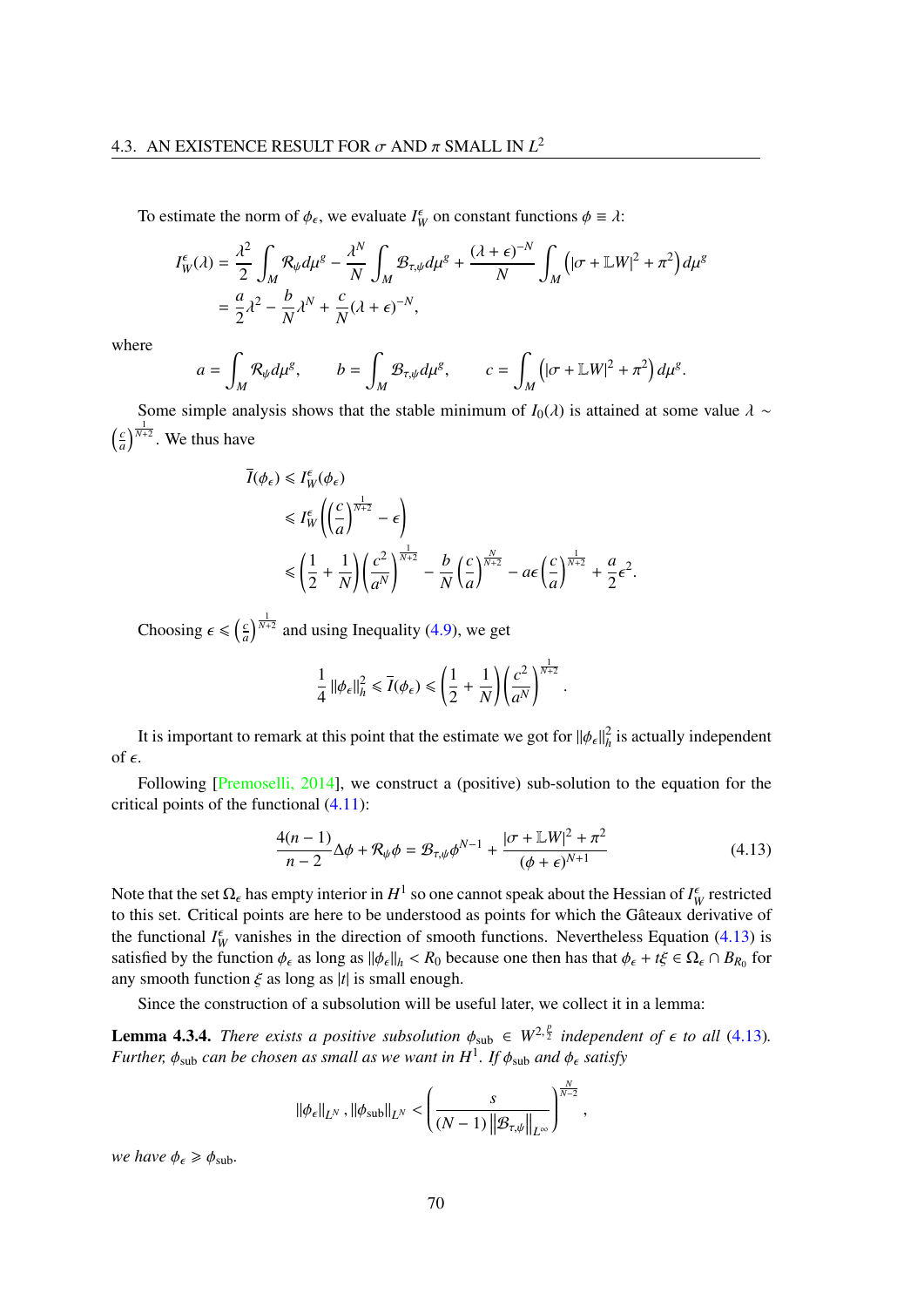*Proof.* Defining  $\mathcal{B}_- := \min\{\mathcal{B}_{\tau,\psi}, 0\}$ , and given some  $\alpha$  to be chosen later, we solve the following equation for *u*:

<span id="page-70-0"></span>
$$
\frac{4(n-1)}{n-2}\Delta u + \mathcal{R}_{\psi}u = |\sigma + \mathbb{L}W|^2 + \pi^2 + \alpha \mathcal{B}_{-}.
$$
 (4.14)

Note that when  $\alpha = 0$ , this equation was already studied in Step [1,](#page-63-5) Section [4.2.](#page-63-0) The corresponding solution *u* was continuous and positive, hence, choosing  $\alpha > 0$  small enough, we still get a positive solution to  $(4.14)$ .

We now set  $\phi_{sub} := \theta u$  for some  $\theta > 0$ . As in the proof of Theorem [4.2.1,](#page-63-1) it can be checked that, provided  $\theta$  is small enough (depending only on max(*u*)),  $\phi_{sub}$  is a subsolution to [\(4.13\)](#page-69-0), namely:

$$
\frac{4(n-1)}{n-2}\Delta\phi_{\text{sub}} + \mathcal{R}_{\psi}\phi_{\text{sub}} \leq \mathcal{B}_{\tau,\psi}\phi_{\text{sub}}^{N-1} + \frac{|\sigma + \mathbb{L}W|^2 + \pi^2}{(\phi_{\text{sub}} + \epsilon)^{N+1}}.
$$

Indeed, the condition for  $\phi_{sub}$  to be a subsolution reads

$$
\left(\theta - \theta^{-N-1}u^{-N-1}\right)A_W + \alpha\theta B - \theta^{-N-1}u^{N-1} \leq 0,
$$

which follows from

$$
\theta \left(1 - \theta^{-N-2} u^{-N-1}\right) A_W + \mathcal{B}_-\left(\alpha \theta - \theta^{N-1} u^{N-1}\right) \leq 0.
$$

This last condition is fulfilled by choosing  $\theta > 0$  such that

$$
\begin{cases} 1 \leq \theta^{-N-2} u^{-N-1}, \\ \alpha \theta \geq \theta^{N-1} u^{N-1} \end{cases} \Leftrightarrow \begin{cases} \theta \leq (\max u)^{\frac{N+1}{N+2}}, \\ \theta \leq \alpha^{\frac{1}{N-2}} (\max u)^{\frac{1-N}{N-2}}. \end{cases}
$$

We define  $(\phi_{\epsilon} - \phi_{sub})$  = := min{0,  $\phi_{\epsilon} - \phi_{sub}$ }. Subtracting Equation [\(4.13\)](#page-69-0) for  $\phi_{\epsilon}$  with the previous inequality satisfied by  $\phi_{sub}$ , multiplying by ( $\phi_{\epsilon} - \phi_{sub}$ )<sub>-</sub> and integrating over *M*, we get:

$$
\int_{M} \left( \frac{4(n-1)}{n-2} |d(\phi_{\epsilon} - \phi_{sub})_{-}|^{2} + \mathcal{R}_{\psi}(\phi_{\epsilon} - \phi_{sub})_{-}^{2} \right) d\mu^{g}
$$
\n
$$
\leq \int_{M} \mathcal{B}_{\tau,\psi} \left( \phi_{\epsilon}^{N-1} - \phi_{sub}^{N-1} \right) (\phi_{\epsilon} - \phi_{sub}) - d\mu^{g}
$$
\n
$$
+ \int_{M} \left( |\sigma + \mathbb{L}W|^{2} + \pi^{2} \right) \left( \frac{1}{(\phi_{\epsilon} + \epsilon)^{N+1}} - \frac{1}{(\phi_{sub} + \epsilon)^{N+1}} \right) (\phi_{\epsilon} - \phi_{sub}) - d\mu^{g},
$$
\n
$$
\leq (N-1) \int_{M} \mathcal{B}_{\tau,\psi} \left( \int_{0}^{1} (t\phi_{\epsilon} + (1-t)\phi_{sub})^{N-2} dt \right) (\phi_{\epsilon} - \phi_{sub})_{-}^{2} d\mu^{g}
$$
\n
$$
- (N+1) \int_{M} \left( |\sigma + \mathbb{L}W|^{2} + \pi^{2} \right) \left( \int_{0}^{1} (t\phi_{\epsilon} + (1-t)\phi_{sub} + \epsilon)^{-N-2} dt \right) (\phi_{\epsilon} - \phi_{sub})_{-}^{2} d\mu^{g},
$$
\n
$$
\leq (N-1) \left\| \mathcal{B}_{\tau,\psi} \right\|_{L^{\infty}} \left( \int_{M} \left( \int_{0}^{1} (t\phi_{\epsilon} + (1-t)\phi_{sub})^{N-2} dt \right)^{\frac{N}{N-2}} d\mu^{g} \right)^{\frac{N-2}{N}}
$$
\n
$$
\times \left( \int_{M} (\phi_{\epsilon} - \phi_{sub})_{-}^{N} d\mu^{g} \right)^{\frac{2}{N}},
$$
\n
$$
s \left( \int_{M} (\phi_{\epsilon} - \phi_{sub})_{-}^{N} d\mu^{g} \right)^{\frac{2}{N}} \leq (N-1) \left\| \mathcal{B}_{\tau,\psi} \right\|_{L^{\infty}} \left( \max\{ ||\phi_{\epsilon}||_{L^{N}}, ||\phi_{sub}||_{L^{N}} \} \right)^{\frac{N-2
$$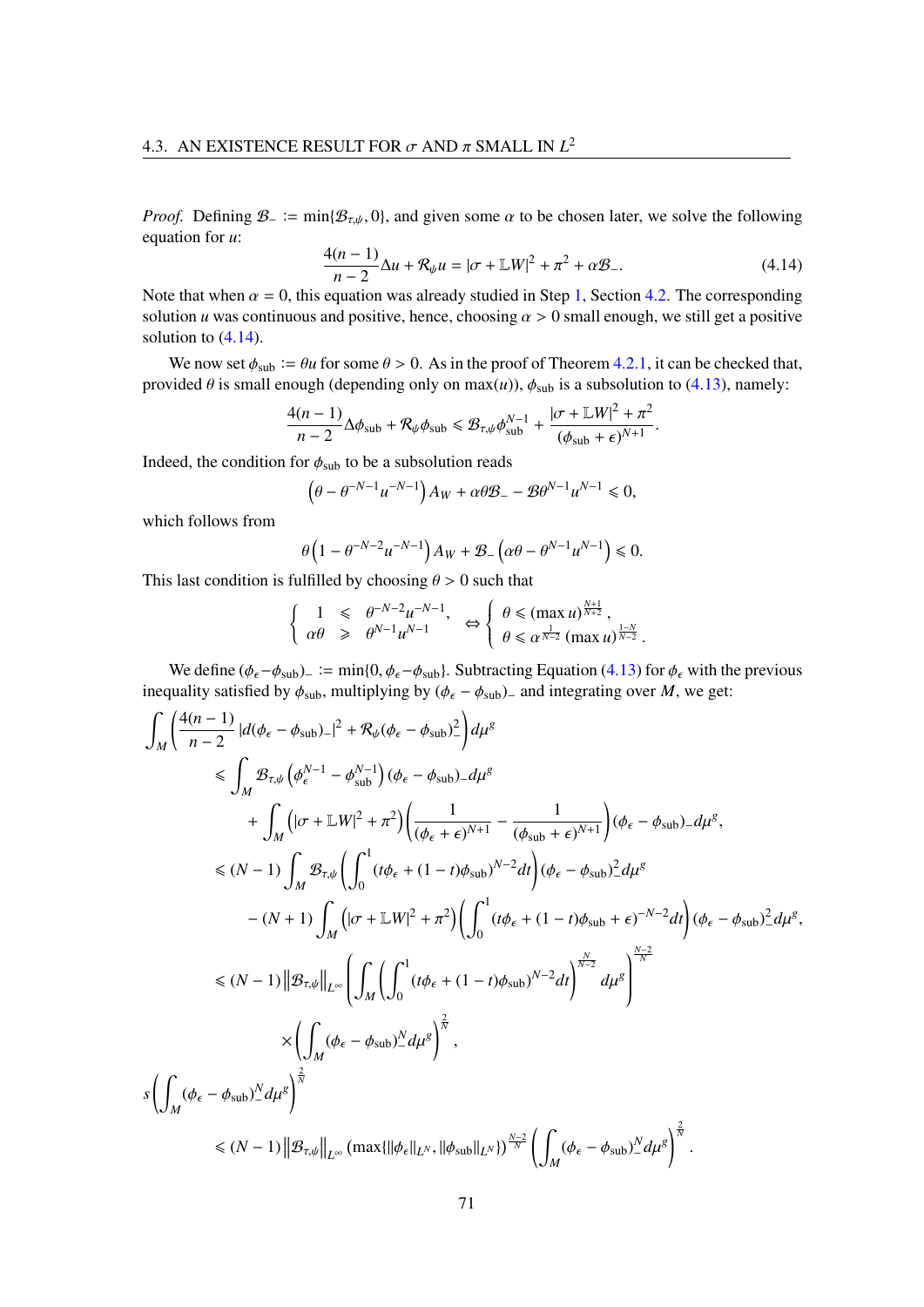We conclude that if  $(N - 1) \|\mathcal{B}_{\tau,\psi}\|_{L^{\infty}} (\max\{\|\phi_{\epsilon}\|_{L^N}, \|\phi_{sub}\|_{L^N}\})^{\frac{N-2}{N}} < s, (\phi_{\epsilon} - \phi_{sub})_{-} \equiv 0$  which is equivalent to saying that  $\phi_{\epsilon} \ge \phi_{\text{sub}}$ .

We now let  $\epsilon$  go to zero. From the fact that  $\Omega_0 \cap B_{R_0}$  is weakly compact, there exists  $\phi_0 \in \Omega$ <br> $\Omega_0$  which is the weak limit of some sequence  $(\phi_0)_{\lambda_0}$  where  $\epsilon_0 \to 0$ . We can also assume  $\Omega_0 \cap B_{R_0}$  which is the weak limit of some sequence  $(\phi_{\epsilon_i})_{i\geqslant 0}$ , where  $\epsilon_i \to 0$ . We can also assume that  $\phi \to \phi_0$  as that  $\phi_{\epsilon_i} \rightarrow \phi_0$  a.e..

Since all  $\phi_{\epsilon}$  are greater than or equal to  $\phi_{sub}$ , we have  $\phi_0 \ge \phi_{sub}$  and

$$
\frac{|\sigma + \mathbb{L}W|^2 + \pi^2}{(\phi_{\epsilon_i} + \epsilon_i)^{N+1}} \to \frac{|\sigma + \mathbb{L}W|^2 + \pi^2}{\phi_0^{N+1}} \text{ in } L^q
$$

for any  $q < \frac{p}{2}$  $\frac{p}{2}$  since

$$
\frac{1}{(\phi_{\epsilon_i} + \epsilon_i)^{N+1}}
$$

is uniformly bounded in *L* <sup>∞</sup> and

$$
\frac{1}{(\phi_{\epsilon_i} + \epsilon_i)^{N+1}} \to \frac{1}{\phi_0^{N+1}} \text{ a.e.}.
$$

As a consequence  $\phi_0$  satisfies the Lichnerowicz equation [\(3a\)](#page-11-1) in a weak sense. Elliptic regularity shows that  $\phi_0 \in W^{2, \frac{p}{2}}$  and  $I_W^{\epsilon}(\phi_{\epsilon}) \to I(\phi_0)$ . Since  $I_W^{\epsilon} \leq I$  on  $B_{R_0} \cap \Omega_0$ , we have

$$
I_W^{\epsilon}(\phi_{\epsilon}) = \min_{B_{R_0} \cap \Omega_0} I_W^{\epsilon} \le \inf_{B_{R_0} \cap \Omega_0} I.
$$

This means that  $I(\phi_0) = \inf_{B_{R_0} \cap \Omega_0} I: \phi_0$  is a minimizer for *I*. From the fact that  $B_{R_0} \cap \Omega_0$  is convex and *I* is strictly convex on  $B_R \cap \Omega_0$  we deduce that  $\phi_0$  is the unique positive solution to convex and *I* is strictly convex on  $B_{R_0} \cap \Omega_0$ , we deduce that  $\phi_0$  is the unique positive solution to the Lichnerowicz equation on  $B_{R_0}$ .

#### <span id="page-71-0"></span>4.3.2 The Coupled System

We now study the coupled system. As in [Dahl *et al.*[, 2012\]](#page-101-0), the operator

$$
\phi \mapsto \frac{3n-2}{n-1} \Delta \phi + \mathcal{R}_{\psi} \phi
$$

naturally appears. We make the temporary assumption that this operator is coercive and let *s'* be some positive constant so that

$$
||u||_{k}^{2} := \int_{M} \left( \frac{3n-2}{n-1} |du|^{2} + \mathcal{R}_{\psi} u^{2} \right) d\mu^{g} \geq s' ||u||_{L^{N}}^{2}.
$$
 (4.15)

We shall even assume that  $\mathcal{R}_{\psi}$  is positive in the proof. This assumption can be removed by performing a conformal change of the metric *g*, see [\[Choquet-Bruhat](#page-100-3) *et al.*, 2007b, Proposition 1], and working with the conformal thin sandwich method which is explicitly conformally covariant and differs from the conformal method by the introduction of a lapse function. We refer the reader to [\[Maxwell,](#page-102-4) ] for an extensive discussion of this fact.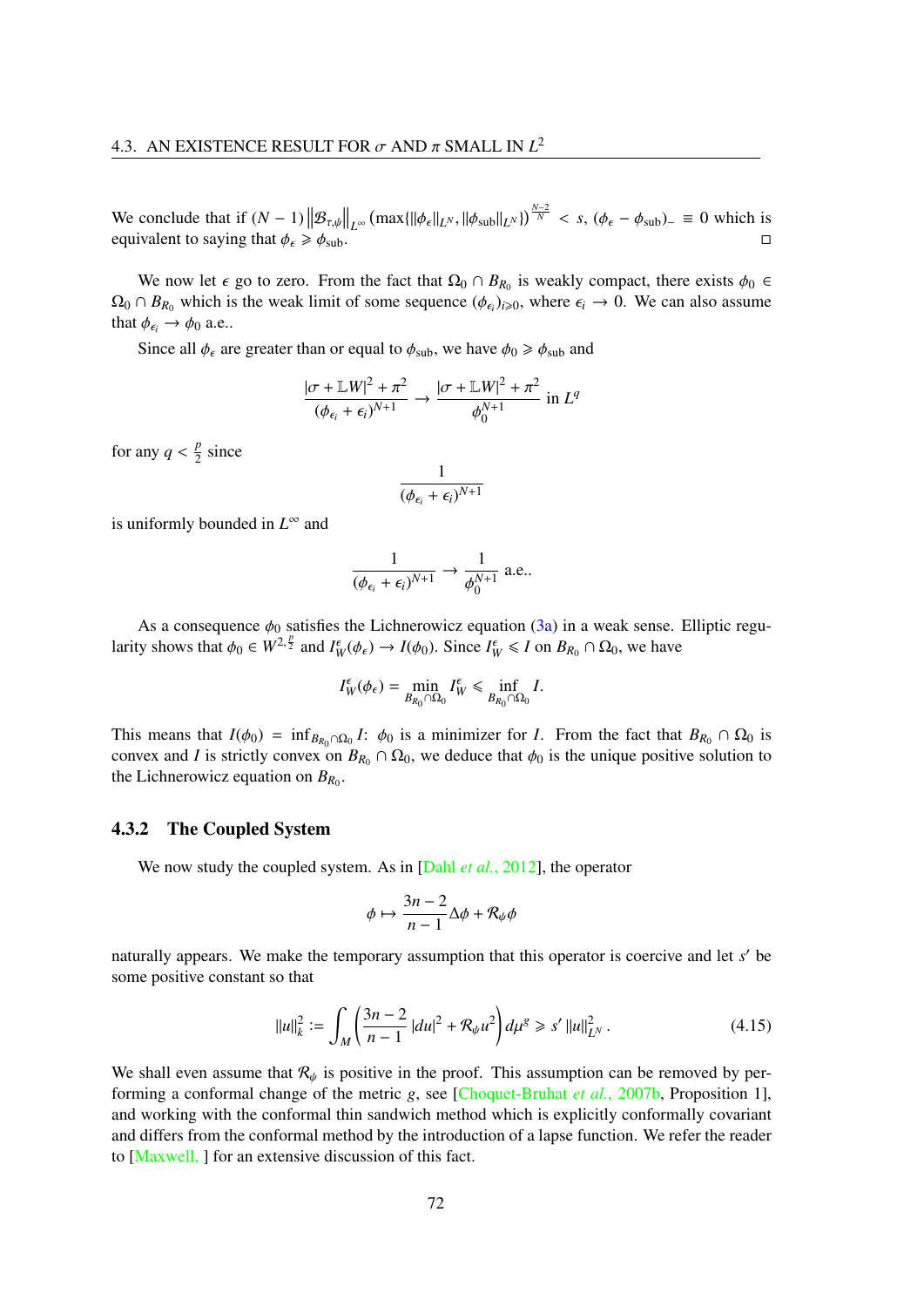We are going to use a fixed point argument. Starting from  $\phi_0 \in L^{N_p}$ , we solve the vector ation (3b) with  $\phi = \phi_0$  and get  $W \in W^{2,q}$  where  $\frac{1}{2} - \frac{1}{2} + \frac{1}{2}$  which we plug in the Lichnerowicz equation [\(3b\)](#page-11-0) with  $\phi \equiv \phi_0$  and get  $W \in W^{2,q}$ , where  $\frac{1}{q} = \frac{1}{p} + \frac{1}{n}$  which we plug in the Lichnerowicz equation. Assuming that  $\mathbb{L}W$  is small enough in  $\mathbb{L}^2$ , Theorem [4.3.2](#page-66-0) yields a unique  $\phi > 0$  in  $B_{R_0} \subset H^1$ , which by elliptic regularity belongs to  $W^{2,\frac{p}{2}} \subset \mathbb{L}^\infty \subset \mathbb{L}^{N_p}$ . We call this mapping (wherever it is defined) Φ.

We first prove the following lemma:

<span id="page-72-0"></span>**Lemma 4.3.5.** *There exists a*  $\mu_0 > 0$  *and a constant*  $R > 0$  *such that, provided* 

$$
\int_M \left(|\sigma|^2 + \pi^2\right) d\mu^g < \mu_0,
$$

*the mapping* Φ *is well defined on the set*

$$
C := \left\{ \phi \in L^{Np}, \int_M \phi^{2N} d\mu^g \le R \right\}
$$

*and C is stable for the mapping* Φ*.*

In the course of the proof, we will use the following fact: There exists a constant  $\gamma > 0$  such that for any  $W \in H^1$ , we have

$$
\int_M |\mathbb{L}W|^2 \, d\mu^g \ge \gamma \left(\int_M |W|^N \, d\mu^g\right)^{2/N}.
$$

*Proof.* We contract the vector equation with *W* and integrate over *M*. We obtain:

$$
\frac{1}{2} \int_{M} |\mathbb{L}W|^{2} d\mu^{g} = -\frac{n-1}{n} \int_{M} \phi^{N} \langle d\tau, W \rangle + \int_{M} \pi \langle d\psi, W \rangle d\mu^{g}
$$
\n
$$
\leq \frac{n-1}{2n} \left( \alpha \int_{M} \phi_{0}^{2N} d\mu^{g} + \frac{1}{\alpha} \int_{M} |d\tau|^{2} |W|^{2} d\mu^{g} \right)
$$
\n
$$
+ \frac{1}{2} \left( \beta \int_{M} \pi^{2} d\mu^{g} + \frac{1}{\beta} \int_{M} |d\psi|^{2} |W|^{2} d\mu^{g} \right)
$$
\n
$$
\leq \frac{n-1}{2n} \left[ \alpha \int_{M} \phi_{0}^{2N} d\mu^{g} + \frac{||d\tau||_{L^{n}}^{2/n}}{\alpha} \left( \int_{M} |W|^{N} d\mu^{g} \right)^{2/N} \right]
$$
\n
$$
+ \frac{1}{2} \left[ \beta \int_{M} \pi^{2} d\mu^{g} + \frac{||d\psi||_{L^{n}}^{2/n}}{\beta} \left( \int_{M} |W|^{N} d\mu^{g} \right)^{2/N} \right]
$$
\n
$$
\leq \frac{n-1}{2n} \left[ \alpha \int_{M} \phi_{0}^{2N} d\mu^{g} + \frac{||d\tau||_{L^{n}}^{2/n}}{\alpha \gamma} \int_{M} |\mathbb{L}W|^{2} d\mu^{g} \right]
$$
\n
$$
+ \frac{1}{2} \left[ \beta \int_{M} \pi^{2} d\mu^{g} + \frac{||d\psi||_{L^{n}}^{2/n}}{\beta \gamma} \int_{M} |\mathbb{L}W|^{2} d\mu^{g} \right],
$$
\n
$$
\approx 2/n \quad \text{where } \alpha \in \mathbb{R}^{2}
$$

$$
\left(\frac{1}{2} - \frac{n-1}{2n} \frac{\|d\tau\|_{L^n}^{2/n}}{\alpha \gamma} - \frac{1}{2} \frac{\|d\psi\|_{L^n}^{2/n}}{\beta \gamma}\right) \int_M |\mathbb{L}W|^2 d\mu^g
$$
  
\$\leqslant \frac{n-1}{2n} \alpha \int\_M \phi\_0^{2N} d\mu^g + \frac{1}{2} \beta \int\_M \pi^2 d\mu^g\$.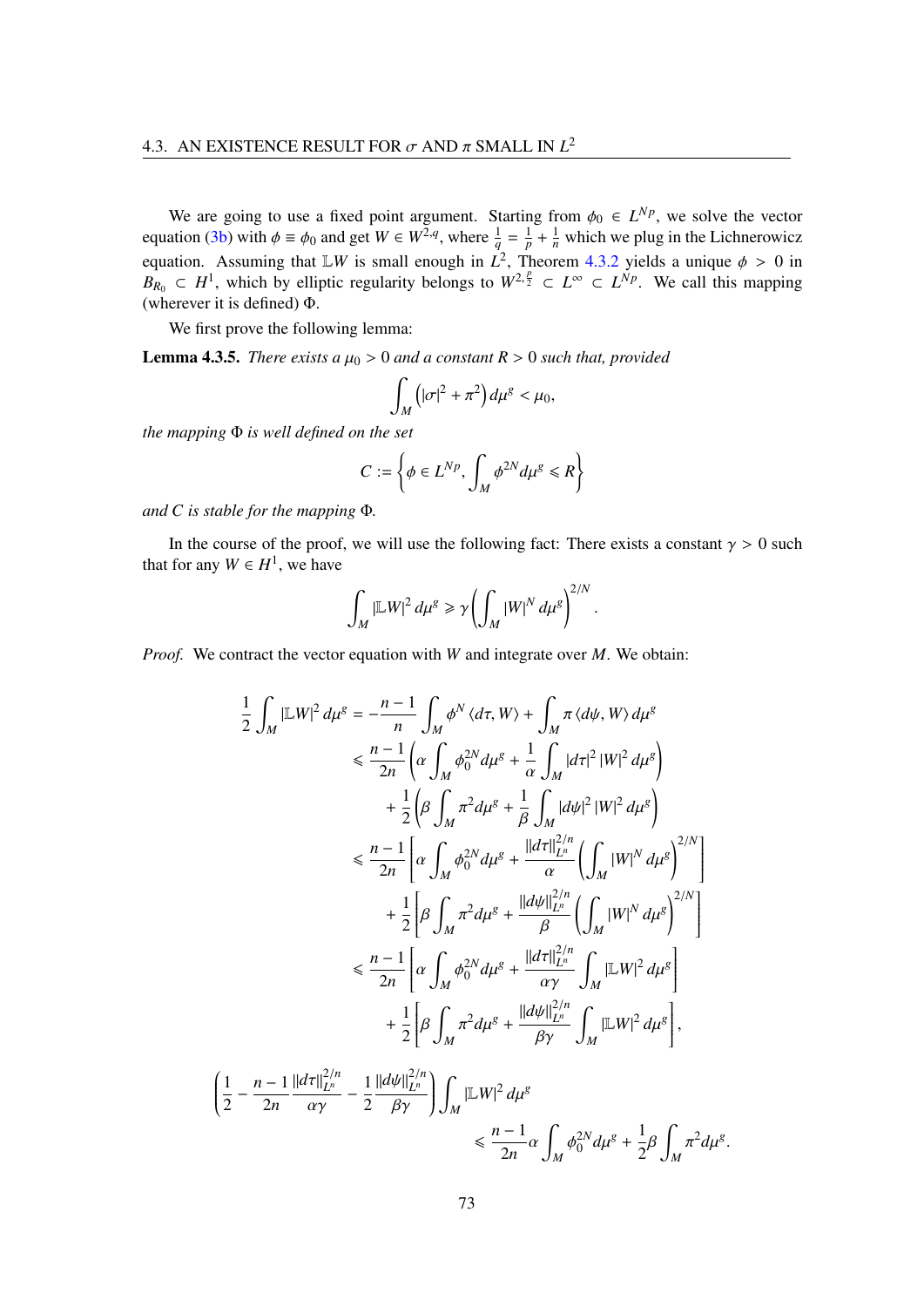Choosing  $\alpha$  and  $\beta$  large enough, we conclude that there exist constants  $c_1$  and  $c_2$  such that

$$
\int_{M} \left( |\sigma + \mathbb{L}W|^{2} + \pi^{2} \right) d\mu^{g} \le \int_{M} |\sigma|^{2} d\mu^{g} + c_{1} \int_{M} \phi_{0}^{2N} d\mu^{g} + (1 + c_{2}) \int_{M} \pi^{2} d\mu^{g}.
$$
 (4.16)

This proves that, if  $\phi_0 \in L^{2N}$  and  $\pi, \sigma \in L^2$  are small enough, L*W* is small in  $L^2$  so Theorem [4.3.2](#page-66-0) applies giving a solution  $\phi$  to the Lichnerowicz equation.

Next, we multiply the Lichnerowicz equation by  $\phi^{N+1}$  and integrate by parts the Laplacian:

$$
\frac{3n-2}{n-1} \int_{M} \left| d\phi^{\frac{N}{2}+1} \right|^{2} d\mu^{g} + \int_{M} \mathcal{R}_{\psi} \phi^{N+2} d\mu^{g}
$$
\n
$$
= \int_{M} \mathcal{B}_{\tau,\psi} \phi^{2N} d\mu^{g} + \int_{M} \left( |\sigma + \mathbb{L}W|^{2} + \pi^{2} \right) d\mu^{g}
$$
\n
$$
\leq \left\| \mathcal{B}_{\tau,\psi} \right\|_{L^{\infty}} \int_{M} \phi^{2N} d\mu^{g} + \int_{M} \left( |\sigma|^{2} + (1 + c_{2})\pi^{2} \right) d\mu^{g} + c_{1} \int_{M} \phi_{0}^{2N} d\mu^{g}
$$
\n
$$
\leq \left\| \mathcal{B}_{\tau,\psi} \right\|_{L^{\infty}} \left( \int_{M} \phi^{N} d\mu^{g} \right)^{\frac{N-2}{N}} \left( \int_{M} \phi^{N\frac{N+2}{2}} d\mu^{g} \right)^{\frac{2}{N}}
$$
\n
$$
+ \int_{M} \left( |\sigma|^{2} + (1 + c_{2})\pi^{2} \right) d\mu^{g} + c_{1} \int_{M} \phi_{0}^{2N} d\mu^{g}.
$$

Hence, introducing the norm  $\|\cdot\|_k$  (see [\(4.15\)](#page-71-0)),

<span id="page-73-0"></span>
$$
\left(1 - \frac{\left\|\mathcal{B}_{\tau,\psi}\right\|_{L^{\infty}}}{(s')^{1/N}} \left(\int_{M} \phi^{N} d\mu^{g}\right)^{\frac{N-2}{N}}\right) \left\|\phi^{\frac{N}{2}+1}\right\|_{k}^{2} \le \int_{M} \left(|\sigma|^{2} + (1+c_{2})\pi^{2}\right) d\mu^{g} + c_{1} \int_{M} \phi_{0}^{2N} d\mu^{g}.
$$
\n(4.17)

From the Sobolev embedding together with the Hölder inequality, we get:

$$
\int_{M} \phi^{2N} d\mu^{g} \le \text{Vol}(M, g)^{\frac{N-2}{N+2}} \left\| \phi^{1+\frac{N}{2}} \right\|_{L^{N}}^{\frac{4N}{N+2}}
$$
  

$$
\le \text{Vol}(M, g)^{\frac{N-2}{N+2}} (s')^{-\frac{2N}{N+2}} \left\| \phi^{1+\frac{N}{2}} \right\|_{k}^{\frac{4N}{N+2}}
$$

Thus, assuming that  $\|\phi\|_{L^N}$  is small enough:

$$
\left(\int_M \phi^N d\mu^g\right)^{\frac{N-2}{N}} \leq \frac{1}{2} \frac{(s')^{1/N}}{\left\|\mathcal{B}_{\tau,\psi}\right\|_{L^\infty}},
$$

we conclude that

$$
\frac{s'}{2} \text{Vol}(M, g) \frac{N-2}{2N} \left( \int_M \phi^{2N} d\mu^g \right)^{\frac{N+2}{2N}} \leq \int_M \left( |\sigma|^2 + (1 + c_2)\pi^2 \right) d\mu^g + c_1 \int_M \phi_0^{2N} d\mu^g.
$$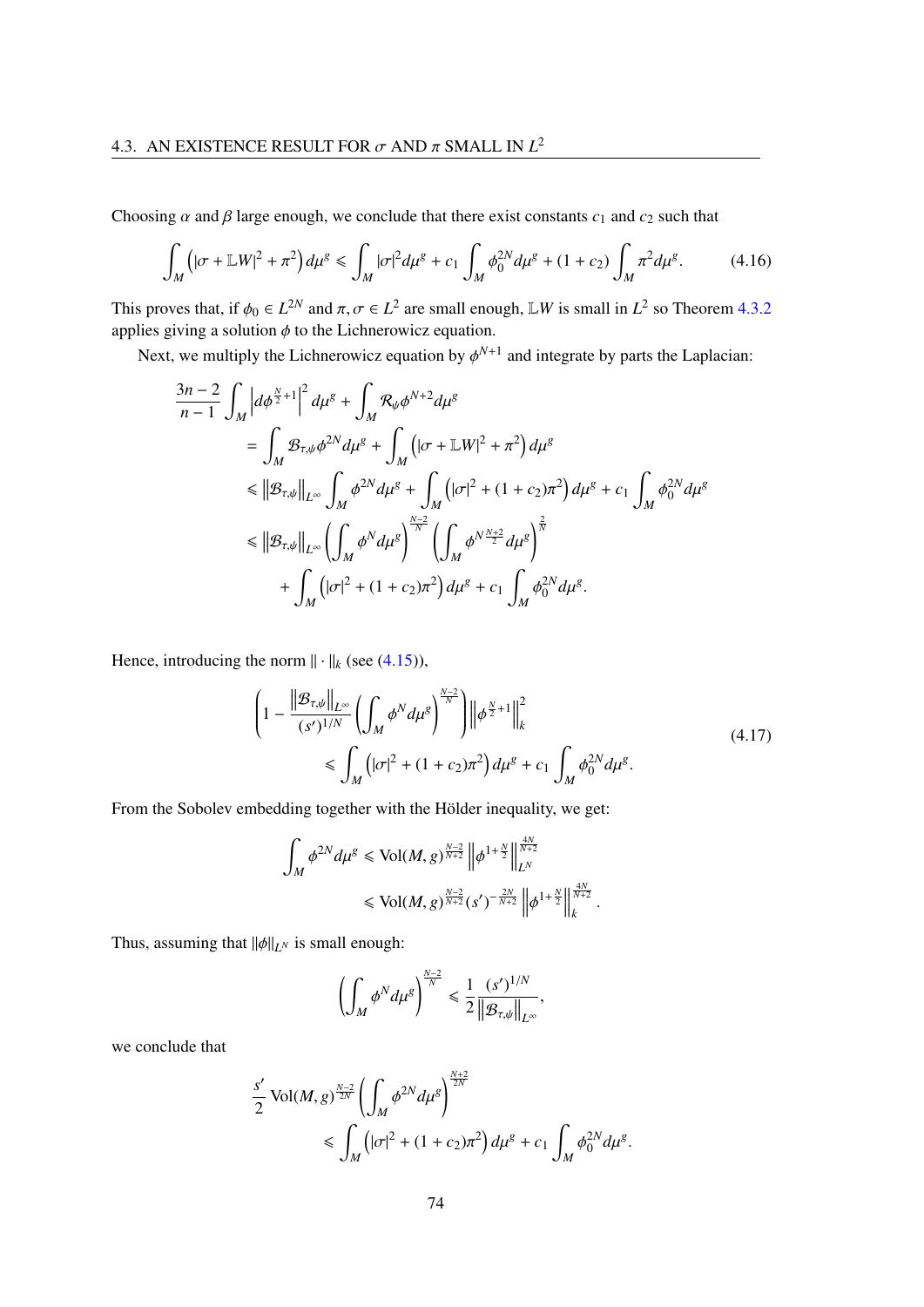<span id="page-74-2"></span>Denoting

$$
y = \int_M \phi^{2N} d\mu^g, \text{ resp. } y_0 = \int_M \phi_0^{2N} d\mu^g,
$$

we obtain an inequality of the following form for *y*:

<span id="page-74-0"></span>
$$
y \le \left(\frac{x}{\lambda} + \frac{c_1}{\lambda} y_0\right)^{\frac{2N}{N+2}},\tag{4.18}
$$

where

$$
x = \int_M \left( |\sigma|^2 + (1 + c_2)\pi^2 \right) d\mu^g \text{ and } \lambda = \frac{s'}{2} \text{ Vol}(M, g)^{\frac{N-2}{2N}}.
$$

We denote by  $f(y_0)$  the right-hand side of [\(4.18\)](#page-74-0). Note that f is an increasing function. We seek for some  $R > 0$ ,  $R \ll 1$  such that  $f(R) \le R$ . This would have the consequence that the set

$$
C = \left\{ \phi \in L^{Np}, \int_M \phi^{2N} d\mu^g \le R \right\}
$$

is stable for the mapping  $\Phi$ . Indeed, we would then have that, given  $\phi_0 \in C$ ,

$$
\int_M \phi^{2N} d\mu^g \le f\left(\int_M \phi_0^{2N} d\mu^g\right) \le f(R) \le R.
$$

By some simple Taylor expansion, we see that  $R = 2\left(\frac{x}{\lambda}\right)^{\frac{2N}{N+2}}$  does the job provided that *x* is small enough.  $\Box$ 

The remaining steps of the proof go as in [\[Maxwell, 2009\]](#page-103-0). There is however a subtlety appearing here. Continuity of the solution  $\phi$  of the Lichnerowicz equation [\(3a\)](#page-11-0) with respect to  $\mathbb{L}W$ is usually obtain by the implicit function theorem. But the set  $\Omega_0 = \{\phi \in H^1, \phi \ge 0 \text{ a.e.}\}\$  has empty interior. Hence working on the set *C* is not enough interior. Hence working on the set *C* is not enough.

<span id="page-74-1"></span>Proposition 4.3.6. *Assuming that*

$$
\int_M \left(|\sigma|^2+\pi^2\right)d\mu^g < \mu_0,
$$

*where*  $\mu_0 > 0$  *is as defined in Lemma [4.3.5,](#page-72-0) there exist sequences*  $(q_i)_{i\geqslant 0}$  *and*  $(R_i)_{i\geqslant 0}$ ,  $q_i \geqslant 2$ ,  $q_i \rightarrow \infty$  *and*  $R_i > 0$  *such that, setting* 

$$
C_k:=C\cap \bigcap_{i=0}^k\left\{\phi\in L^{Np}, \|\phi\|_{L^{Nq_i}}\leq R_i \, \text{for all } i, 0\leq i\leq k\right\},
$$

 $\Phi$  *maps*  $C_k$  *into*  $C_{k+1} \subset C_k$ *.* 

We use an induction argument which is quite similar in spirit to the one used in [\[Dahl](#page-101-0) *et al.*, [2012,](#page-101-0) [Gicquaud et Sakovich, 2012\]](#page-101-1). Note that, however, in these references, the Laplacian term is discarded because it vanishes for large solutions. Here it will play an important role.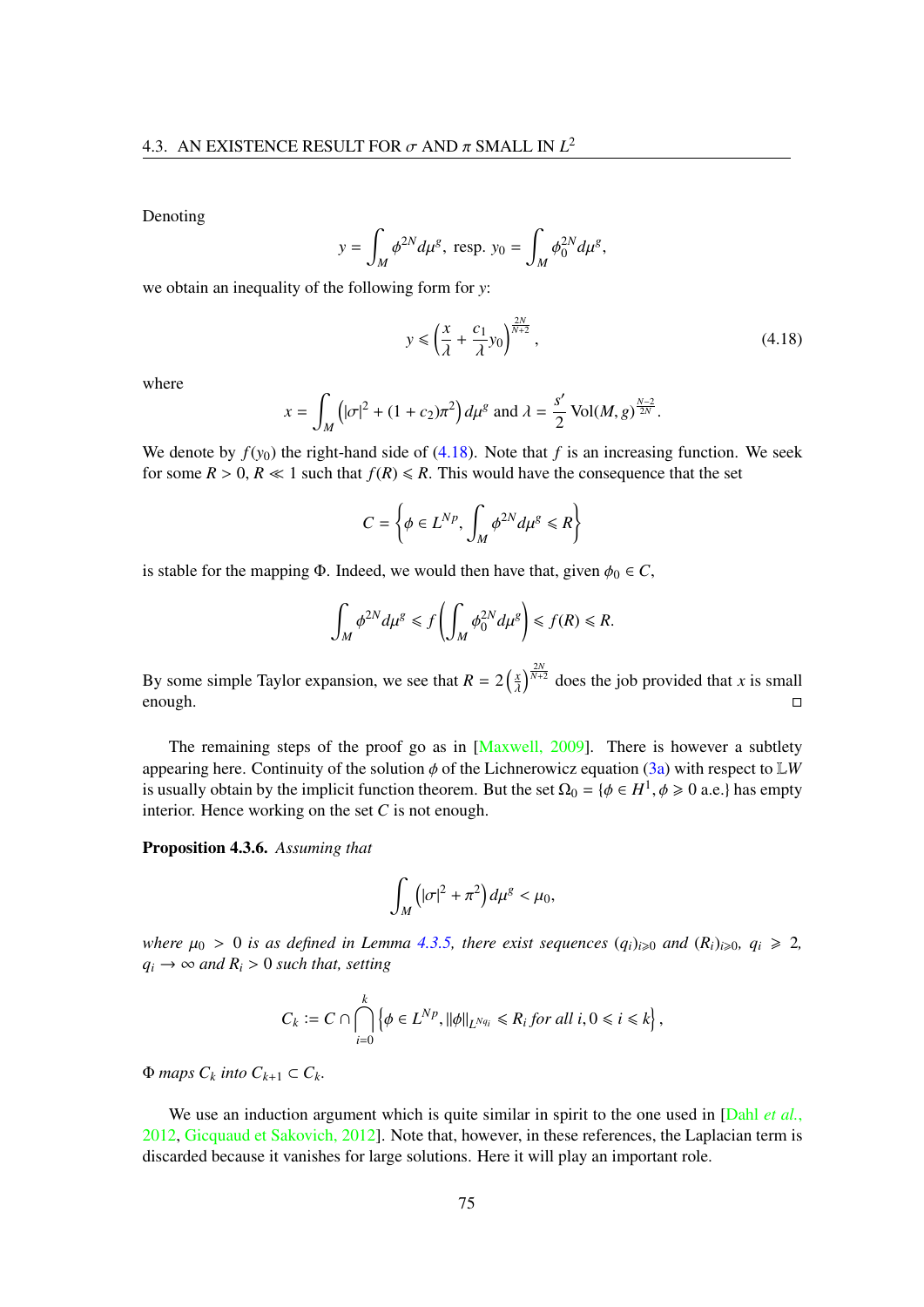*Proof of Proposition* [4.3.6.](#page-74-1) We define sequences  $q_i \ge 2$ ,  $R_i$  inductively so that

$$
\sup\left\{\|\phi\|_{L^{Nq_i}}, \phi \in \Phi^i(C)\right\} \le R_i.
$$

From Lemma [4.3.5,](#page-72-0) we can choose  $q_0 = 2$  and  $R_0 = R^{1/2N}$ .

Given  $\phi_0 \in C_i$ , we set  $\phi = \Phi(\phi_0)$ . Note that  $\phi_0 \in C_{i-1}$  (or  $\phi_0 \in C$  if  $i = 0$ ), hence, by induction,  $C_i$  (when  $i = 0$ , this is I emma  $A \leq 5$ )  $\phi \in C_i$  (when  $i = 0$ , this is Lemma [4.3.5\)](#page-72-0).

The solution *W* to the vector equation

$$
-\frac{1}{2}\mathbb{L}^*\mathbb{L}W=\frac{n-1}{n}\phi^N d\tau-\pi d\psi.
$$

belongs to  $W^{2,r_i}$ , where  $r_i$  is given by

$$
\frac{1}{r_i} = \frac{1}{n} + \frac{1}{q_i} \ge \frac{1}{n}.
$$

By elliptic regularity, together with the Sobolev embedding,

<span id="page-75-1"></span>
$$
\|\mathbb{L}W\|_{L^{q_i}} \lesssim R_i \|d\tau\|_{L^n} + \|\pi d\psi\|_{L^{r_i}} \lesssim R_i + \|\pi d\psi\|_{L^n}.
$$
\n(4.19)

We multiply the Lichnerowicz equation for  $\phi = \Phi(\phi_0)$  by  $\phi^{N+1+2k_i}$  for some  $k_i \ge 0$  to be chosen later and integrate over *M* to get:

<span id="page-75-0"></span>
$$
\frac{4(n-1)}{n-2} \frac{N+1+2k_i}{\left(\frac{N}{2}+1+k_i\right)^2} \int_M \left| d\left(\phi\right)^{\frac{N}{2}+1+k_i} \right|^2 d\mu^g + \int_M \mathcal{R}_{\psi} \phi^{N+2+2k_i} d\mu^g
$$
\n
$$
= \int_M \mathcal{B}_{\tau,\psi} \phi^{2N+2k_i} d\mu^g + \int_M \left( |\sigma + \mathbb{L}W|^2 + \pi^2 \right) \phi^{2k_i} \tag{4.20}
$$

Since we assumed that  $\mathcal{R}_{\psi} > 0$ , there exists a constant  $s_i > 0$  so that

$$
\forall \xi \in H^{1}, \frac{4(n-1)}{n-2} \frac{N+1+2k_{i}}{\left(\frac{N}{2}+1+k_{i}\right)^{2}} \int_{M} |d\xi|^{2} d\mu^{g} + \int_{M} \mathcal{R}_{\xi} \xi^{2} d\mu^{g} \geq s_{i} \left(\int_{M} \xi^{N} d\mu^{g}\right)^{\frac{2}{N}}.
$$

Applying this inequality to [\(4.20\)](#page-75-0) with  $\xi \equiv \phi^{\frac{N}{2} + 1 + k_i}$ , we get:

$$
s_{i} \left( \int_{M} \phi^{N(\frac{N}{2}+1+k_{i})} d\mu^{g} \right)^{2/N} \leq \left\| \mathcal{B}_{\tau,\psi} \right\|_{L^{\infty}} \int_{M} \phi^{2N+2k_{i}} d\mu^{g} + \int_{M} \left( |\sigma + \mathbb{L}W|^{2} + \pi^{2} \right) \phi^{2k_{i}} \leq \left\| \mathcal{B}_{\tau,\psi} \right\|_{L^{\infty}} \left( \int_{M} \phi^{2N} d\mu^{g} \right)^{1-x} \left( \int_{M} \phi^{2N+\frac{2k_{i}}{x}} d\mu^{g} \right)^{x} + \left( \int_{M} \left( |\sigma + \mathbb{L}W|^{2} + \pi^{2} \right)^{\frac{q_{i}}{2}} d\mu^{g} \right)^{\frac{2}{q_{i}}} \left( \int_{M} \phi^{2k_{i} \frac{q_{i}}{q_{i}-2}} d\mu^{g} \right)^{1-\frac{2}{q_{i}}}, \tag{4.21}
$$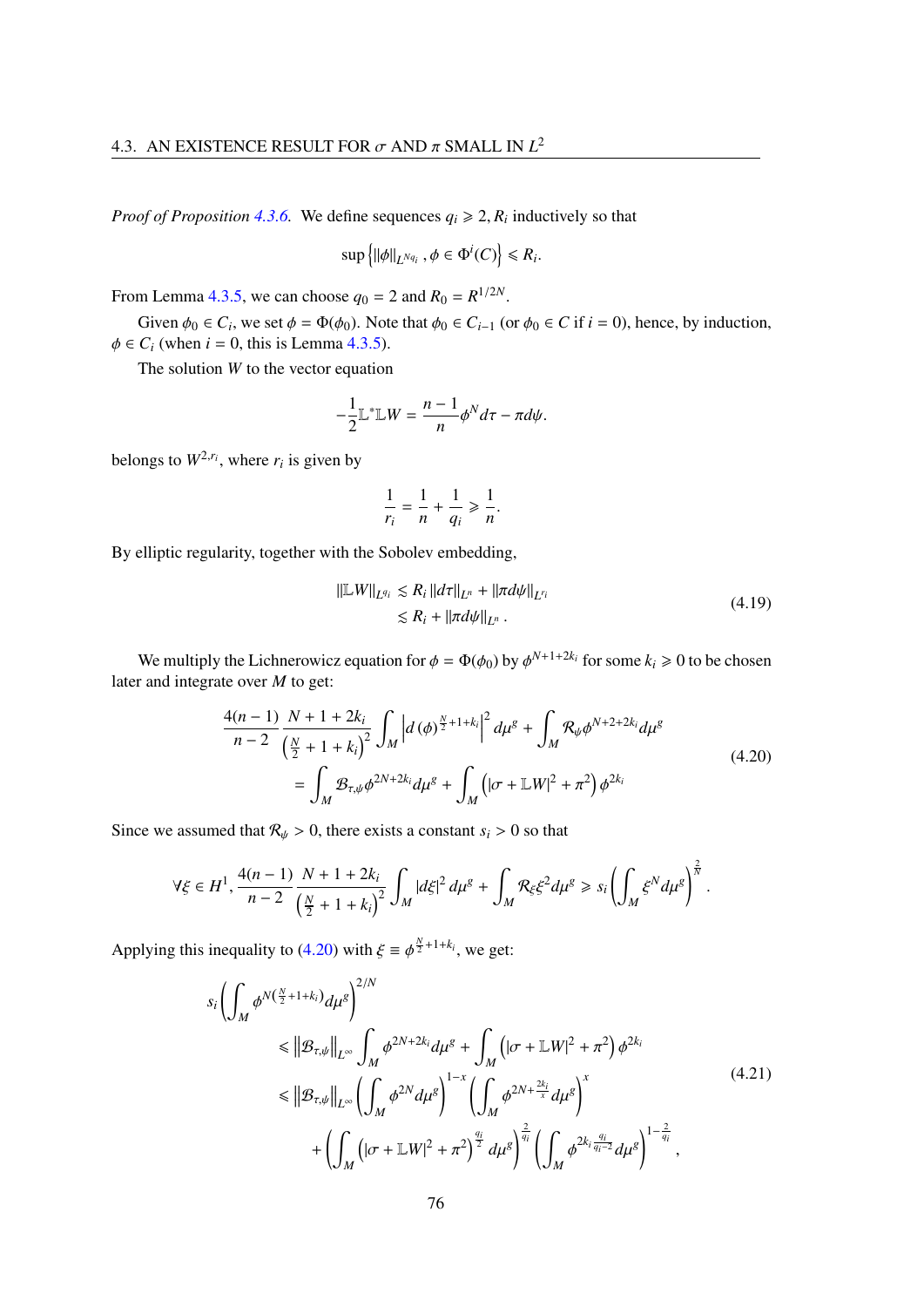where  $x \in (0, 1)$  is some constant to be chosen later. From Equation [\(4.19\)](#page-75-1), we have that

$$
\left(\int_M \left(|\sigma + \mathbb{L}W|^2 + \pi^2\right)^{\frac{q_i}{2}} d\mu^g\right)^{\frac{2}{q_i}} \lesssim ||\sigma||^2_{L^p} + ||\pi||^2_{L^p} + ||\mathbb{L}W||^2_{L^{q_i}}
$$

 $\frac{q_i}{q_i-2} = Nq_i,$ 

is bounded from above independently of *W* by some constant *C<sup>i</sup>* . We choose *k<sup>i</sup>* so that

 $2k_i \frac{q_i}{q_i}$ 

i.e.,

$$
k_i = \frac{N}{2}(q_i - 2) \ge 0
$$
\n(4.22)

Note that since  $\phi = \Phi(\phi_0) \in C$ , we have that

$$
\left(\int_M \phi^{2k_i\frac{q_i}{q_i-2}}d\mu^g\right)^{1-\frac{2}{q_i}} \leq R_i^{q_i-2}.
$$

We now come back to the choice of *x*. We let *x* be such that

$$
2N + \frac{2k_i}{x} = N\left(\frac{N}{2} + 1 + k_i\right),
$$

that is to say

$$
x = \frac{2k_i}{Nk_i + N\left(\frac{N}{2} - 1\right)} < \frac{2}{N}
$$

We finally arrive at the following inequality:

$$
s_i \left( \int_M \phi^{N\left(\frac{N}{2}+1+k_i\right)} d\mu^g \right)^{2/N}
$$
  
\$\leq \left\| \mathcal{B}\_{\tau,\psi} \right\|\_{L^\infty} R^{1-x} \left( \int\_M \phi^{N\left(\frac{N}{2}+1+k\_i\right)} d\mu^g \right)^x + C\_i R\_i^{q\_i-2}\$.

Since  $x < \frac{2}{N}$  we immediately deduce that, setting  $q_{i+1} = \frac{N}{2}$  $\frac{N}{2} + 1 + k_i,$ 

$$
||\phi||_{L^{Nq_{i+1}}}\le R_{i+1}
$$

for some  $R_{i+1}$  independent of  $\phi_0 \in C$ . We have

$$
q_{i+1} = \frac{N}{2} + 1 + \frac{N}{2}(q_i - 2) = \frac{N}{2}(q_i - 1) + 1
$$

so  $q_i = 1 + \left(\frac{N}{2}\right)$  $\left(\frac{N}{2}\right)^i$  goes to infinity with *i*.

We point here that we were slightly sloppy. Namely for  $i = 0$ ,  $k_0 = 0$  and  $x = 0$  which is not allowed in our calculation. Note however that multiplying the Lichnerowicz equation with  $\phi^{N+1}$ <br>and integrating over M, we get as in the proof of Lemma 4.3.5, that and integrating over *M*, we get, as in the proof of Lemma [4.3.5,](#page-72-0) that

$$
\frac{3n-2}{n-1} \int_M \left| d\phi^{\frac{N}{2}+1} \right|^2 d\mu^g + \int_M \mathcal{R}_{\psi} \phi^{N+2} d\mu^g
$$
  
\n
$$
\leq \left\| \mathcal{B}_{\tau,\psi} \right\|_{L^{\infty}} \int_M \phi^{2N} d\mu^g + \int_M \left( |\sigma + \mathbb{L} W|^2 + \pi^2 \right) d\mu^g
$$
  
\n
$$
\leq R \left\| \mathcal{B}_{\tau,\psi} \right\|_{L^{\infty}} + \int_M \left( |\sigma + \mathbb{L} W|^2 + \pi^2 \right) d\mu^g
$$

so the argument still applies.  $\Box$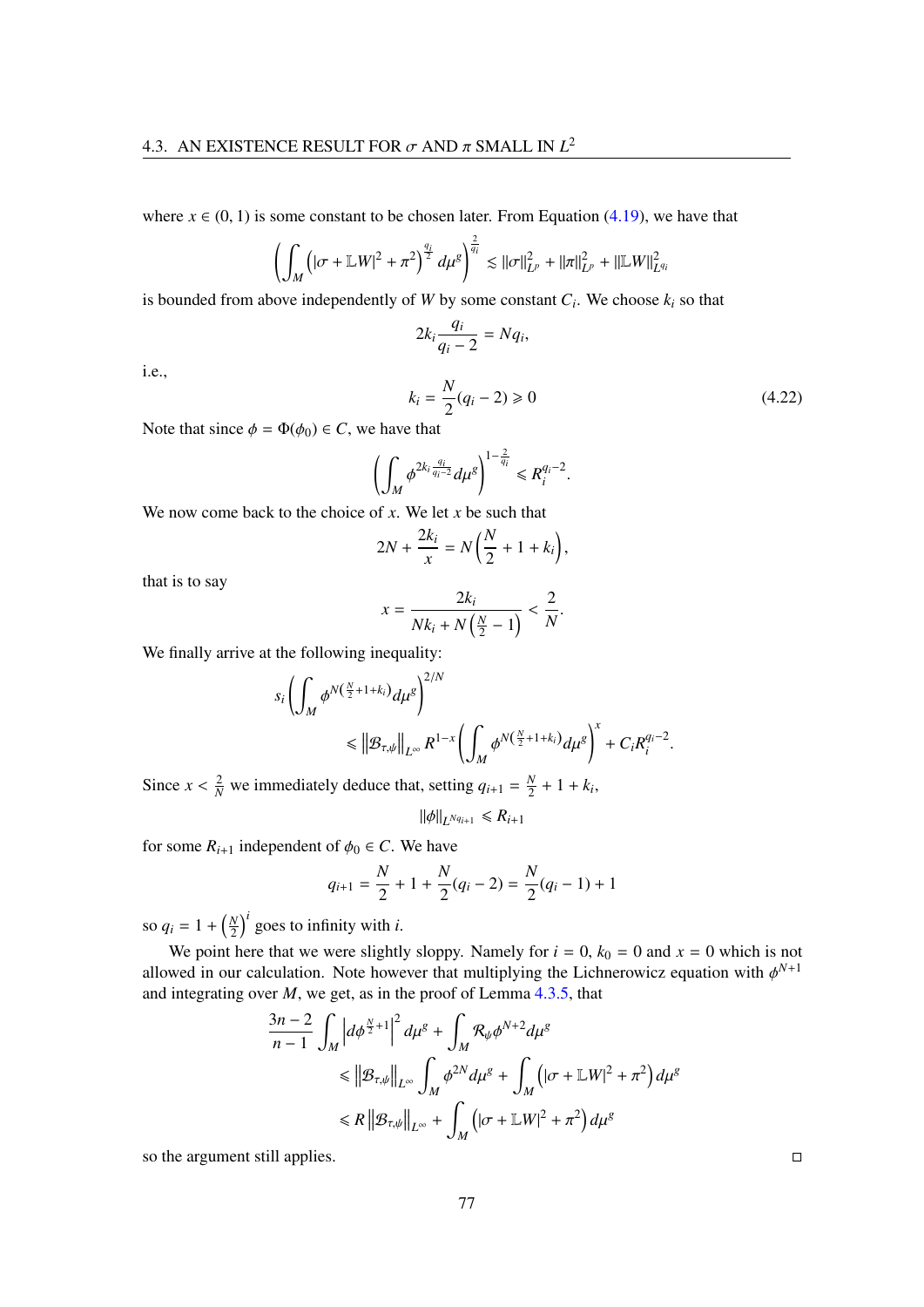<span id="page-77-1"></span>We now choose *k* so that  $q_k \geq p$  and set  $\overline{C} := C_k$ . We come back to the subsolution introduced in Lemma [4.3.4.](#page-69-0) This lemma is taken from [\[Maxwell, 2009\]](#page-103-0).

<span id="page-77-0"></span>**Lemma 4.3.7.** *There exists*  $\eta > 0$  *so that all*  $\phi = \Phi(\phi_0)$  *with*  $\phi_0 \in \overline{C}$  *satisfy*  $\phi \ge \eta$ *.* 

*Proof.* We study in more details the proof of Lemma [4.3.4.](#page-69-0) We can write  $u = u_1 - \alpha u_2$ , where  $u_1$ and  $u_2$  solve

$$
\begin{cases} \frac{4(n-1)}{n-2} \Delta u_1 + \mathcal{R}_{\psi} u_1 = |\sigma + \mathbb{L}W|^2 + \pi^2, \\ \frac{4(n-1)}{n-2} \Delta u_2 + \mathcal{R}_{\psi} u_2 = \mathcal{B}_+.\end{cases}
$$

The Green function  $G(x, y)$  of the modified conformal Laplacian

$$
\frac{4(n-1)}{n-2}\Delta+\mathcal{R}_{\psi}
$$

is positive and continuous outside the diagonal of  $M \times M$  where it blows up. Hence, there exists a constant  $\epsilon > 0$  such that  $G(x, y) \ge \epsilon$ . This implies that

$$
u_1(x) = \int_M G(x, y) (\vert \sigma + \vert \vert W \vert^2 + \pi^2) (y) d\mu^g(y)
$$
  
\n
$$
\ge \epsilon \int_M (\vert \sigma + \vert \vert W \vert^2 + \pi^2) (y) d\mu^g(y)
$$
  
\n
$$
\ge \epsilon \int_M (\vert \sigma \vert^2 + \vert \vert W \vert^2 + \pi^2) d\mu^g
$$
  
\n
$$
\ge \epsilon \int_M (\vert \sigma \vert^2 + \pi^2) d\mu^g.
$$

So  $u_1$  is bounded from below independently of *W* so  $\alpha$  in the proof of Lemma [4.3.4](#page-69-0) can be chosen independently of *W* so that e.g.  $u \ge \frac{\epsilon}{2} \int_M (|\sigma|^2 + \pi^2) d\mu^g$ . Since we assumed that  $\phi \in \overline{C}$ , we also have that

$$
|\sigma + \mathbb{L}W|^2 + \pi^2
$$

is bounded from above by some constant depending on *R'* in  $L^{p/2}$  so *u* is bounded in  $W^{2, \frac{p}{2}} \hookrightarrow L^{\infty}$ <br>independently of the choice of  $A \in \overline{C}$ independently of the choice of  $\phi \in \overline{C}$ .

Hence, the constant  $\theta$  so that  $\phi_{sub} = \theta u$  is a sub-solution to the Lichnerowicz equation can be chosen independently of *W*.

Setting

$$
\eta = \frac{\epsilon \theta}{2} \int_M \left( |\sigma|^2 + \pi^2 \right) d\mu^g
$$

,

we have  $\phi_{sub} \ge \eta$  so  $\phi \ge \eta$ .

**Lemma 4.3.8.** *Under the assumptions of the previous lemma, the mapping*  $\Phi : \overline{C} \to \overline{C}$  *is continuous and compact.*

*Proof.* We first prove continuity of the mapping  $\Phi$ . Assume given a sequence  $(\phi_i)_i$ ,  $\phi_i \in C$  such that  $\phi_i \to \phi$  in  $I^{Np}$ that  $\phi_i \to \phi_\infty$  in  $L^{Np}$ .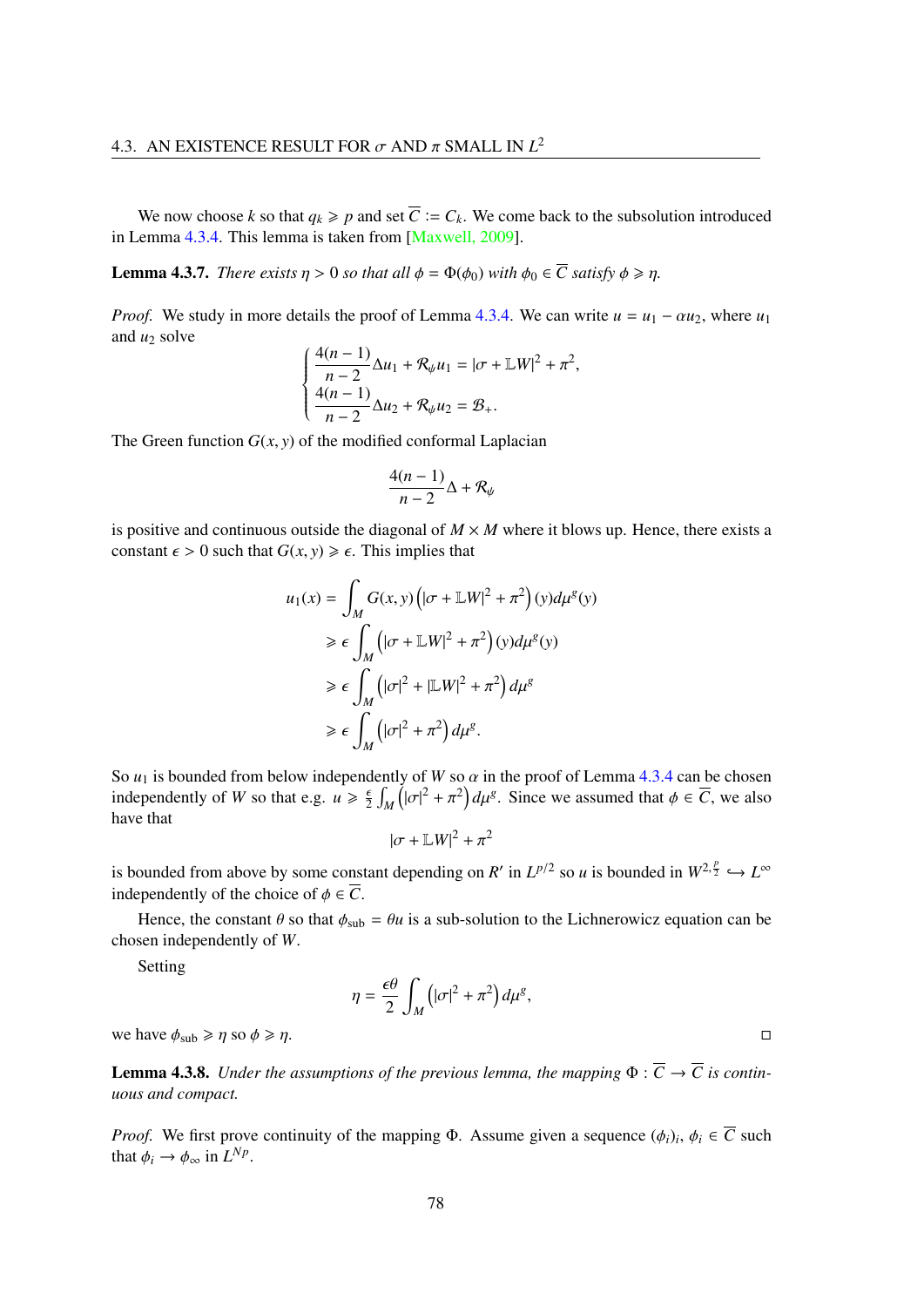We denote with a prime their images under the mapping  $\Phi$ :  $\phi_i'$ <br>denote by W. (resp. Wo) the corresponding solutions to the ve  $a'_i = \Phi(\phi_i), \phi'_{\infty} = \Phi(\phi_{\infty})$ . And we also denote by  $W_i$  (resp.  $W_0$ ) the corresponding solutions to the vector equation:

$$
\begin{cases}\n-\frac{1}{2}\mathbb{L}^*\mathbb{L}W_i = \frac{n-1}{n}\phi_i^N d\tau - \pi d\psi, \\
-\frac{1}{2}\mathbb{L}^*\mathbb{L}W_\infty = \frac{n-1}{n}\phi_\infty^N d\tau - \pi d\psi.\n\end{cases}
$$

We have  $W_i \to W_\infty$  in  $W^{2,q}$ ,  $\frac{1}{q} = \frac{1}{p} + \frac{1}{n}$ , so  $|\mathbb{L}W_i|^2 \to |\mathbb{L}W_\infty|^2$  in  $L^{\frac{p}{2}}$ . Since the Hessian of  $I_{W_\infty}$  is | more coercive on  $B_{R_0}$  than that of *I*, we have from Lemma [4.3.3:](#page-66-1)

$$
\frac{1}{4} \left\| \phi_i' - \phi_\infty' \right\|_h^2 \leq I_{W_\infty}(\phi_i') - I_{W_\infty}(\phi_\infty')
$$

for some constant  $\lambda > 0$ . It follows from Lemma [4.3.7](#page-77-0) that  $\phi_i'$  $\eta' \geq \eta$  for all *i* (resp.  $\phi'_{\infty} \geq \eta$ ). As a consequence,

$$
\lambda \left\| \phi'_{i} - \phi'_{\infty} \right\|_{h}^{2} \leq I_{W_{\infty}}(\phi'_{i}) - I_{W_{\infty}}(\phi'_{\infty})
$$
\n
$$
\leq \left( I_{W_{\infty}}(\phi'_{i}) - I_{W_{i}}(\phi'_{i}) \right) + \left( I_{W_{i}}(\phi'_{i}) - I_{W_{\infty}}(\phi'_{\infty}) \right)
$$
\n
$$
\leq \frac{\eta^{-N}}{N} \left\| |\mathbb{L}W_{i}|^{2} - |\mathbb{L}W_{\infty}|^{2} \right\|_{L^{1}} + \sup_{\phi \in B_{R_{0}} \cap \Omega_{-2\eta}} \left| I_{W_{i}}(\phi) - I_{W_{\infty}}(\phi) \right|
$$
\n
$$
\leq 2 \frac{\eta^{-N}}{N} \left\| |\mathbb{L}W_{i}|^{2} - |\mathbb{L}W_{\infty}|^{2} \right\|_{L^{1}},
$$

where to pass from the second line to the third, we used the fact that the map "infimum" is 1-Lipschitzian. Thus we get that  $\phi'_i \to \phi'_{\infty}$  in  $H^1$  and in particular  $\phi'_i \to \phi'_{\infty}$  in  $L^N$ . Convergence in  $L^N P$  follows from elliptic reqularity. Indeed, looking at the Lichnergy equation for  $\phi'_i$ .  $L^{Np}$  follows from elliptic regularity. Indeed, looking at the Lichnerowicz equation for  $\phi_i'$ *i* :

$$
\frac{4(n-1)}{n-2}\Delta\phi'_i + \mathcal{R}_{\psi}\phi'_i = \mathcal{B}_{\tau,\psi}(\phi'_i)^{N-1} + \frac{|\sigma + \mathbb{L}W_i|^2 + \pi^2}{(\phi'_i)^{N+1}},
$$

we see that the right hand side is bounded in  $L^{\frac{p}{2}}$  independently of *i*, as a consequence of Lemma [4.3.7.](#page-77-0) So the sequence  $(\phi'_i)$  is bounded in  $W^{2, \frac{p}{2}} \hookrightarrow L^{\infty}$ . By interpolation,  $(\phi'_i)$  in  $I^{Np}$  whose limit in  $I^N$  is  $\phi'$ . We conclude that  $\phi' \to \phi'$  in  $I^{Np}$ in *L<sup>N</sup>P* whose limit in *L<sup>N</sup>* is  $\phi'_\infty$ . We conclude that  $\phi'_i \to \phi'_\infty$  in *L<sup>NP</sup>*. *i* ) is a Cauchy sequence

Compactness of the mapping  $\Phi$  is fairly simple since we noticed that the set  $(\Phi(C))^{\frac{N+2}{2}}$  is bounded in  $H^1$  (this is Estimate [\(4.17\)](#page-73-0)) so  $\Phi(C)$  embeds compactly in  $L^{2N}$  by the Rellich theorem. Then notice that pursuing one step further the proof of Proposition [4.3.6,](#page-74-1) the set  $\Phi(\overline{C})$  is bounded in  $L^{Nq_{K+1}}$ . Compactness of  $\Phi(\overline{C})$  for the  $L^{Np}$ -norm follows by interpolation.

Theorem [4.3.1](#page-65-0) then follows by applying the Schauder fixed point theorem. Namely, the convex hull of  $\Phi(\overline{C}) \subset \overline{C}$  is compact, convex and stable for the mapping  $\Phi$ . So  $\Phi$  admits a fixed point  $\phi \in \overline{C}$  which is in turn a solution to the conformal constraint equations.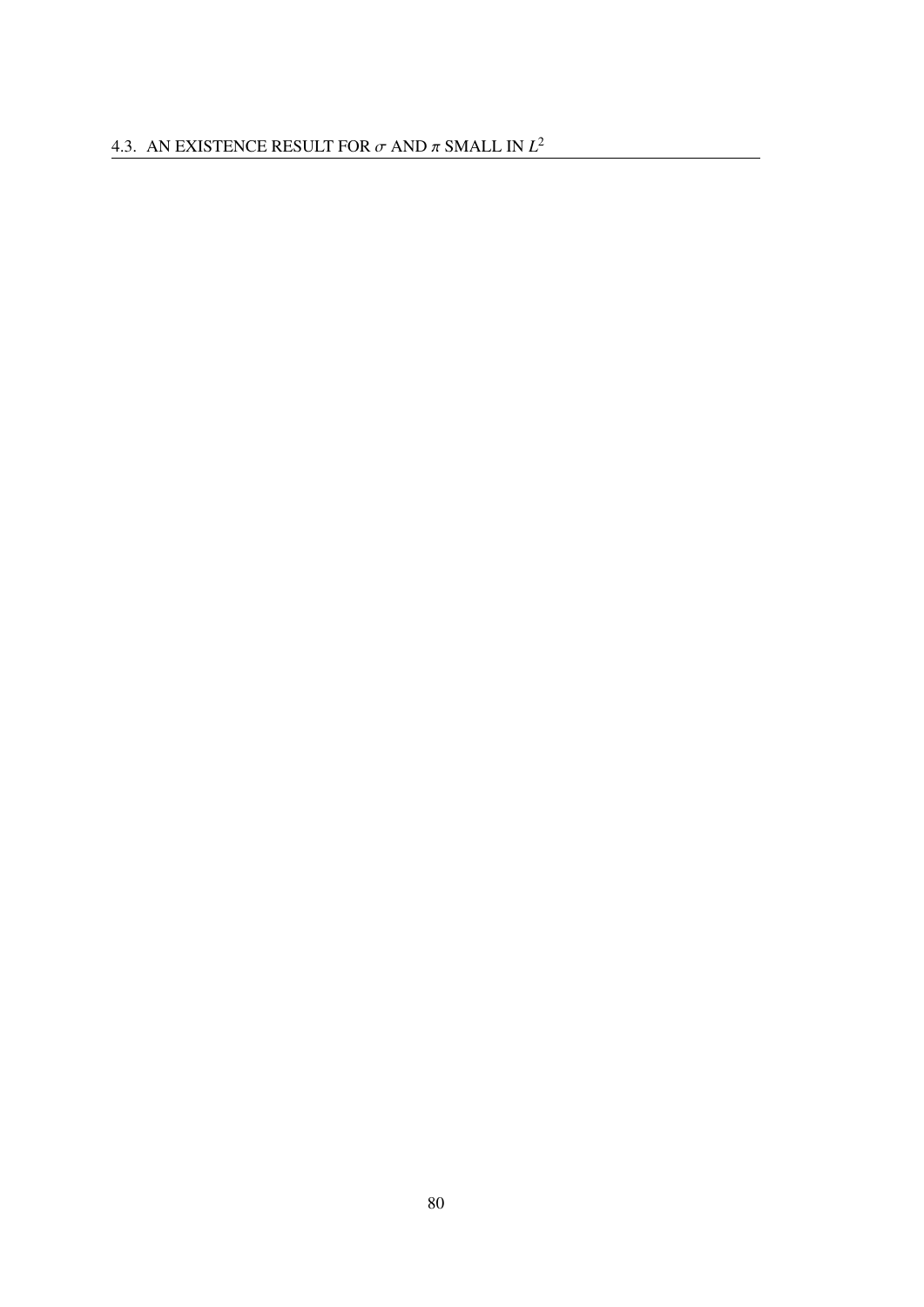## <span id="page-80-1"></span>Chapter 5

# Existence and Nonuniqueness Results for Solutions to the Einstein-Scalar Field Conformal Constraint Equations

### 5.1 Introduction

The question of existence of solutions to [\(3\)](#page-11-1) associated to a given scalar field was studied by many authors. At least in some situations we are successful in extending known results of the vacuum case to the scalar field one, for instance, under some certain assumptions existence is obtained, provided  $\tau$  is constant, near-constant, or freely chosen as proven in the previous chapter.

Conversely, although nonuniqueness of solutions to [\(3\)](#page-11-1) in the scalar field case was addressed earlier for the Lichnerowicz equation, that is a special case of [\(3\)](#page-11-1) when  $\tau$  is constant (see [\[Ngo et](#page-103-1) [Xu, 2012\]](#page-103-1), [\[Premoselli, 2015\]](#page-103-2)), until now there has been no result providing this property for the (full) scalar field system  $(3)$ , i.e.  $\tau$  is non-constant.

This chapter may be understood as an application of both methods introduced in Chapter 2 to the Einstein-scalar field conformal constraint equations. In Section [5.2,](#page-81-0) we will give another proof of Theorem [4.3.1](#page-65-0) using the half-continuity method. In the spirit of Theorem [3.1.1](#page-52-0) we will show in the last section that uniqueness of solutions to the scalar-field system [\(3\)](#page-11-1) fails under some conditions. More precisely, we will prove the following result.

<span id="page-80-0"></span>Theorem 5.1.1 (*Nonuniqueness of solutions*). *Let* (*M*, *<sup>g</sup>*) *be a closed locally conformally flat Riemannian manifold of dimension n, with*  $3 \le n \le 5$ *. Assume that the seed data*  $(V, \tau, \psi, \pi, \sigma)$  given on *M* are smooth and  $(M, g)$  has no conformal Killing vector field. Assume further that *given on M* are smooth and  $(M, g)$  has no conformal Killing vector field. Assume further that<br> $B \to 0$  and  $\frac{4(n-1)}{2} \Lambda + B$ , is coargive, If  $\pi \neq 0$ , then there exists a sequence [5] converging to 0  $\mathcal{B}_{\tau,\psi} > 0$ , and  $\frac{4(n-1)}{n-2}\Delta + \mathcal{R}_{\psi}$  is coercive. If  $\pi \neq 0$ , then there exists a sequence  $\{\epsilon_i\}$  converging to 0<br>s t, the system (3) associated to (a,  $\tau$ , k,  $V \in \mathcal{F}(\epsilon, \tau)$  has at least two solutions *s.t. the system* [\(3\)](#page-11-1) associated to  $(g, \tau, \psi, V, \epsilon_i \sigma, \epsilon_i \pi)$  has at least two solutions.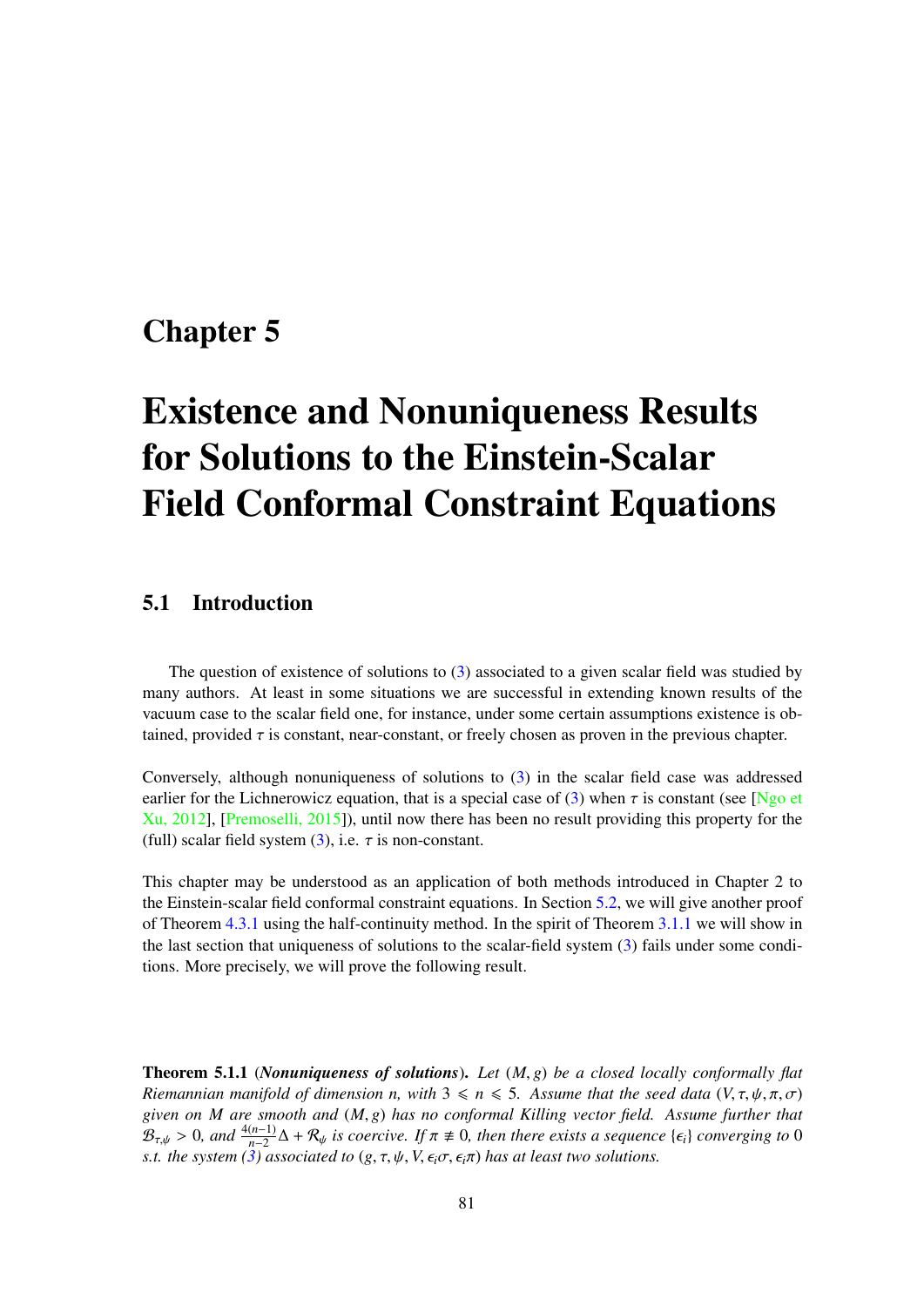#### <span id="page-81-2"></span><span id="page-81-0"></span>5.2 Existence of Solutions

In this section we reprove the existence result for solution to the system [\(3\)](#page-11-1), shown in the previous chapter, by using the half-continuity method introduced in Chapter 2.

*Another proof of Theorem [4.3.1.](#page-65-0)* Without loss of generality, we may assume by [\[Choquet-Bruhat](#page-100-0) *et al.*[, 2007b\]](#page-100-0) and the arguments similar to Remark [1.2.4](#page-24-0) that  $\mathcal{R}_{\psi} > 0$ .

Let  $\kappa^{\frac{1}{N}}$  = max{ $\|\sigma\|_{L^2}, \|\pi\|_{L^2}$ } > 0 and  $a = a(n, g, \psi, \tau, V) > 0$  be a constant to be chosen later. For each  $\varphi \in L_+^{\infty}$ , there exists a unique  $W_{\varphi} \in W^{2,p}$  such that

$$
-\frac{1}{2}L^*LW_{\varphi} = \frac{n-1}{n}\varphi^N d\tau - \pi d\psi,
$$

and, arguing as in the proof of Theorem [1.2.3](#page-21-0) in the case  $\mathcal{Y}_g > 0$ , there is a unique  $\theta \in W_+^{2,p}$ satisfying

$$
\frac{4(n-1)}{n-2}\Delta \theta+\mathcal{R}_{\psi}\theta+\mathcal{B}^-_{\tau,\psi}\theta^{N-1}=\mathcal{B}^+_{\tau,\psi}\varphi^{N-1}+\left(|\sigma+LW|^2+\pi^2\right)\theta^{-N-1},
$$

where

$$
\mathcal{B}^+_{\tau,\psi} = \max\left\{\mathcal{B}_{\tau,\psi}, 0\right\} \text{ and } \mathcal{B}^-_{\tau,\psi} = -\min\left\{\mathcal{B}_{\tau,\psi}, 0\right\}.
$$

Therefore, we may define

$$
T(\varphi)=\theta.
$$

Similarly to the proof of Proposition [2.2.6,](#page-37-0) *T* is proven to be continuous and compact by using the implicit function theorem.

Next, for any given  $Q \in \mathbb{N}^*$  we define the map *S* as follows.

$$
S(\varphi) = \begin{cases} \min\{T(\varphi), Q\} & \text{if } \int_M \varphi^{\frac{N(N+2)}{2}} dv \leq a\kappa, \\ 0 & \text{otherwise,} \end{cases}
$$
(5.1)

Setting

$$
\mathscr{C} = \left\{ \varphi \in C^0 \; : \; 0 \leq \varphi \leq Q \right\},\
$$

it is obvious that since *T* is compact,  $S(\mathcal{C}) \subset \mathcal{C}$  is precompact.

Assume for the moment that *S* is half-continuous on  $\mathcal{C}$ . By Corollary [2.3.5,](#page-40-0) *S* has a fixed point  $\varphi$ <sup>*Q*</sup>  $\leq$  *Q*. If  $\varphi$ <sup>*Q*</sup> ≡ 0, then by the definition of *S*, it follows that 0 = *S*(0) = min{*T*(0), *Q*} > 0, which is a contradiction. Therefore, from the definition of *S* we must have that

$$
\frac{4(n-1)}{n-2}\Delta\theta_{Q} + \mathcal{R}_{\psi}\theta_{Q} + \mathcal{B}_{\tau,\psi}^{-}\theta_{Q}^{N-1} = \mathcal{B}_{\tau,\psi}^{+}(\min{\{\theta_{Q}, Q\}})^{N-1} + |\sigma + LW_{Q}|^{2}\theta_{Q}^{-N-1}
$$
 (5.2a)

$$
-\frac{1}{2}L^*LW_Q = \frac{n-1}{n} (\min{\{\theta_Q, Q\}})^N d\tau - \pi d\psi,
$$
 (5.2b)

where

<span id="page-81-1"></span>
$$
\varphi_Q = \min{\{\theta_Q, Q\}}
$$
 and  $\int_M \varphi_Q^{\frac{N(N+2)}{2}} dv \leq a\kappa.$  (5.3)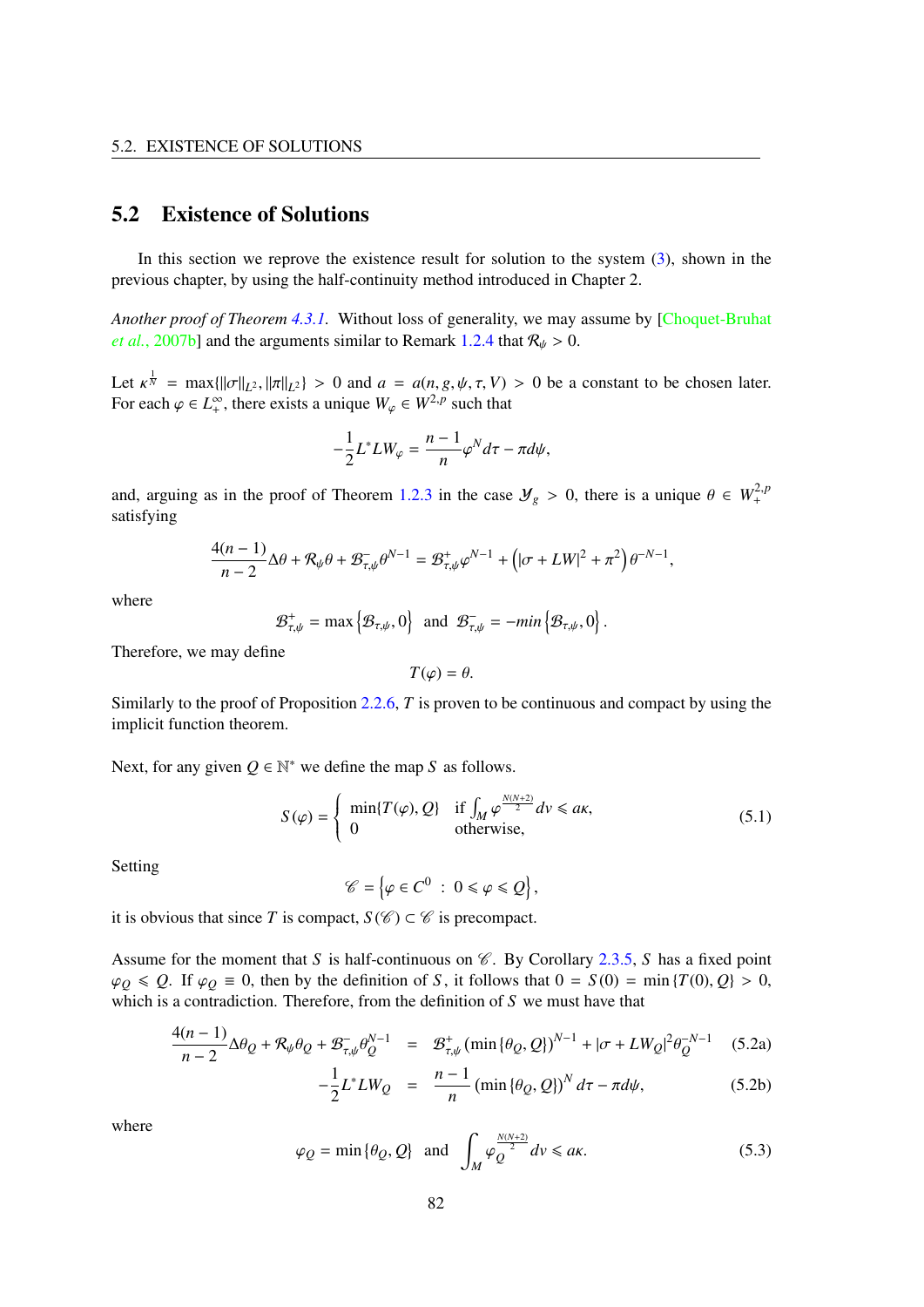Now, from the estimate in [\(5.3\)](#page-81-1), and using an induction argument similar to the one given in the proof of Proposition [4.3.6,](#page-74-1) we obtain that  $\theta$ <sup>*Q*</sup>  $\leq$  *c*<sub>0</sub>(*n*, *g*, *V*, *τ*,  $\psi$ ), provided *κ* is small enough (depending only on *g*,  $\tau$ ,  $\psi$ , *V* and *a*), and hence the theorem follows if we take  $Q > c_0$ .

Thus, from arguments above it suffices to show that *S* is half-continuous on  $\mathscr{C}$ . In fact, since *T* is continuous on  $\mathcal{C}$ , we obtain that so is *S* at  $\varphi$  s.t.  $\int_M \varphi$  $\int_{M}^{\frac{N(N+2)}{2}} dv > a\kappa$  or  $\int_{M} \varphi$  $\frac{N(N+2)}{2}$  *dv* < *ak*. For the remaining case, i.e.  $\int_M \varphi$ <br>We argue by contradiction  $\frac{N(N+2)}{2}$  *dv* = *ak*, we will show that there exists *m* ∈ *M* s.t.  $\varphi(m) > T(\varphi)(m)$ . We argue by contradiction. Assume that it is not true, then  $T(\varphi) \ge \varphi$ . In particular,

<span id="page-82-2"></span>
$$
a\kappa = \int_M \varphi^{\frac{N(N+2)}{2}} dv \leq \int_M T(\varphi)^{\frac{N(N+2)}{2}} dv.
$$
 (5.4)

We claim first that there exists  $c = c(g, V, \tau, \psi) > 0$  such that

$$
||LW_{\varphi}||_{L^2} \leqslant c\kappa^{\frac{1}{N}}.
$$

Indeed,

<span id="page-82-1"></span>
$$
||LW_{\varphi}||_{L^{2}} \le c_{1}(n, g) \left\| \frac{n-1}{n} \varphi^{N} d\tau - \pi d\psi \right\|_{L^{\frac{N}{N-1}}} \quad \text{(by Sobolev embedding theorem)}
$$
  
\n
$$
\le c_{2}(n, c_{1}) \left( \left\| \varphi^{N} d\tau \right\|_{L^{\frac{N}{N-1}}} + \left\| \pi d\psi \right\|_{L^{\frac{N}{N-1}}} \right)
$$
  
\n
$$
\le c_{2} \left[ \left\| d\tau \right\|_{L^{p}} \left( \int_{M} \varphi^{\frac{N^{2}}{N-1} \frac{p}{p-1}} d\nu \right)^{\frac{N-1}{N} \frac{p-1}{p}} + \left\| d\psi \right\|_{L^{p}} \left( \int_{M} \pi^{\frac{N}{N-1} \frac{p}{p-1}} d\nu \right)^{\frac{N-1}{N} \frac{p-1}{p}} \right] \quad \text{(by Hölder inequality)}
$$
  
\n
$$
\le c_{2} \left[ \left\| d\tau \right\|_{L^{p}} \left( \int_{M} \varphi^{\frac{N(N+2)}{2}} d\nu \right)^{\frac{2}{N+2}} + \left\| d\psi \right\|_{L^{p}} \left( \int_{M} \pi^{2} d\nu \right)^{\frac{1}{2}} \right] \quad \text{(by Hölder inequality and } p > n)
$$
  
\n
$$
\le c_{3}(c_{2}, \tau, \psi) \left( (a\kappa)^{\frac{2}{N+2}} + \kappa^{\frac{1}{N}} \right) \quad \text{(by } \int_{M} \varphi^{\frac{N(N+2)}{2}} d\nu = a\kappa)
$$
  
\n
$$
\le 2c_{3}\kappa^{\frac{1}{N}}, \qquad (5.5)
$$

where the last inequality holds provided  $\kappa \leq a^{-n}$ .

Now, multiplying the Lichnerowicz equation by  $T(\varphi)^{N+1}$  and integrating over *M*, we obtain

<span id="page-82-0"></span>
$$
\frac{4(n-1)}{n-2} \int_{M} T(\varphi)^{N+1} \Delta T(\varphi) d\mathbf{v} + \int_{M} \mathcal{R}_{\psi} T(\varphi)^{N+2} d\mathbf{v} + \int_{M} \mathcal{B}_{\tau,\psi}^{-} T(\varphi)^{2N} d\mathbf{v} = \int_{M} \mathcal{B}_{\tau,\psi}^{+} \varphi^{N-1} T(\varphi)^{N+1} d\mathbf{v} + \int_{M} \left( |\sigma + LW|^{2} + \pi^{2} \right) d\mathbf{v}.
$$
\n(5.6)

Since we assumed that  $\mathcal{R}_{\psi} > 0$ , it follows from the Sobolev inequality that

$$
\frac{4(n-1)}{n-2} \int_M T(\varphi)^{N+1} \Delta T(\varphi) d\nu + \int_M \mathcal{R}_{\psi} T(\varphi)^{N+2} d\nu \ge \frac{4(N+1)}{N+2} \left\| \nabla T(\varphi)^{\frac{N+2}{2}} \right\|_{L^2}^2 + \left(\min \mathcal{R}_{\psi}\right) \left\| T(\varphi)^{\frac{N+2}{2}} \right\|_{L^2}^2
$$
  

$$
\ge c_5(g, \psi) \left\| T(\varphi)^{\frac{N+2}{2}} \right\|_{L^N}^2.
$$
 (5.7)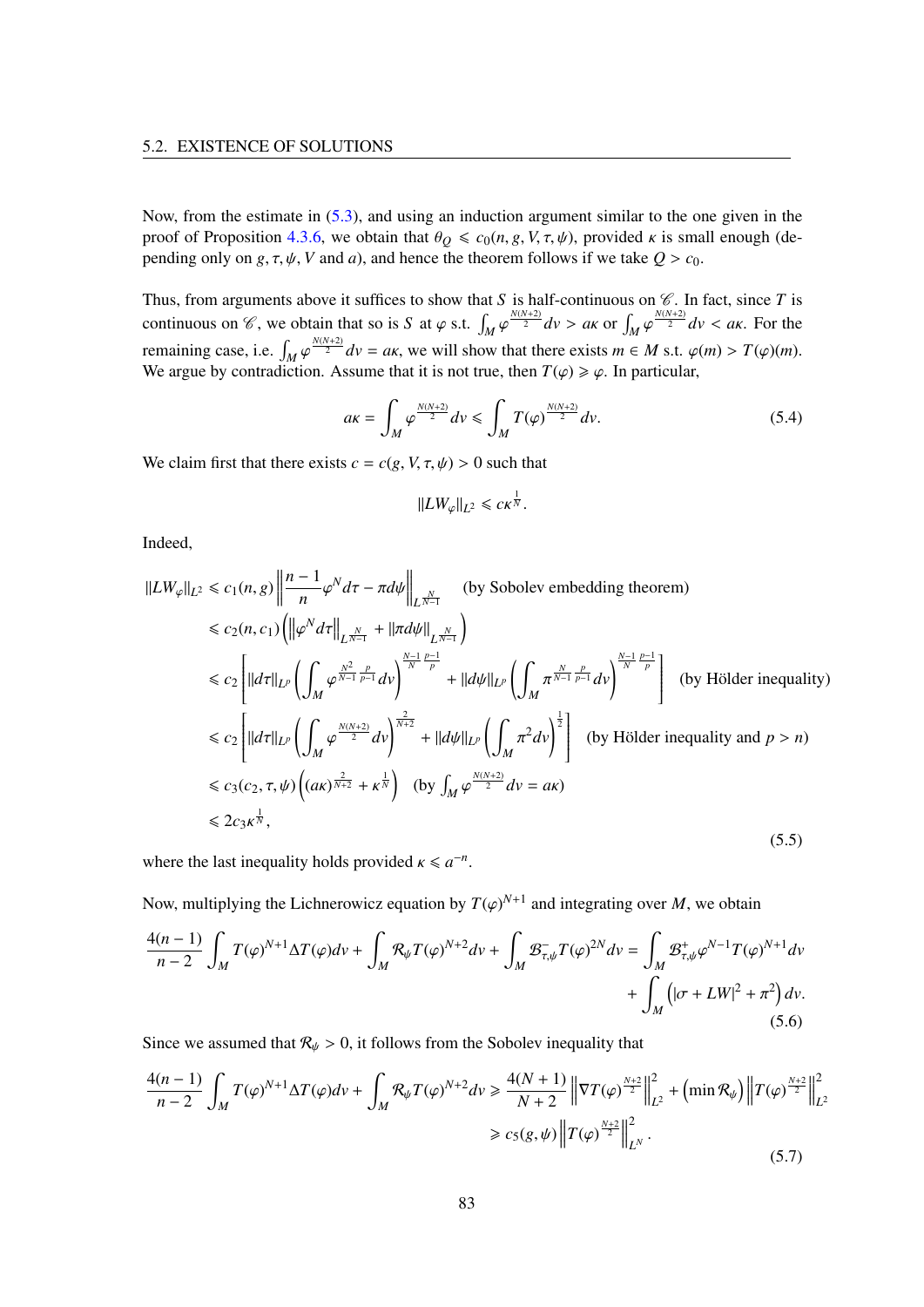Combining this and  $(5.6)$ , we obtain that

$$
c_5 \left( \int_M T(\varphi)^\frac{N(N+2)}{2} d\nu \right)^{\frac{2}{N}} \leq \int_M \mathcal{B}^+_{\tau,\psi} \varphi^{N-1} T(\varphi)^{N+1} d\nu + \int_M \left( |\sigma|^2 + |LW|^2 + \pi^2 \right) d\nu
$$
  
\n
$$
\leq \int_M \mathcal{B}^+_{\tau,\psi} \varphi^{N-2} T(\varphi)^{N+2} d\nu + 3c_3^2 \kappa^{\frac{2}{N}} \quad \text{(by (5.5) and } \varphi \leq T(\varphi))
$$
  
\n
$$
\leq \left( \max \mathcal{B}_{\tau,\psi} \right) \left( \int_M \varphi^\frac{N(N+2)}{N-2} d\nu \right)^{\frac{2(N-2)}{N(N+2)}} \left( \int_M T(\varphi)^\frac{N(N+2)}{2} d\nu \right)^{\frac{2}{N}} + 3c_3^2 \kappa^{\frac{2}{N}} \quad \text{(by Hölder inequality)}
$$
  
\n
$$
= (\alpha \kappa)^{\frac{2(N-2)}{N(N+2)}} \left( \max \mathcal{B}_{\tau,\psi} \right) \left( \int_M T(\varphi)^\frac{N(N+2)}{2} d\nu \right)^{\frac{2}{N}} + 3c_3^2 \kappa^{\frac{2}{N}} \quad \text{(by } \int_M \varphi^\frac{N(N+2)}{2} d\nu = \alpha \kappa).
$$
  
\n(5.8)

It follows that

$$
c_5 \left( \int_M T(\varphi)^{\frac{N(N+2)}{2}} dv \right)^{\frac{2}{N}} \leq 6c_3^2 k^{\frac{2}{N}},
$$

provided  $\kappa \leq a^{-1} \left( \frac{2 \max \mathcal{B}_{\tau,\psi}^{V,+}}{c_5} \right)$  $\int_{0}^{\frac{N(N+2)}{2(N-2)}}$ . On the other hand by [\(5.4\)](#page-82-2), we obtain from the previous inequality that

$$
c_5(a\kappa)^{\frac{2}{N}} \leqslant 6c_3^2\kappa^{\frac{2}{N}},
$$

or equivalently,

<span id="page-83-0"></span>
$$
a \le \left(\frac{6c_3^2}{c_5}\right)^{\frac{N}{2}}.\tag{5.9}
$$

However, it is worth recalling that  $c_3$ ,  $c_5$  only depend on  $(n, g, V, \psi, \tau)$ . Then [\(5.9\)](#page-83-0) gives a contradiction if we choose *a* large enough such that the inverse inequality above holds.

Now we are are ready to prove the half-continuity of *S* . We have just proven that there exists  $m \in M$  s.t.  $0 < T(\varphi)(m) < \varphi(m)$ . Then, since *T* is continuous on  $\mathscr{C}$ , there exists  $\delta = \delta(\varphi) > 0$  small enough s.t.

$$
0
$$

and hence from the fact that

$$
-(S(\omega)(m) - \omega(m)) = \begin{cases} -\min\left\{T(\omega)(m), Q\right\} + \omega(m) & \text{if } \int_M \omega^{\frac{N(N+2)}{2}} dv \leq a\kappa\\ \omega(m) & \text{otherwise,} \end{cases}
$$

we conclude that

$$
-(S(\omega)(m) - \omega(m)) > 0
$$

for all  $\omega \in B(\varphi, \delta) \cap \mathscr{C}$ , which implies the half-continuity of *S* at  $\varphi$ . Namely, this comes from the definition of half-continuity applied with  $p(f) = -f(m)$  for all  $f \in C^0$  (note that  $p \in (C^0)^*$ ). The proof is completed.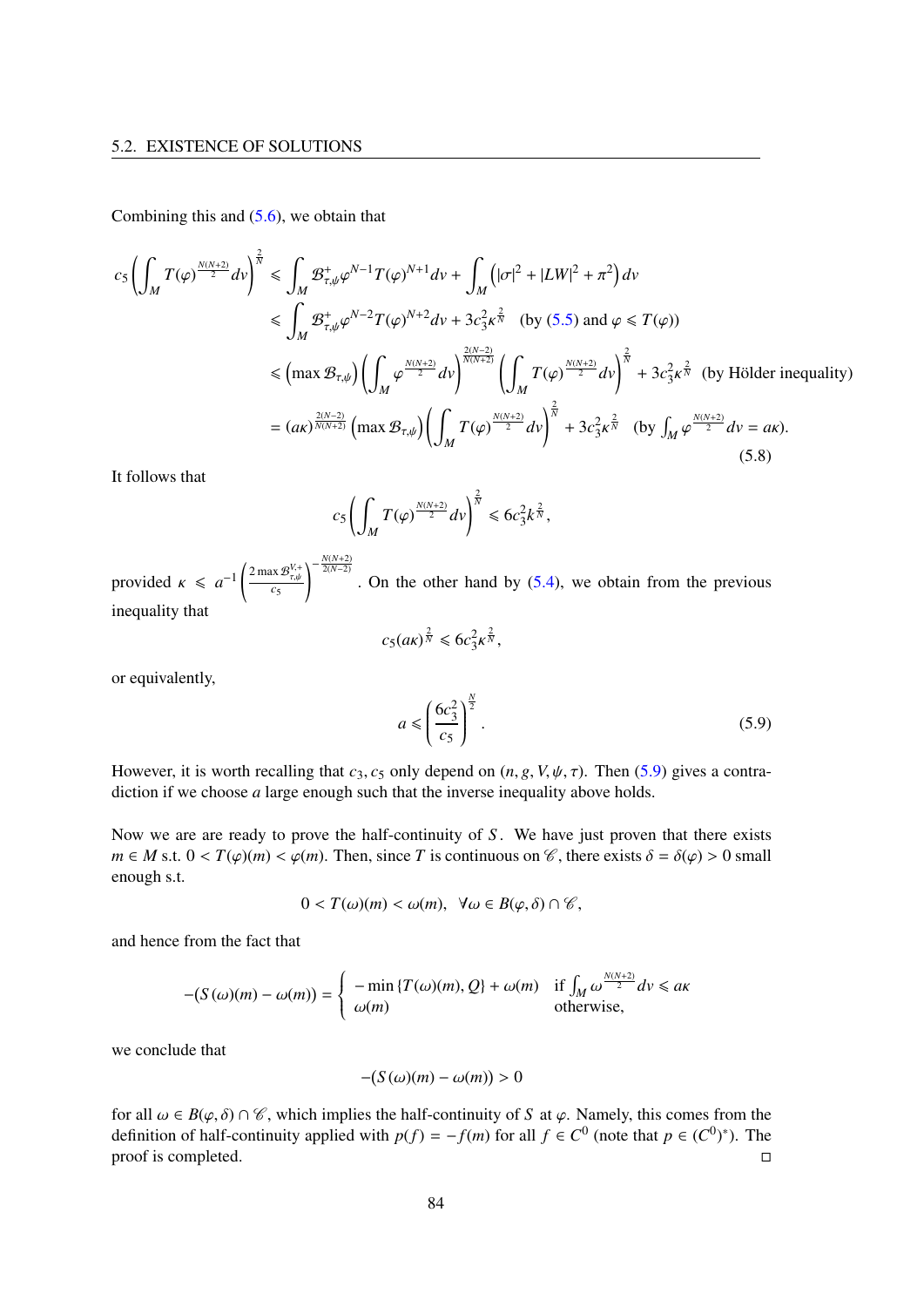#### 5.3 Nonuniqueness of Solutions

In this section, we will prove Theorem [5.1.1,](#page-80-0) which shows nonuniqueness of solutions to [\(3\)](#page-11-1) in the scalar field case with freely specified mean curvature.

*Proof of Theorem* [5.1.1.](#page-80-0) It follows from Theorem [4.2.1](#page-63-0) that for all  $\epsilon > 0$  small enough the system [\(3\)](#page-11-1) associated to  $(g, \tau, \psi, V, \epsilon \sigma, \epsilon \pi)$  admits a solution  $(\varphi_{\epsilon}, W_{\epsilon})$  satisfying  $\epsilon^{-\frac{2}{N+2}} \varphi_{\epsilon} \leq c$ , for some constant  $c > 0$  independent of  $\epsilon$ . Thus, to show our theorem, it suffices to show that there exist constant  $c > 0$  independent of  $\epsilon$ . Thus, to show our theorem, it suffices to show that there exists a sequence  $\{\epsilon_i\}$  converging to 0 s.t. the system [\(3\)](#page-11-1) associated to  $(g, \tau, \psi, V, \epsilon_i \sigma, \epsilon_i \pi)$  has a solution  $(\varphi_i, W_i)$  satisfying  $\epsilon_i^{-\frac{2}{N+2}} ||\varphi_i||_{L^{\infty}} \to \infty$ .

In fact, since  $\mathcal{B}_{\tau,\psi} > 0$  and  $\pi \neq 0$ , we may let *k* be a fixed constant large enough s.t.

$$
\left(\frac{n^n}{(n-1)^{n-1}}\right)^{\frac{n+2}{4n}}\int_M (k\pi)^{\frac{n+2}{2n}}\mathcal{B}_{\tau,\psi}^{\frac{3n-2}{4n}}d\nu>\int_M (\mathcal{R}_\psi^+)^{\frac{n+2}{4}}\mathcal{B}_{\tau,\psi}^{\frac{2-n}{4}}d\nu.
$$

It follows by Theorem [1.3.2](#page-25-0) that the Lichnerowicz equation

$$
\frac{4(n-1)}{n-2}\Delta\varphi + \psi\varphi = \mathcal{B}_{\tau,\psi}\varphi^{N-1} + \left(|k\sigma + LW|^2 + (k\pi)^2\right)\varphi^{-(N+1)}
$$

has no solution for all  $W \in C^1$ , and hence the system [\(3\)](#page-11-1) associated to  $(g, \tau, \psi, V, k\sigma, k\pi)$  admits no solution solution.

Next we construct an operator *T* as follows. For each  $(t, \varphi) \in [0, 1] \times L^{\infty}$ , there exists a unique  $W \in W^{2,p}$  such that  $W_{\varphi} \in W^{2,p}$  such that

$$
-\frac{1}{2}L^*LW_{\varphi} = \frac{n-1}{n}\varphi^N d\tau - k\pi d\psi,
$$

and arguing as in the proof of Theorem [1.2.3](#page-21-0) in the case  $\mathcal{Y}_g > 0$ , there is then a unique  $\theta \in W_+^{2,p}$ satisfying

$$
\frac{4(n-1)}{n-2}\Delta\theta + \mathcal{R}_{\psi}\theta = t^{N+1}\mathcal{B}_{\tau,\psi}\varphi^{N-1} + (|k\sigma + LW_{\varphi}|^2 + (k\pi)^2)\theta^{-N-1}
$$

Therefore, we may define

<span id="page-84-0"></span>
$$
T(t,\varphi)=\theta.
$$

Similarly to the proof of Proposition [2.2.6,](#page-37-0) we obtain that *T* is a continuous compact.

Note that by the way of choosing  $k$ , the map  $T(1, .)$  has no fixed point, then it follows from the Leray-Schauder fixed point theorem that there is a sequence  $\{(t_i, \varphi_i)\}\$ , satisfying

$$
\frac{4(n-1)}{n-2}\Delta\varphi_i + \mathcal{R}_{\psi}\varphi_i = t_i^{2N} \mathcal{B}_{\tau,\psi}\varphi_i^{N-1} + \left(|k\sigma + LW_i|^2 + (k\tau)^2\right)\varphi_i^{-N-1}
$$
(5.10a)

$$
-\frac{1}{2}L^*LW_i = \frac{n-1}{n}t_i^N \varphi_i^N d\tau - k\pi d\psi, \qquad (5.10b)
$$

where

<span id="page-84-1"></span>
$$
\|\varphi_i\|_{L^\infty} \to \infty. \tag{5.11}
$$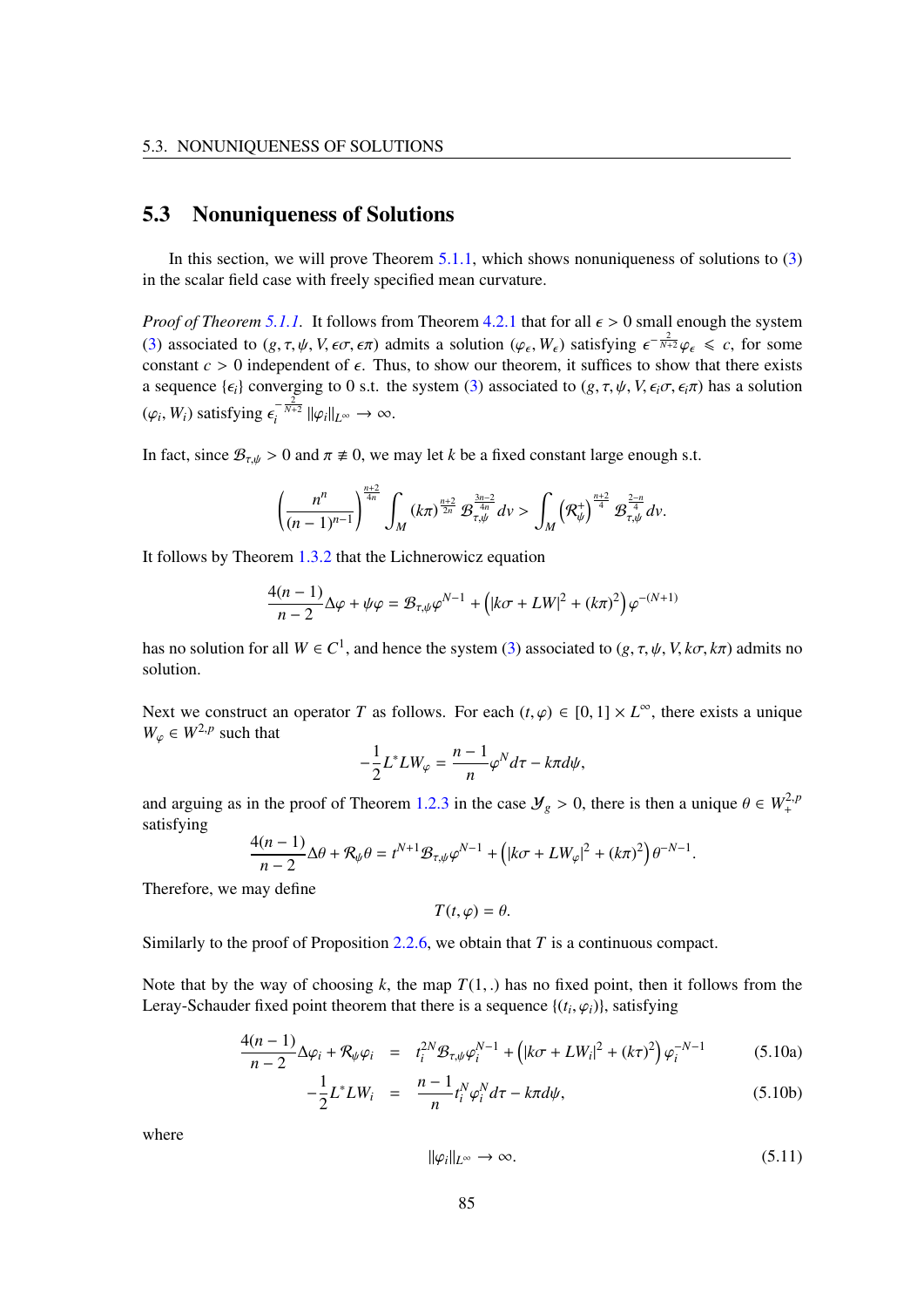<span id="page-85-0"></span>On the other hand, Premoselli showed in [\[Premoselli,](#page-103-3) ] that if  $(\varphi_{\alpha}, W_{\alpha})$  is a solution to the Einstein equation [\(3\)](#page-11-1) associated to the seed data ( $V_\alpha$ ,  $\tau_\alpha$ ,  $\psi_\alpha$ ,  $\pi_\alpha$ ,  $\sigma_\alpha$ ), which satisfies that

$$
||V_{\alpha} - V_0||_{C^2} + ||\tau_{\alpha} - \tau_0||_{C^3} + ||\psi_{\alpha} - \psi_0||_{C^2} + ||\pi_{\alpha} - \pi_0||_{C^0} + ||\sigma_{\alpha} - \sigma_0||_{C^0} \quad \overrightarrow{\alpha \to \infty} \quad 0,
$$

for some  $(V_0, \tau_0, \psi_0, \pi_0, \sigma_0) \in C^2 \times C^3 \times C^2 \times C^0 \times C^0$  with  $\mathcal{B}_{\tau_0, \psi_0, V_0} > 0$ ,  $\mathcal{R}_{\psi_0} > 0$  and  $\pi_0 \neq 0$ ,<br>then (after passing to a subsequence)  $(c_0, W_0)$  converges to some solution  $(c_0, W_0)$  of the then (after passing to a subsequence) ( $\varphi_{\alpha}$ ,  $W_{\alpha}$ ) converges to some solution ( $\varphi_0$ ,  $W_0$ ) of the Einstein equations [\(3\)](#page-11-1) associated to the seed data ( $V_0$ ,  $\tau_0$ ,  $\psi_0$ ,  $\pi_0$ ,  $\sigma_0$ ). In particular, the sequence { $\varphi_\alpha$ } is uniformly bounded. Therefore, we must have in our current situation that *t<sup>i</sup>* converges to 0.

Setting

$$
\epsilon_i = t_i^{n(N+2)/2} k,
$$

and by a straightforward calculation similar to the last step in the proof of Theorem [4.2.1,](#page-63-0) we obtain from [\(5.10\)](#page-84-0) that the system [\(3\)](#page-11-1) associated to  $(g, \tau, \psi, V, \epsilon_i \sigma, \epsilon_i \tau)$  admits a solution  $\left( \left( \frac{\epsilon_i}{k} \right)^{2/(N+2)} \right)$  $\varphi_i$ ,  $\frac{\epsilon_i}{k} W_i$ . Combined with  $(5.11)$ , this completes the proof.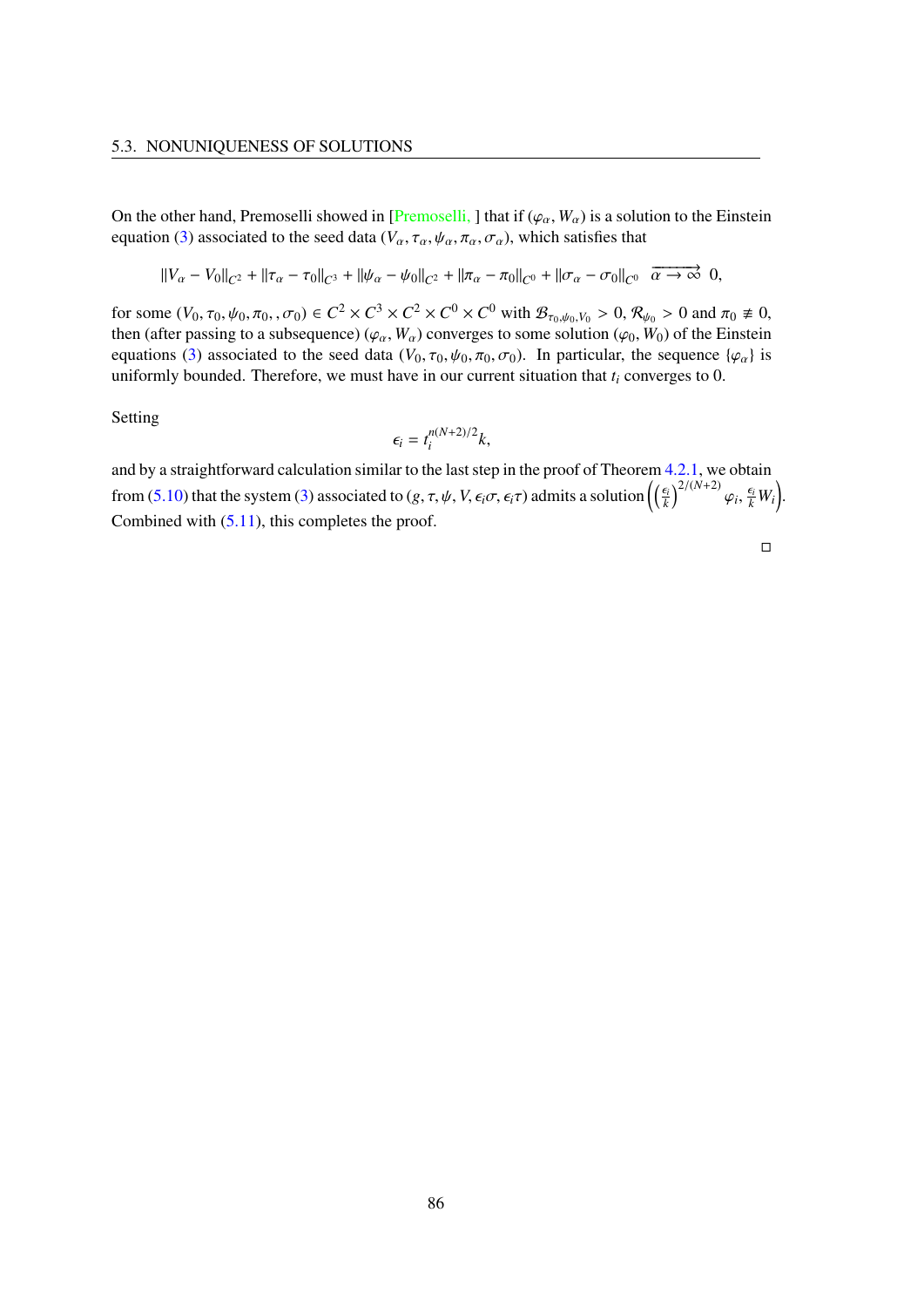## <span id="page-86-0"></span>Chapter 6

# On the Positive Mass Theorem for Asymptotically Hyperbolic Manifolds

#### 6.1 Introduction

The mass of asymptotically hyperbolic manifolds introduced first by Wang [\[Wang, 2001\]](#page-103-4) and Chrusciel-Herzlich [[Chrusciel et Herzlich, 2003](#page-100-1)] plays an important role in the study of general relativity. Indeed, as explained in [\[Cortier](#page-101-2) *et al.*, ], the mass of an asymptotically hyperbolic manifold is a vector that encompasses both the energy of the gravitational field and the location of the center of mass at least for asymptotically anti-de Sitter spacetimes.

A conjecture in this context, the so-called positive mass theorem (PMT), states that the mass vector is timelike future directed or zero for all complete asymptotically hyperbolic manifolds with scalar curvature greater than or equal to that of the hyperbolic space, Scal  $\geq -n(n-1)$ . Further the mass vector is zero only if the manifold is isometric to the hyperbolic space. This conjecture is known to hold in the spin case but, as for asymptotically Euclidean manifolds, the non-spin case is still open. For deeper discussions of these results, we refer the reader to Wang [\[Wang, 2001\]](#page-103-4), Chrusciel–Herzlich [[Chrusciel et Herzlich, 2003](#page-100-1)], Andersson–Cai–Galloway [\[Andersson](#page-100-2) *et al.*, [2008\]](#page-100-2) where the PMT is proven in dimension less than 8 under a fairly restrictive assumption on the geometry at infinity of the metric, and to Dahl–Gicquaud–Sakovich [Dahl *et al.*[, 2014\]](#page-101-3).

Recently, E. Humbert and A. Hermann in [\[Humbert et Herman, 2014\]](#page-102-0) have proven an interesting result on the PMT for closed Riemannian manifolds. They showed that if the PMT is true on for all metrics on one closed simply connected non-spin manifold of dimension  $n \geq 5$ , then it holds on all closed manifolds of the same dimension. This provides a significant reduction, i.e. to show the PMT for closed manifolds of dimension  $n \ge 5$ , it suffices to study a single closed simply connected non-spin manifold of the same dimension. It is then natural to ask if a similar result exists for asymptotically hyperbolic manifolds.

In this chapter, we are interested in this question. We show that if there exists one manifold *M* of dimension  $n \geq 5$  such that all asymptotically hyperbolic metric with scalar curvature greater than or equal to −*n*(*n* − 1) on *M* have timelike or null future oriented mass vector (this is what we will call the weak PMT), then this property holds for all asymptotically hyperbolic manifold of the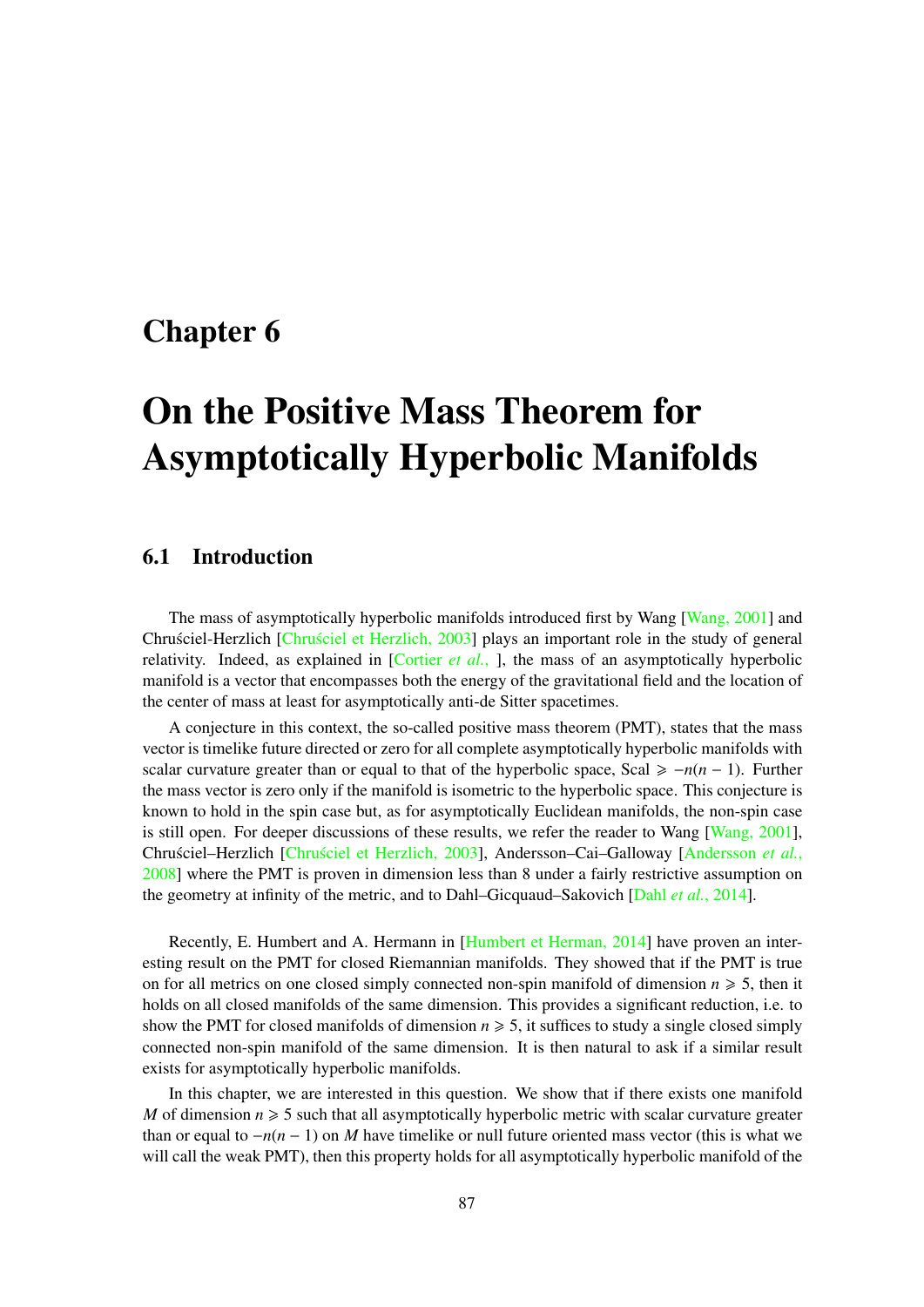<span id="page-87-1"></span>same dimension. The proof relies on surgery theory, see e.g. [\[Kosinski, 1993\]](#page-102-1) for an introduction.

It should be noted that, since all 3-manifolds are spin, the positive mass theorem holds for all asymptotically hyperbolic 3-manifolds. Still, the case of non-spin 4-dimensional manifolds remains open in full generality. It is expected that the arguments developed in [\[Sakovich, 2015\]](#page-103-5) can be generalized to prove the positive mass theorem for all asymptotically hyperbolic manifolds of dimension less than eight.

Then we show that a certain rigidity statement of the positive mass theorem also holds. Namely, if the mass vector of some asymptotically hyperbolic metric is zero, then the metric is isometric to the hyperbolic metric. The idea of the proof uses an argument taken from [Dahl *et al.*[, 2014\]](#page-101-3) to prove that metrics for which the mass vector is zero are static metrics, then adapting a result of [\[Qing, 2003\]](#page-103-6) which shows that the only complete static metric having the round sphere as conformal infinity is the hyperbolic space, we deduce the rigidity of the positive mass theorem. Note however that the argument is not robust enough yet to address the possibility of a lightlike mass vector.

The outline of this chapter is as follows. In Section [6.2,](#page-87-0) we introduce the basic definitions that will be used all along the chapter. Section [6.3](#page-89-0) contains the first result of the chapter, namely that the category of manifolds for which the weak PMT holds is stable by surgeries of codimension greater than 2. Section [6.4](#page-93-0) contains the proof of the rigidity statement of the positive mass theorem assuming only the weak form of the PMT.

### <span id="page-87-0"></span>6.2 Preliminaries

We denote by  $(\mathbb{H}^n, b)$  the *n*-dimensional hyperbolic space, with  $n \ge 3$ . We fix a point in<br>as an origin. Then in geodesic pormal coordinates at this point, the hyperbolic metric reads  $\mathbb{H}^n$  as an origin. Then, in geodesic normal coordinates at this point, the hyperbolic metric reads  $b = dr^2 + \sinh^2 r\sigma$ , where  $\sigma$  is the standard round metric on  $\mathbb{S}^{n-1}$  and *r* is the distance from the origin. We also denote the open ball of radius *R* centered at the origin and its closure by *R*<sub>n</sub> and origin. We also denote the open ball of radius *R* centered at the origin and its closure by *B<sup>R</sup>* and *B<sup>R</sup>* respectively.

Two other models of the hyperbolic space will be used:

• *The hyperboloidal model*: The hyperbolic space can be embedded isometrically into Minkowski space  $\mathbb{R}^{n,1}$  as the hypersurface

$$
H^n := \{ (x^0, x^1, ..., x^n) \in \mathbb{R}^{n+1}, -(x^0)^2 + (x^1)^2 + ... + (x^n)^2 = -1, x^0 > 0 \},
$$

• *The ball model*: Another useful model of the hyperbolic space is the Poincaré ball model. The hyperbolic space  $(\mathbb{H}^n, b)$  can be viewed as the unit ball  $B_1(0)$  of  $\mathbb{R}^n$  endowed with the metric metric

$$
b=\rho^{-2}\delta,
$$

where  $\delta$  is the Euclidean metric and  $\rho := \frac{1-|x|^2}{2}$  $\frac{|\mathcal{X}|}{2}$  is the standard defining function for the sphere  $S_1(0)$ .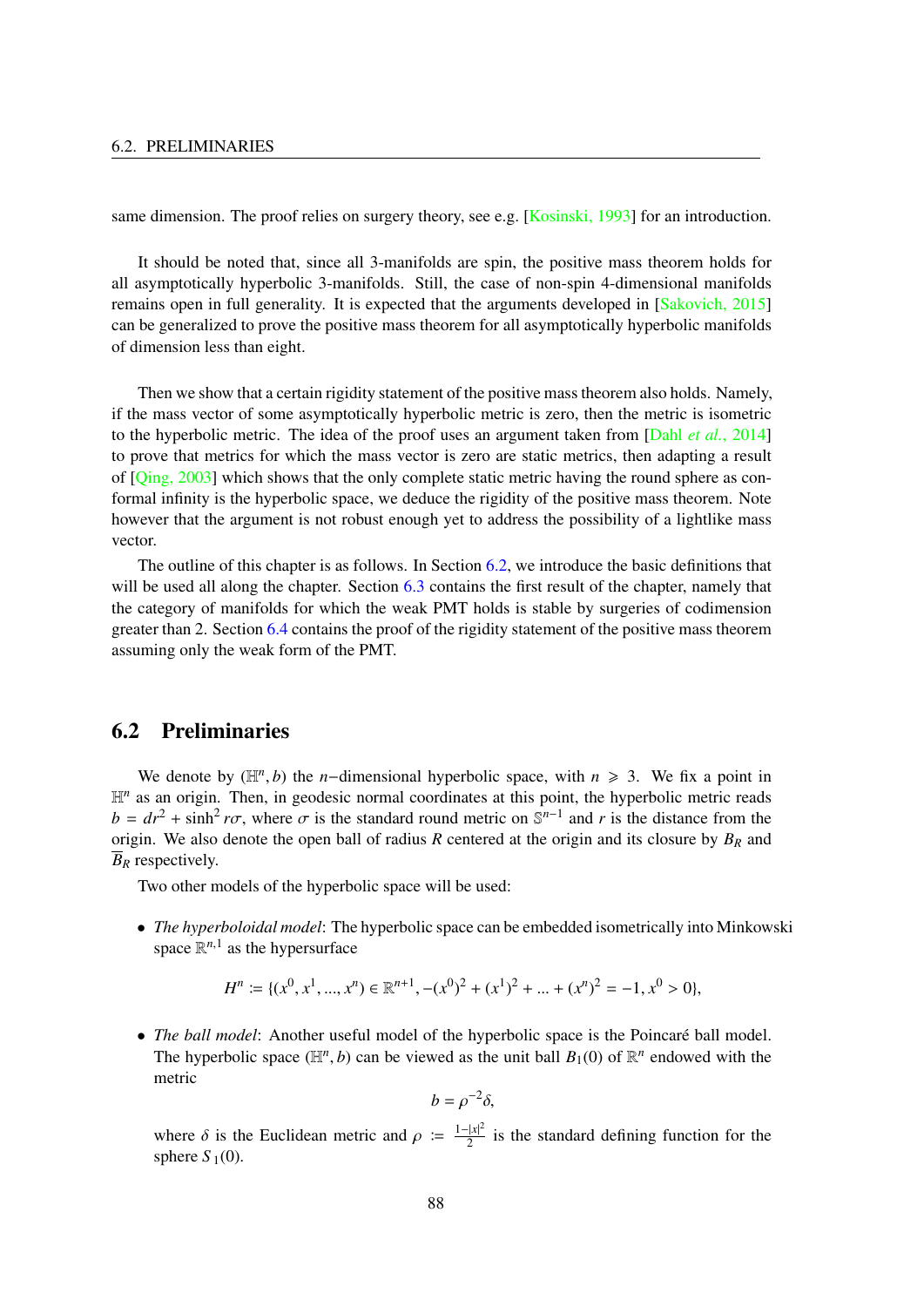<span id="page-88-2"></span>Given some  $\alpha \in (0, 1)$  and  $\tau \in (\frac{n}{2})$ <br>orbalic if there is a compact sub- $\frac{n}{2}$ , *n*), a Riemannian manifold  $(M, g)$  is called  $C_{\tau}^{2,\alpha}$ -asymptotically hyperbolic if there is a compact subset  $K \subset M$  and a diffeomorphism  $\Phi : M \setminus K \longrightarrow \mathbb{H}^n \setminus \overline{B}_R$  for which  $\Phi_* g$  and *b* are uniformly equivalent on  $\mathbb{H}^n \setminus \overline{B}_R$  and

<span id="page-88-0"></span>
$$
\int_{\mathbb{H}^n \setminus B_R} \left| \mathrm{Scal}^g + n(n-1) \right| \cosh(r) \, d\mu^b < \infty,
$$
\n
$$
\|e\|_{C^{2,\alpha}_\tau(\mathbb{H}^n \setminus B_R, S^2 M)} := \sup_{x \in \mathbb{H}^n \setminus B_R} e^{\tau r(x)} \|e\|_{C^{2,\alpha}(B_1(x), S^2 M)} < \infty,
$$
\n
$$
(6.1)
$$

where  $e := \Phi_* g - b$ . The diffeomorphism  $\Phi$  is also called a chart, or a set of coordinates, at infinity.

Now we follow the work of Chrusciel and Herzlich, [[Chrusciel et Herzlich, 2003](#page-100-1)] and [\[Her](#page-102-2)[zlich, 2005](#page-102-2)], to define the mass of an asymptotically hyperbolic manifold  $(M, g)$ . Let  $N :=$ <br> $\int V \in C^{\infty}(\mathbb{H}^n)$  | Hess<sup>b</sup>  $V = Vh$ <sup>1</sup>. This vector space gets identified with restrictions to the hyper- $\{V \in C^{\infty}(\mathbb{H}^n) \mid \text{Hess}^b V = Vb\}.$  This vector space gets identified with restrictions to the hyperboloid  $H^n$  of linear forms on  $\mathbb{R}^{n,1}$ . In particular, it has a basis consisting of the functions

$$
V_{(0)} = \cosh(r), V_{(1)} = x^1 \sinh(r), V_{(n)} = x^n \sinh(r),
$$

where the functions  $x^1, ..., x^n$  are the coordinate functions on  $\mathbb{R}^n$  restricted to  $S^{n-1}$ . The vector<br>space *N* is equipped with an I orgatzian inner product *n* characterized by the condition that the space N is equipped with an Lorentzian inner product  $\eta$  characterized by the condition that the above basis is orthonormal:  $\eta(V_{(0)}, V_{(0)}) = 1$ , and  $\eta(V_{(i)}, V_{(i)}) = -1$  for  $i = 1, ..., n$ . We give N a time orientation by specifying the vector  $V_{(0)}$  to be future directed. The subset  $\mathcal{N}^+$  of functions a time orientation by specifying the vector  $V_{(0)}$  to be future directed. The subset  $N^+$  of functions bounded from below by a positive constant then coincides with the interior of the future lightcone.

The linear functional  $H_{\Phi}$  on N defined by

$$
H_{\Phi}(V) = H_{\Phi}^{g}(V) := \lim_{r \to \infty} \int_{S_r} \left( V \left( \text{div}^{b} e - d \, \text{tr}^{b} e \right) + \left( \text{tr}^{b} e \right) dV - e \left( \nabla^{b} V, \cdot \right) \right) (v_r) d\mu^{b} \tag{6.2}
$$

is called the *mass functional* of  $(M, g)$  with respect to  $\Phi$ . [\[Chrusciel et Herzlich, 2003](#page-100-1), Proposition 2.2] tells us that the limit involved in the definition of  $H_{\Phi}$  exists and is finite when the decay con-ditions [\(6.1\)](#page-88-0) are satisfied for some  $\tau > n/2$ . Since  $H_{\Phi}$  is a linear form on the dual of  $\mathbb{R}^{n,1}$  it gets identified with a unique element of  $\mathbb{R}^{n,1}$ identified with a unique element of  $\mathbb{R}^{n,1}$ .

As for asymptotically Euclidean manifolds, we introduce the following concept.

Definition 6.2.1. *Let M be an open manifold and* Φ *be a diffeomorphism from the exterior of a compact*  $K \subset M$  *to*  $\mathbb{H}^n \setminus \overline{B}_{R_0}$ . We say that  $(M, \Phi)$  satisfies the weak positive mass theorem if for<br>any metric a on M which is  $C^{2,\alpha}$ -asymptotically hyperbolic w.r.t., the diffeomorphism  $\Phi$ , with *any metric g on M* which is  $C_{\tau}^{2,\alpha}$  –*asymptotically hyperbolic w.r.t. the diffeomorphism* Φ, with  $\alpha \in (0,1)$  and  $\tau > n/2$  and such that Sool  $-\frac{n(n-1)}{2} + O(\epsilon^{-(n-1+\xi)t})$  for some small constant  $\alpha \in (0, 1)$  and  $\tau > n/2$ , and such that  $Scal_g = -n(n-1) + O(e^{-(n-1+\xi)r})$  for some small constant  $\xi > 0$ , we have ξ > <sup>0</sup>*, we have*

<span id="page-88-1"></span>
$$
H_{\Phi}(V) \ge 0,\tag{6.3}
$$

*for all non-zero*  $V \ge 0$ *. In addition if the equality in* [\(6.3\)](#page-88-1) *is achieved only for g being isometric to b, we say that* (*M*, <sup>Φ</sup>) *satisfies the strong PMT.*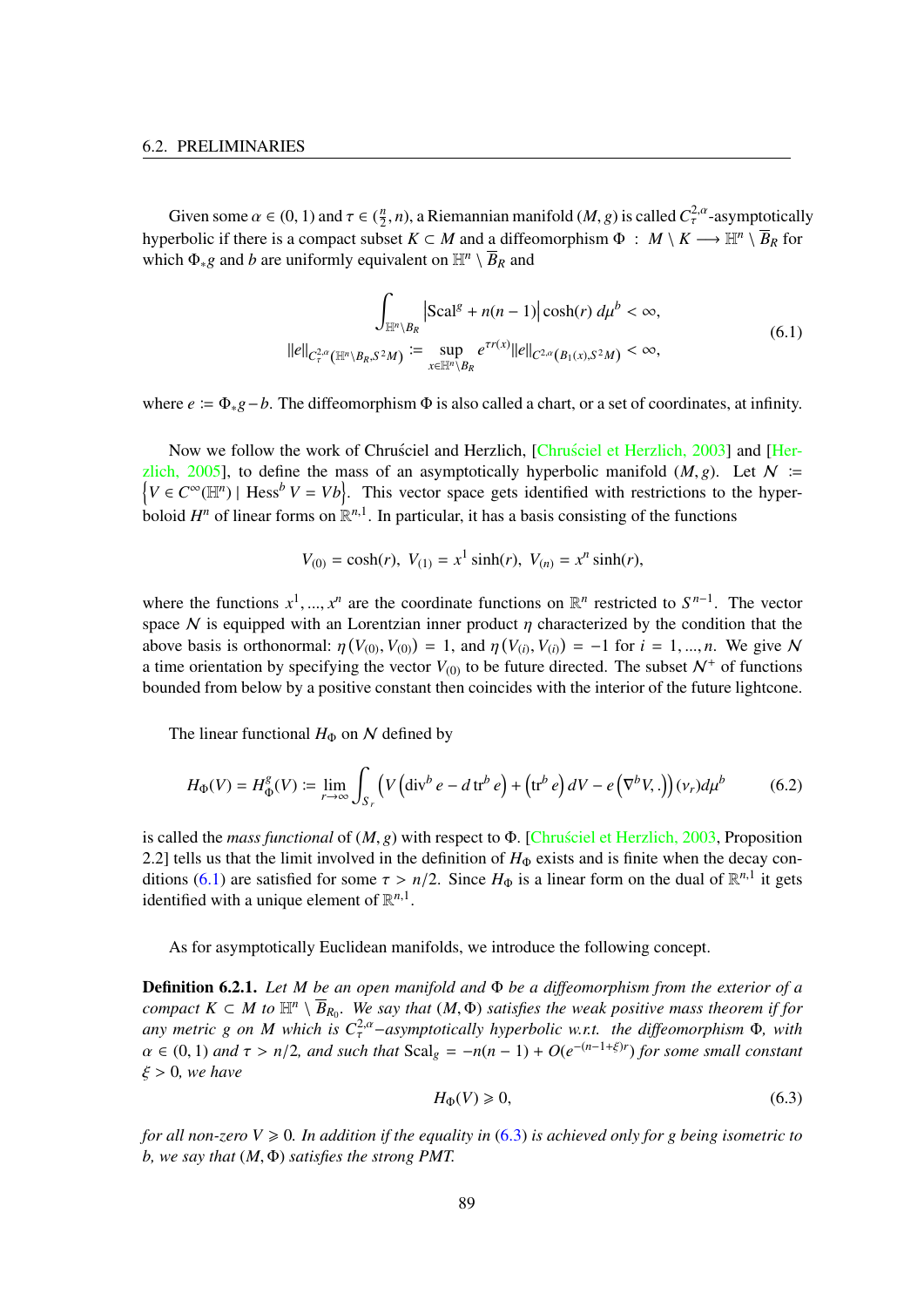#### <span id="page-89-2"></span><span id="page-89-0"></span>6.3 The main results and proofs

In this section, we shall obtain a result analog to [\[Humbert et Herman, 2014,](#page-102-0) Theorem 8.5] for asymptotically hyperbolic manifolds, which allows us to prove that it suffices to consider the PMT on a single simply connected non-spin manifold rather than a general one. The key point in the argument of Humbert-Hermann is that the property of satisfying the PMT is not affected by doing a finite sequence of surgeries. To obtain this for closed manifolds, they characterize the Green functions associated to certain second order elliptic operators. No such formulation is known for the mass of an asymptotically hyperbolic manifold so we need to modify their argument. This will be presented in the following propositions.

<span id="page-89-1"></span>**Proposition 6.3.1.** *Let*  $(M^n, g)$  *be a*  $C_{\tau}^{2,\alpha}$ -asymptotically hyperbolic manifold of dimension n for some  $n > 3$ , with  $\alpha \in (0, 1)$  and  $\tau \in (n/2, n)$ . Assume that a does not satisfy the weak PMT Then *some*  $n \ge 3$ *, with*  $\alpha \in (0, 1)$  *and*  $\tau \in (n/2, n)$ *. Assume that g does not satisfy the weak PMT. Then given any* compact subset *K* of *M* there exists a metric  $\tilde{a}$  on *M* such that *given any compact subset*  $K$  *of*  $M$ *, there exists a metric*  $\widetilde{g}$  *on*  $M$  *such that* 

$$
Scal^{\overline{g}} \ge -n(n-1) \text{ on } M, \quad Scal^{\overline{g}} > -n(n-1) \text{ on } K
$$

*and*  $\widetilde{g}$  *does not satisfy the PMT.* 

*Proof.* Since *g* does not satisfy the weak PMT, there exists a function  $V \in \mathcal{N}^+$  such that  $H_d^g$  $_{\Phi}^{8}(V)$  < 0. We first modify *g* so that it has nonpositive scalar curvature.

Denote by *U* the open subset  $U := \{m \in M : \text{Scal}^g(m) > 0\}$ . Applying [\[Lohkamp, 1999,](#page-102-3) orem 11 to *U* and the function  $f = min[0$  Scal<sup>g</sup>), and for  $\epsilon > 0$  small enough, we obtain a Theorem 1] to *U* and the function  $f = \min\{0, \text{Scal}^g\}$ , and for  $\epsilon > 0$  small enough, we obtan a metric *a*, on *M* s t metric  $g_{\epsilon}$  on *M* s.t.

$$
g \equiv g_{\epsilon} \text{ on } M \setminus U_{\epsilon} \text{ and } -n(n-1) \leqslant \text{Scal}^{g_{\epsilon}} \leqslant f \text{ on } U_{\epsilon},
$$

where  $U_{\epsilon}$  is the  $\epsilon$ -neighborhood of *U* w.r.t. *g*. In particular, we have that

$$
-n(n-1) \leqslant \text{Scal}^{g_{\epsilon}} \leqslant 0. \tag{6.4}
$$

Since Scal<sup>*g*</sup> → *−n*(*n* − 1) at infinity, *U* must be bounded, so  $g_{\epsilon}$  coincide with *g* outside a compact set. In particular, we conclude that  $H_{\Phi}^{g_{\epsilon}}(V) < 0$ . As a consequence, we may assume further that  $-n(n-1)$  ≤ Scal<sup>g</sup> ≤ 0 without loss of generality.

Now let  $\chi \ge 0$  be a smooth nonnegative function s.t.  $\chi$  has compact support in *M* and  $\chi \equiv 1$ on *K*. Next we define  $F : \mathbb{R} \times C_{\tau}^{2,\alpha} \to C_{\tau}^{0,\alpha}$  by

$$
F(\lambda, u) = \frac{4(n-1)}{n-2}\Delta(u+1) + \text{Scal}^{g}(u+1) - (\lambda \chi + \text{Scal}^{g})(u+1)^{N-1},
$$
(6.5)

where  $N = 2n/(n-2)$ . Obviously, we have that  $F(0, 0) = 0$  and standard computation shows that the Fréchet derivative of  $F$  w.r.t.  $u$  at  $(0, 0)$  is given by

$$
\mathcal{D}F_0(0)(v) = \frac{4(n-1)}{n-2}\Delta v - (N-2)\text{Scal}^g v.
$$
\n(6.6)

By [\[Lee, 2006,](#page-102-4) Theorem C],  $\mathcal{D}F_0(0)$ :  $C_\tau^{2,\alpha} \to C_\tau^{0,\alpha}$  is Fredholm with zero index provided  $\tau \in$ <br> $\left(\frac{n}{\tau}n\right)$  (in fact, it is true for all  $\tau \in (-1, n)$ ). Moreover, since Scal<sup>g</sup>  $\leq 0$  and Scal<sup>g</sup>  $\neq 0$ ,  $(\frac{n}{2}, n)$  (in fact, it is true for all  $\tau \in (-1, n)$ ). Moreov  $\frac{n}{2}$ , *n*) (in fact, it is true for all  $\tau \in (-1, n)$ ). Moreover, since Scal<sup>g</sup>  $\leq 0$  and Scal<sup>g</sup>  $\neq 0$ ,  $\mathcal{D}F_0(0)(.)$ <br>as a trivial kernel. Namely,  $\mathcal{D}F_0(0)(.)$  is an isomorphism by the maximum principle. has a trivial kernel. Namely,  $\mathcal{D}F_0(0)$ (.) is an isomorphism by the maximum principle.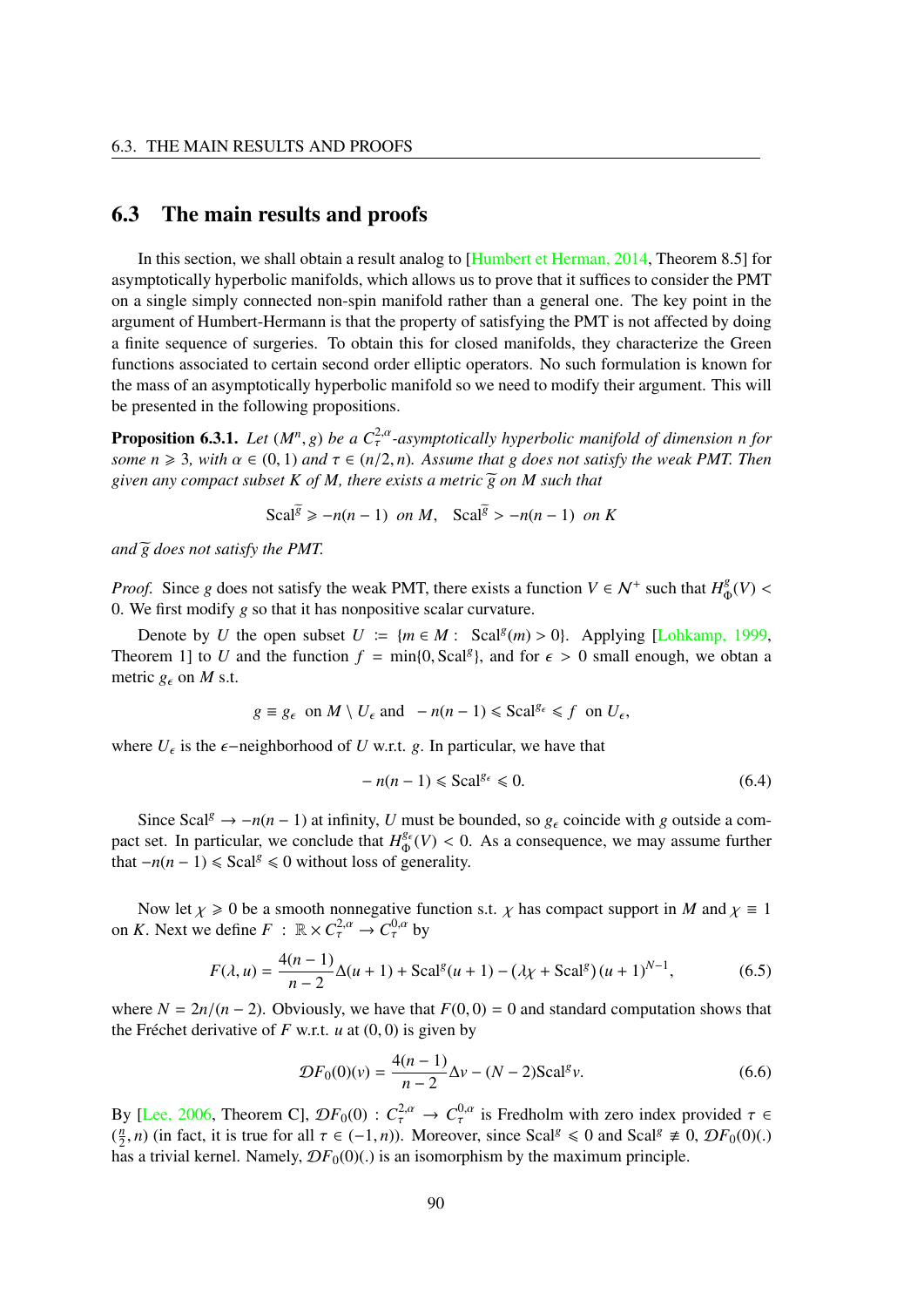<span id="page-90-2"></span>The implicit function theorem then implies that there exists a sequence  $\{\lambda_k, u_k\}$  converging to  $(0, 0)$  (with  $\lambda_k > 0$  and  $u_k \neq 0$ ) satisfying

$$
\frac{4(n-1)}{n-2}\Delta(u_k+1) + \text{Scal}^g(u_k+1) = (\lambda_k \chi + \text{Scal}^g)(u_k+1)^{N-1}.
$$

Therefore, taking  $g_k = (u_k + 1)^{N-2}g$ , it follows that

$$
\mathrm{Scal}^{g_k} \coloneqq \lambda_k \chi + \mathrm{Scal}^g
$$

satisfies the first two conditions of our assertion. On the other hand, using the formulas from [\[Herzlich, 2005,](#page-102-2) page 114] we have that with *R* large enough

$$
\left|H_{\Phi}^{g_k}(V) - H_{\Phi}^{g}(V)\right| = \int_{S_R} \left(V\left[\text{div}^{b}(e_k - e) - d \text{ tr}^{b}(e_k - e)\right] + \text{tr}^{b}(e_k - e)dV - (e_k - e)\left(\nabla^{b}V,.\right)\right)(\nu_R)d\mu^{b}
$$

$$
+ \int_{\mathbb{H}^n \setminus B_R} \left(V\left(\text{Scal}^{g_k} - \text{Scal}^{g_k}\right) + Q(e_k, V) - Q(e, V)\right)d\mu^{b}
$$

(see also [Dahl *et al.*[, 2014,](#page-101-3) Proposition B.1]). Since Scal<sup>g<sub>*k*</sub></sup> = Scal<sup>g</sup> outside the (compact) support of  $\chi$  and  $u_k$  tends to 0 in  $C^{2,\alpha}_{\tau}$  as  $k \to \infty$ , and since  $Q(e, v)$  is quadratic in *e* and  $\nabla e$ , we may take *k* large enough s.t. all these terms are as small as we want. This means that  $H_0^{g_k}$  $\frac{g_k}{\Phi}(V)$  < 0. Hence  $\widetilde{g} = g_k$  is our desired metric.

<span id="page-90-1"></span>**Proposition 6.3.2.** *Let*  $(N^n, g_0)$  *be a asymptotically hyperbolic manifold of dimension n for some*<br> $n > 3$  *and let*  $M^n$  be obtained from N by a surgery of codimension  $a > 3$ . Assume that as does  $n \geq 3$ , and let  $M^n$  be obtained from N by a surgery of codimension  $q \geq 3$ . Assume that  $g_0$  does *not satisfy the weak PMT. Then there exists an asymptotically hyperbolic metric g on M such that*  $Scal^g \ge -n(n-1)$  *on M and g does not satisfy the weak PMT.* 

*Proof.* Suppose that  $S^p$  is a given embedded sphere in *N* of codimension  $q = n - p \ge 3$ , with trivial normal bundle and on which we are going to do a surgery. Our situation is similar to the well-known surgery theorem proven by Gromov-Lawson [\[Gromov et Lawson, 1980,](#page-101-4) Theorem A] and Rosenberg-Stolz [\[Rosenberg et Stolz, 2001,](#page-103-7) Theorem 3.1], which ensures that the positivity of scalar curvature on a given closed Riemannian manifold can be preserved after doing a surgery. Thus, our next arguments follow the proof of [\[Rosenberg et Stolz, 2001,](#page-103-7) Theorem 3.1], which is sketched out as follows.

Let *K* be an arbitrary compact set containing  $S<sup>p</sup>$  in its interior. By Proposition [6.3.1,](#page-89-1) we may construct a metric *g*<sup>1</sup> on *N* s.t.

<span id="page-90-0"></span>Scal<sup>g<sub>1</sub></sup> 
$$
\ge -n(n-1)
$$
 on N, Scal<sup>g<sub>1</sub></sup>  $> -n(n-1)$  on K (6.7)

and *g*<sup>1</sup> violates the weak PMT. The proposition will follow if we can construct a metric *g* on *M* which coincides with  $g_1$  outside of  $K$  and keeps the second property in [\(6.7\)](#page-90-0) after doing the surgery.

Set  $q = n - p$ . By the exponential map we can specify a tubular neighborhood  $S^p \times D^q(\bar{s})$  of  $S^p$  for some  $\bar{s} > 0$  such that the radial coordinate *s* on  $D^q(\bar{s})$  measures distances from  $S^p \times \{0\}$ <br>we the metric  $g_k$ . All of our work will then take place in this neighborhood. Upon reducing  $\bar{s}$ w.r.t. the metric  $g_1$ . All of our work will then take place in this neighborhood. Upon reducing  $\bar{s}$ , we may further assume that  $S^p \times D^q(\bar{s}) \subset K$  without loss of generality.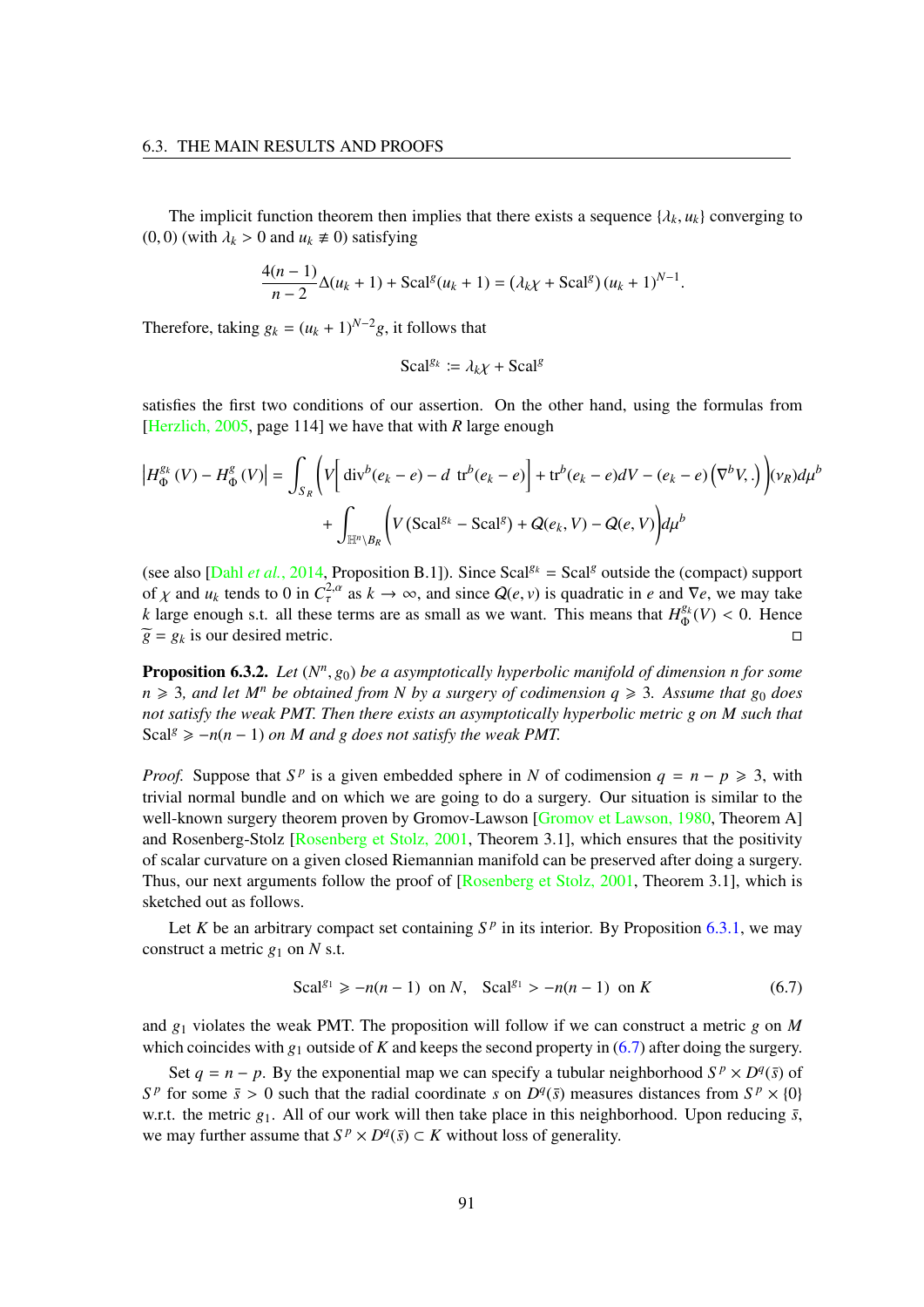<span id="page-91-1"></span>We next consider a so-called *t*<sup>*'s*</sup> plane *T*, which is a hypersurface of the Riemannian product  $N \times \mathbb{R}$ , defined by

$$
T = \{(y, x, t) \in S^p \times D^q(\bar{s} \times \mathbb{R} : (t, s = |x|) \in \Gamma\},\
$$

where  $\Gamma \subset \mathbb{R}^k$  is the image of a smooth curve

$$
\gamma: u \in [0,1] \mapsto (t(u), s(u))
$$

satisfying the following properties:

- 1. Γ lies in the region  $0 < s \leq \bar{s}$  of *t*<sup> $\checkmark$ </sup> s plane,
- 2. Γ begins at one end with a vertical line segment  $t = 0$ ,  $s_1 \le s \le \bar{s}$ ,
- 3. Γ ends with a horizontal line segment  $s = s_{\infty}$ , with  $s_{\infty}$  "small",
- 4. In the region  $s_{\infty} < s < s_1$ ,  $\gamma$  is the graph of a function  $s = f(t)$  which is decreasing and (weakly) concave upward.
- 5.  $\Gamma$  is chosen so that the scalar curvature of *T* is strictly greater than  $-n(n-1)$ .

One may wonder whether *T* is well-defined. To ensure this, we need to show that such a smooth curve  $\gamma$  exists. In fact, there is no problem with the first four conditions, the last one will be obtained by arguments similar to [\[Rosenberg et Stolz, 2001,](#page-103-7) Theorem 3.1]. We first note that since *T* is a hypersurface of  $N \times \mathbb{R}$ , it follows from the Gauss equation that

<span id="page-91-0"></span>
$$
\text{Scal}_{T} = \text{Scal}^{g_{1}} + O(1)\sin^{2}\theta + (q-1)(q-2)\frac{\sin^{2}\theta}{s^{2}} - (q-1)\frac{\kappa\sin^{2}\theta}{s} - O(s)(q-1)\kappa\sin\theta, \quad (6.8)
$$

where Scal<sub>*T*</sub> is the scalar curvature of *T*,  $\kappa$  is the curvature of  $\gamma$  (as a curve in the Euclidean plane), and  $\theta$  is the angle between  $\gamma$  and a vertical line. See [\[Walsh, 2011,](#page-103-8) Appendix] for complete detail.

Since  $Scal^{g_1} > -n(n-1)$  on  $S^p \times D^q(\bar{r}) \subset K$ , we can choose a constant  $\kappa_0 > 0$  such that  $|S^1 + n(n-1) \rangle \langle (q-1)\kappa_0$  on  $S^p \times D^q(\bar{r})$ . We then get from  $(G, g)$  that to satisfy the last condition Scal<sup>g<sub>1</sub></sup> +  $n(n-1)$  >  $(q-1)\kappa_0$  on  $S^p \times D^q(\bar{s})$ . We then get from [\(6.8\)](#page-91-0) that to satisfy the last condition, it is sufficient to find  $\gamma$  satisfying

$$
(1 + c_1 s^2) \kappa \leq (q - 2) \frac{\sin \theta}{s} + \kappa_0 \frac{s}{\sin \theta} - c_2 s \sin \theta,
$$
 (6.9)

where the constant  $c_1$ ,  $c_2$  come from the  $O(1)$  term and the  $O(s)$  term in [\(6.8\)](#page-91-0).

The situation arising here coincides with the one in the proof of [\[Rosenberg et Stolz, 2001,](#page-103-7) Theorem 3.1] so the interested reader can consult there the details of the proof.

We now show how the *t*<sup>*s*</sup> plane works in the construction of the metric *g*. By the second condition on  $\Gamma$  the metric on *T* is isometric to a portion of *N* in a collar of one component of  $\partial T$ , we can then glue *T* onto  $N \setminus (S^p \times D^q(\bar{s}))$  to obtain a Riemannian manifold  $(N', g')$  with a single<br>boundary component  $S^p \times S^{q-1}(s)$  such that: boundary component  $S^p \times S^{q-1}(s_{\infty})$  such that:

• 
$$
\text{Scal}^{g'} \ge -n(n-1) \text{ on } N',
$$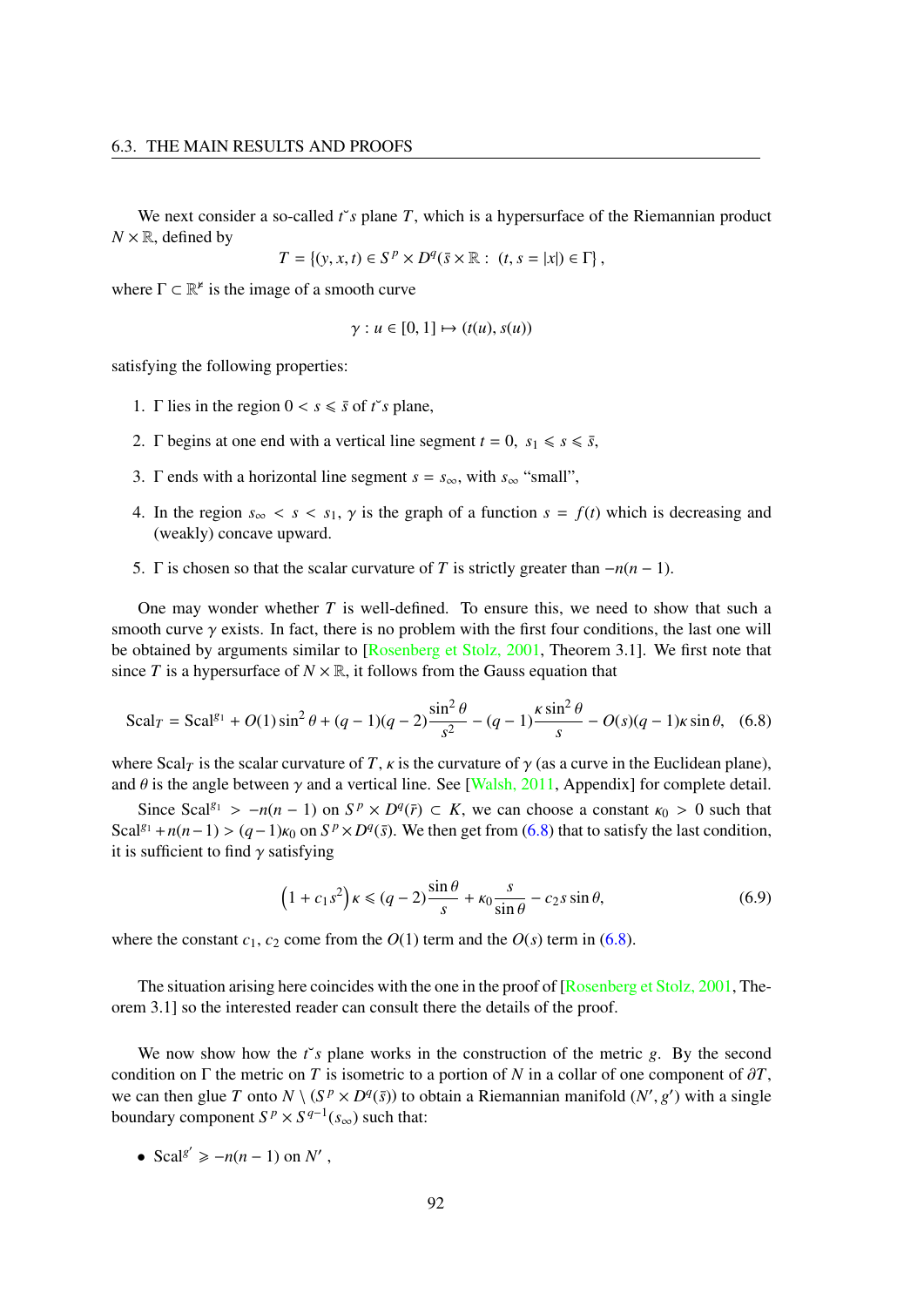<span id="page-92-1"></span> $\bullet$  g' is the product metric in a collar neighborhood of the boundary.

Note that since  $q - 1 \ge 2$  and  $s_{\infty} > 0$  is very small, [\[Gromov et Lawson, 1980,](#page-101-4) Lemma 2] shows that there exists an isotopy  $ds_l^2$  (i.e. a 1-parameter family of metrics with scalar curvature being strictly greater than  $-n(n-1)$ ,  $0 \le l \le 1$ , between the current metric on  $S^p \times S^{q-1}(s_{\infty})$  and the product of two standard spheres  $S^p \times S^{q-1}(s_{\infty})$ . Then, if we consider the metric  $ds_{t/a}^2 + dl^2$  on *W* =  $S^p \times S^{q-1}(s_\infty) \times [0, a]$ , we will see that the associated scalar curvature Scal<sub>W</sub> on this cylinder is greater than  $p(n-1)$  provided a is large enough. In fact, a calculation (see [Gromov et Lawson] is greater than −*n*(*n*−1), provided *a* is large enough. In fact, a calculation (see [\[Gromov et Lawson,](#page-101-4) [1980,](#page-101-4) Lemma 3]) shows that for a given  $(x, l) \in (S^p \times S^{q-1}(s_\infty)) \times [0, a]$ ,

$$
Scal_W(x, l) = \kappa_{l/a}(x) + O(1/a),
$$

where  $\kappa_{l/a}$  is the scalar curvature of  $S^p \times S^{q-1}(s_\infty)$  for the metric  $ds^2_{l/a}$ .

We now glue this cylinder onto *N'* to get a Riemannian manifold  $(N'', g'')$ , whose boundary<br>  $\leq S^{q-1}(s)$  is the Riemannian product of two standard spheres, such that:  $S^p \times S^{q-1}(s_{\infty})$  is the Riemannian product of two standard spheres, such that:

- Scal<sup>g"</sup>  $\ge -n(n-1)$  on N",
- $\bullet$  g" is the product metric in a collar neighborhood of the boundary.

Finally, we continue to glue onto *N*" a Riemannian product  $D^{p+1} \times S^{q-1}(s_{\infty})$ , where the disk  $D^{p+1}$ has a metric which is a Riemannian product  $S^p \times [0, b]$  in a neighborhood of the boundary. The endproduct of the construction is our desired metric. endproduct of the construction is our desired metric.

We are now ready to state and prove our main theorem.

<span id="page-92-0"></span>Theorem 6.3.3. *If the weak PMT is true on a simply connected non-spin asymptotically hyperbolic manifold* ( $M$ ,  $\Phi$ ) *of dimension*  $n \geq 5$ , then so it is on all asymptotically hyperbolic manifolds of the *same dimension.*

*Proof.* We first need to construct a compact manifold  $\widehat{M}$  from any  $(M, \Phi)$  as follows. We recall that for  $\epsilon > 0$  small,  $\Phi : M \setminus K \to \mathbb{H}^n \setminus B_R = B_1(0) \setminus \overline{B}_{1-\epsilon}(0)$  is a diffeomorphism. Then we may let  $\infty$  be the equivalence relation in MII  $R_+$  (0) given by let ~ be the equivalence relation in *M*  $\prod B_{\perp}$  $1-\epsilon$ (0) given by

$$
p\in M \ \sim \ q\in B_{\frac{1}{1-\epsilon}} \ \ \textrm{if} \ \ \Phi(p)=\frac{q}{|q|^2}.
$$

Now the compact manifold  $\widehat{M}$  is defined by

$$
\widehat{M} := \left(M \coprod B_{\frac{1}{1-\epsilon}}(0)\right) / \sim.
$$

This construction corresponds to closing the end of *M*. Next, our assertion will follow the proof of [\[Humbert et Herman, 2014,](#page-102-0) Theorem 8.5]. Assume that *M* satisfies the weak PMT. We will prove that  $M\sharp(-M)$  satisfies the weak PMT by contradiction. In fact, assume that it is not true, then *M*  $\coprod$   $\left(-\widehat{M}\right)\sharp\widehat{M}$  does not satisfy the weak PMT. Since  $M\sharp\left(-\widehat{M}\right)\sharp\widehat{M}$  can be obtained from  $M \coprod (-\widehat{M}) \sharp \widehat{M}$  by connected sum (i.e. a surgery of dimension 0), it follows from Proposition [6.3.2](#page-90-1) that *M* $\sharp \widehat{M}\sharp(-\widehat{M})$  does not satisfy the weak PMT. On the other hand, since *M* $\sharp \widehat{M}\sharp(-\widehat{M})$  is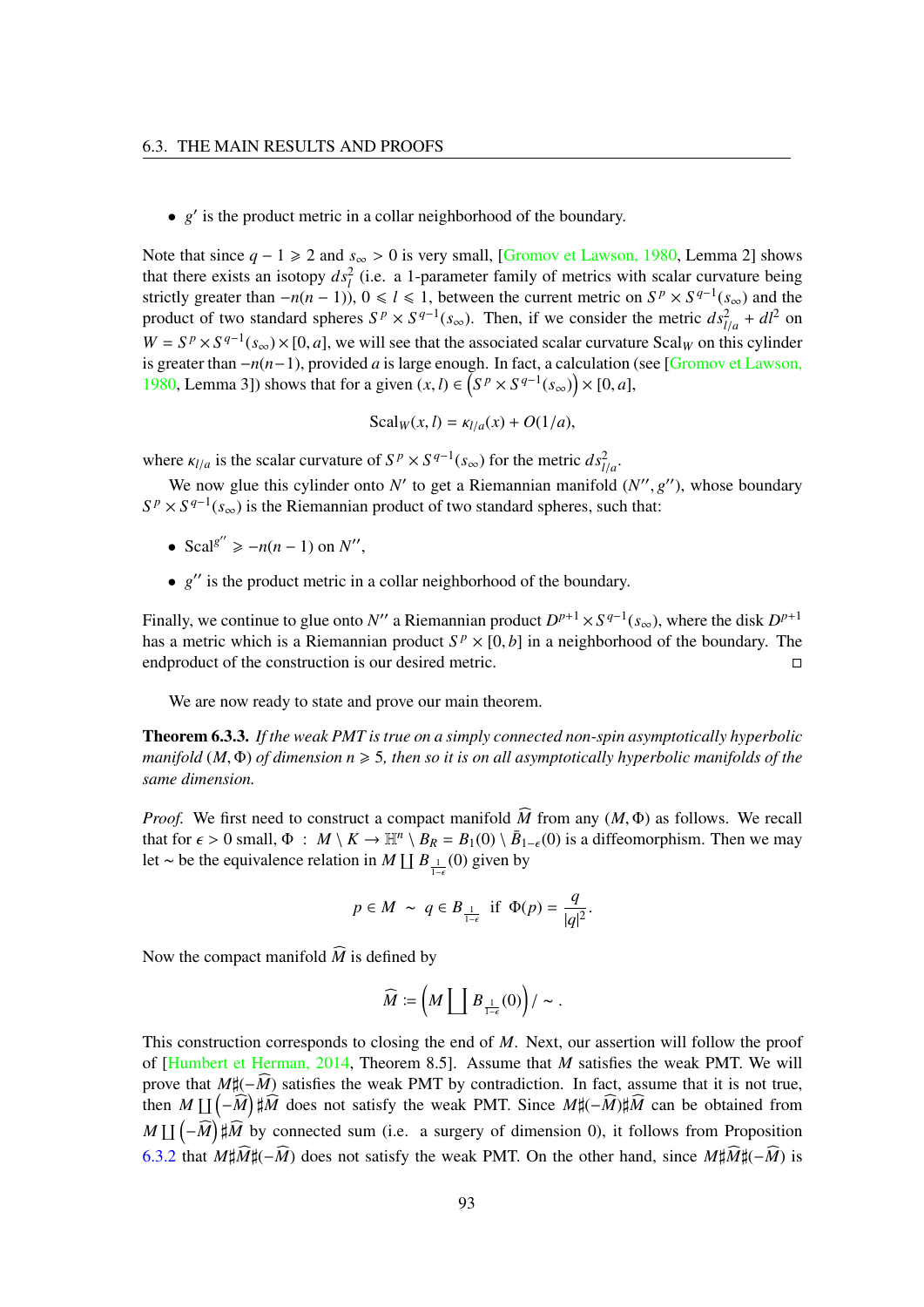cobordant to *M* and both are non-spin, *M* can be obtained from  $M\sharp \widehat{M}\sharp (-\widehat{M})$  by finitely many surgeries of dimension  $k = \{0, ..., n-3\}$ .

Therefore, we also conclude from Proposition [6.3.2](#page-90-1) that *M* does not satisfy the weak PMT, which is a contradiction.

Now let (*N*, <sup>Ψ</sup>) be any given asymptotically hyperbolic manifold of the same dimension. We will show that *N* satisfies the weak PMT. We argue again by contradiction. Assume that our claim is not true. Then *N*  $\coprod (-N)$  does not satisfy the weak PMT. Moreover, since *N* $\sharp(-N)$  can<br>be obtained from *N*  $\coprod (-\widehat{N})$  by a surgery of dimension 0, it follows from Proposition 6.3.2 that be obtained from *N*  $\coprod (-N)$  by a surgery of dimension 0, it follows from Proposition [6.3.2](#page-90-1) that *N*<sup> $#(-N)$  does not satisfy the weak PMT. However, since *N* $#(-N)$  is cobordant to *M* $#(-M)$  (they</sup> are both cobordant to a disk) and both are non-spin, we have that *<sup>M</sup>*](−*M*b) can be obtained from  $N\sharp(-N)$  by finitely many surgeries of dimension  $k = \{0, ..., n-3\}$ , and then by Proposition [6.3.2](#page-90-1) we again conclude that  $M\sharp(-\overline{M})$  does not satisfy the weak PMT, which is a contradiction. The proof of Theorem 6.3.3 is completed proof of Theorem [6.3.3](#page-92-0) is completed.

#### <span id="page-93-0"></span>6.4 On the rigidity case of the positive mass theorem

The aim of this section is to prove the following result:

<span id="page-93-1"></span>Theorem 6.4.1. *Assuming that the positive mass theorem for asymptotically Euclidean manifolds is true, let M be an open manifold and* Φ *be a diffeomorphism from the exterior of a compact K* ⊂ *M to*  $\mathbb{H}^n \setminus \overline{B}_{R_0}$ *. Let g be a Riemannian metric on M such that*  $e := \Phi_* g - b \in C_{\tau}^{4,\alpha}$ *. If*  $(M, \Phi)$  satisfies the weak PMT and a has vanishing mass *i.e.* if  $H^8(V) - 0$  for some  $V \in \mathbb{N}^$ *satisfies the weak PMT and g has vanishing mass, i.e. if*  $H_0^g(V) = 0$  for some  $V \in \mathcal{N}$  ${}_{\Phi}^{g}(V) = 0$  *for some*  $V \in \mathcal{N}^{+}$ *, then g is isometric to the hyperbolic metric.*

Before proving Theorem [6.4.1,](#page-93-1) we need to establish some preliminary results. In order to keep notations simple, we will not indicate pullbacks and push forwards with respect to the diffeomorphism Φ. Note also that, by changing the coordinate system at infinity, we can assume, without loss of generality, that  $V = \cosh(r)$ .

<span id="page-93-4"></span>**Lemma 6.4.2.** *Assume that*  $(M, g)$  *is a*  $C_{\tau}^{2,\alpha}$  –asymptotically hyperbolic manifold. Then for any<br> $\alpha \in C_{\tau}^{2}$   $(\alpha - \alpha(\tau))$  we have  $\varphi \in C^2$ ,  $\varphi = \varphi(r)$ , we have

<span id="page-93-3"></span>
$$
\left|\Delta^{b}\varphi - \Delta\varphi\right| \le O(e^{-\tau r}) \max\left\{\left|\nabla^{b}\varphi\right|_{b}, \varphi', \varphi''\right\},\tag{6.10}
$$

*where a prime denotes a derivative with respect to r.*

<span id="page-93-2"></span> $\overline{\phantom{a}}$  $\overline{\phantom{a}}$ 

*Proof.* We have that

$$
\left|\Delta^{b}\varphi - \Delta\varphi\right| \leq \left|g^{-1}\right|_{b} \left|\text{Hess}^{g}\varphi - \text{Hess}^{b}\varphi\right|_{b} + \left|g^{-1} - b^{-1}\right|_{b} \left|\text{Hess}^{b}\varphi\right|_{b}.
$$
 (6.11)

By straightforward computation, we get that

$$
\operatorname{Hess}_{ij}^g \varphi - \operatorname{Hess}_{ij}^b \varphi = \left(\Gamma_{ij}^k(b) - \Gamma_{ij}^k(g)\right) \partial_k \varphi
$$

and since  $e \in C^{2,\alpha}_{\tau}$ , we obtain that

$$
\left| \text{Hess}^g \, \varphi - \text{Hess}^b \, \varphi \right|_b \leq \left| \Gamma(b) - \Gamma(g) \right|_b \left| \nabla^b \varphi \right|_b \leq O(e^{-\tau r}) \left| \nabla^b \varphi \right|_b. \tag{6.12}
$$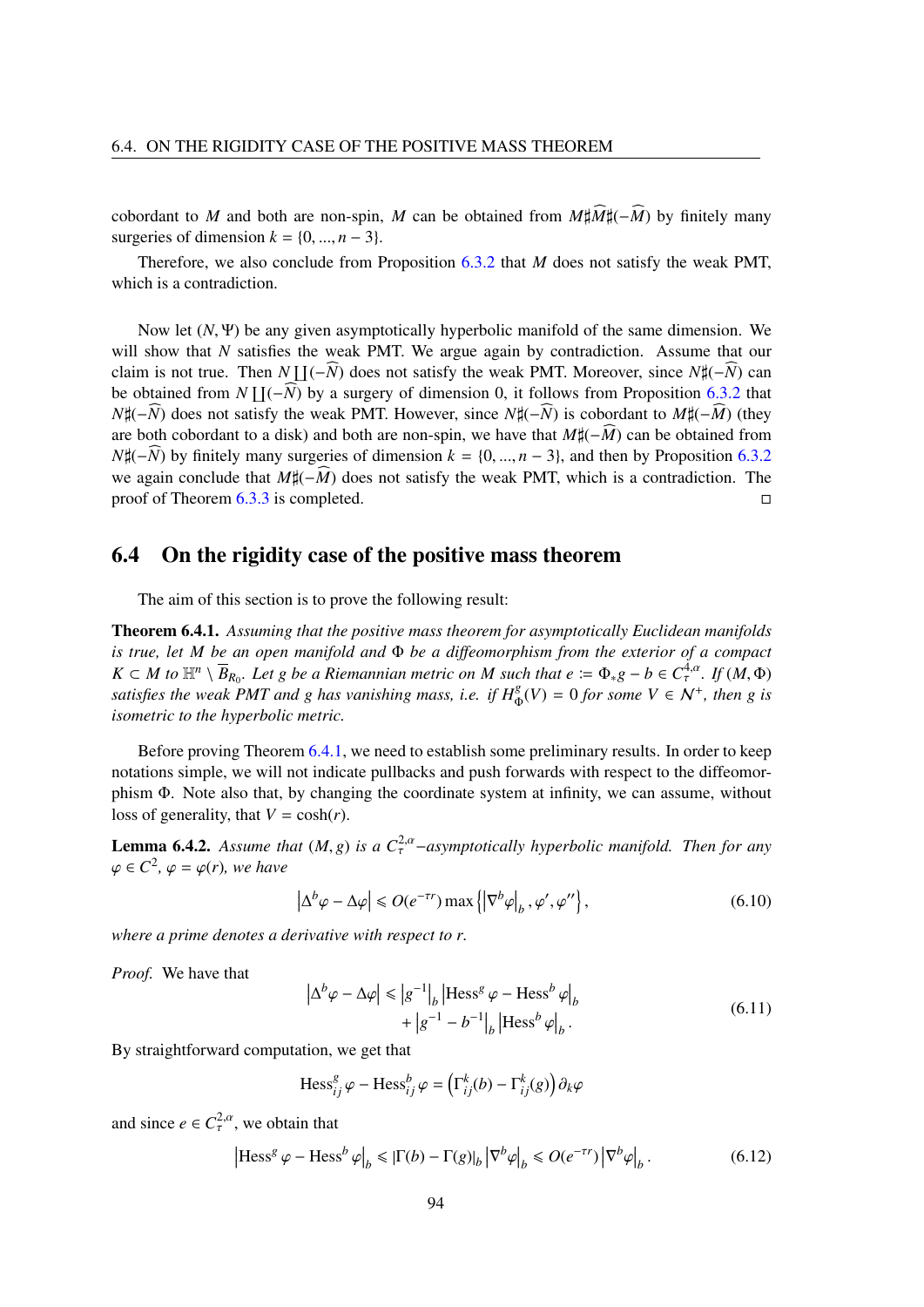For estimating the second term in the right hand side of  $(6.11)$ , we let  $(\mu, \nu)$  indicate directions tangential to the spheres of radius *r*, so the associated second fundamental form is then written as

$$
S_{\mu\nu}=\coth rb_{\mu\nu}.
$$

Since

$$
\text{Hess}_{rr}^b(\varphi - 1) = \varphi'', \qquad \text{Hess}_{r\mu}^b(\varphi - 1) = 0 \quad \text{and} \quad \text{Hess}_{\mu\nu}^b(\varphi - 1) = S_{\mu\nu}\varphi',
$$

we have that

<span id="page-94-0"></span>
$$
\left|g^{-1} - b^{-1}\right|_{g} \left| \text{Hess}^{b}(\varphi - 1) \right|_{b} = \left|g^{-1} - b^{-1}\right|_{g} \left( (\varphi'')^{2} + |S|^{2} (\varphi')^{2} \right)^{\frac{1}{2}}
$$
\n
$$
\leq O(e^{\tau r}) \left( (\varphi'')^{2} + (\varphi')^{2} \right)^{\frac{1}{2}} \qquad (\text{since } e \in C_{\tau}^{2,\alpha})
$$
\n(6.13)

Finally, combining  $(6.11)-(6.13)$  $(6.11)-(6.13)$  $(6.11)-(6.13)$  we obtain  $(6.10)$ .

<span id="page-94-4"></span>**Lemma 6.4.3.** *Assume that*  $(M, g)$  *be a*  $C_{\tau}^{2,\alpha}$  –asymptotically hyperbolic. Assume further that<br>Scal<sup>g</sup> >  $-m(n-1)$ . Then there exists  $r_0 > 0$  s t, for all  $\epsilon \in (0, 1)$ . Scal<sup>*g*</sup>  $\geq -n(n-1)$ *. Then there exists*  $r_0 > 0$  *s.t. for all*  $\epsilon \in (0, 1)$ *,* 

$$
\varphi_{\epsilon} := 1 - \epsilon e^{-nr} - \epsilon e^{-(n+1)r}
$$

*is a supersolution to the Yamabe equation*

$$
\frac{4(n-1)}{n-2}\Delta\varphi + \text{Scal}^g \varphi = -n(n-1)\varphi^{N-1},\tag{6.14}
$$

*on*  $M \setminus B_{r_0}$ .

*Proof.* We need to prove that there exists  $r_0 > 0$  s.t.

<span id="page-94-1"></span>
$$
\frac{4(n-1)}{(n-2)}\Delta\varphi_{\epsilon} + \text{Scal}^{g}\varphi_{\epsilon} + n(n-1)\varphi_{\epsilon}^{N-1} \ge 0 \qquad \text{on } M \setminus B_{r_0},\tag{6.15}
$$

for all  $\epsilon \in (0, 1)$ . Note that Inequality [\(6.15\)](#page-94-1) may be rewritten as

$$
\frac{4(n-1)}{(n-2)}\Delta\varphi_{\epsilon} + (\text{Scal}^g + n(n-1)) + \text{Scal}^g(\varphi_{\epsilon} - 1) + n(n-1)\left(\varphi_{\epsilon}^{N-1} - 1\right) \ge 0.
$$

Since Scal<sup>*g*</sup>  $\ge -n(n-1)$  and since  $\varphi_{\epsilon}^{N-1} - 1 \ge (N-1)(\varphi_{\epsilon} - 1)$ , the previous inequality will be satisfied provided that satisfied provided that

<span id="page-94-3"></span>
$$
\Delta(\varphi_{\epsilon} - 1) + n(\varphi_{\epsilon} - 1) \ge 0. \tag{6.16}
$$

Now we have by straightforward computation that

<span id="page-94-2"></span>
$$
\Delta^{b}(\varphi_{\epsilon}-1) + n(\varphi_{\epsilon}-1) = \epsilon n(n-1)(1 - \coth r) e^{-nr}
$$
  
+  $\epsilon (n+2 - (n^{2} - 1)) (\coth r - 1) e^{-(n+1)r}$   
 $\geq \epsilon e^{-(n+1)r},$  (6.17)

where the last inequality holds since coth  $r = 1 + O(e^{-2r})$  and *r* is large enough independently of  $\epsilon$ .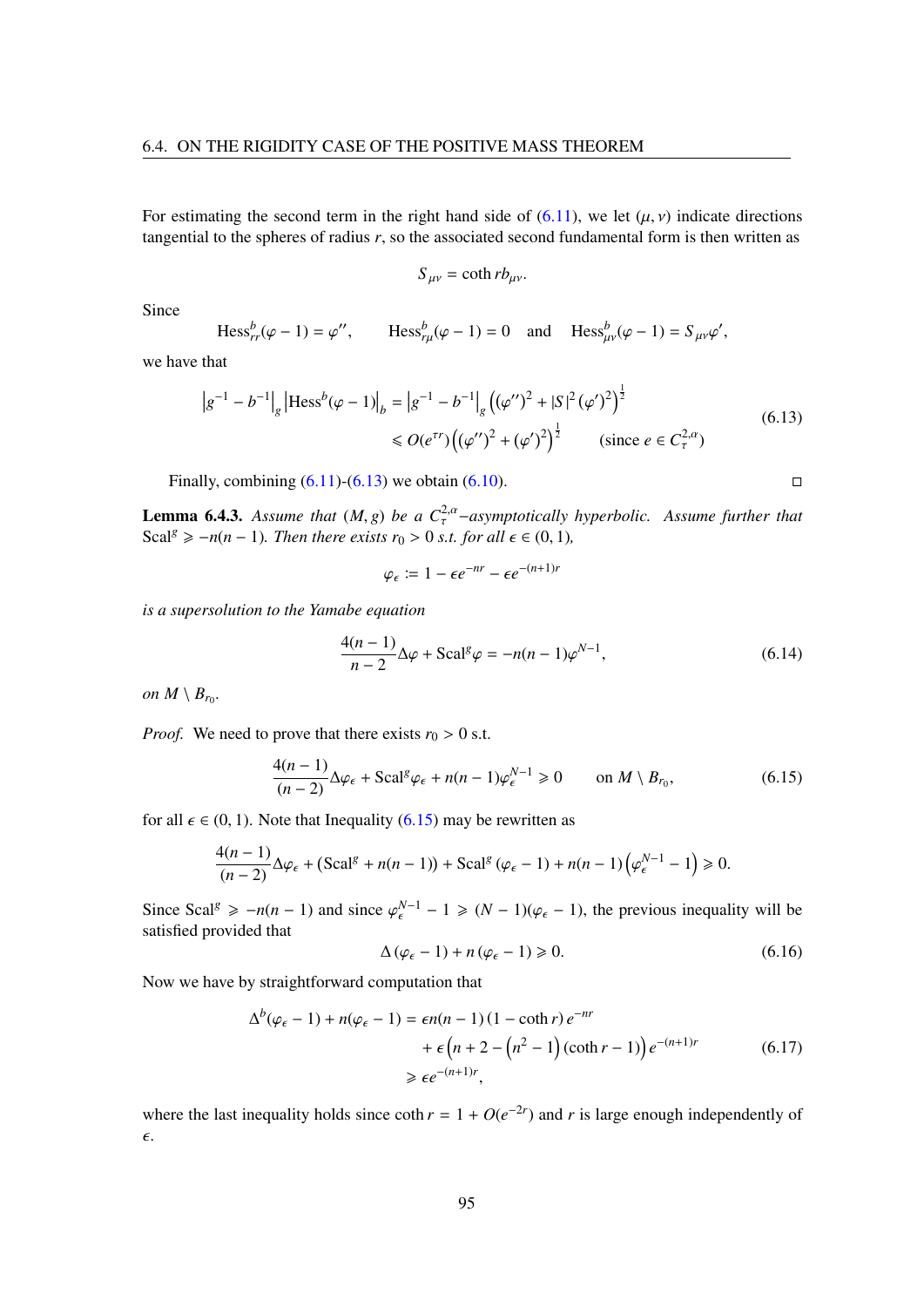<span id="page-95-5"></span>On the other hand, by Lemma [6.4.2,](#page-93-4) we get that

<span id="page-95-0"></span>
$$
\left|\Delta^{b}\varphi_{\epsilon} - \Delta\varphi_{\epsilon}\right| \leqslant O(e^{-\tau r}) \max\left\{\left|\nabla^{b}\varphi_{\epsilon}\right|_{b}, \varphi_{\epsilon}', \varphi_{\epsilon}''\right\} \leqslant \epsilon O\left(e^{-(n+\tau)r}\right).
$$
\n(6.18)

Finally, since  $\tau > \frac{n}{2} > 1$ , we conclude from [\(6.17\)](#page-94-2)-[\(6.18\)](#page-95-0) that there exists  $r_0 > 0$  large enough s.t.<br>(6.16) is satisfied on  $M \setminus B$ , for all  $\epsilon \in (0, 1)$ [\(6.16\)](#page-94-3) is satisfied on  $M \setminus B_{r_0}$  for all  $\epsilon \in (0, 1)$ .

<span id="page-95-4"></span>**Lemma 6.4.4.** *Assume that*  $(M, g)$  *be a*  $C_{\tau}^{2,\alpha}$ -asymptotically hyperbolic. There exists a unique<br>solution  $V_0^g$  to the equation *solution V g to the equation*

$$
\Delta^g V^g = nV^g \tag{6.19}
$$

*such that*  $|V^g - V| = O(e^{-(\tau - 1)r})$  *at infinity.* 

*Proof.* We have from Lemma [6.4.2](#page-93-4) that

$$
\Delta^g V = \Delta^b V + O(e^{-\tau r})e^r = nV + f(r) + O(e^{(1-\tau)r}).
$$

This equation may be rewritten as

<span id="page-95-1"></span>
$$
\Delta^g V + nV = \theta,\tag{6.20}
$$

with  $\theta \in C_{\tau-1}^{0,\alpha}$ . Here we assume that *V* has been extended in some irrelevant way to the whole of *M*. On the other hand, since  $\tau - 1 \in (-1, n)$ , we have from [\[Lee, 2006,](#page-102-4) Theorem C] that there exists a unique  $u \in C^{2,\alpha}$  s t. exists a unique  $u \in C_{\tau-1}^{2,\alpha}$  $\frac{z,\alpha}{\tau-1}$  s.t.

<span id="page-95-2"></span>
$$
\Delta^g u + nu = \theta. \tag{6.21}
$$

Now, we set  $V^g = V - u$ . It is not difficult to see from [\(6.20\)](#page-95-1) and [\(6.21\)](#page-95-2) that  $V^g$  is our desired function. The proof is complete.

We are now ready to prove the main result of this section.

*Proof of Theorem [6.4.1.](#page-93-1)* Assume that there exists non-zero function  $V \in \mathcal{N}^+$  s.t.  $H_{\Phi}(V) = 0$ . Composing the diffeomorphism Φ with a Lorentz transformation, we may assume without loss of generality that  $V = \lambda \cosh(r(x))$  for some constant  $\lambda > 0$ .  $H_{\Phi}$  being linear in *V* we can also assume that  $V = \cosh(r)$ . We divide the proof into three step.

#### **Step 1.** Scal<sup>*g*</sup> =  $-n(n-1)$ :

By [\[Gicquaud, 2010\]](#page-101-5), there exists a unique solution  $\varphi > 0$  to the Yamabe equation

<span id="page-95-3"></span>
$$
\frac{4(n-1)}{n-2}\Delta\varphi + \text{Scal}^g \varphi = -n(n-1)\varphi^{N-1},\tag{6.22}
$$

satisfying that  $\varphi - 1 \in C_{\tau}^{2,\alpha}$ . This means that  $\hat{g} = \varphi^{N-2}g$  has constant scalar curvature Scal<sup> $\hat{g} = -n(n-1)$ . To show Step 1, it suffices to show that  $\varphi = 1$ . We argue by contradiction. Assume that</sup>  $-n(n-1)$ . To show Step 1, it suffices to show that  $\varphi \equiv 1$ . We argue by contradiction. Assume that  $S_{\text{C2}} = n(n-1)$  and  $S_{\text{C2}} = n(n-1)$ . First we will prove that there exists  $\epsilon_0 > 0$  satisfying Scal<sup>g</sup>  $\geq -n(n-1)$  and Scal<sup>g</sup>  $\neq -n(n-1)$ . First we will prove that there exists  $\epsilon_0 > 0$  satisfying

$$
\varphi \leq \varphi_{\epsilon_0} = 1 - \epsilon_0 e^{nr} - \epsilon_0 e^{(n+1)r} \tag{6.23}
$$

near infinity. In fact, since 1 is a supersolution to [\(6.22\)](#page-95-3), we obtain  $\varphi \le 1$  on *M*, and then by the strong maximum principle  $\varphi$  < 1. Now by Lemma [6.4.3,](#page-94-4) there exists  $R > 0$  large enough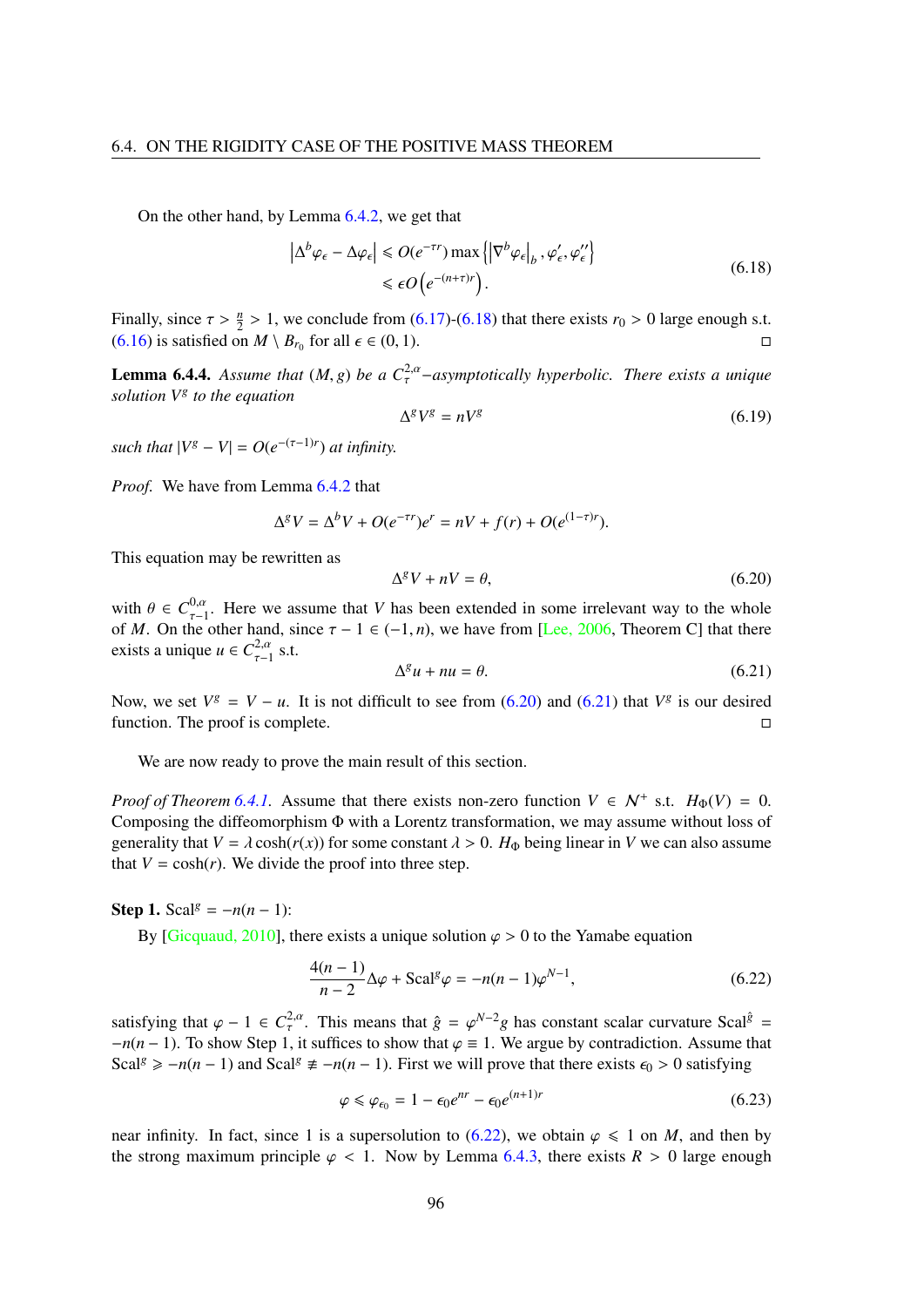s.t.  $\varphi_{\epsilon} := 1 - \epsilon_0 e^{nr} - \epsilon e^{(n+1)r}$  is a supersolution to [\(6.22\)](#page-95-3) on *M* \ *B<sub>R</sub>* for all  $\epsilon > 0$  small enough.<br>Therefore taking  $\epsilon_0 \in (0, 1)$  s t Therefore, taking  $\epsilon_0 \in (0, 1)$  s.t.

$$
\max_{\partial B_R} \varphi \leq 1 - \epsilon_0 e^{-nR} - \epsilon_0 e^{-(n+1)R},
$$

we obtain by the maximum principle that  $\varphi \le \varphi_{\epsilon_0}$  as claimed.

Now, by definition we have that

$$
H_{\Phi}^{\hat{g}}(V) = \lim_{r \to \infty} \int_{S_r} \left( V \left( \mathrm{div}^b \,\hat{e} - d \,\mathrm{tr}^b \,\hat{e} \right) + \left( \mathrm{tr}^b \,\hat{e} \right) dV - \hat{e} \left( \nabla^b V, . \right) \right) (v_r) d\mu^b,
$$

where

$$
\hat{e} := \Phi_* \hat{g} - b = \Phi_* \left( \varphi^{N-2} g \right) - b \n= \varphi^{N-2} (b + e) - b \n= e + \left( \varphi^{N-2} - 1 \right) b + \left( \varphi^{N-2} - 1 \right) e.
$$

Since  $e \in C_{\tau}^{2,\alpha}(M, S^2M)$  and Scal<sup>g</sup> =  $-n(n-1) + O(e^{-(n-1+\xi)r})$  for some  $\xi > 0$ , we get that  $1 \in C^{2,\alpha}(M, S^2M)$ . Then the term  $(e^{N-2}-1) e \in C^{2,\alpha}$  gives no contribution in the limit  $H^{\hat{g}}(V)$ .  $\varphi - 1 \in C^{2,\alpha}_{\tau}(M, S^2M)$ . Then the term  $\left(\frac{1}{\pi}\right)$ τ This means that  $\overline{a}$ *N*−2 − 1)  $e \in C^{2,\alpha}_{2\tau}$  $^{2,\alpha}_{2\tau}$  gives no contribution in the limit  $H_{\alpha}^{\hat{g}}$  $\frac{8}{\Phi}(V)$ .

$$
H_{\Phi}^{\hat{g}}(V) = \lim_{r \to \infty} \int_{S_r} \left\{ V \left[ \text{div}^{b} \left( e + \left( \varphi^{N-2} - 1 \right) b \right) - d \, \text{tr}^{b} \left( e + \left( \varphi^{N-2} - 1 \right) b \right) \right] \right\} + \left( \text{tr}^{b} \left( e + \left( \varphi^{N-2} - 1 \right) b \right) \right) dV - \left( e + \left( \varphi^{N-2} - 1 \right) b \right) \left( \nabla^{b} V, . \right) \right\} (v_r) d\mu^{b} = \lim_{r \to \infty} \int_{S_r} \left( V \left( \text{div}^{b} e - d \, \text{tr}^{b} e \right) + \left( \text{tr}^{b} e \right) dV - e \left( \nabla^{b} V, . \right) \right) (v_r) d\mu^{b} + (n - 1) \lim_{r \to \infty} \int_{S_r} \left[ \left( \varphi^{N-2} - 1 \right) dV(v_r) - V \nabla^{b} \left( \varphi^{N-2} - 1 \right) (v_r) \right] d\mu^{b} = \underbrace{H_{\Phi}^{g}(V)}_{=0} - (n - 1) \int_{S_r} V^{2} \nabla^{b} \left( \frac{\varphi^{N-2} - 1}{V} \right) (v_r) d\mu^{b}
$$
(6.24)

Since  $V = \cosh r$ , we have by straightforward computation that

$$
\lim_{r \to \infty} \int_{S_r} V^2 \nabla^b \left( \frac{\varphi^{N-2} - 1}{V} \right) (\nu_r) d\mu^b = \lim_{r \to \infty} \left\{ r^{-1} \int_r^{2r} \left[ \int_{S_t} V^2 \nabla^b \left( \frac{\varphi^{N-2} - 1}{V} \right) (\nu_r) d\mu^b \right] dt \right\}
$$
\n
$$
= \lim_{r \to \infty} \left\{ r^{-1} \left[ \int_{S_{2r}} V \left( \varphi^{N-2} - 1 \right) d\mu^b - \int_{S_r} V \left( \varphi^{N-2} - 1 \right) d\mu^b \right] \right\}
$$
\n
$$
- \lim_{r \to \infty} r^{-1} \int_{B_{2r} \setminus B_r} \frac{\varphi^{N-2} - 1}{V} \frac{\nabla_r \left( V^2 \left( \sinh r \right)^{n-1} \right)}{\left( \sinh r \right)^{n-1}} d\mu^b
$$
\n
$$
= - \lim_{r \to \infty} r^{-1} \int_{B_{2r} \setminus B_r} \frac{\varphi^{N-2} - 1}{V} \frac{\nabla_r \left( V^2 \left( \sinh r \right)^{n-1} \right)}{\left( \sinh r \right)^{n-1}} d\mu^b,
$$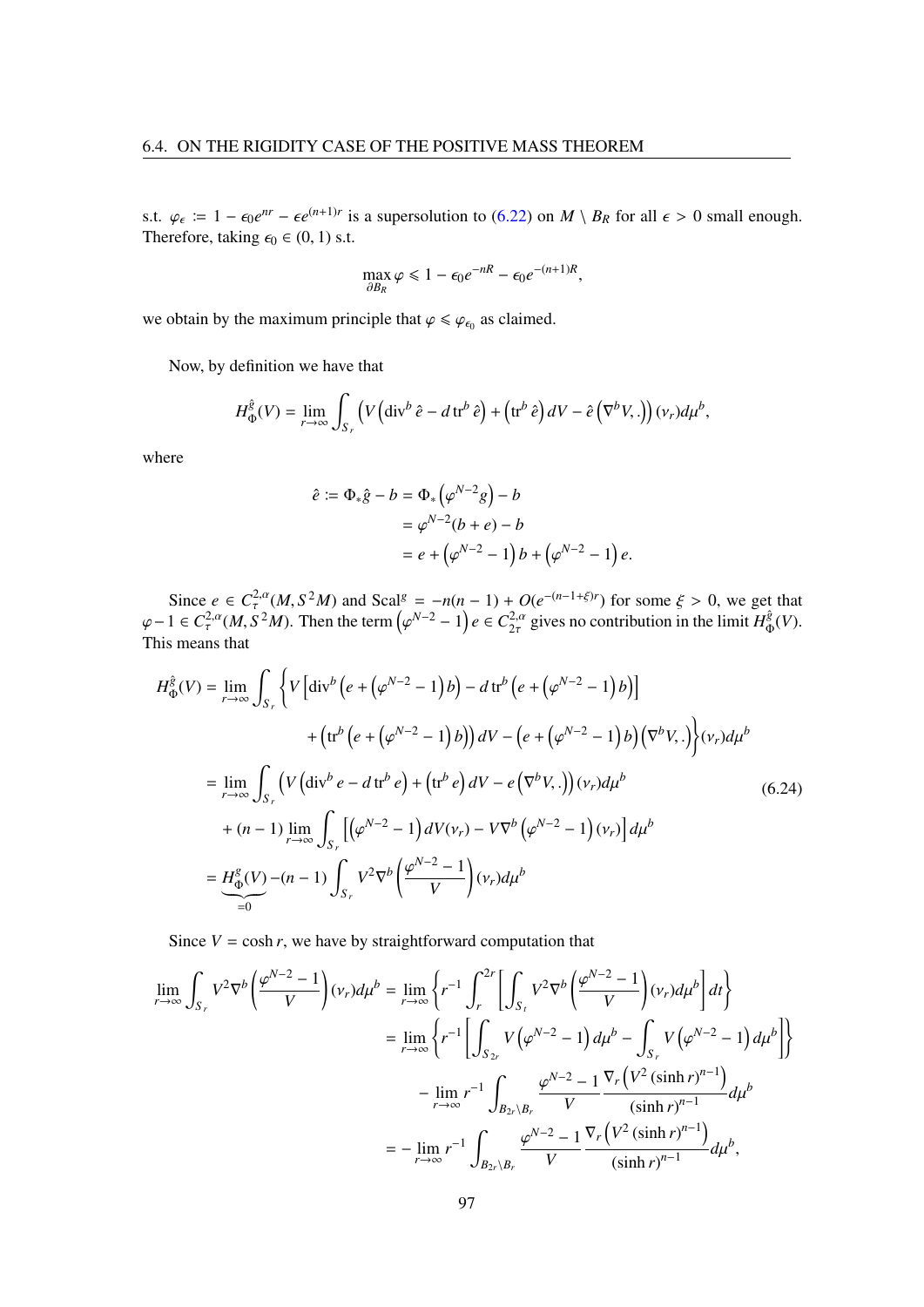<span id="page-97-1"></span>since both integrals

$$
\int_{S_{2r}} V\left(\varphi^{N-2} - 1\right) d\mu^b \text{ and } \int_{S_r} V\left(\varphi^{N-2} - 1\right) d\mu^b
$$

converge to the same limit when  $r \to \infty$ . We know that  $\varphi \leq 1 - \epsilon_0 e^{nr}$  for some  $\epsilon_0 > 0$  so we have

$$
H_{\Phi}^{\hat{g}}(V) = \lim_{r \to \infty} r^{-1} \int_{B_{2r} \setminus B_r} \frac{\varphi^{N-2} - 1}{V} \frac{\nabla_r \left( V^2 (\sinh r)^{n-1} \right)}{(\sinh r)^{n-1}} d\mu^b < 0.
$$

This contradicts the weak PMT, so we conclude that  $Scal^g \equiv -n(n-1)$ .

#### Step 2. *g is an complete static metric:*

In this step we will follow the arguments of Dahl-Gicquaud-Sakovich in [Dahl *et al.*[, 2014\]](#page-101-3). Let  $\chi$  be an arbitrary smooth compactly supported function. We define the metric

$$
g_u \coloneqq g + u\chi \left( \text{Ric}^g - \frac{\text{Hess}^g V^g}{V^g} + ng \right). \tag{6.25}
$$

This is where the regularity assumption  $e \in C_{\tau}^{4,\alpha}$  appears since the metrics  $g_u$  satisfy  $e_u := g_u - b \in C_{\tau}^{2,\alpha}$ . Taking  $u_v > 0$  small appears  $\Box$  and  $d_u > 2014$ . I appears  $\Omega$  shows that for any  $u \in L$ ,  $u_u$ ,  $u_v$  $C_{\tau}^{2,\alpha}$ . Taking *u*<sub>0</sub> > 0 small enough, [Dahl *et al.*[, 2014,](#page-101-3) Lemma 3.8] shows that for any *u* ∈ [−*u*<sub>0</sub>, *u*<sub>0</sub>], there exists a unique positive functions  $\alpha$ , on *M* s t, the metric there exists a unique positive functions  $\varphi_u$  on *M* s.t. the metric

$$
\lambda_u \coloneqq \varphi_u^{\frac{4}{n-2}} g_u
$$

has constant scalar curvature −*n*(*n* − 1). We also have by [Dahl *et al.*[, 2014,](#page-101-3) Lemma 3.9 and 3.10] that the associated map  $u \mapsto H(u) := H_{\Phi}^{\lambda_u}(V)$  is a  $C^2$  function and the derivative of *H* at  $u = 0$  is given by

<span id="page-97-0"></span>
$$
\dot{H}(0) = \int_M V^g \chi \left| \text{Ric}^g - \frac{\text{Hess}^g V^g}{V^g} + ng \right|^2 d\mu^g. \tag{6.26}
$$

On the other hand, we know from the weak PMT for *M* that  $H(s) \ge 0$  for all *s*. Combining this and the fact that  $H(0) = 0$ , we conclude that  $H(0) = 0$ . Then, we obtain by [\(6.26\)](#page-97-0) that

$$
\chi \left| \text{Ric}^g - \frac{\text{Hess}^g V^g}{V^g} + ng \right| \equiv 0,
$$

and, since  $\chi$  is arbitrarily chosen, we get that

$$
Ric^g - \frac{\text{Hess}^g V^g}{V^g} + ng \equiv 0.
$$

This means that *g* is a complete static metric as claimed.

#### Step 3. *g is isometric to b:*

The idea of this last step is to use a result from [\[Qing, 2003\]](#page-103-6). Namely, (assuming that the positive mass theorem is true for asymptotically Euclidean manifolds) the hyperbolic space is the only complete static metric which is conformally compact with the round sphere as conformal infinity. The regularity required in his theorem does not appear clearly but since calculations are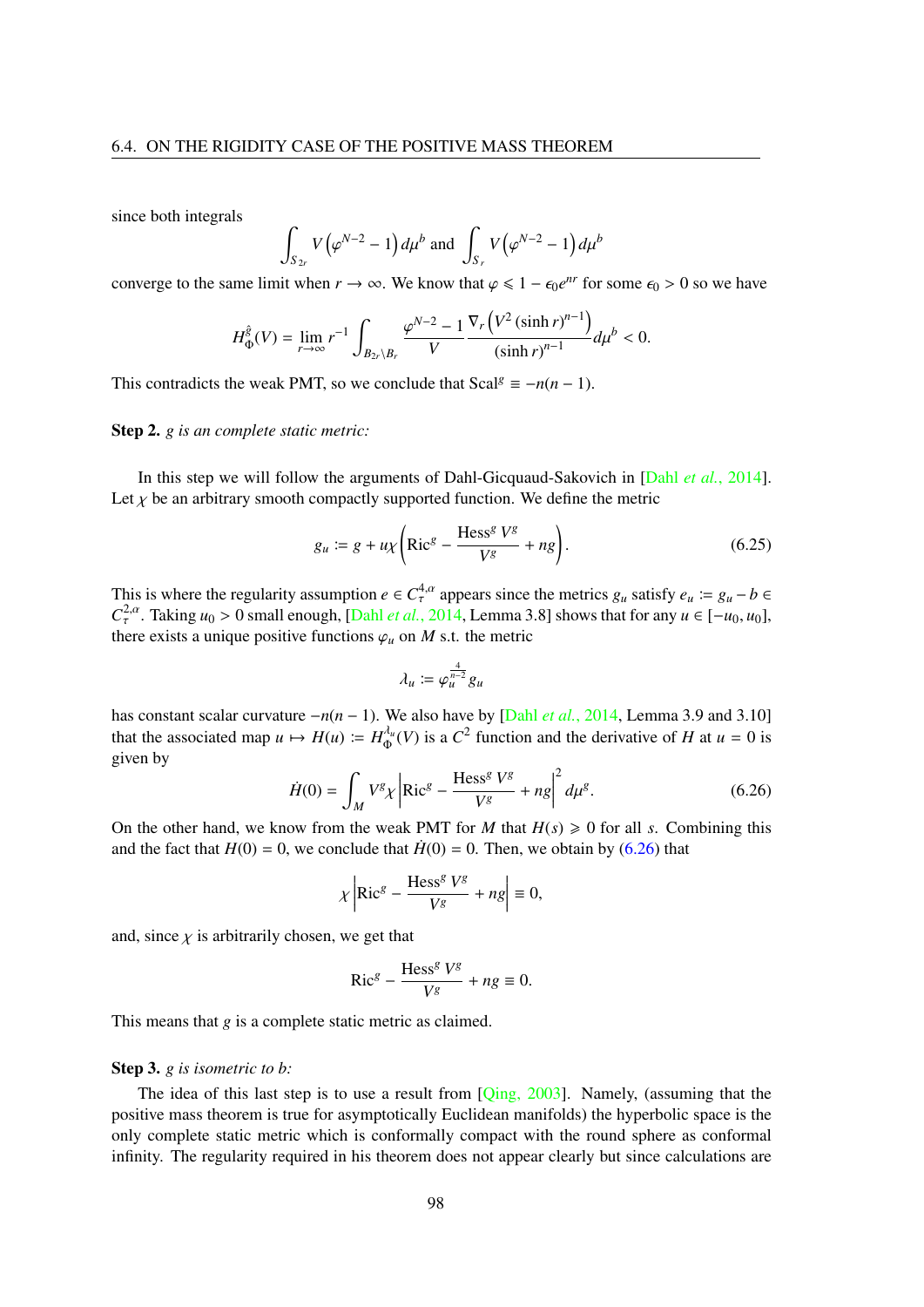<span id="page-98-0"></span>similar to the ones in [\[Lee, 1995\]](#page-102-5), one might require that the metric *g* is *C* <sup>3</sup>,α-conformally compact for the arguments in [\[Qing, 2003\]](#page-103-6) to work. However, we only know that  $g - b \in C_{\tau}^{4,\alpha}$  but that enfines for the proof of [Qing, 2003] to work. suffices for the proof of  $[Qing, 2003]$  to work.

It should be noted that a similar result was proven for spin manifolds in [\[Wang, 2005\]](#page-103-9). The proof given there is based on the positive mass theorem for asymptotically hyperbolic manifolds so it is not suited for our purpose.

We set  $\overline{g}$  :=  $(V^g + 1)^{-2}g$ . The scalar curvature of  $\overline{g}$  is given by

Scal<sup>$$
\bar{g}
$$</sup> = n(n-1) ((V<sup>g</sup>)<sup>2</sup> - |dV<sup>g</sup>|<sup>2</sup> - 1).

Some calculations show that the function  $v := (V^g)^2 - |dV^g|_g^2 - 1$  satisfies the following Bochner-| type formula (see [\[Wang, 2005\]](#page-103-9) for the derivation):

$$
\Delta v = 2 \left| \text{Hess}(V^g) - V^g g \right|^2 - \left\langle \frac{dV}{V}, dv \right\rangle_g. \tag{6.27}
$$

We are going to check that  $v \to 0$  at infinity. It then follows from the strong maximum principle that  $v \ge 0$  so the metric  $\overline{g}$  has non-negative scalar curvature. Note that in the case  $g = b$ , we have  $V^g$  = cosh *r* so  $v = 0$ . From the proof of Lemma [6.4.4,](#page-95-4) we have  $V^g - V = u \in C_{\tau-1}^{2,\alpha}$  $\frac{a}{\tau-1}$ . Hence,  $(V^{g})^2 - V^2 = 2Vu + u^2 \in C^{2,\alpha}_{\tau-2}$  $\frac{1}{τ-2}$ . Similarly, we have

$$
|dV^g|_g^2-|dV|_b^2\in C^{1,\alpha}_\tau
$$

Adding things up, we obtain that

$$
v = (V^g)^2 - |dV^g|_g^2 - 1 \in C_{\tau - 2}^{1, \alpha}.
$$

Since we are assuming that  $n \ge 5$  and  $\tau > n/2$ , we have  $\tau > 2$ , so *v* tends to zero at infinity.

We next note that  $\rho := (V + 1)^{-1} = \frac{1-|x|^2}{2}$ <br>adjus 1 in  $\mathbb{R}^n$  and the metric  $(V + 1)^{-2}h$  $\frac{|\mathcal{X}|^2}{2}$  is the standard defining function for the sphere of radius 1 in  $\mathbb{R}^n$  and the metric  $(V + 1)^{-2} \tilde{b}$  is the Euclidean metric. In particular, using the diffeomorphism Φ, we can glue to *M* a sphere to get a smooth compact manifold with boundary *M*.

From now on we assume that  $\alpha$  is such that  $2 + \alpha \leq \tau$ . We check that  $\overline{g}$  extends to a  $C^{2,\alpha}$  metric  $\overline{M}$  and that  $|\overline{g} - \delta| = O(\alpha^2)$ . Note that on  $\overline{M}$  and that  $|\overline{g} - \delta|_{\tau} = O(\rho^2)$ . Note that

$$
\frac{V^g + 1}{V + 1} - 1 = \frac{u}{V + 1} \in C^{2, \alpha}_{\tau}.
$$

It follows from [\[Lee, 2006,](#page-102-4) Lemma 3.7] that  $\frac{V^g+1}{V+1}$  $\frac{V^{g}+1}{V+1} \in C^{2,\alpha}(\overline{M})$  and that  $\frac{V^{g}+1}{V+1}$  $\frac{V^{s}+1}{V+1} = 1 + O(\rho^{\tau}).$ 

The tensor  $e = g - b$  is twice covariant so it has rank 2 and we have  $\rho^2 e \in C_{\tau+2}^{2,\alpha}$  $\frac{f^{2,\alpha}}{f^{2+2}}$ . Using once again [\[Lee, 2006,](#page-102-4) Lemma 3.7] we have that  $\rho^2 e \in C^{2,\alpha}(\overline{M})$  and  $|\rho^2 e|_{\delta} = |e|_{b} = O(\rho^{\tau}).$ 

The metric  $\bar{g}$  can be written as follows

$$
\overline{g} = (V^g + 1)^{-2} g = \left(\frac{V^g + 1}{V + 1}\right)^2 (\delta + \rho^2 e).
$$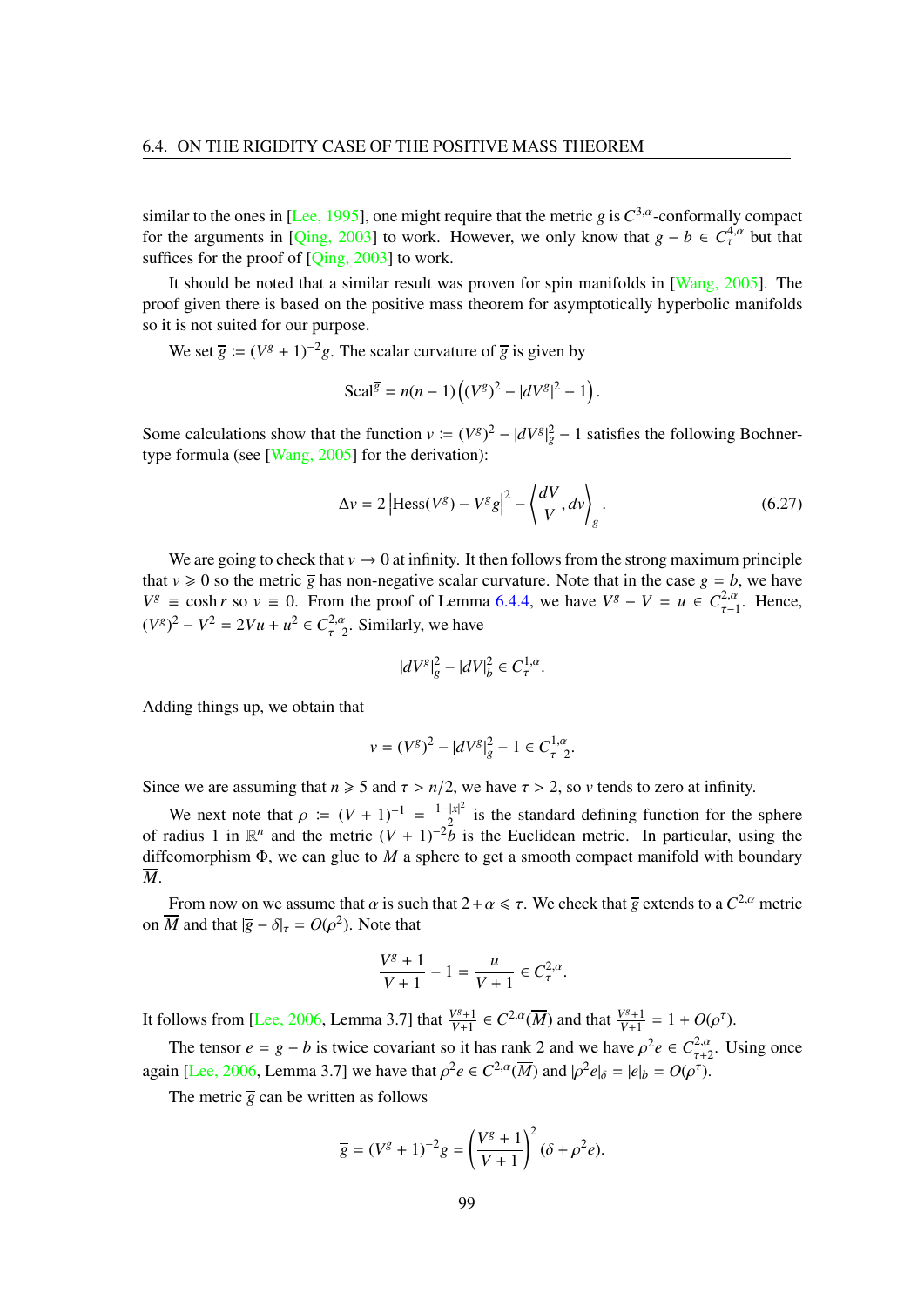<span id="page-99-0"></span>The previous arguments then show that  $\overline{g}$  is a  $C^{2,\alpha}$ -metric on  $\overline{M}$  and  $|\overline{g} - \delta|_{\tau} = O(\rho^2)$ . In particular  $\overline{g}$  induces the round metric on the sphere  $S^{n-1} - \overline{M} \setminus M$  and the second fundamental for *g* induces the round metric on the sphere  $S^{n-1} = \overline{M} \setminus M$  and the second fundamental forms of  $S^{n-1}$ computed with respect to  $\overline{g}$  and  $\delta$  coincide.

The last part of the argument is to glue  $\mathbb{R}^n \setminus B_1(0)$  (the outside of the unit ball in  $\mathbb{R}^n$ ) to the manifold  $\overline{M}$  so we get a new manifold  $\overline{M}$  endowed with a metric  $\overline{g}$  that coincide with  $\overline{g}$  on  $\overline{M}$  and with  $\delta$  on  $\mathbb{R}^n \setminus B_1(0)$ . The metric  $\widetilde{g}$  is smooth on  $\widetilde{M} \setminus S_1(0)$  and is globally  $C^2$ .

From the rigidity part of the positive mass theorem for asymptotically Euclidean manifolds, the manifold  $(M,\overline{g})$  is isometric to the Euclidean space, meaning that the metric  $\overline{g}$  is flat. The metric *g* is then conformally equivalent to the hyperbolic metric  $g = d^{N-2}h$  with  $g = (d^{N-2} - 1)h \in C^{2,\alpha}$  so is then conformally equivalent to the hyperbolic metric  $g = \phi^{N-2}b$  with  $e = (\phi^{N-2} - 1)b \in C_{\tau}^{2,\alpha}$  so  $\phi = 1 \in C_{\tau}^{2,\alpha}$ . Since both *a* and *b* have scalar curvature  $-n(n-1)$ , we conclude by the uniqueness  $\phi - 1 \in C_{\tau}^{2,\alpha}$ . Since both *g* and *b* have scalar curvature  $-n(n-1)$ , we conclude by the uniqueness of the solution to the Yamabe equation of the solution to the Yamabe equation

$$
\frac{4(n-1)}{n-2}\Delta^{b}\phi - n(n-1)\phi = -n(n-1)\phi^{N-1}
$$

(see e.g. [\[Gicquaud, 2010\]](#page-101-5)) that  $\phi \equiv 1$  and  $g \equiv b$ .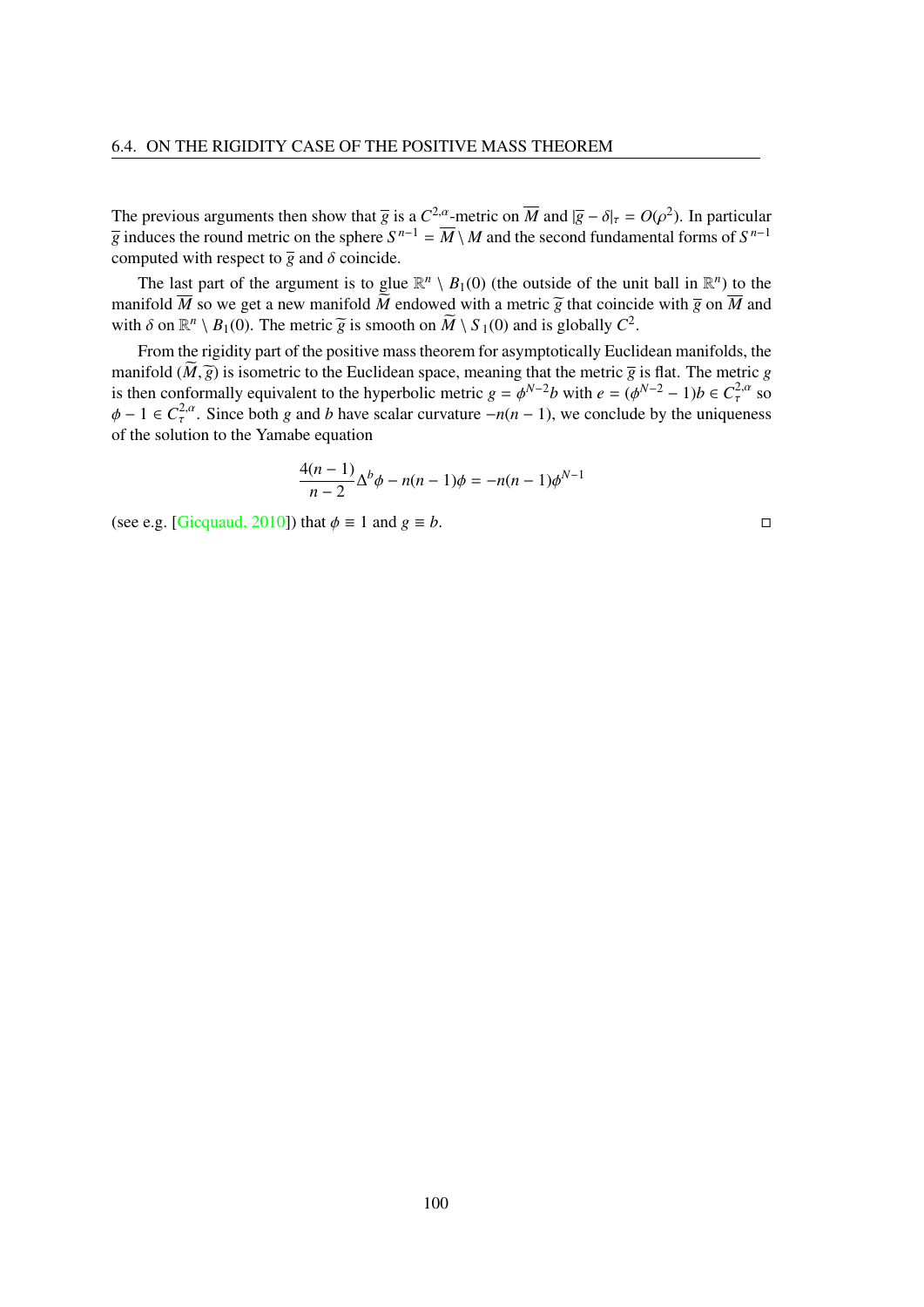## **Bibliography**

- <span id="page-100-2"></span>[Andersson *et al.*, 2008] ANDERSSON, L., CAI, M. et GALLOWAY, G. J. (2008). Rigidity and positivity of mass for asymptotically hyperbolic manifolds. *Ann. Henri Poincaré*, 9(1):1–33. [19,](#page-18-0) [87](#page-86-0)
- [Arnowitt *et al.*, 1960] ARNOWITT, R., DESER, S. et MISNER, C. W. (1960). Energy and the criteria for radiation in general relativity. *Phys. Rev. (2)*, 118:1100–1104. [18](#page-17-0)
- [Aubin, 1998] AUBIN, T. (1998). *Some nonlinear problems in Riemannian geometry*. Springer Monographs in Mathematics. Springer-Verlag, Berlin. [23](#page-22-0)
- [Bartnik, 1986] BARTNIK, R. (1986). The mass of an asymptotically flat manifold. *Comm. Pure Appl. Math.*, 39(5):661–693. [18](#page-17-0)
- [Bartnik et Isenberg, 2004] BARTNIK, R. et ISENBERG, J. (2004). The constraint equations. *In The Einstein equations and the large scale behavior of gravitational fields*, pages 1–38. Birkhäuser, Basel. [12,](#page-11-2) [13,](#page-12-0) [42](#page-41-0)
- [Beig *et al.*, 2005] BEIG, R., CHRUSCIEL, P. et SCHOEN, R. (2005). KIDs are non-generic. *Ann. Henri Poincaré*, 6(1):155–194. [59](#page-58-0)
- [Bich, 2006] BICH, P. (2006). Some fixed point theorems for discontinuous mappings. Cahiers de la Maison des Sciences Economiques. [41](#page-40-1)
- [Choquet-Bruhat *et al.*, 2007a] CHOQUET-BRUHAT, Y., ISENBERG, J. et POLLACK, D. (2007a). Applications of theorems of Jean Leray to the Einstein-scalar field equations. *J. Fixed Point Theory Appl.*, 1(1):31–46. [5,](#page-4-0) [7,](#page-6-0) [17](#page-16-0)
- <span id="page-100-0"></span>[Choquet-Bruhat *et al.*, 2007b] CHOQUET-BRUHAT, Y., ISENBERG, J. et POLLACK, D. (2007b). The constraint equations for the Einstein-scalar field system on compact manifolds. *Classical Quantum Gravity*, 24(4):809–828. [72,](#page-71-1) [82](#page-81-2)
- [Choquet-Bruhat et York, 1980] CHOQUET-BRUHAT, Y. et YORK, Jr., J. (1980). The Cauchy problem. *In General relativity and gravitation, Vol. 1*, pages 99–172. Plenum, New York. [5,](#page-4-0) [7,](#page-6-0) [12](#page-11-2)
- [Chrusciel et Gicquaud, ] CHRUSCIEL, P. et GICQUAUD, R. Bifurcating solutions of the lichnerowicz equation. submitted. [17](#page-16-0)
- <span id="page-100-1"></span>[Chruściel et Herzlich, 2003] CHRUŚCIEL, P. T. et HERZLICH, M. (2003). The mass of asymptotically hyperbolic Riemannian manifolds. *Pacific J. Math.*, 212(2):231–264. [18,](#page-17-0) [87,](#page-86-0) [89](#page-88-2)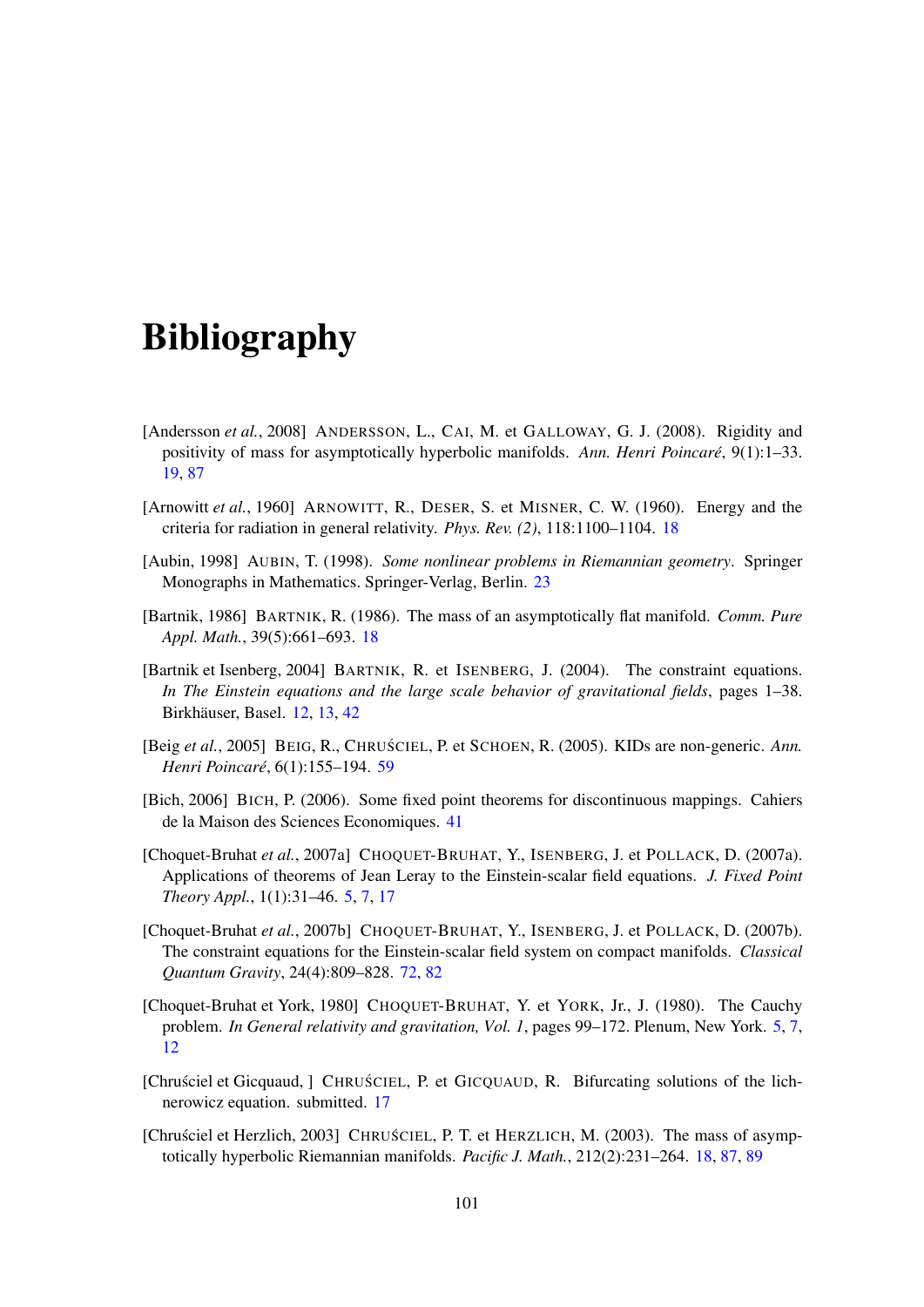- <span id="page-101-2"></span>[Cortier *et al.*, ] CORTIER, J., CEDERBAUM, C. et SAKOVICH, A. On the center of mass of asymptotically hyperbolic initial data sets. arXiv:1501.05559. [87](#page-86-0)
- <span id="page-101-0"></span>[Dahl *et al.*, 2012] DAHL, M., GICQUAUD, R. et HUMBERT, E. (2012). A limit equation associated to the solvability of the vacuum Einstein constraint equations by using the conformal method. *Duke Math. J.*, 161(14):2669–2697. [5,](#page-4-0) [7,](#page-6-0) [14,](#page-13-0) [15,](#page-14-0) [16,](#page-15-0) [25,](#page-24-1) [31,](#page-30-0) [32,](#page-31-0) [33,](#page-32-0) [34,](#page-33-0) [35,](#page-34-0) [39,](#page-38-0) [40,](#page-39-0) [42,](#page-41-0) [53,](#page-52-1) [54,](#page-53-0) [56,](#page-55-0) [59,](#page-58-0) [60,](#page-59-0) [65,](#page-64-0) [72,](#page-71-1) [75](#page-74-2)
- [Dahl *et al.*, 2013] DAHL, M., GICQUAUD, R. et HUMBERT, E. (2013). A non-existence result for a generalization of the equations of the conformal method in general relativity. *Class. Quantum Grav.*, 30:075004, 8. [14](#page-13-0)
- <span id="page-101-3"></span>[Dahl *et al.*, 2014] DAHL, M., GICQUAUD, R. et SAKOVICH, A. (2014). Asymptotically hyperbolic manifolds with small mass. *Comm. Math. Phys.*, 325(2):757–801. [87,](#page-86-0) [88,](#page-87-1) [91,](#page-90-2) [98](#page-97-1)
- [Delay, ] DELAY, E. Smooth compactly supported solutions of some underdetermined elliptic PDE, with gluing applications. arXiv:1003.0535. [59](#page-58-0)
- <span id="page-101-5"></span>[Gicquaud, 2010] GICQUAUD, R. (2010). De l'équation de prescription de courbure scalaire aux équations de contrainte en relativité générale sur une variété asymptotiquement hyperbolique. *J. Math. Pures Appl.*, 94(2):200–227. [96,](#page-95-5) [100](#page-99-0)
- [Gicquaud et Huneau, ] GICQUAUD, R. et HUNEAU, C. Limit equation for vacuum Einstein constraint with a translational Killing vector field in the compact hyperbolic case. Submitted, arXiv:1409.3477. [65](#page-64-0)
- [Gicquaud et Ngô, 2014] GICQUAUD, R. et NGÔ, Q. (2014). A new point of view on the solutions to the Einstein constraint equations with arbitrary mean curvature and small TT-tensor. *Class. Quantum Grav.*, 31(19):195014 (20pp). [14,](#page-13-0) [17,](#page-16-0) [25,](#page-24-1) [40,](#page-39-0) [53,](#page-52-1) [59,](#page-58-0) [63,](#page-62-0) [64](#page-63-1)
- <span id="page-101-1"></span>[Gicquaud et Sakovich, 2012] GICQUAUD, R. et SAKOVICH, A. (2012). A large class of nonconstant mean curvature solutions of the Einstein constraint equations on an asymptotically hyperbolic manifold. *Comm. Math. Phys.*, 310(3):705–763. [14,](#page-13-0) [32,](#page-31-0) [75](#page-74-2)
- [Gilbarg et Trudinger, 2001] GILBARG, D. et TRUDINGER, N. (2001). *Elliptic partial differential equations of second order*. Classics in Mathematics. Springer-Verlag, Berlin. Reprint of the 1998 edition. [32,](#page-31-0) [56,](#page-55-0) [65](#page-64-0)
- <span id="page-101-4"></span>[Gromov et Lawson, 1980] GROMOV, M. et LAWSON, J. B. (1980). The classification of simply connected manifolds of positive scalar curvature. *Ann. of Math. (2)*, 111(3):423–434. [91,](#page-90-2) [93](#page-92-1)
- [Hebey *et al.*, 2008] HEBEY, E., PACARD, F. et POLLACK, D. (2008). A variational analysis of Einstein-scalar field Lichnerowicz equations on compact Riemannian manifolds. *Comm. Math. Phys.*, 278(1):117–132. [26,](#page-25-1) [27,](#page-26-0) [66,](#page-65-1) [67](#page-66-2)
- [Hebey et Veronelli, 2014] HEBEY, E. et VERONELLI, G. (2014). The Lichnerowicz equation in the closed case of the Einstein-Maxwell theory. *Trans. Amer. Math. Soc.*, 366(3):1179–1193. [17,](#page-16-0) [66](#page-65-1)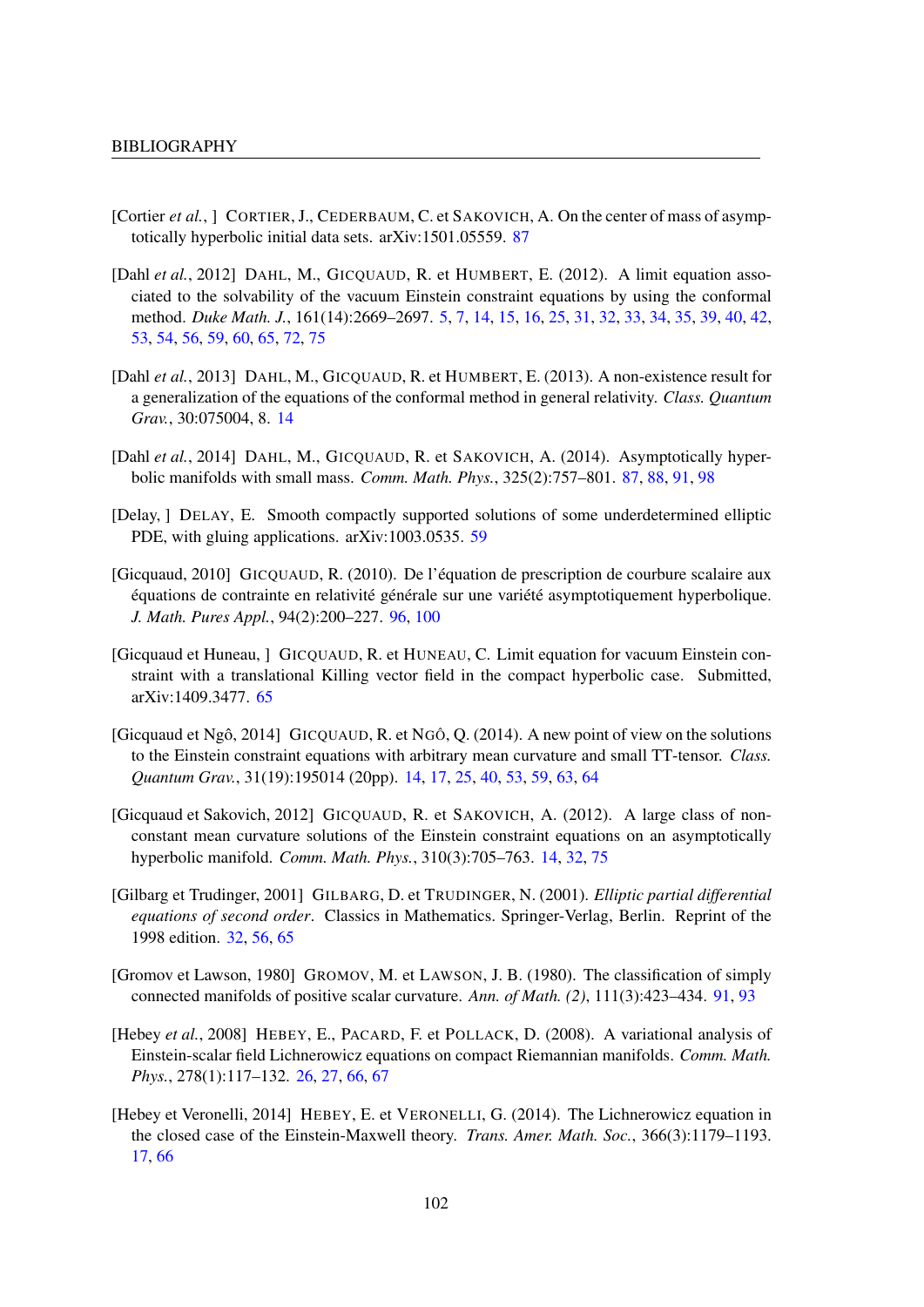- <span id="page-102-2"></span>[Herzlich, 2005] HERZLICH, M. (2005). Mass formulae for asymptotically hyperbolic manifolds. *In AdS/CFT correspondence: Einstein metrics and their conformal boundaries*, volume 8 de *IRMA Lect. Math. Theor. Phys.*, pages 103–121. Eur. Math. Soc., Zürich. [89,](#page-88-2) [91](#page-90-2)
- [Holst et Meier, 2012] HOLST, M. et MEIER, C. (2012). Nonuniqueness of solutions to the conformal formulation. *to appear in Annales Henri Poincare*. http://arxiv.org/abs/1210.2156. [14](#page-13-0)
- [Holst *et al.*, 2008] HOLST, M., NAGY, G. et TSOGTGEREL, G. (2008). Far-from-constant mean curvature solutions of Einstein's constraint equations with positive Yamabe metrics. *Phys. Rev. Lett.*, 100(16):161101, 4. [63,](#page-62-0) [66](#page-65-1)
- [Holst *et al.*, 2009] HOLST, M., NAGY, G. et TSOGTGEREL, G. (2009). Rough solutions of the Einstein constraints on closed manifolds without near-CMC conditions. *Comm. Math. Phys.*, 288(2):547–613. [5,](#page-4-0) [7,](#page-6-0) [14,](#page-13-0) [15,](#page-14-0) [31,](#page-30-0) [32,](#page-31-0) [40,](#page-39-0) [42,](#page-41-0) [47,](#page-46-0) [50,](#page-49-0) [63,](#page-62-0) [66](#page-65-1)
- <span id="page-102-0"></span>[Humbert et Herman, 2014] HUMBERT, E. et HERMAN, A. (2014). About the mass of certain second order elliptic operators. http://arxiv.org/abs/1401.1614. [5,](#page-4-0) [7,](#page-6-0) [19,](#page-18-0) [87,](#page-86-0) [90,](#page-89-2) [93](#page-92-1)
- [Isenberg, 1995] ISENBERG, J. (1995). Constant mean curvature solutions of the Einstein constraint equations on closed manifolds. *Class. Quantum Grav.*, 12(9):2249–2274. [13,](#page-12-0) [21](#page-20-0)
- [Isenberg et Ó Murchadha, 2004] ISENBERG, J. et Ó MURCHADHA, N. (2004). Non-CMC conformal data sets which do not produce solutions of the Einstein constraint equations. *Class. Quantum Grav.*, 21(3):S233–S241. A spacetime safari: essays in honour of Vincent Moncrief. [14,](#page-13-0) [53](#page-52-1)
- <span id="page-102-1"></span>[Kosinski, 1993] KOSINSKI, A. A. (1993). *Differential manifolds*, volume 138 de *Pure and Applied Mathematics*. Academic Press, Inc., Boston, MA. [88](#page-87-1)
- <span id="page-102-4"></span>[Lee, 2006] LEE, J. (2006). Fredholm operators and Einstein metrics on conformally compact manifolds. *Mem. Amer. Math. Soc.*, 183(864):vi+83. [90,](#page-89-2) [96,](#page-95-5) [99](#page-98-0)
- [Lee et Parker, 1987] LEE, J. et PARKER, T. (1987). The Yamabe problem. *Bull. Amer. Math. Soc. (N.S.)*, 17(1):37–91. [18](#page-17-0)
- <span id="page-102-5"></span>[Lee, 1995] LEE, J. M. (1995). The spectrum of an asymptotically hyperbolic Einstein manifold. *Comm. Anal. Geom.*, 3(1-2):253–271. [99](#page-98-0)
- [Lichnerowicz, 1944] LICHNEROWICZ, A. (1944). L'intégration des équations de la gravitation relativiste et le problème des *n* corps. *J. Math. Pures Appl. (9)*, 23:37–63. [5,](#page-4-0) [7,](#page-6-0) [12](#page-11-2)
- <span id="page-102-3"></span>[Lohkamp, 1999] LOHKAMP, J. (1999). Scalar curvature and hammocks. *Math. Ann.*, 313(3): 385–407. [90](#page-89-2)
- [Maxwell, ] MAXWELL, D. The conformal method and the conformal thin-sandwich method are the same. arXiv:1402.5585. [72](#page-71-1)
- [Maxwell, 2005] MAXWELL, D. (2005). Rough solutions of the Einstein constraint equations on compact manifolds. *J. Hyperbolic Differ. Equ.*, 2(2):521–546. [21,](#page-20-0) [22,](#page-21-1) [23,](#page-22-0) [55,](#page-54-0) [65](#page-64-0)